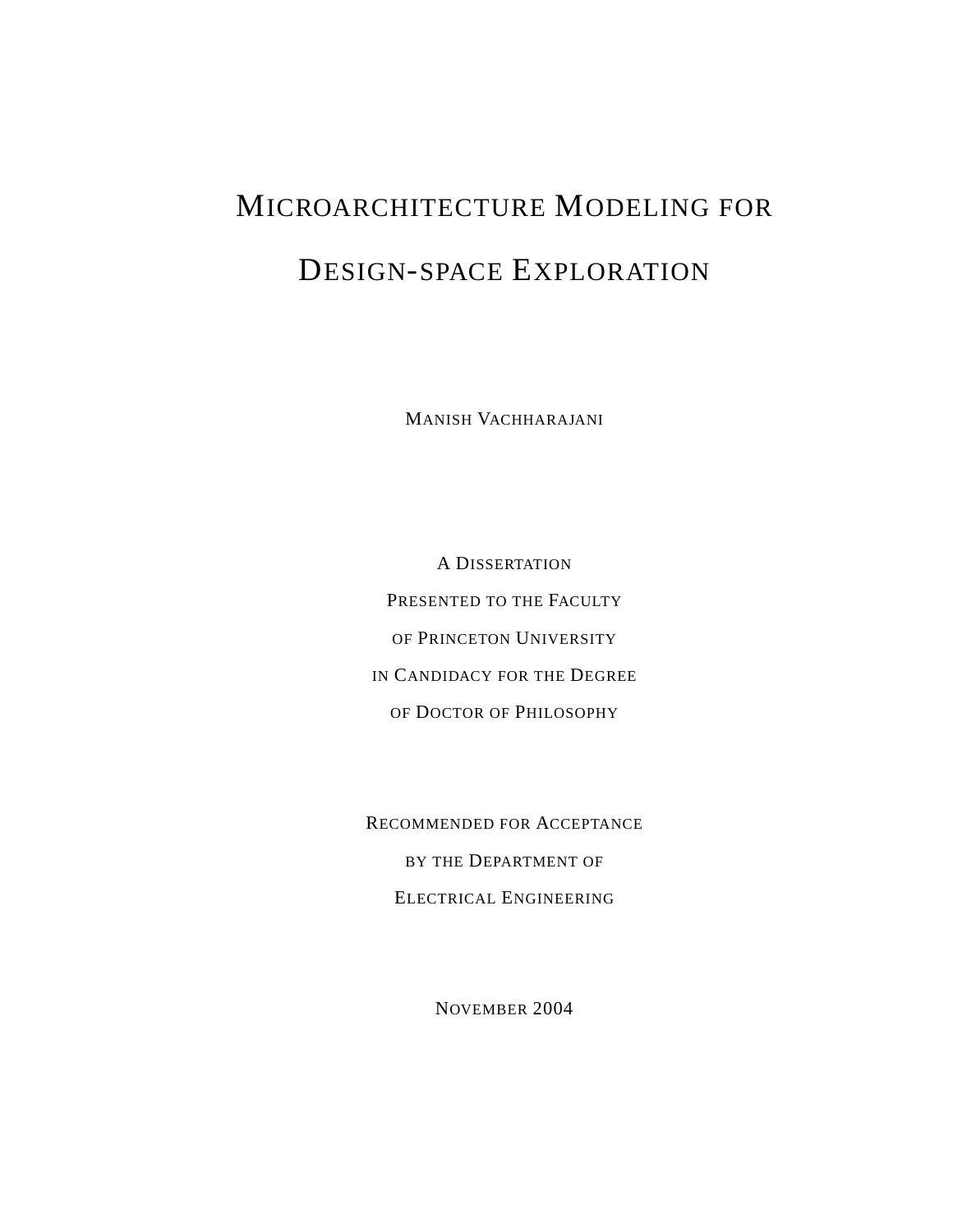c Copyright by Manish Vachharajani, 2004.

All Rights Reserved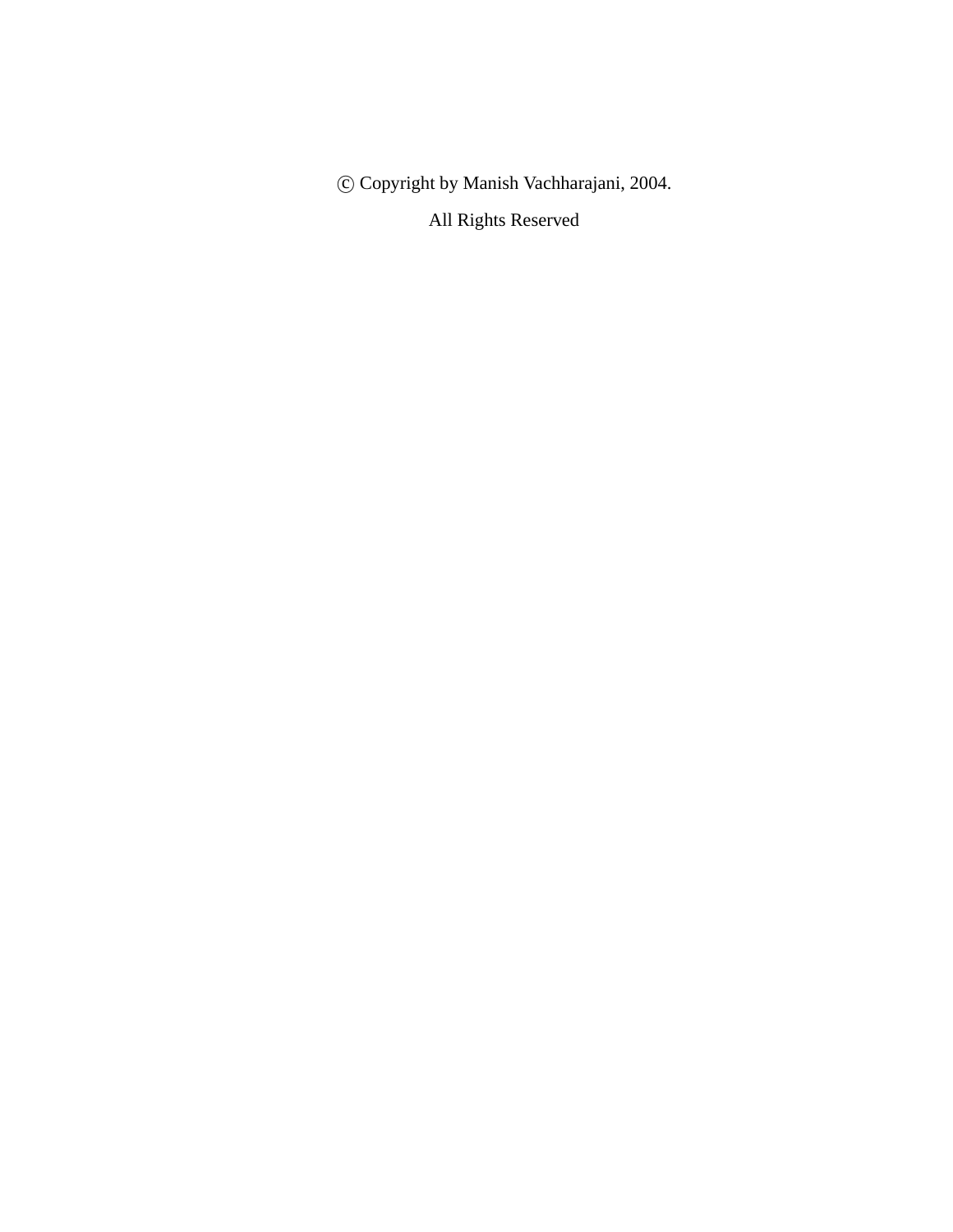#### **Abstract**

To identify the best processor designs, designers explore a vast design space. To assess the quality of candidate designs, designers construct and use simulators. Unfortunately, simulator construction is a bottleneck in this design-space exploration because existing simulator construction methodologies lead to long simulator development times. This bottleneck limits exploration to a small set of designs, potentially diminishing quality of the final design.

This dissertation describes a method to rapidly construct high-quality simulators. In particular, it examines structural modeling as a means to reduce construction time because it eliminates redundant effort required to manage design complexity in many modeling approaches, including that of programming a simulator in a sequential language. The dissertation also describes how to overcome common limitations in structural modeling that increase construction time by precluding amortization of component specification effort across models via component-based reuse. First, some time-consuming to specify design portions do not benefit from reuse, the logic for managing stall signals (i.e., timing-control) chief among them. Second, components flexible enough to enjoy reuse are often not reused in practice because of the number of details that must be understood in order to instantiate them. This dissertation addresses these issues by:

- Presenting new insight into timing-control that allows it to be partitioned amongst reusable components.
- Describing the application of programming language techniques (such as polymorphism and aspect-oriented programming) to allow creation of easy to reuse flexible components.
- Allowing models to be statically analyzable in the presence of the above features.

The techniques presented in this dissertation are embodied in the Liberty Simulation Environment (LSE). LSE users have seen over an order of magnitude reduction in model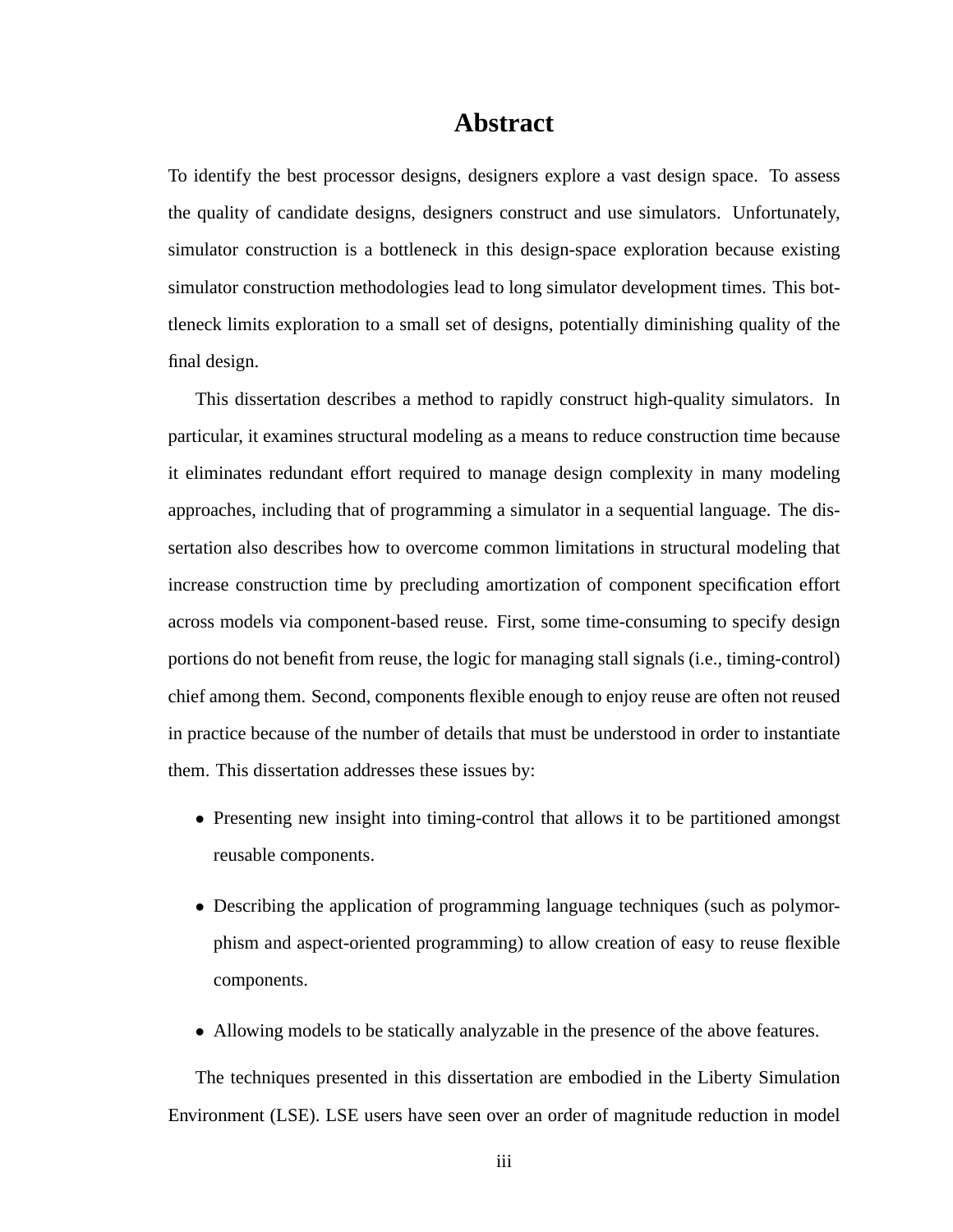development time. Their models were of high-quality; they were accurate, had adequate simulation speeds, and were compatible with static techniques for visualization and optimization.

Short model construction times allow more ideas to be explored in less time. This leads to shorter product time-to-market and more thorough design-space exploration. This also allows researchers to evaluate new design ideas faster, to efficiently evaluate ideas in the context of many designs, and, perhaps, develop a more fundamental understanding of microarchitecture due to these broader evaluations.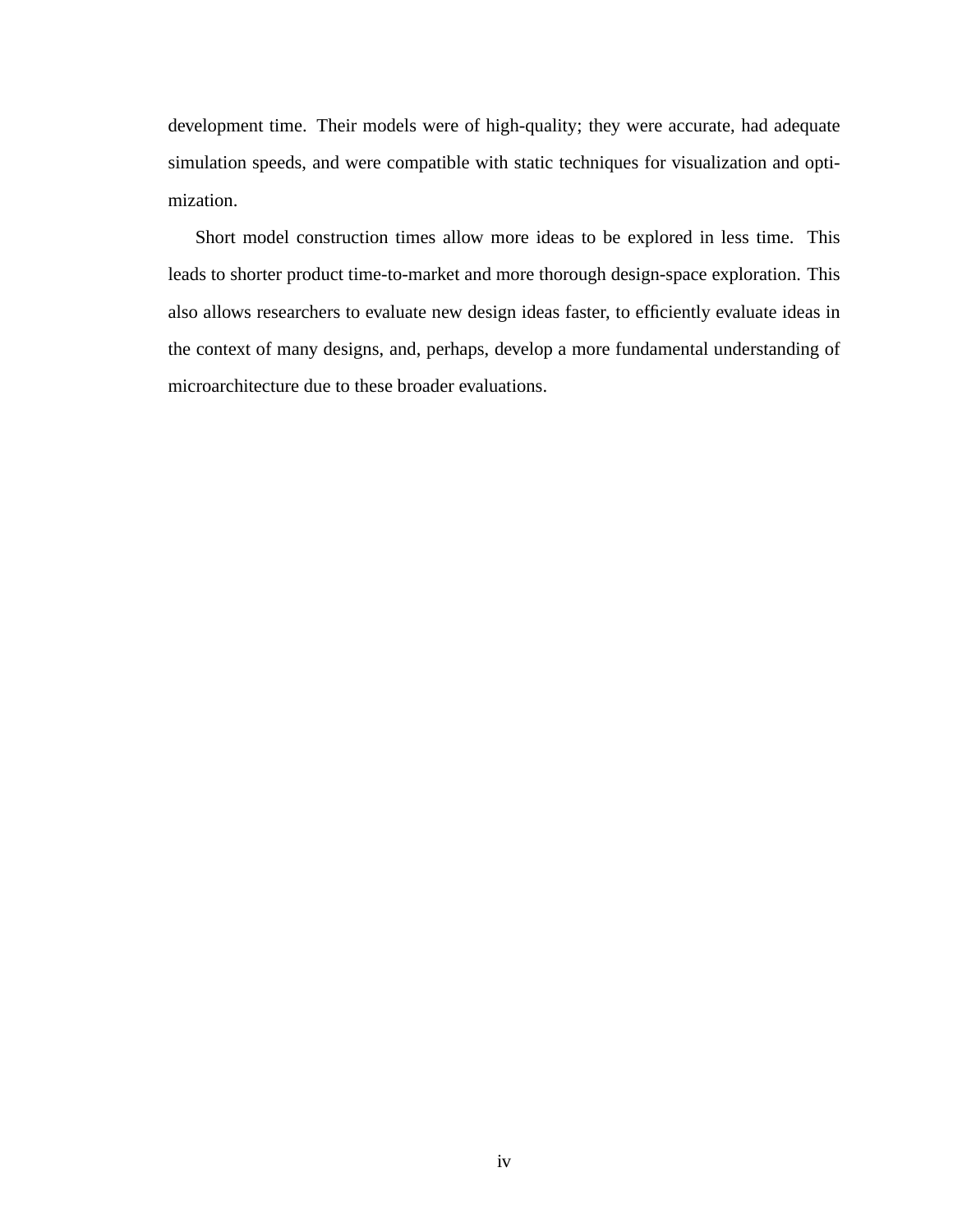#### **Acknowledgements**

First, I thank my advisors, Sharad Malik and David August, for their support during my tenure at Princeton. I learned much from my discussions with them, their advice, their guidance, and their example. The quality of this dissertation, my research, and my Princeton experience would be greatly diminished if not for them.

For many fruitful discussions, their time, their effort, and their support of LSE, I thank Jason Blome, Ram Rangan, Matthew Bridges, Spyridon Triantafyllis and the rest of the Liberty Research Group. I especially thank David Penry and Neil Vachharajani for their innumerable contributions to the development of LSE and keen insight into many problems encountered during its design and implementation. I also thank all the external users and early adopters of LSE for their support and feedback. In particular, I thank Paul Willmann, Michael Brogioli, and Vijay Pai for adopting LSE early and providing us with detailed feedback. I am also in debt to all those who attended the Liberty tutorials and contributed to the user study of LSE presented in this dissertation.

I also thank my many friends both in and out of Princeton, they have made my time in graduate school a most enjoyable and memorable experience. I thank the lovely Dana Bhatnagar for her love, constant encouragement, limitless support, and patience with me while I completed this dissertation. I can no longer imagine life without her. Most of all I thank my parents for their love, sacrifice, and devotion. They have provided the foundation for all that I have accomplished and all that I ever will; I am forever in their debt. I dedicate this thesis to them.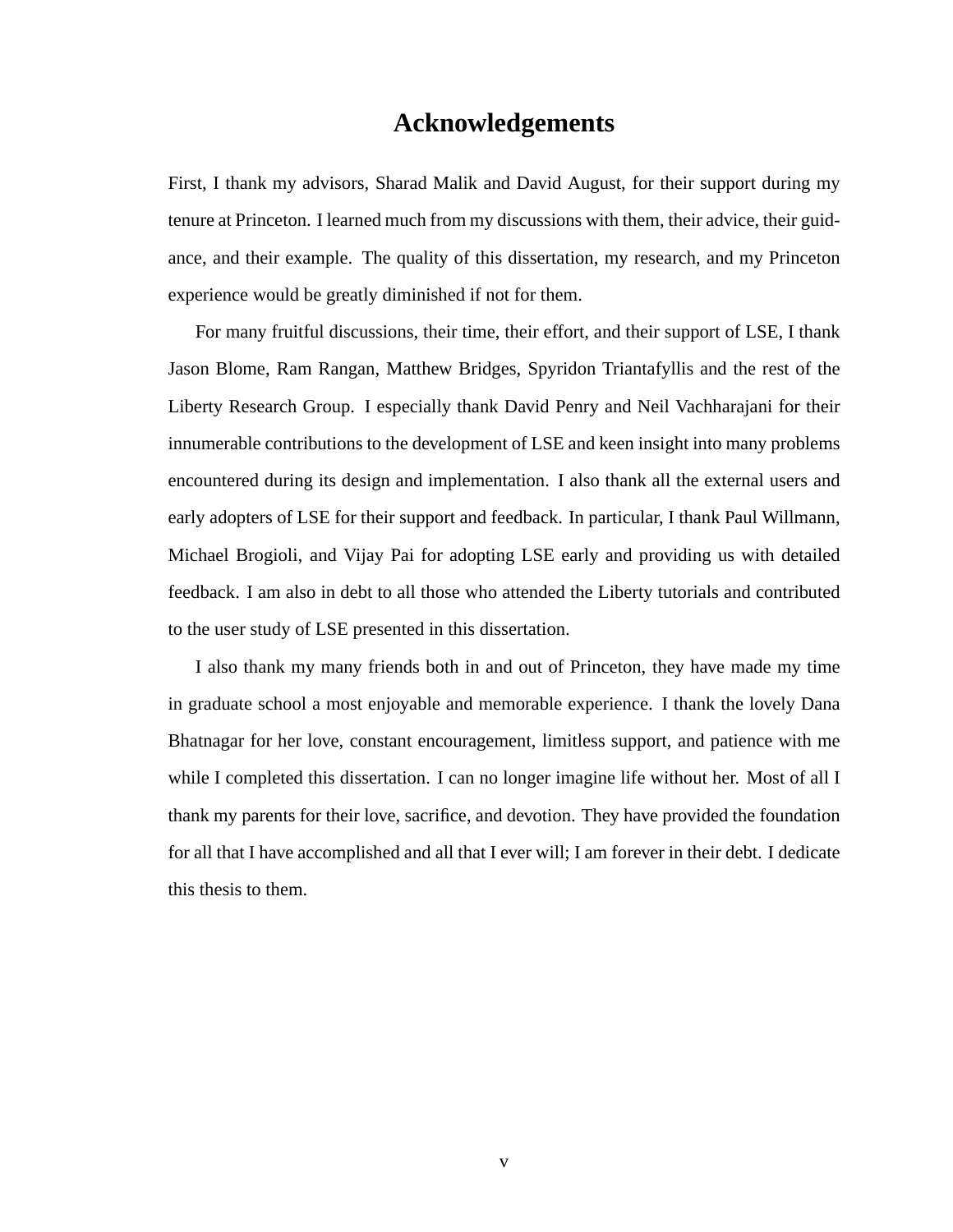## **Contents**

|                |     |                                                                                            | iii            |
|----------------|-----|--------------------------------------------------------------------------------------------|----------------|
|                |     |                                                                                            | $\mathbf{V}$   |
|                |     |                                                                                            | $\mathbf{X}$   |
|                |     |                                                                                            | xi             |
| $\mathbf{1}$   |     | <b>Introduction</b>                                                                        | $\mathbf{1}$   |
|                | 1.1 |                                                                                            | $\mathbf{1}$   |
|                | 1.2 |                                                                                            | $\overline{2}$ |
|                | 1.3 |                                                                                            | 3              |
|                | 1.4 |                                                                                            | $\overline{4}$ |
| $\overline{2}$ |     | <b>The Sequential Mapping Problem</b>                                                      | 7              |
|                | 2.1 | Simulator Construction and the Mapping Problem                                             | 8 <sup>8</sup> |
|                | 2.2 | Simulator Construction and the Mapping Problem: Model Clarity                              | 14             |
|                |     | 2.2.1                                                                                      | 15             |
|                |     | 2.2.2                                                                                      |                |
|                | 2.3 | Reuse and the Mapping Problem $\ldots \ldots \ldots \ldots \ldots \ldots \ldots \ldots 21$ |                |
|                | 2.4 | Reuse and the Mapping Problem: Simulator Modification Time                                 | 23             |
|                | 2.5 |                                                                                            | 25             |
| 3              |     | Non-structural and Pseudo-structural Architecture Description Languages                    | 27             |
|                | 3.1 |                                                                                            |                |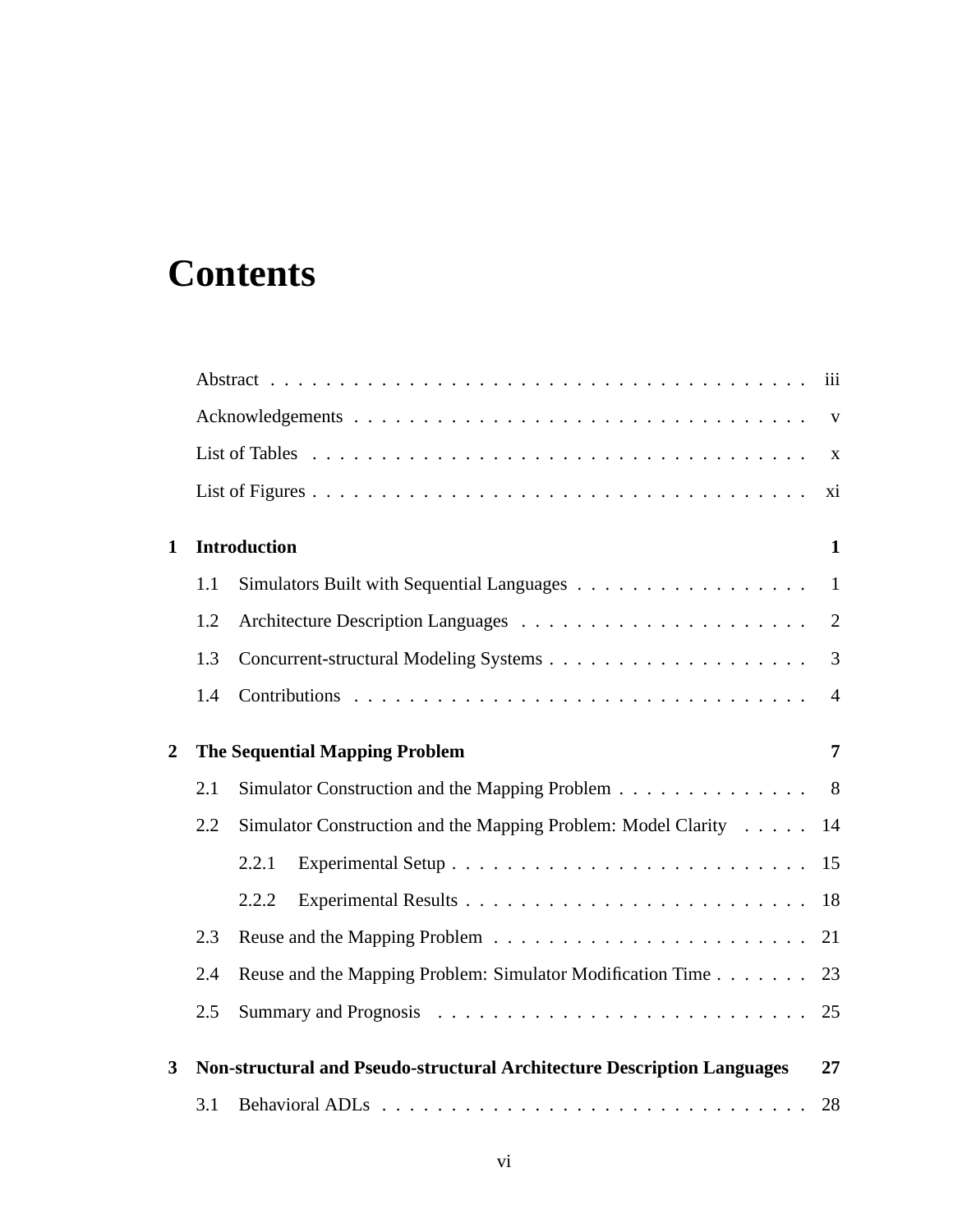|   | 3.2 |       |                                                                                      | 28 |
|---|-----|-------|--------------------------------------------------------------------------------------|----|
|   |     | 3.2.1 | Resource-based Instruction-centric $\mu$ ADLs                                        | 29 |
|   |     | 3.2.2 | The LISA Architecture Description Language                                           | 30 |
|   |     | 3.2.3 | The MADL Architecture Description Language                                           | 32 |
|   | 3.3 |       |                                                                                      | 34 |
|   |     | 3.3.1 | The UPFast ADL $\ldots \ldots \ldots \ldots \ldots \ldots \ldots \ldots \ldots$      | 35 |
|   |     | 3.3.2 | The EXPRESSION ADL                                                                   | 36 |
|   |     | 3.3.3 |                                                                                      |    |
|   | 3.4 |       |                                                                                      | 38 |
| 4 |     |       | <b>True Concurrent-structural Approaches</b>                                         | 40 |
|   | 4.1 |       | Overview of Concurrent-structural Modeling Systems                                   | 40 |
|   | 4.2 |       |                                                                                      | 41 |
|   |     | 4.2.1 |                                                                                      | 45 |
|   |     | 4.2.2 | Modeling with Concurrent-structural Libraries in OOP                                 | 47 |
|   |     | 4.2.3 | Mixed approaches $\ldots \ldots \ldots \ldots \ldots \ldots \ldots \ldots \ldots 50$ |    |
|   | 4.3 |       |                                                                                      | 51 |
|   | 4.4 |       |                                                                                      | 54 |
| 5 |     |       | <b>The Liberty Simulation Environment</b>                                            | 56 |
|   | 5.1 |       | Specification and Compilation of Components 57                                       |    |
|   |     | 5.1.1 |                                                                                      | 58 |
|   |     | 5.1.2 |                                                                                      | 60 |
|   | 5.2 |       |                                                                                      |    |
|   |     | 5.2.1 |                                                                                      |    |
|   |     | 5.2.2 |                                                                                      | 63 |
|   |     | 5.2.3 |                                                                                      |    |
|   |     | 5.2.4 |                                                                                      |    |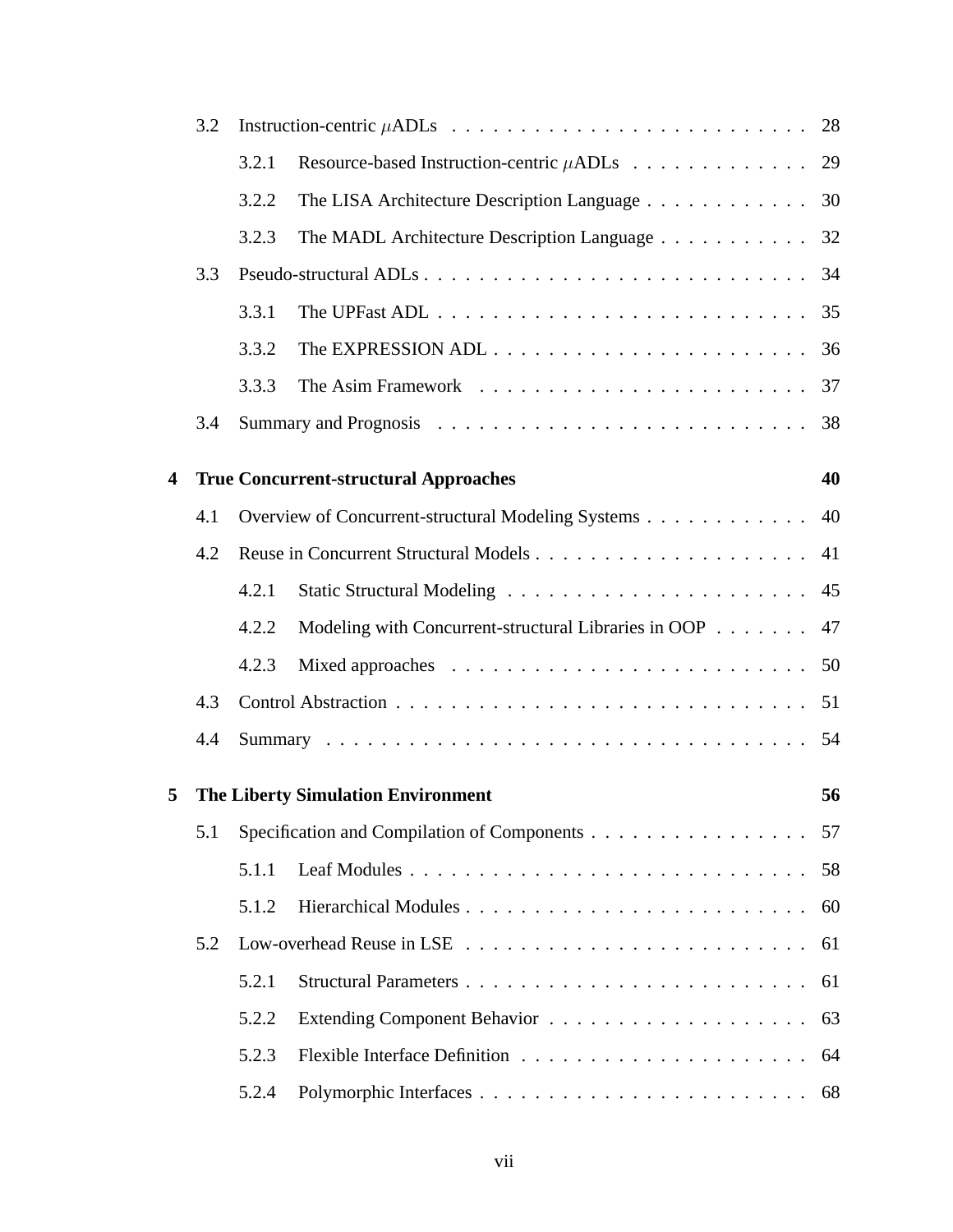|   |     | 5.2.5                                                                                                     |     |
|---|-----|-----------------------------------------------------------------------------------------------------------|-----|
|   | 5.3 | A Comprehensive LSE Example Specification 71                                                              |     |
|   | 5.4 |                                                                                                           |     |
|   | 5.5 | Experience with LSE $\ldots \ldots \ldots \ldots \ldots \ldots \ldots \ldots \ldots \ldots$               |     |
|   |     | 5.5.1                                                                                                     |     |
|   |     | 5.5.2                                                                                                     |     |
|   |     | 5.5.3                                                                                                     |     |
|   |     | 5.5.4<br>Quantity of Component-based Reuse                                                                | 88  |
|   | 5.6 |                                                                                                           | 90  |
| 6 |     | <b>Implementation of Use-Based Specialization</b>                                                         | 93  |
|   | 6.1 |                                                                                                           | 93  |
|   | 6.2 |                                                                                                           | 98  |
|   | 6.3 |                                                                                                           | 99  |
|   |     |                                                                                                           |     |
| 7 |     | <b>Implementation of Type Inference</b>                                                                   | 101 |
|   | 7.1 | The Type System $\ldots \ldots \ldots \ldots \ldots \ldots \ldots \ldots \ldots \ldots \ldots \ldots 102$ |     |
|   | 7.2 | The Type Inference Problem $\ldots \ldots \ldots \ldots \ldots \ldots \ldots \ldots \ldots 103$           |     |
|   | 7.3 |                                                                                                           |     |
|   | 7.4 |                                                                                                           |     |
|   |     | Disjunctive Constraint Simplification 112<br>7.4.1                                                        |     |
|   |     | Processing Constraints Out-of-order 112<br>7.4.2                                                          |     |
|   |     | 7.4.3                                                                                                     |     |
|   | 7.5 |                                                                                                           |     |
|   | 7.6 |                                                                                                           |     |
| 8 |     | <b>Conclusions and Future Directions</b>                                                                  | 117 |
|   | 8.1 |                                                                                                           |     |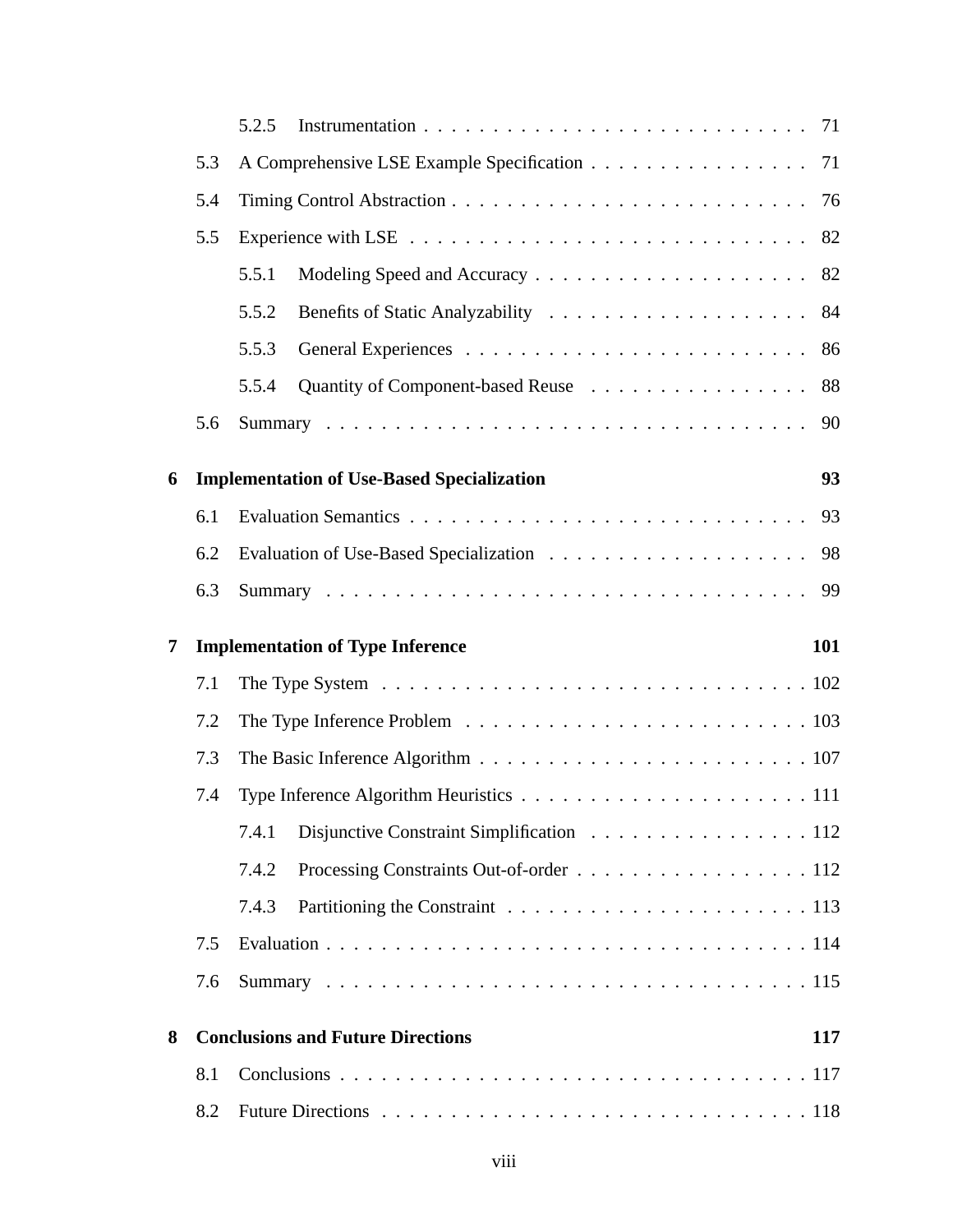|  | A Questions Measuring the Clarity of Simulators<br>121 |  |  |
|--|--------------------------------------------------------|--|--|
|  |                                                        |  |  |
|  |                                                        |  |  |
|  |                                                        |  |  |
|  |                                                        |  |  |
|  | A.2.3 Issue Windows and Reorder Buffers 127            |  |  |
|  |                                                        |  |  |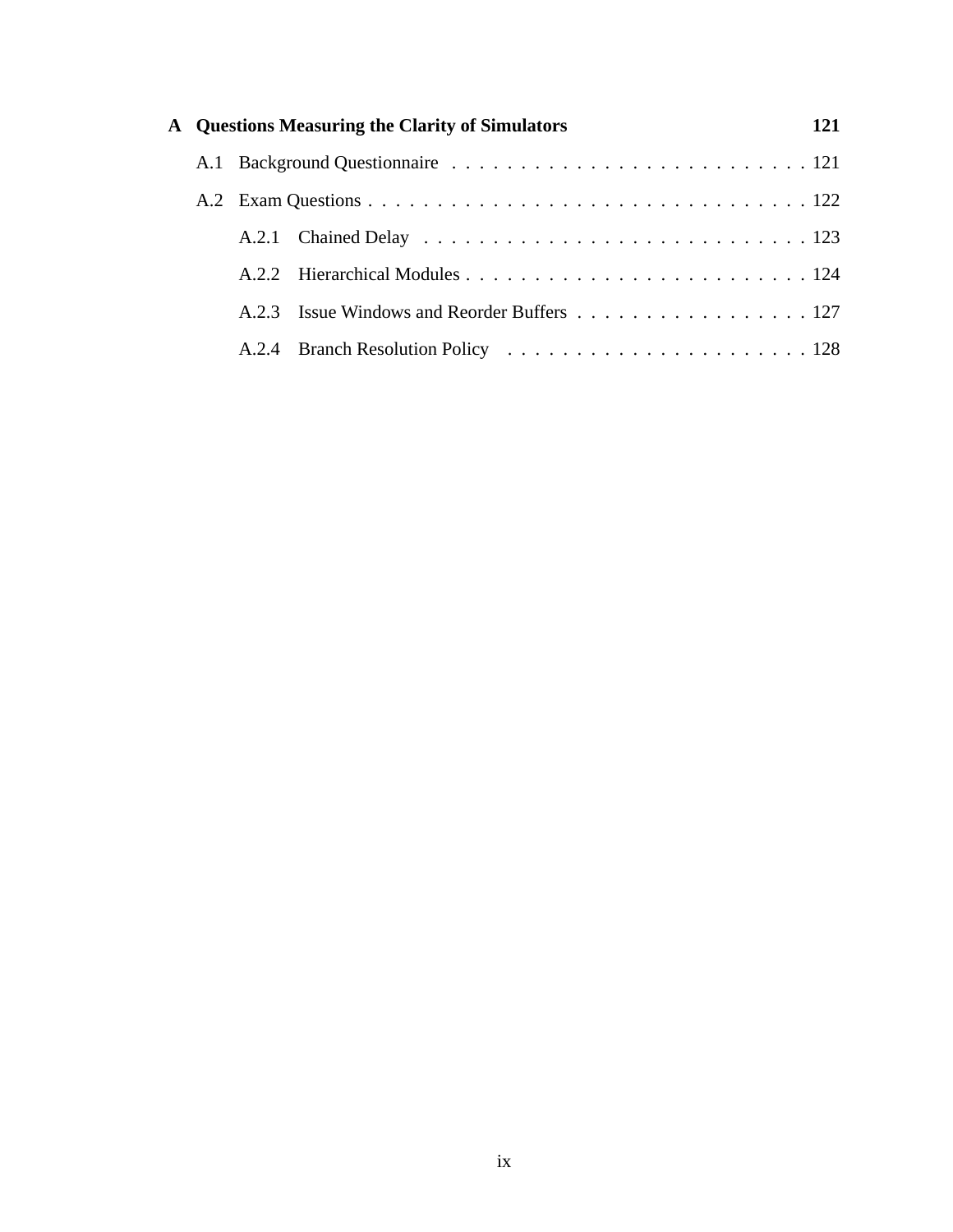## **List of Tables**

| 2.1 | Subject responses to the background questionnaire. 17                    |
|-----|--------------------------------------------------------------------------|
|     | 2.2 Descriptions of the modeled microarchitectural variants. 24          |
| 2.3 | Time spent and code changed for modifications from the baseline configu- |
|     |                                                                          |
|     | 4.1 Capabilities of existing methods and systems. 44                     |
|     |                                                                          |
|     | 6.1 Port width parameters inferred by use-based specialization 99        |
| 7.1 |                                                                          |
|     | 7.2 Evaluation of Type Inference and the Type Inference Algorithm 115    |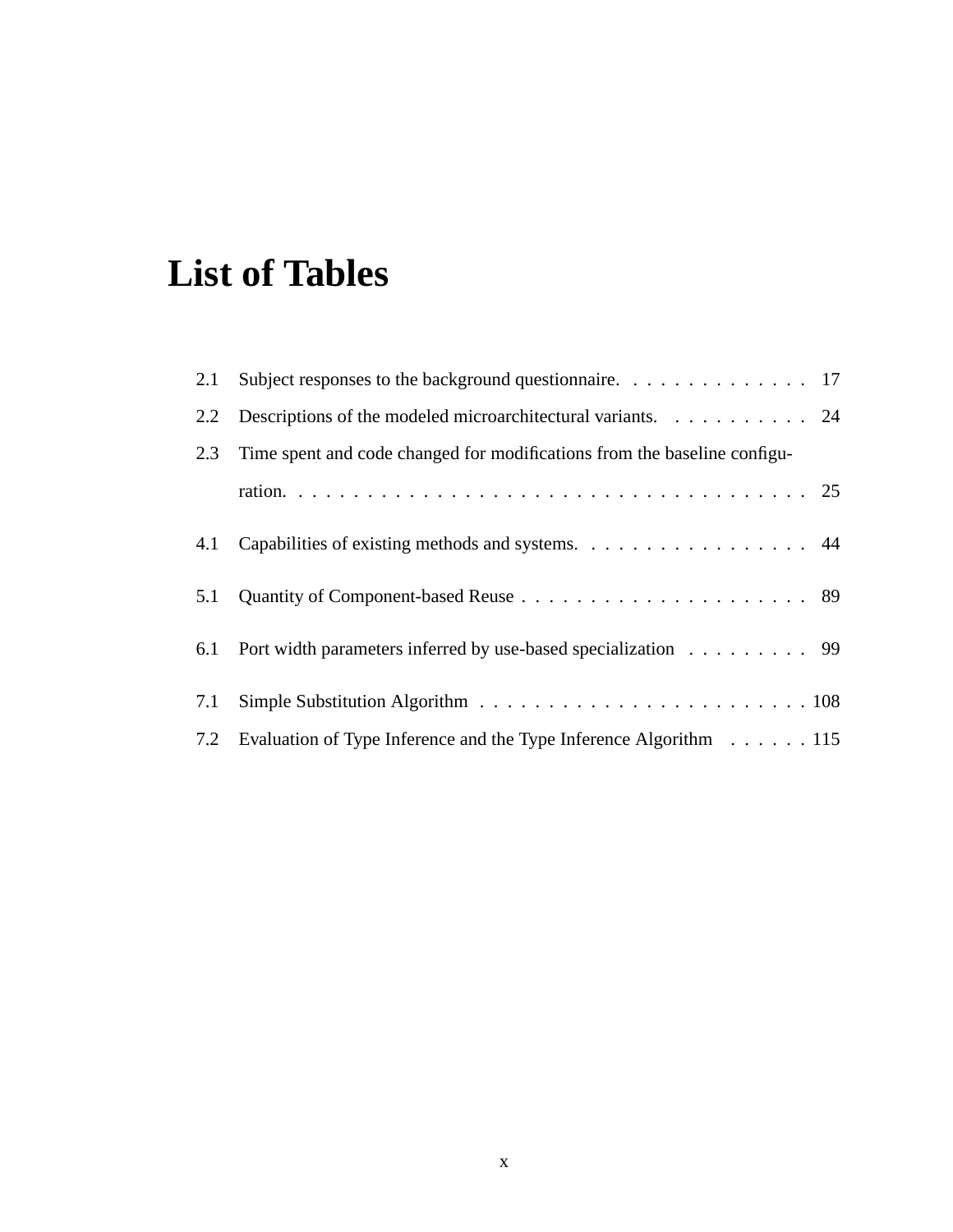# **List of Figures**

| 2.1 | Sequential simulator code for a 5-stage superscalar processor 12                        |    |
|-----|-----------------------------------------------------------------------------------------|----|
| 2.2 |                                                                                         | 19 |
| 2.3 | The structure and pseudo-code for two Tomasulo-style machines.                          | 22 |
| 3.1 | An Operation State Machine (OSM) for an add instruction in a five stage                 |    |
|     |                                                                                         |    |
| 4.1 |                                                                                         | 42 |
| 4.2 | Block diagrams of chained delay components.                                             | 45 |
| 4.3 | Block diagrams of a multi-processor component supporting grid and ring                  |    |
|     | topologies and a variable number of processors.                                         | 46 |
| 4.4 | Concurrent-structural OOP pseudo-code for an n-stage delay chain.                       | 48 |
| 4.5 | Concurrent-structural OOP pseudo-code for a multi-processor component                   | 49 |
| 4.6 |                                                                                         | 52 |
| 5.1 | Overview of the simulator generation process in LSE. $\dots \dots \dots \dots \dots$ 57 |    |
| 5.2 |                                                                                         | 59 |
| 5.3 |                                                                                         | 60 |
| 5.4 |                                                                                         | 62 |
| 5.5 | Modified delayn module and a sample use.                                                | 65 |
| 5.6 | Use-based specialization exporting additional parameters                                | 67 |
| 5.7 |                                                                                         |    |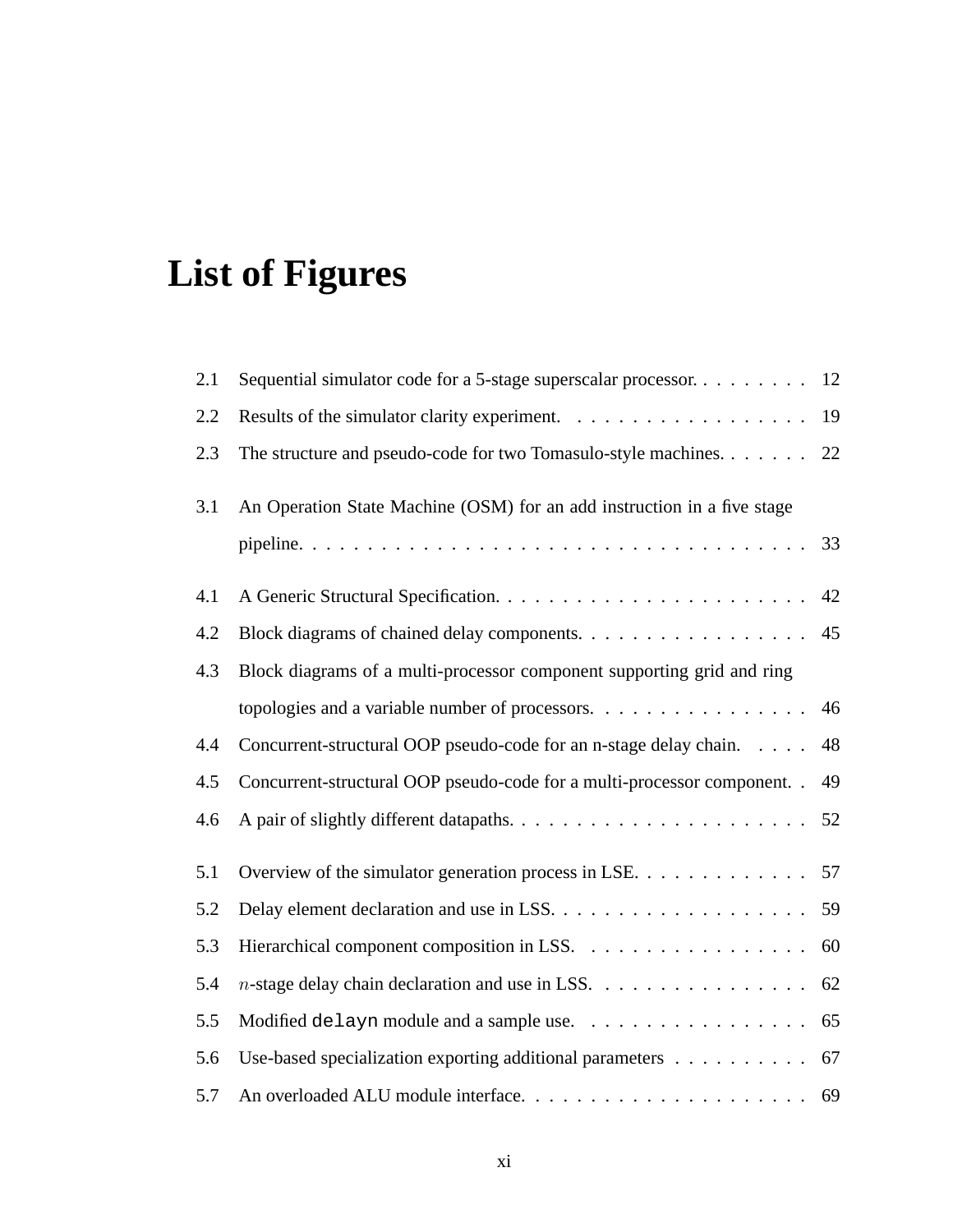| 5.8 An LSE specification of the writeback stage of the machine shown in Fig-  |  |
|-------------------------------------------------------------------------------|--|
| ure 2.3, with an additional connection from the ALU to the LSU. $\ldots$ . 72 |  |
| 5.9 Screenshot of the LSE Visualizer showing the model from Figure 5.8. 73    |  |
| 5.10 Customization of an arbiter module for round-robin arbitration 74        |  |
|                                                                               |  |
| 5.12 Connection with standard control flow semantics. 77                      |  |
|                                                                               |  |
| 5.14 Control function overriding standard control. 80                         |  |
| 5.15 Performance of actual Itanium 2 hardware versus model predictions. 83    |  |
|                                                                               |  |
|                                                                               |  |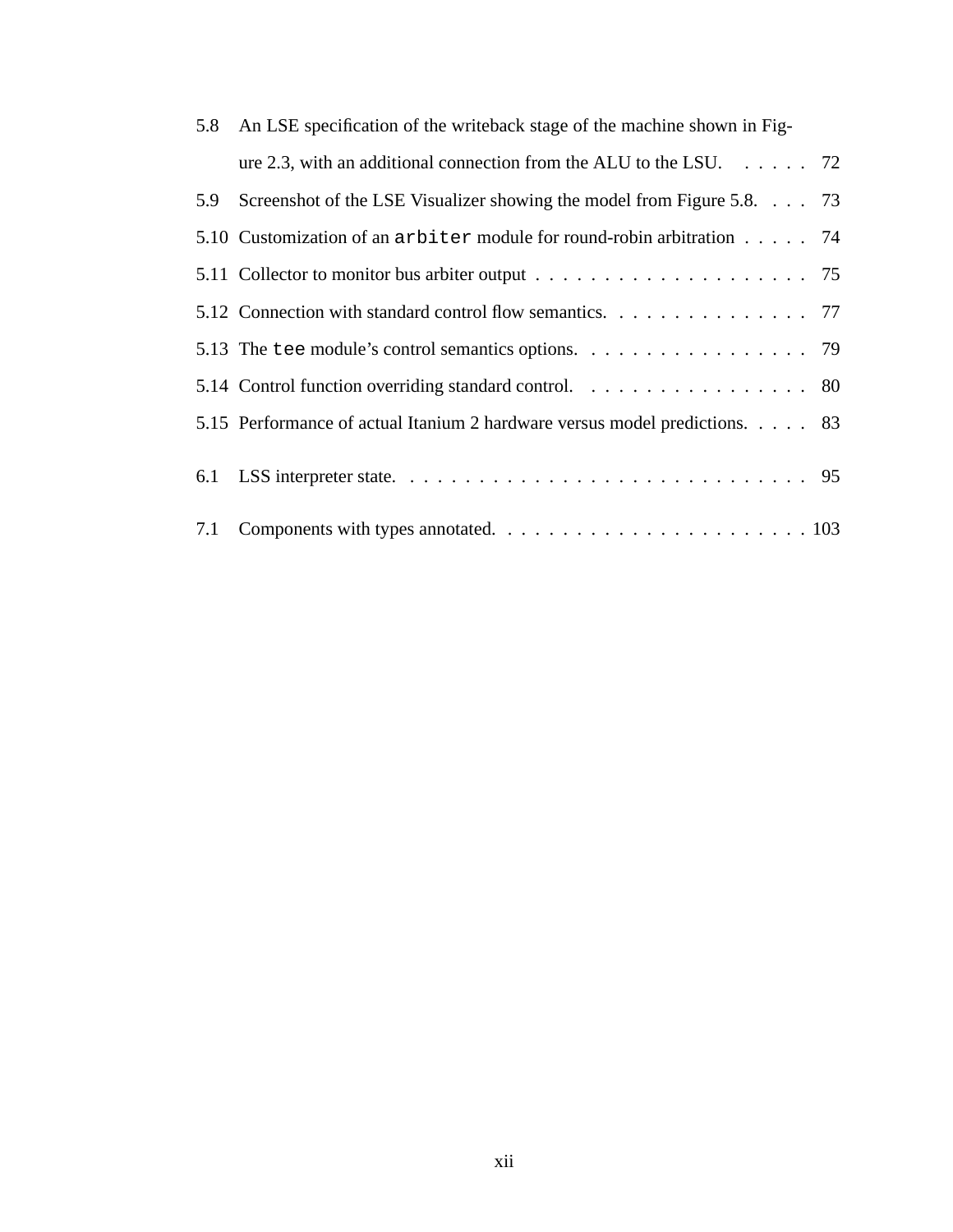### **Chapter 1**

### **Introduction**

In digital hardware system design, the more meaningful design alternatives that are properly considered, the more likely designers are to identify a successful design. Since prototyping a candidate design is prohibitively expensive, designers rely instead on models to evaluate design alternatives. Analytical models have many desirable properties. For example, they usually provide results quickly and sometimes allow simultaneous consideration of a vast design-space [1, 50]. Unfortunately, current analytical modeling methods are only sufficient to provide accurate guidance for special cases, such as particular applications running on a specific class of machines [35] or exploring a limited number of parameters on a specific design-space [1]. As a result, designers generally construct high-level (e.g., microarchitecture level) software simulation models for feedback.

#### **1.1 Simulators Built with Sequential Languages**

In the computer architecture community, manually coding a simulator using a sequential language such as C or  $C_{++}$  is the most common method of producing a software simulation model<sup>1</sup>. Unfortunately, this methodology does not provide an *efficient* path to an *accurate* 

<sup>&</sup>lt;sup>1</sup>In the 30th International Symposium on Computer Architecture in 2003, at least 23 of 37 papers used this simulator construction methodology.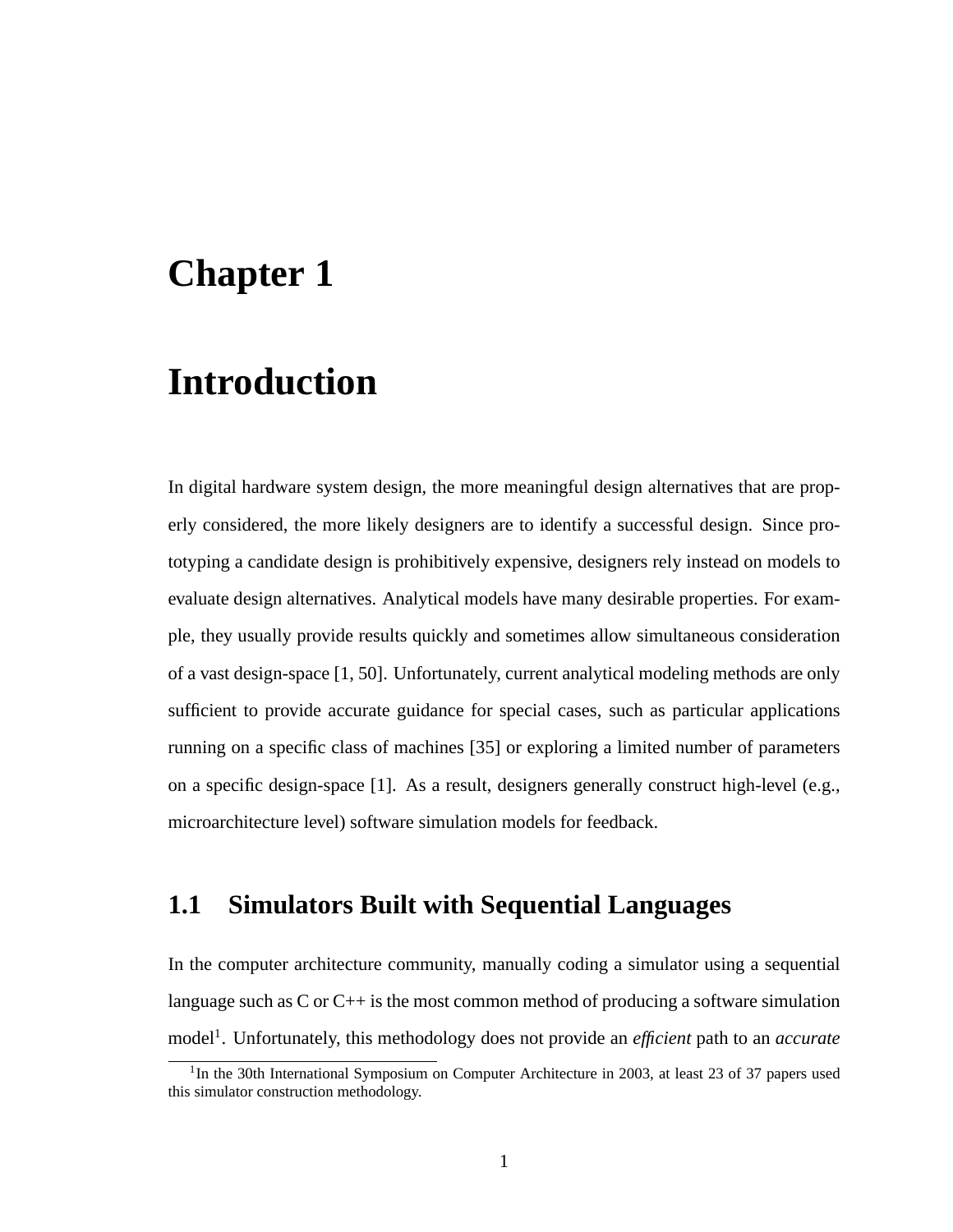simulation model. The methodology requires the designer to meticulously map the microarchitecture, which is inherently structural and concurrent, to a sequential programming language with functional composition. At best, this manual mapping is labor intensive and results in simulator code that does not conveniently convey microarchitectural ideas. At worst, the simulator code is also difficult to understand and contains potentially serious errors that go unnoticed.

A common approach aimed at mitigating the problems with construction of these simulators is to reuse an existing, carefully constructed and validated simulator for exploration of similar designs [13]. The belief is that modifying a validated simulator will be easier and result in an accurate derivative. However, as this dissertation will explain, simulator modification suffers from the same problems as simulator construction; it is time-consuming and error-prone. Worse, the quality of the original simulator is likely to lead one to a false sense of confidence in the derivative, resulting in only cursory validation, and permitting potentially serious errors to remain unnoticed.

The challenge of manually mapping a design to a sequential simulator, and the resulting difficulties, is called the mapping problem. Chapter 2 covers building simulators using sequential languages and consequences of the resulting mapping problem in detail.

#### **1.2 Architecture Description Languages**

An alternative to writing a simulator in a general purpose sequential language is to use a purpose built processor modeling language. Many such systems have been proposed, and most authors refer to these systems as architecture description languages or ADLs [7, 17, 18, 21, 22, 23, 37, 40, 45, 47]. These ADLs provide a number of advantages over simply writing using a sequential language. First, they more clearly convey certain architectural, and sometimes microarchitectural ideas. Second, many of these systems reduce the complexity of the specification by inferring aspects of the design. Third, these systems often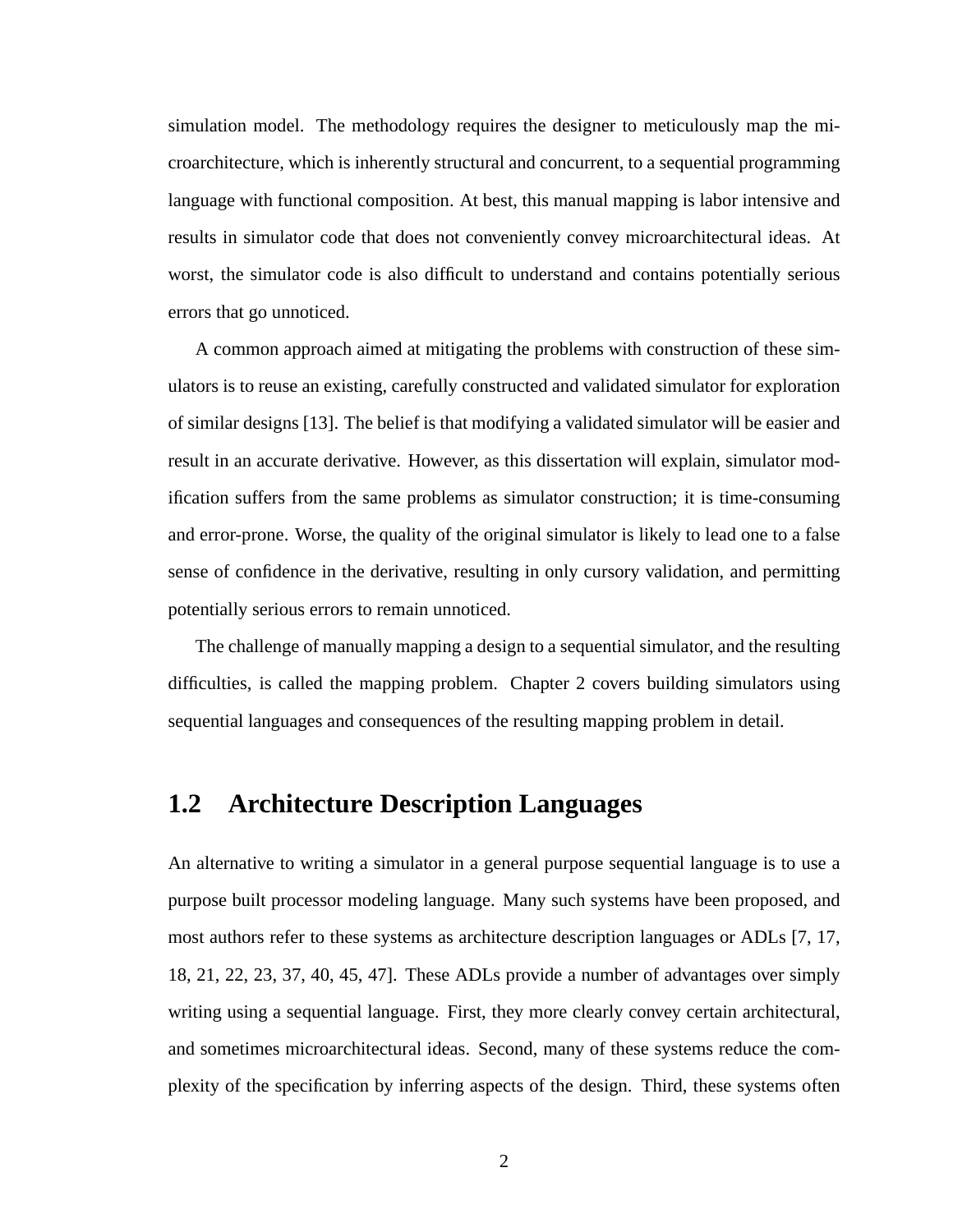provide descriptions that can be analyzed to construct a compiler for the design or build an optimized simulator that is faster than hand-coded ones [45].

Unfortunately, these systems are not without problems. First, many of the systems still suffer from the mapping problem or variants of it. In fact, the very design elements introduced to make instruction set architecture (i.e., architectural ideas) ideas clear cause these systems to have the mapping problem and obscure microarchitectural ideas. Second, the systems often make modeling easier by making assumptions about the underlying hardware, greatly limiting the class of designs to which they can be applied.

Chapter 3 explores the strengths and weaknesses of these ADLs in detail.

#### **1.3 Concurrent-structural Modeling Systems**

The concurrent-structural approach [28, 38] is an approach that eliminates the mapping problem by simply eliminating the manual mapping [57]. This approach involves a language which allows designers to directly express the composition of the hardware in terms of components and connections. Without the need to manually map, the modeling process is much less labor intensive. Since the model is a description of the hardware design, the model conveys microarchitectural ideas, is easy for designers to understand, and exposes model/design mismatches.

Unlike in the manually-coded simulator approach, reuse can be quite effective in the concurrent-structural approach. In concurrent-structural models, reuse at the component level is an attractive way to reduce model construction time [10, 52] *and* improve accuracy. A component can be built and validated once and then used repeatedly, reducing modeling effort and potential sources of errors. The utility of such reuse is demonstrated by common hardware components such as queues and arbitration elements which can be used, unmodified, in vastly different hardware designs.

Unfortunately, existing concurrent-structural modeling systems tools force a trade-off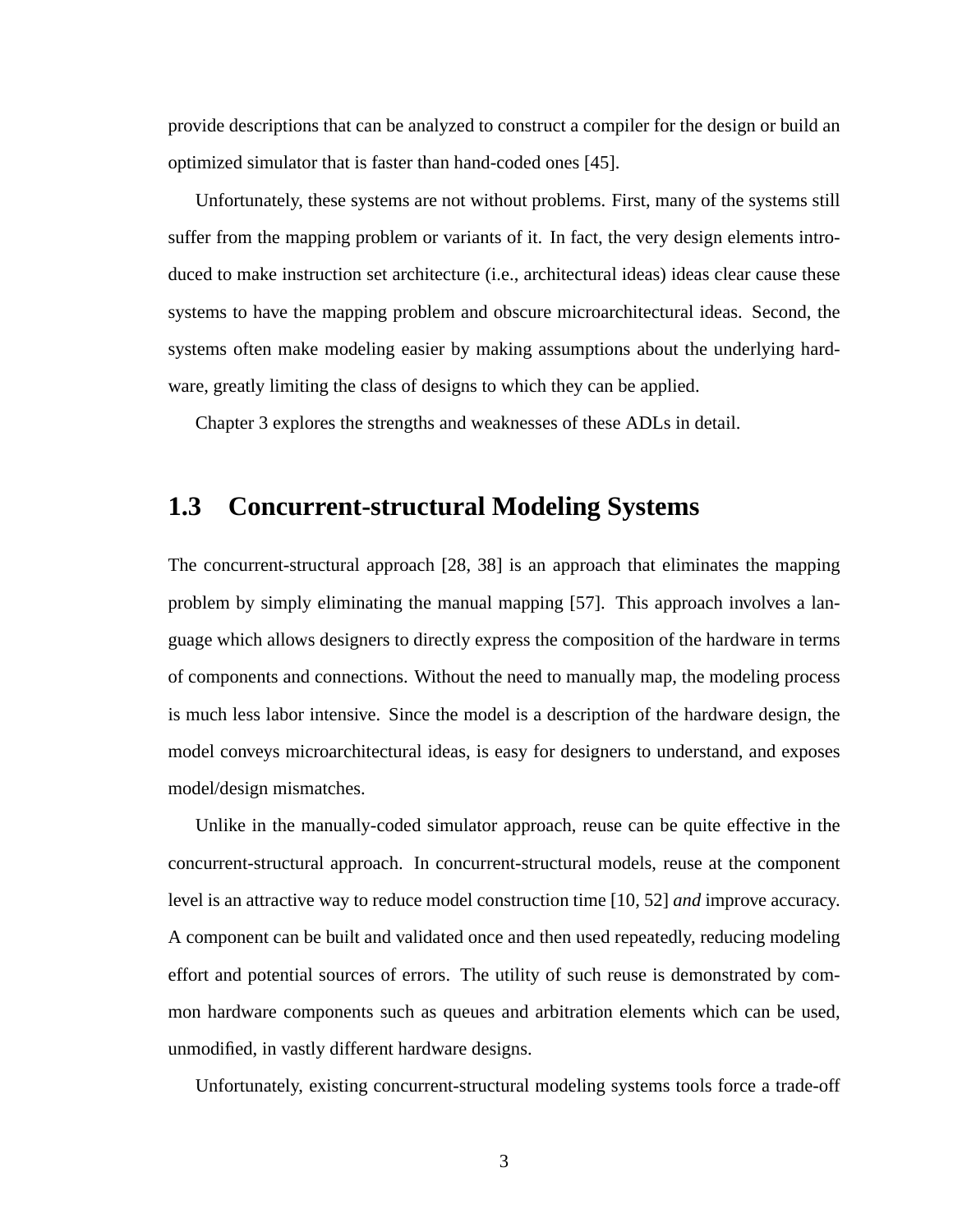between the ability to easily *build* reusable components and the ease of *using* such components [55]. In current systems, this puts a high overhead on reuse in the form of components that are difficult to reuse because they require manual specification of too many parameters. The implementation of features that allow for easy construction of reusable components in these systems precludes general, automatic mechanisms for inferring the values of many of these parameters. As a result, users are left with either too few reusable components or reusable components that are too hard to use. This reduces reuse in practice, and thus negates its benefits.

In addition to this, some portions of a hardware design's specification do not benefit from reuse in concurrent-structural systems. The portion of the control logic that determines when and what computation to stall in a processor (i.e., timing control) is a prime example. Timing control does not benefit from reuse because it is non-local in nature. The timing-control logic must be aware of all components, their interactions, and sometimes their semantics. Changes to one part of a processors datapath often requires updating the stall conditions in the global controller. The global nature of this timing control makes it difficult to partition into one or more reusable model components. Consequently, in existing concurrent-structural systems, users are forced to manually specify this complex control for each design, foregoing reuse.

Chapter 4 examines concurrent-structural systems, the trade-off between construction and use of reusable components, and the modularity of timing control in more detail.

#### **1.4 Contributions**

This dissertation shows that it is possible to dramatically reduce the time needed to create a high-quality model specification (e.g., a model that is accurate, can be visualized, and can be compiled to an efficient simulator) by exploiting component-based reuse in a concurrentstructural environment. This is accomplished by first analyzing existing modeling systems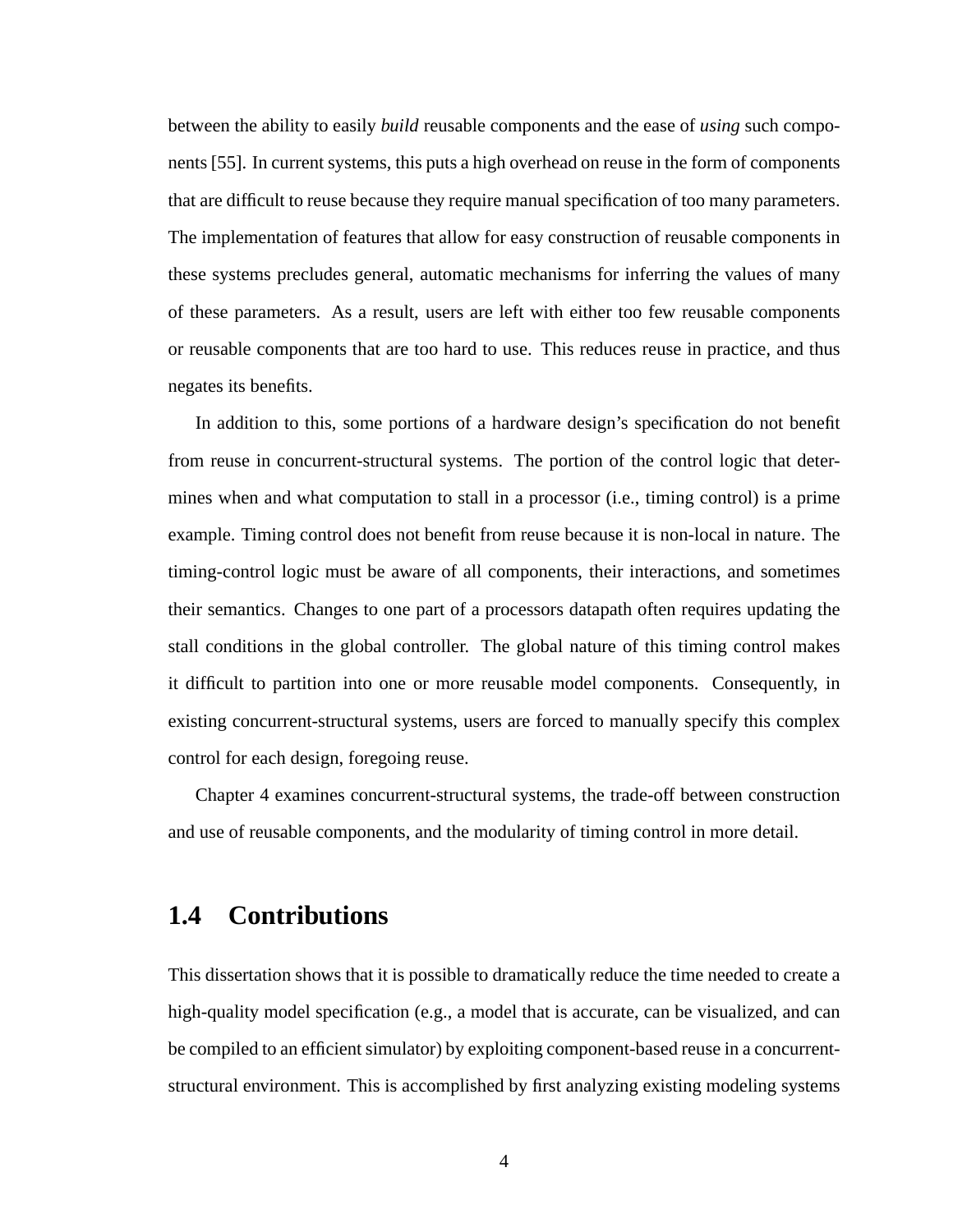(including sequential programming languages) to identify the root cause of their shortcomings. The dissertation shows that mapping a microarchitecture to a sequential program is slow and error-prone and why reuse cannot allow the cost of simulator development to be amortized when using this approach (Chapter 2). This dissertation then proceeds by analyzing the strengths and weaknesses of various non-structural and pseudo-structural ADLs to identify their strengths and weaknesses (Chapter 3). Finally, this dissertation examines true concurrent-structural systems to see why they still do not create an environment which encourages reuse (Chapter 4).

Based on this analysis, this dissertation then presents the design and implementation of techniques that enable a concurrent-structural modeling system that avoids the pitfalls but preserves many strengths of existing systems (Chapter 5, 6, and 7). To evaluate these ideas, they were implemented in the context of the Liberty Simulation Environment (LSE), a new high-level modeling framework. Since LSE incorporates the techniques developed in this dissertation, it allows users to exploit component-based reuse in practice and has a model compiler that can compile their specifications into an efficient simulator. LSE avoids the mapping problem because it is based around a concurrent-structural model specification language. Unlike existing concurrent-structural systems, LSE supports low overhead use *and* construction of reusable components through several existing and novel programming language techniques presented in this dissertation. These techniques include parametric polymorphism, component overloading, structure-based type inference, and aspectoriented programming. LSE also incorporates a control abstraction developed in this work to simplify the specification of timing control. This control abstraction functions similarly to the control mechanisms used in asynchronous digital hardware design methodologies to manage synchronization of computation in the absence of a clock. Since these techniques have been carefully designed to permit static analysis of models, LSE can exploit static analyses such as optimizations for simulators generated from models.

Though young, LSE has already been used to rapidly produce accurate models that have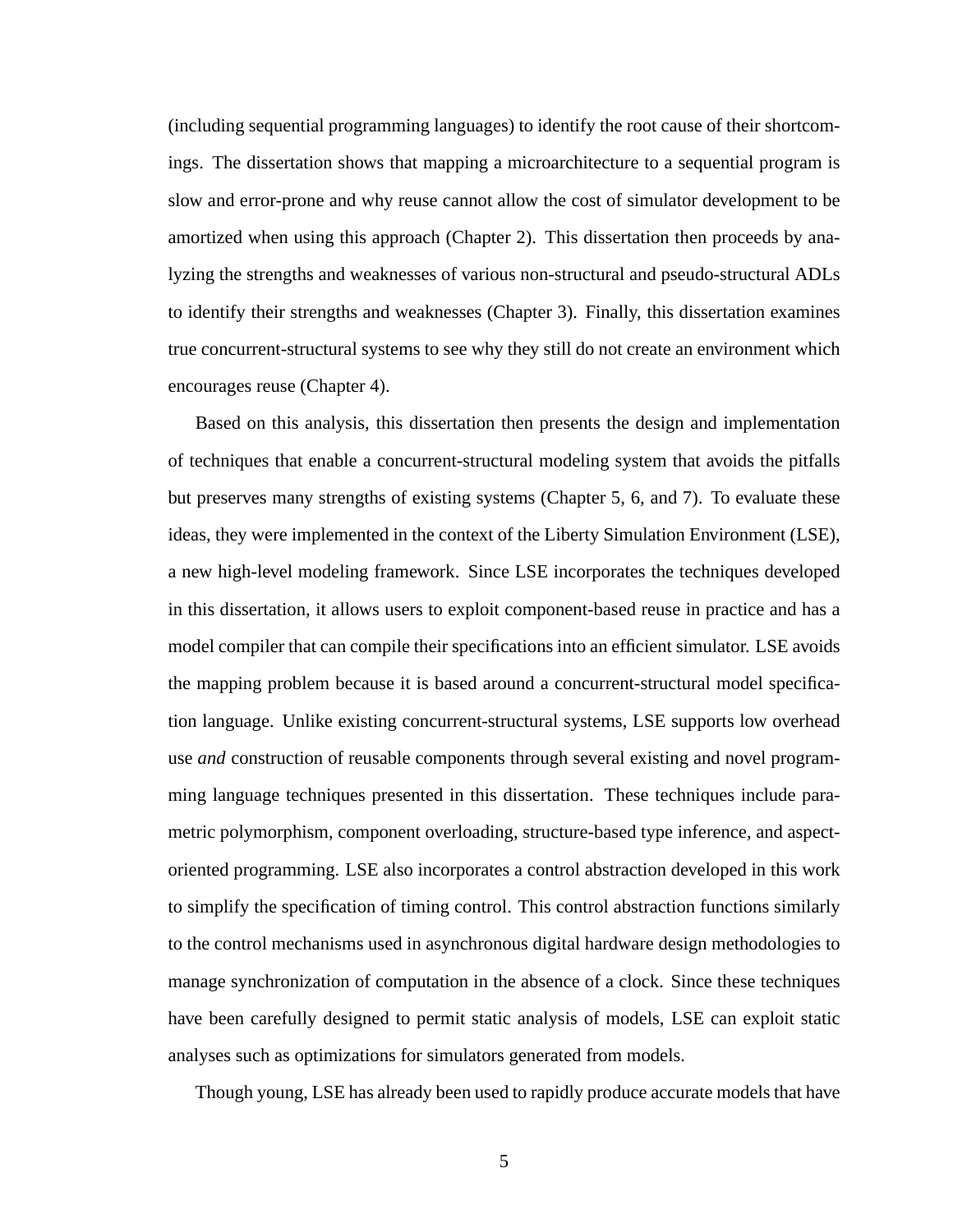been compiled to efficient simulators. Highlights include a simulator for Intel's Itanium 2 processor, developed at Princeton University by a single student in only 11 weeks, that predicts performance to within 3% for a variety of benchmarks as well as a validated model of a 3COM TIGON-2 network interface controller constructed at Rice University by two students in only 6 weeks.

This dissertation concludes by summarizing contributions, highlighting remaining shortcomings, and discussing promising avenues for future research (Chapter 8).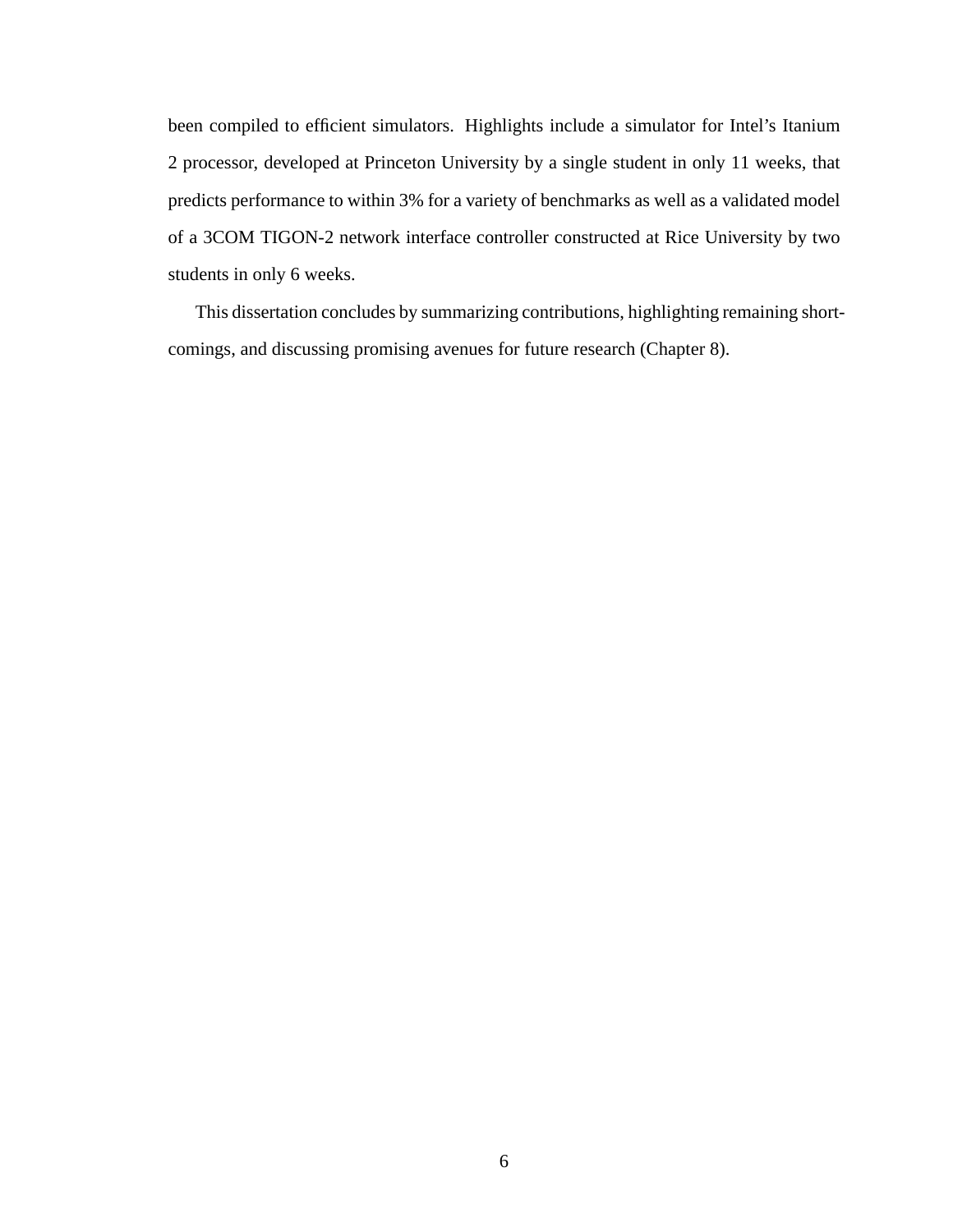### **Chapter 2**

### **The Sequential Mapping Problem**

To manage the design of complex hardware, designers divide the system's functionality into separate communicating hardware components and design each individually. Since each component is smaller than the whole, designing the component is significantly easier than designing the entire system. If components are too complex, they too can be divided into sub-components to further ease the design process. The final system is built by assembling the individually designed components. To ensure that the components will interoperate, designers, when dividing the system, agree on the communication interface of each component. This interface, which defines what input each component requires and what output each component will produce, encapsulates the functionality of each component; other parts of the system can change without affecting a particular component provided its communication interface is respected. This type of encapsulation and communication is called *structural composition*.

Leveraging encapsulation to allow this divide-and-conquer design strategy is also very common in software design. Sequential programming languages such as  $C$  or  $C_{++}$  use functions to encapsulate functionality. Each function has a communication interface (its arguments and return value) and this interface encapsulates the function's behavior. Software systems are built by assembling functions which communicate by calling one another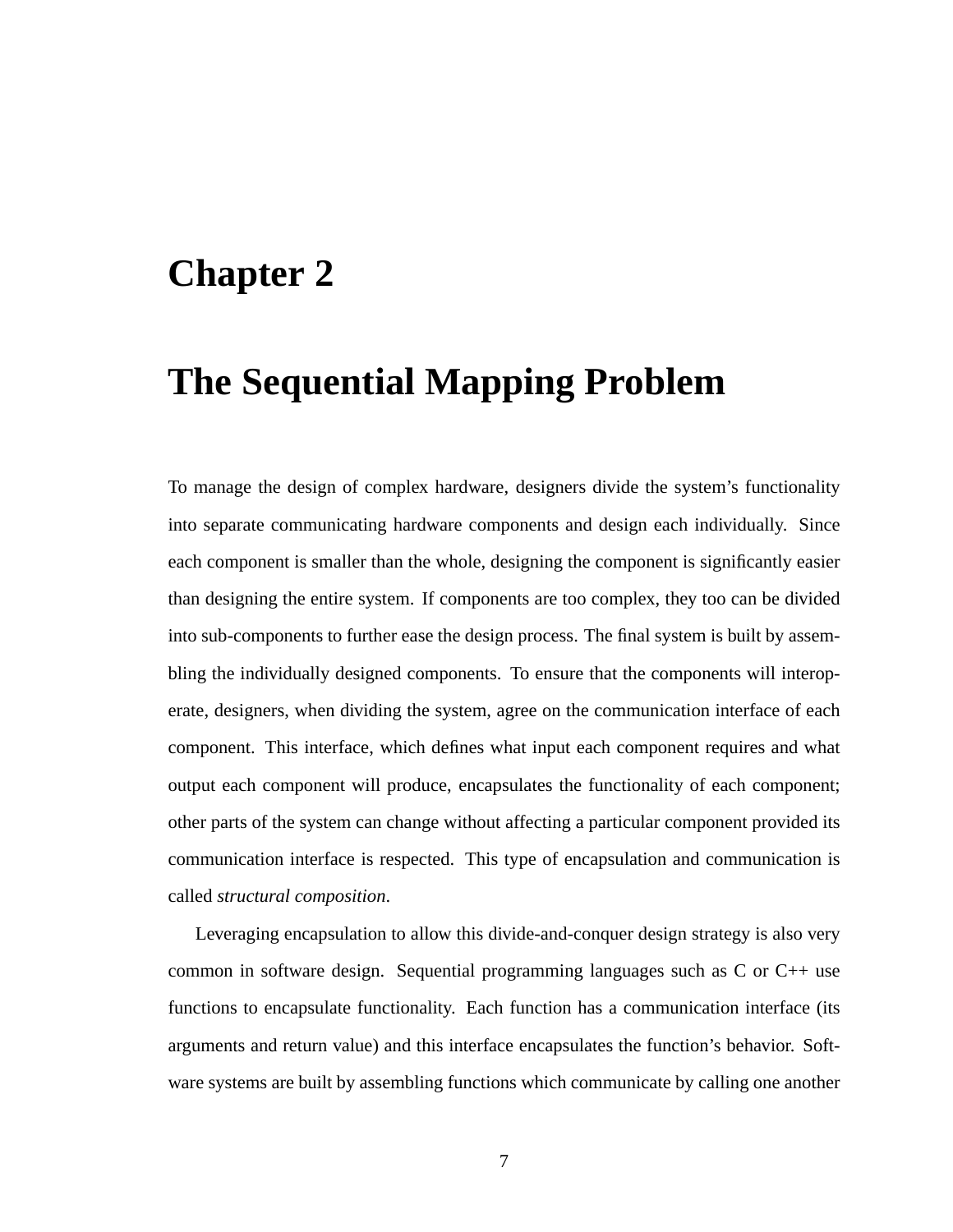with arguments and receiving return values. This type of encapsulation and composition is called *functional composition*.

The presence of encapsulation combined with designer familiarity and tool availability make sequential programming languages seem like a natural tool with which to model hardware systems. However, as will be seen in this chapter, the encapsulation permitted by functional composition in sequential languages is not the same as the encapsulation provided by structural composition. This mismatch forces designers to *map* their structurally composed hardware designs to functionally composed sequential programming languages. This chapter demonstrates that this mapping is time-consuming, error-prone, and yields simulators that are difficult to understand and hard to modify. Thus, we can conclude that, despite the popularity of this methodology, manually coding hardware models in sequential languages is ill-suited for design space exploration.

The discussion of the *mapping problem* proceeds as follows. Section 2.1 describes why simulators built using sequential languages (*sequential simulators*) are hard to build, difficult to understand and thus, prone to error. Section 2.2 presents empirical data supporting this claim. Section 2.3 explains why building a new sequential simulator by modifying an existing one is difficult, illustrating that the cost of building and validating sequential simulators cannot be amortized across many designs during exploration. Section 2.4 presents empirical data supporting this claim.

#### **2.1 Simulator Construction and the Mapping Problem**

When dividing a complex hardware design into simpler components, designers choose a partitioning that allows them to most easily understand the design. Often this partitioning forms the vocabulary that designers use to think about and discuss the design. Consequently, the easiest simulator to build and understand would share this same partitioning. Unfortunately, differences between the styles of encapsulation used in hardware and se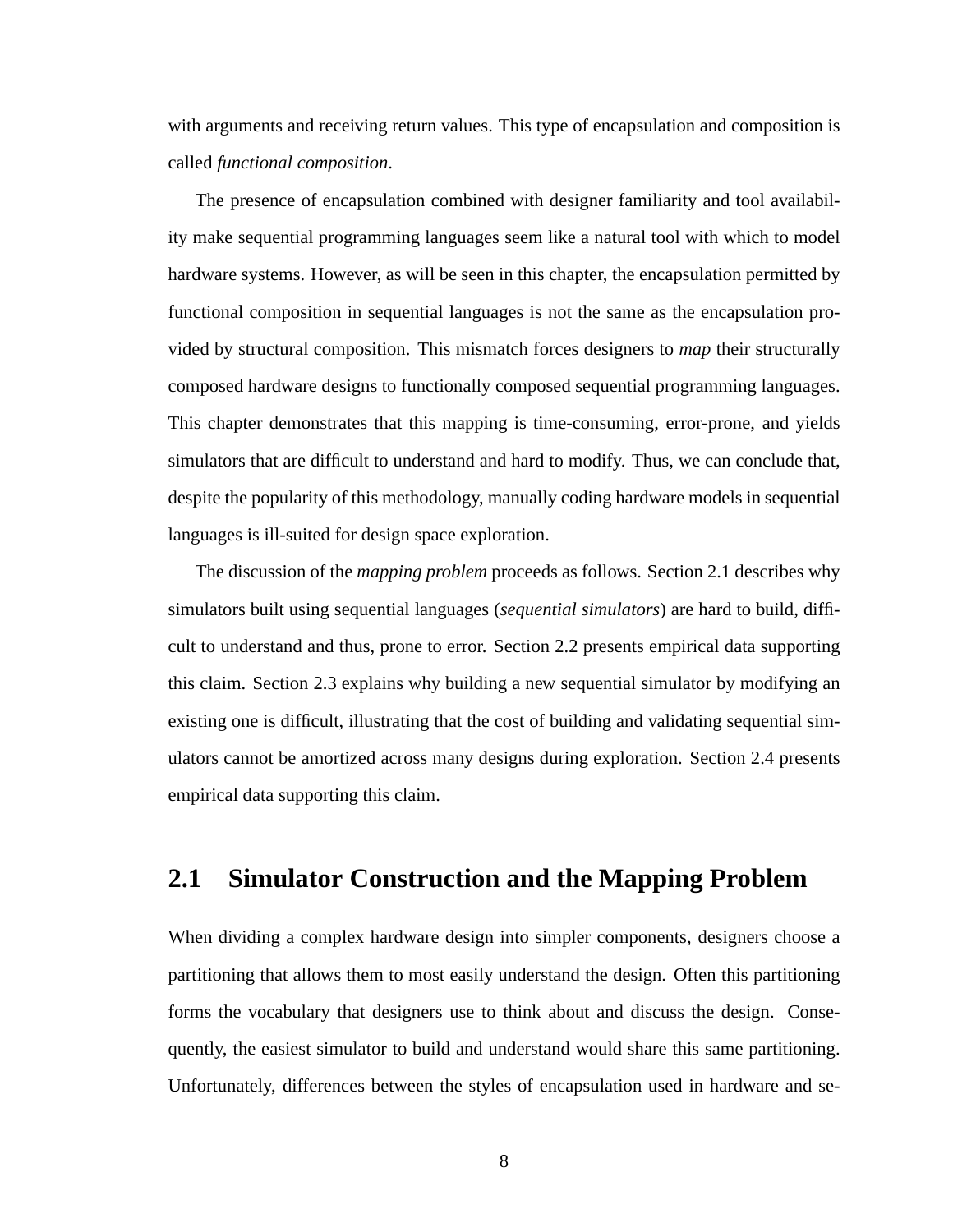quential programming languages prevent this. As will be described in this section, when mapping from hardware components to software functions, the encapsulation provided by the hardware components must be broken forcing the designer to reason about many components simultaneously. This reasoning, and therefore the mapping, is laborious and extremely time consuming. Further, since the encapsulation of code in the simulator is not representative of the hardware, understanding how a simulator written in a sequential language models hardware is also difficult. Ultimately, modeling hardware in a sequential language hides pieces of a component's interface, intertwines computation and communication, and requires manual orchestration of concurrency.

A fundamental attribute of the encapsulation provided by hardware is the explicit specification of interfaces and the clear separation between functionality and communication. A hardware component will typically define its communication interface as a collection of ports through which it receives input and sends output. The component will define its behavior by specifying how it translates data arriving at its input ports to data it will send to its output ports. Independent of this specification of interface and behavior, the communication of the system is determined by the connectivity of its components' ports. A particular component may receive input from one or more other components and similarly, may send its output to one or more recipients.

The encapsulation provided by functions in sequential programming languages seems similar. The arguments to the function seem to mirror a component's input ports, and the return value seems to mirror the output ports. The body of the function specifies its behavior as a translation from inputs to outputs. Unfortunately, calling a function from within the body of another function implicitly augments the communication interface of the caller and intertwines functionality with communication. The arguments sent to the callee and the return value received from it from *implicit* communication channels between the caller and callee function. The arguments to the callee are implicit outputs of the caller and the callee return value and implicit input. The communication is implicit because it is not part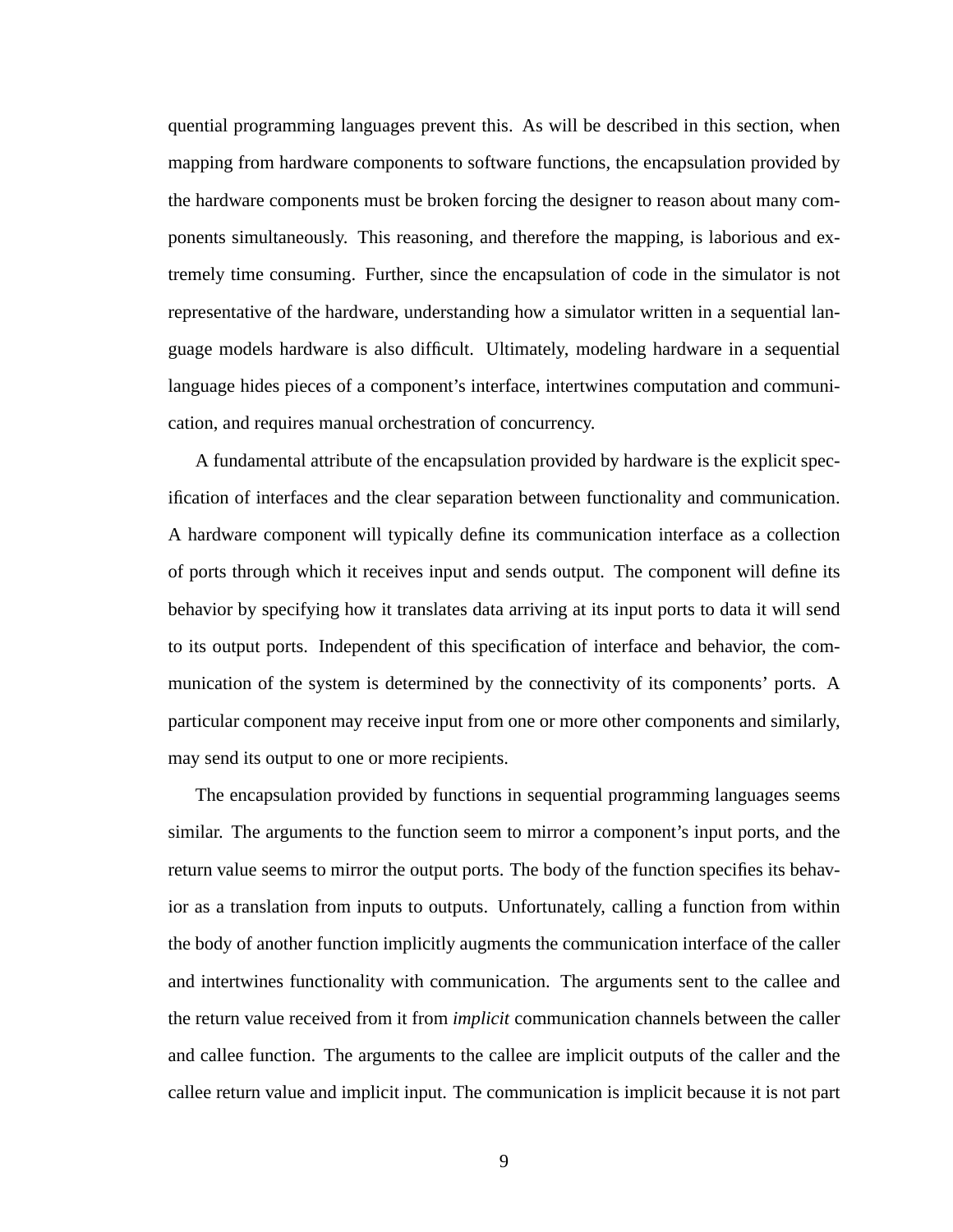of the caller's declared communication interface, namely its arguments and return values. Further, the recipient of data sent on these implicit outputs and the sender of data received on these implicit inputs is determined by the function named as the callee in the code of the caller. Thus, the user is not free to reconnect these implicit inputs and outputs freely as they can in with structural composition. Furthermore, unlike structurally composed components, a function must receive all of its arguments from a single caller and send all of its outputs back to that same caller. Therefore, the arbitrary and independently specified communication patterns provided by structural composition are absent when using functional composition.

An alternate style of modeling hardware in a sequential programming language uses global variables, as opposed to function arguments and return values, to communicate information through the system. Unfortunately, in such systems, the problems discussed above still exist. The communication interface of a particular function is still implicitly specified through its behavior specification. Each global variable accessed defines a piece of the function's communication interface. Further, the behavior and communication of a function are still intertwined since two functions communicate if one writes to a global variable that the other reads. Furthermore, when using global variables, even the specification of communication is implicit, unlike in the previous style. The target of communication is never explicitly specified but implied and obfuscated by how data flows through global variables. Two functions may appear to communicate because they access the same global variable, but a third function may overwrite the global variable after the first has written it but before the second has consumed the data. Careful examination is required to truly understand the communication present in such systems.

The implicit communication when using global variables reveals another shortcoming of the encapsulation provided by functional composition. Components in a hardware system execute *concurrently* with one another. If a component has sufficient input to perform a computation, it will proceed without waiting for additional input. With sequential pro-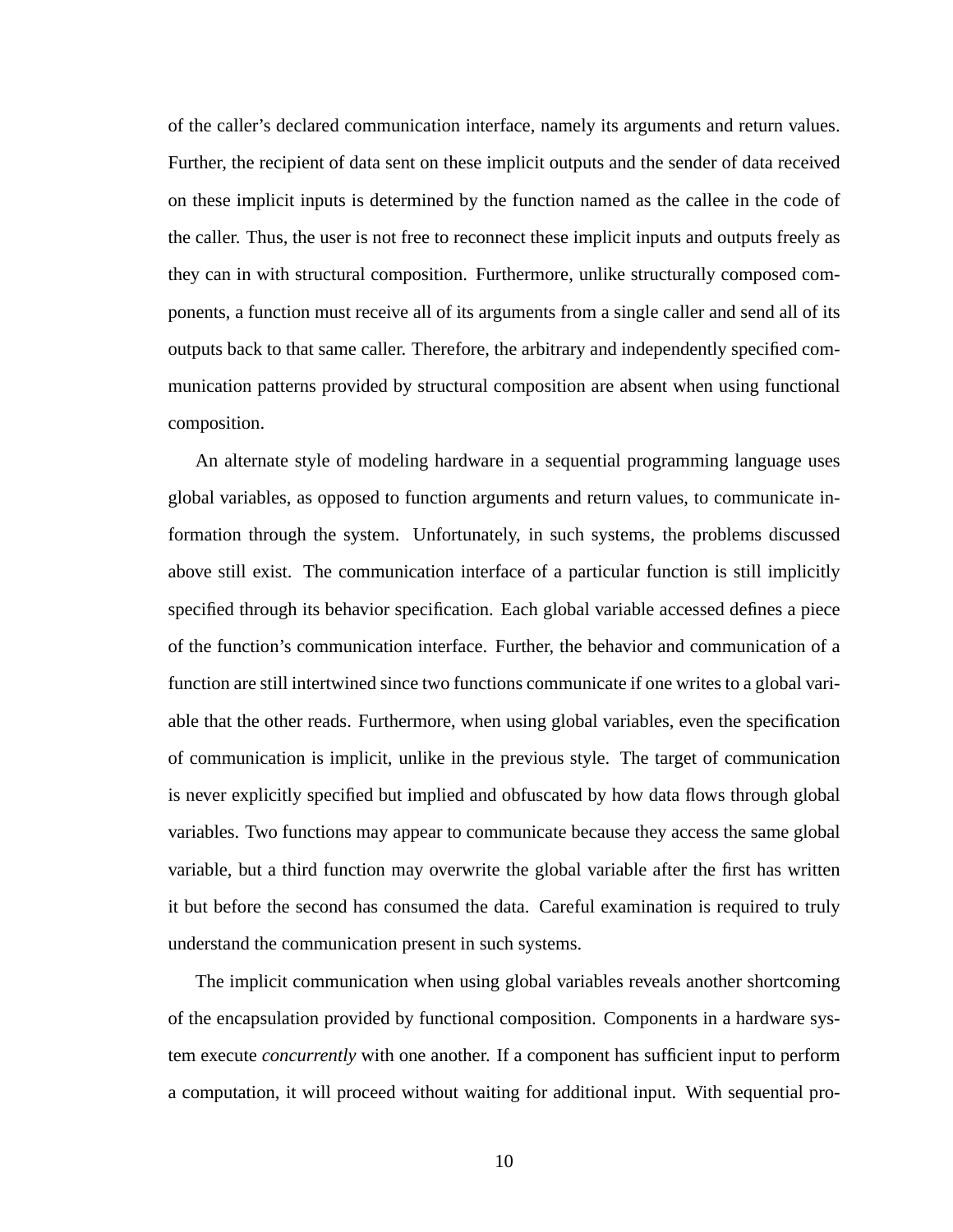gramming languages and functional composition, however, the interactions between components must be manually orchestrated by sequencing function invocation. Sequencing these invocations may not be straightforward. For example, when using global variables to communicate, interchanging the order in which two functions are called can cause data to be delayed by a cycle or can even change the communication pattern. Great care must be taken to ensure that the proper sequence is specified. Worse still, if functions have not been appropriately partitioned, there may be no correct order of invocation. For example, if component A generates output that feeds component B, and an output of component B feeds component A, then no order of invocation between A and B will work. The functions would need to be partitioned so that the new functions could be scheduled.

The problems discussed above are all manifestations of the mapping problem. To see how this problem can occur in practice, consider the following example. Figure 2.1(a) shows a typical main simulation loop for a sequential simulator that models a typical five stage superscalar processor pipeline. The hardware is modeled using a function per pipeline stage. The functions communicate through global variables, which effectively model the pipeline registers between the stages. Since later pipeline stages wish to use data produced from previous cycles, they must run before the global variables get overwritten by earlier stages. Therefore, the main simulator loop begins computation at the back of the pipe and moves toward the front so that later pipeline stages use state from previous cycles, before earlier stages overwrite the data. This invocation order also allows back-pressure to flow through the pipe. If a stage later in the pipeline stalls, it can set a global variable to inform earlier stages of the stall.

We now focus on the issue stage of the pipeline, whose code is shown in Figure 2.1(b). From the pseudo-code we see that when an instruction is sent to its functional unit, it is simultaneously removed from the instruction window (lines 7-8 and 12-13 in Figure 2.1(b)). When the fetch stage (the stage that places instructions into the instruction window) is executed, the newly created space will be available for new instructions.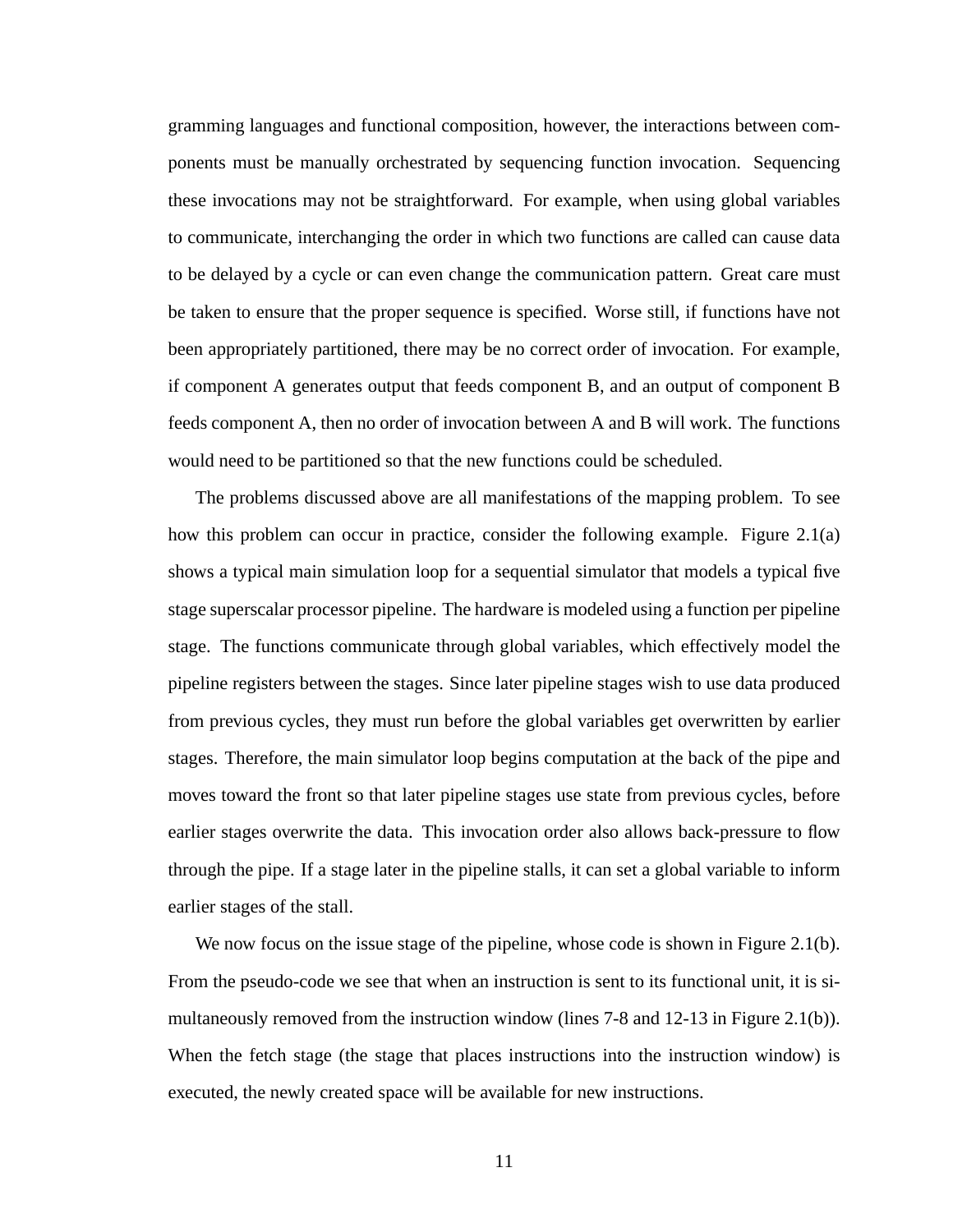|  |  | 1 foreach simulation cycle |  |  |
|--|--|----------------------------|--|--|
|--|--|----------------------------|--|--|

- **2 do commit stage**
- **3 do writeback stage**
- **4 do ex stage**
- **do issue stage 5**
- **do fetch stage 6**

**(a) original main simulator loop**

|                | $l$ instr[1n] = first n instructions in queue |
|----------------|-----------------------------------------------|
|                | 2 for each instr[i] that was fetched          |
| 3              | if instr[i] is a branch                       |
| $\overline{4}$ | fetch source registers                        |
| 5              | if branch unit is available                   |
| 6              | compute the target PC                         |
| 7              | issue instruction to the branch unit          |
| 8              | dequeue instr[i]                              |
| 9              | if instr[i] is an ALU op                      |
| 10             | fetch source registers                        |
| 11             | If ALU is available                           |
| 12             | issue instruction to the ALU                  |
| 13             | dequeue instr[i]                              |
|                |                                               |

**(b) original issue stage**

| 1<br>foreach simulation cycle                    |             |
|--------------------------------------------------|-------------|
| 2<br>do commit stage                             |             |
| 3<br>do writeback stage                          |             |
| $\overline{4}$<br>do ex stage                    |             |
| 5<br>do issue stage                              |             |
| 6<br>do fetch stage                              |             |
| foreach instr[i]<br>7                            |             |
| 8<br>if instr[i].issued                          |             |
| 9<br>dequeue instr[i]                            |             |
| (c) modified main simulator loop                 |             |
| $instr[1n] = first n instructions in queue$<br>1 | Issue Logic |
| 2<br>for each instr[i] that was fetched          |             |
| 3<br>if instr[i] is a branch                     |             |
| $\overline{4}$<br>fetch source registers         |             |
| 5<br>if branch unit is available                 |             |
| 6<br>compute the target PC                       |             |
| 7<br>issue instruction to the branch unit        |             |
| 8<br>instr[i].issued=TRUE                        |             |
| 9<br>if instr[i] is an ALU op                    |             |
| 10<br>fetch source registers                     |             |
| 11<br>If ALU is available                        |             |
| 12<br>issue instruction to the ALU               |             |
| 13<br>instr[i].issued=TRUE                       |             |
|                                                  |             |

**(d) modified issue stage**

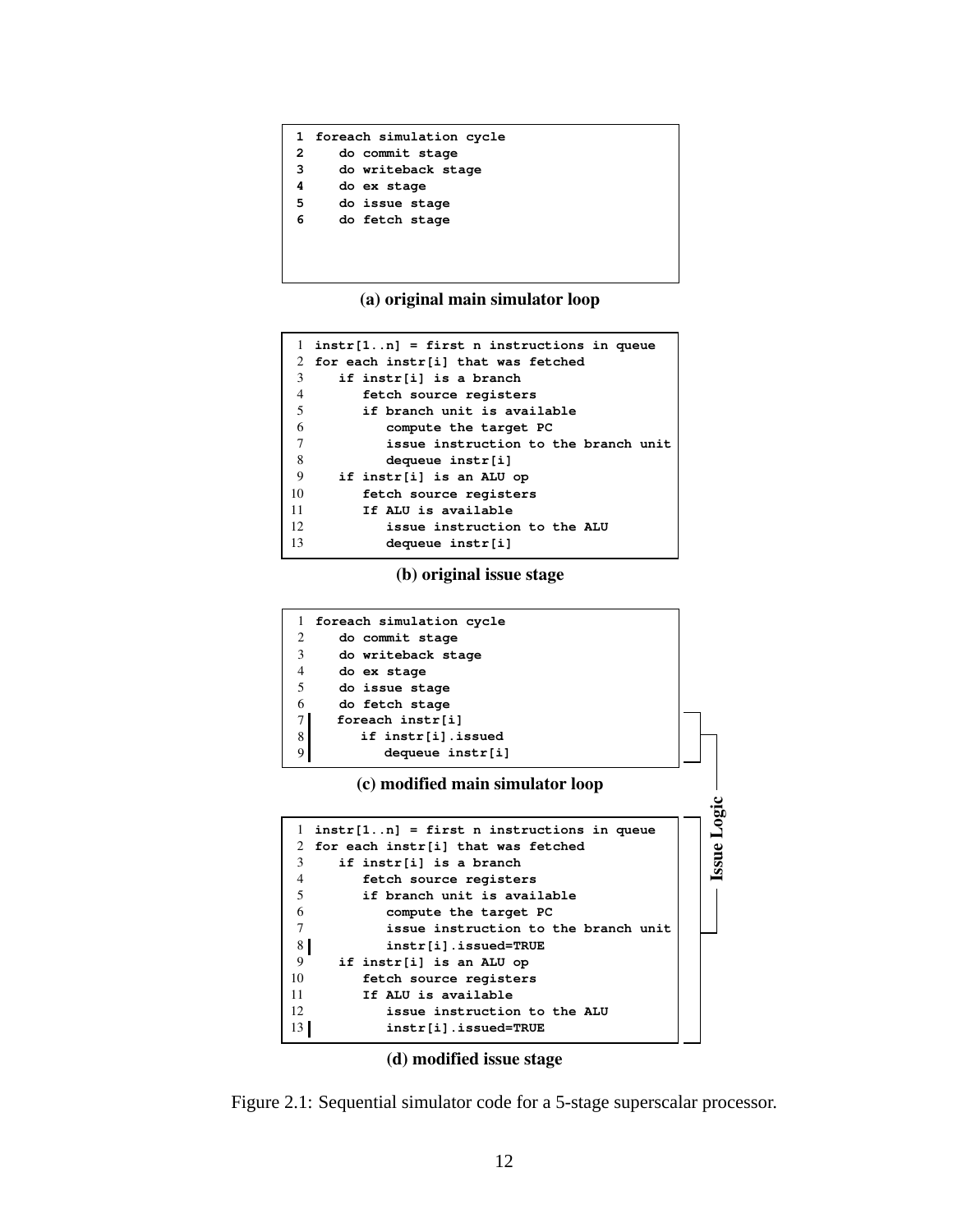Now, suppose that the designers would like to model a different behavior in which freed slots in the instruction window are not available until the cycle after the instruction was issued. Such a behavior may be desirable if, for example, the dequeue signals would arrive too late in the cycle with the original behavior. The hardware differences between the original and the new behavior simply amount to removing the dequeuing logic from the computation of a control signal indicating the number of slots available. Figures 2.1(c) and 2.1(d) show the necessary changes to the simulator main loop and issue logic, respectively, to model the new behavior.

Notice that the sequential simulator code that models two very similar architectures contains significant differences. These differences are indicated by the bars to the right of the line numbers in Figure 2.1. Specifically, the change to the microarchitecture required partitioning of code for the issue logic and the addition of new simulator state to allow the pieces of the issue logic to communicate. The code to dequeue instructions from the instruction window had to be separated from the code that dispatched instructions to the functional units since these two events occur at different times in the modified hardware design. The majority of the issue logic remains in the issue stage function, but some of the logic is now intermingled with the code that schedules the execution of the pipeline stages (lines 7-9 in Figure 2.1(c)). The modified code also needs an additional global variable to maintain the issued status for each issue window slot so that the piece of the issue logic that dequeues instructions knows which instructions were issued.

Just as changing instruction window timing required partitioning a logical entity in the hardware into different functions in the simulator model, other microarchitecture features may also force undesirable partitioning. While this small example may not seem overwhelming, this kind of partitioning is very common throughout the code for sequential simulators. Because of this, sequential simulator authors need to carefully plan how hardware component functionality needs to be partitioned, decide what global state will be used for communication, and carefully orchestrate the invocation of functions to ensure that all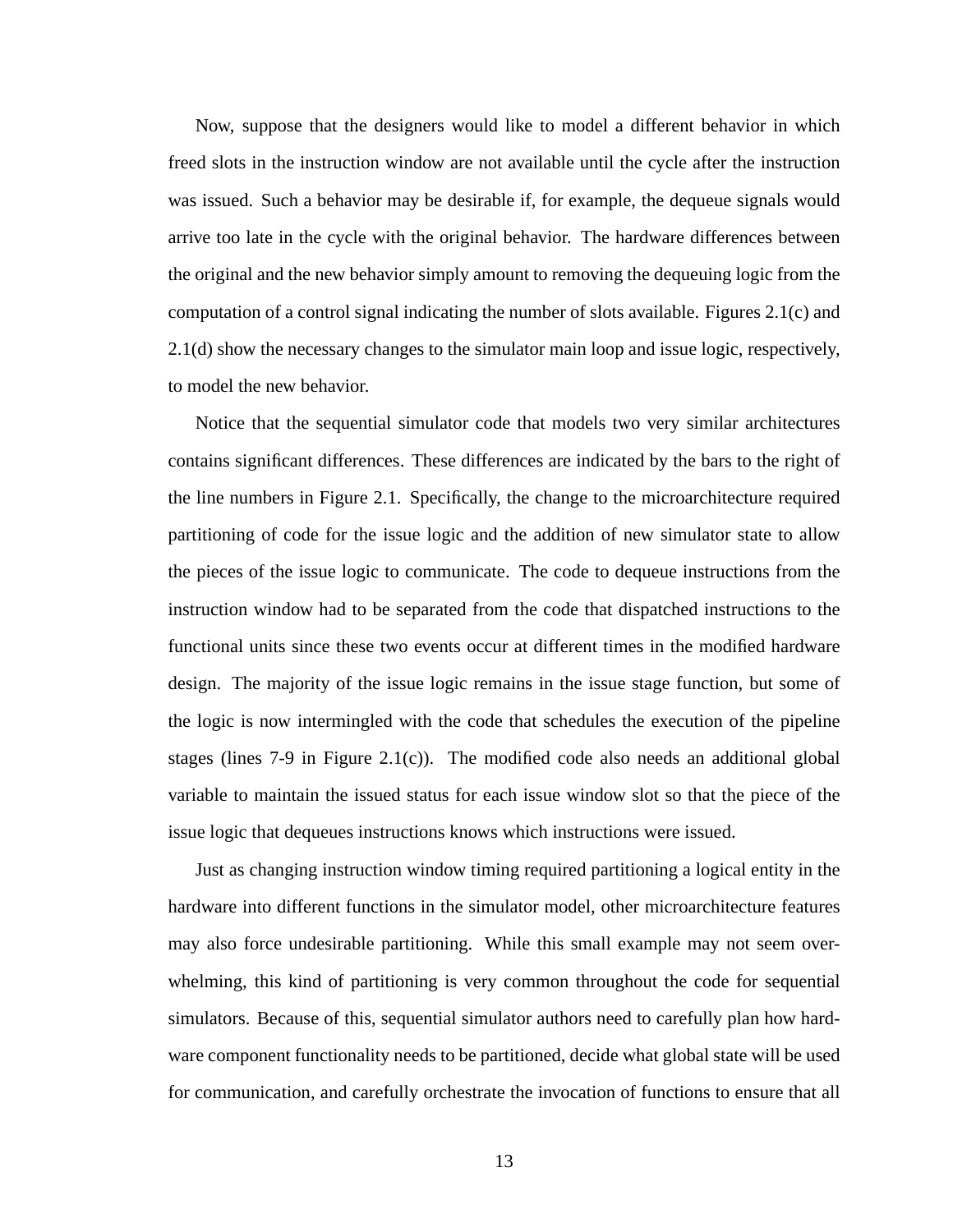global state is updated in the correct sequence.

Notice that this mapping process can be extremely complicated and therefore difficult to perform correctly. Since mistakes can easily be made, the resulting simulator needs to be carefully checked to ensure correctness. Correctness is usually determined by testing each component as a unit and then testing the composed whole. In the best case, the entire model will be built by reusing pre-validated components. As we have seen, however, the mapping process breaks structural encapsulation, thus making component testing and component-based reuse impossible. Even components commonly thought of as testable units in a sequential simulator, such as a cache component, are not independently testable since, to allow correct modeling of timing, they are often tightly coupled to the whole simulator [13].

Sequential simulators are also difficult to manually validate as a whole. Designers understand the hardware in terms of hardware components and their communication. A strict separation of computation, communication, and operation sequencing is critical to the understanding of a hardware design. As seen above, however, the way in which a sequential simulator is built breaks component encapsulation and intermingles communication and computation. Furthermore, recall that with sequential simulators communication between code that models hardware blocks is often implicit. This makes the resulting simulator difficult to understand and thus difficult to manually validate. This in turn makes an *accurate* simulator even more difficult and time-consuming to build.

## **2.2 Simulator Construction and the Mapping Problem: Model Clarity**

The previous discussion describes why accurate sequential simulators are difficult to build. Correctness is especially hard to ensure because the simulator is very hard to understand. The semi-formal user experiment presented in this section supports the claim that sequen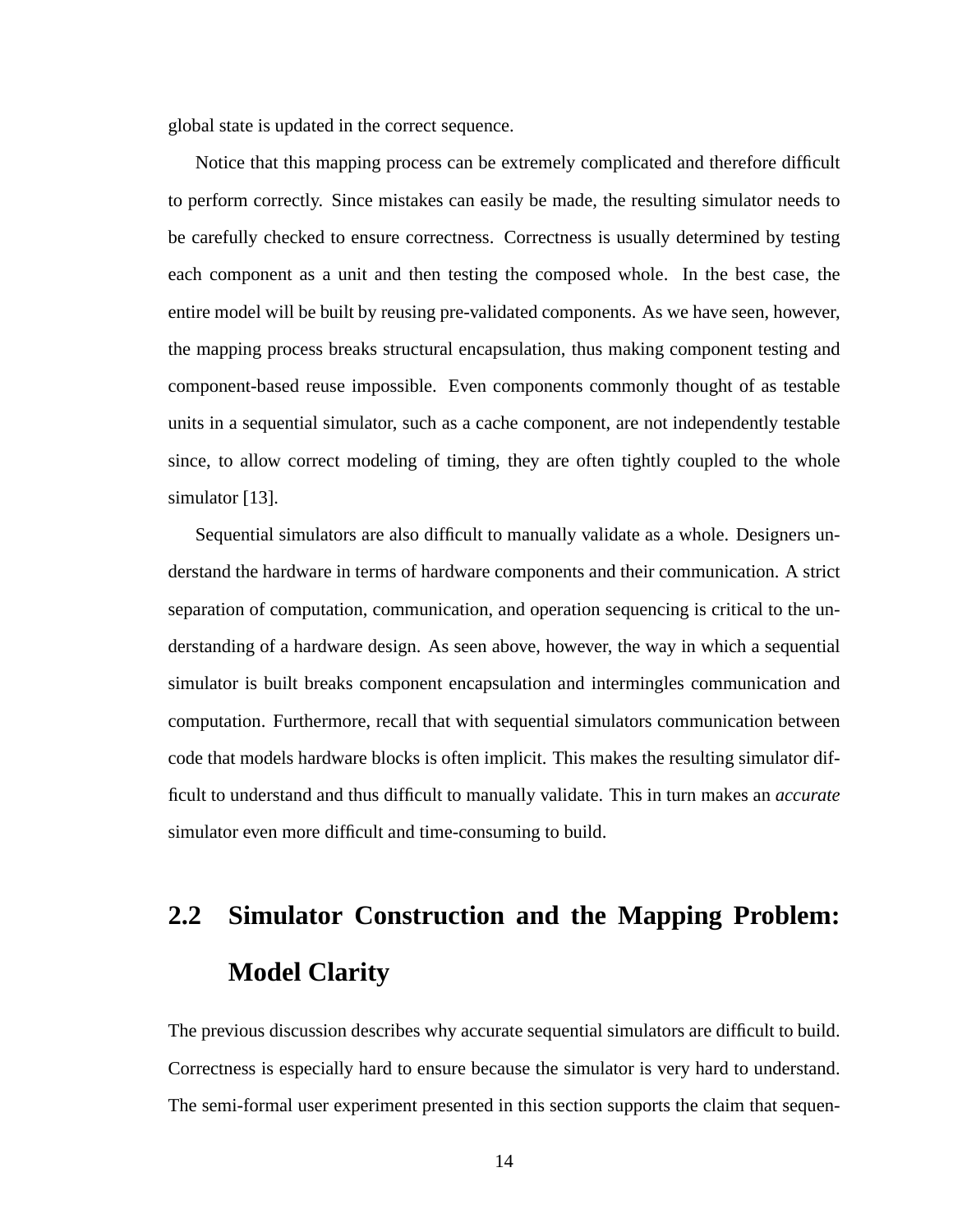tial simulators are difficult understand and thus difficult to validate.

#### **2.2.1 Experimental Setup**

To quantify the clarity of sequential simulators, a group of subjects was asked to examine sequential simulator code modeling a microprocessor and identify properties of the machine modeled. As a reference point, the subjects were asked *exactly* the same questions for a model of a similar machine built in the Liberty Simulation Environment (LSE). As described in detail in Chapter 5, LSE is a hardware modeling framework in which models are built by connecting concurrently executing software blocks much in the same way hardware blocks are connected. Thus, LSE models closely resemble the hardware block diagrams of the machines being modeled. We call these structurally composed models *structural models* to distinguish them from functionally composed *sequential simulators*.

The sequential simulators used were a collection of modified and unmodified versions of sim-outorder.c from version 3.0 of the popular SimpleScalar tool [4]. The code in sim-outorder.c models a superscalar machine that executes the Alpha instruction set. The LSE models were variations of a superscalar processor model that executed the DLX instruction set [26]. A refined version of this model was released along with the Liberty Simulation Environment in the package tomasulodlx [32].

Subjects received different versions of the machine models to ensure that the effects observed were not due to a particularly difficult to understand hardware policy in a particular model. There were 4 sequential simulator models:

• Stock sim-outorder.c which has a unified issue window and flags mispredicted branches in the decode stage, begins recovery in the write-back stage. Note that flagging mispredicted branches in the decode stage involves emulating instructions at decode which provides results that would not be available in hardware. This information is used to prevent recovery for mispredicted branches that will be squashed.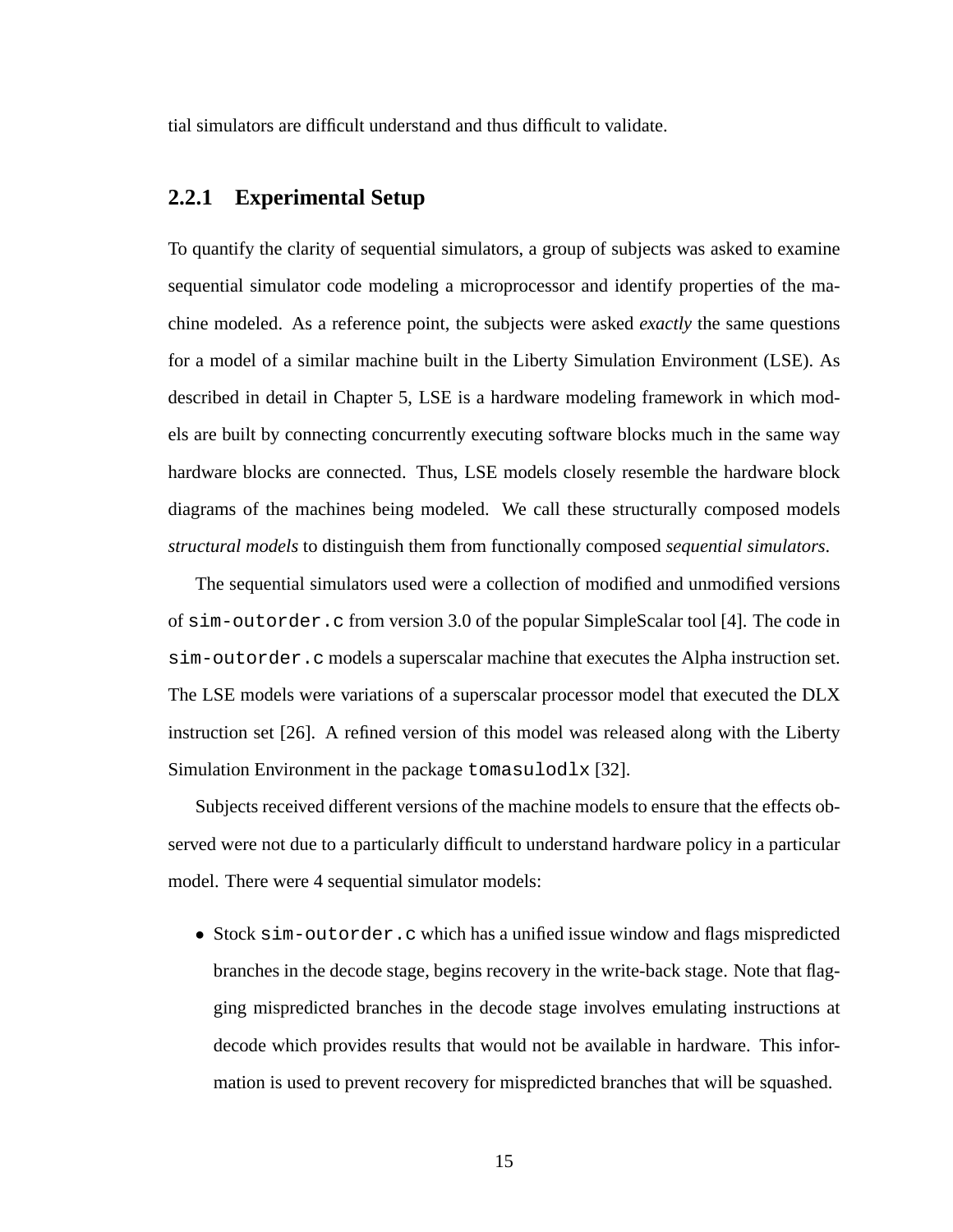- A modified sim-outorder.c which had a unified issue window, but identified and resolved mispredicted branches in the commit stage, in-order.
- A modified sim-outorder.c which had a unified issue window, but identified and resolved mispredicted branches in the write-back stage, supporting recovery of mispredicted branches that would eventually be squashed.
- A modified sim-outorder.c which had a distributed set of reservation stations and the stock sim-outorder.c branch semantics.

There were 2 structural models built in LSE:

- A machine with a unified set of reservation stations with mispredicted branches identified and resolved at commit.
- A machine with a distributed set of reservation stations with the above branch resolution policy.

The base LSE model was built for instructional and demonstration purposes and thus the machine was modeled at a fairly low-level and closely resembles the hardware. This made the model an excellent reference point for clarity. There are fewer LSE models than sequential simulators because the low-level of the base LSE model (the machine actually computed results in the pipeline instead of pre-computing the results in the decode stage) made the construction of models that used data that would be unavailable in hardware difficult.

To ensure that the experiment measured the quality of the model, not the knowledge of the subjects, all the subjects were either Ph.D. students studying computer architecture or Ph.D. holders whose primary work involved computer architecture. To ascertain the background of subjects, each was given a questionnaire to determine their familiarity with computer architecture, programming languages, and existing simulation environments, particularly, SimpleScalar. A summary of the answers to this questionnaire is in Table 2.1. The questions in the questionnaire are shown in Section A.1.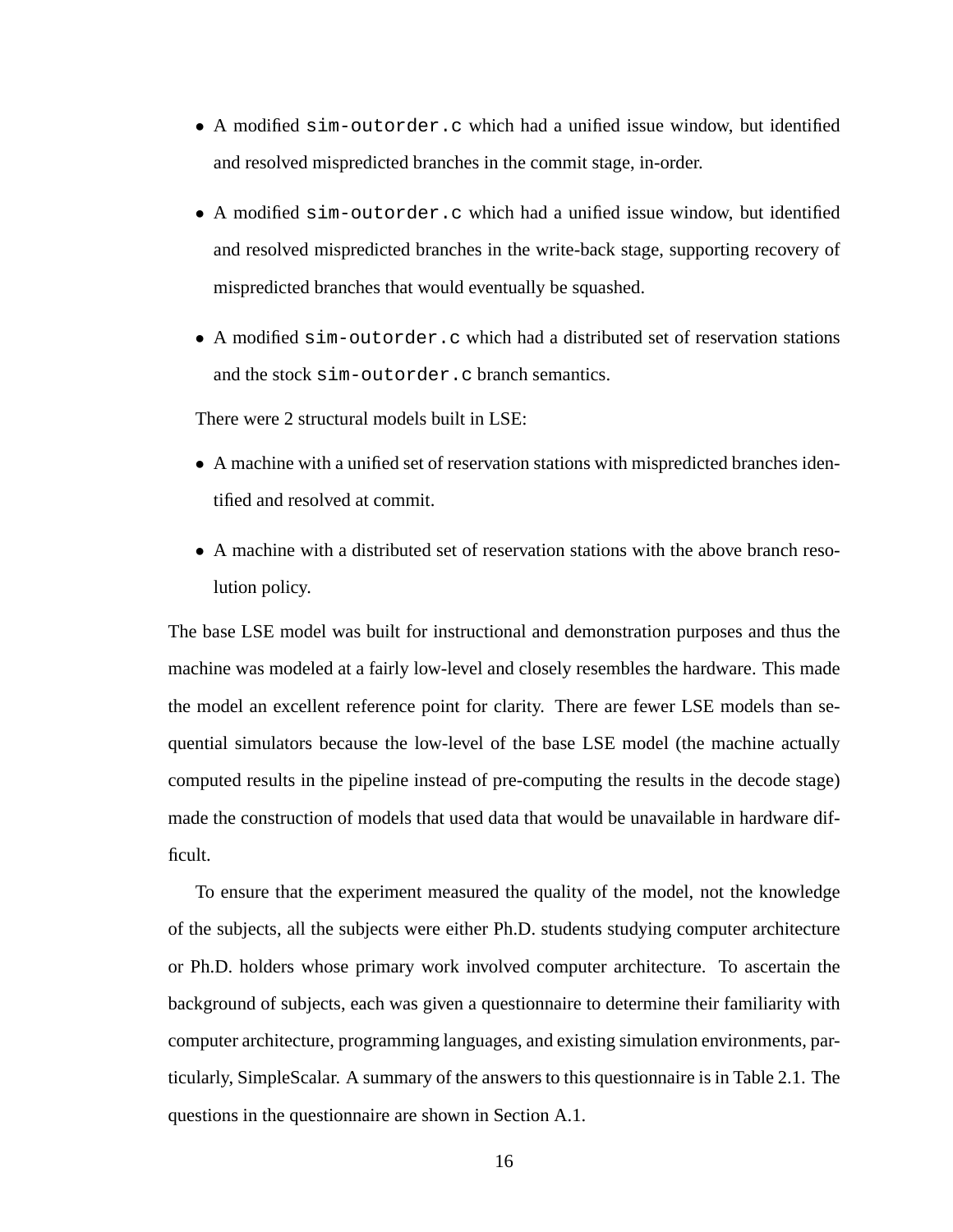|                 | Years          | Wrote          | Wrote           | Years          | Days             | Used     |
|-----------------|----------------|----------------|-----------------|----------------|------------------|----------|
|                 | in             | a C            | RTL for a       | Experience     | Experience       | Simple-  |
| Subject         | Architecture   | Simulator      | <b>CPU</b> Core | $w/C/C++$      | $\le/LSE$        | Scalar   |
| S1              | 3              | Yes            | N <sub>0</sub>  | 5              | 3                | Yes      |
| S <sub>2</sub>  | 10             | Yes            | Yes             | 15             | $\overline{2}$   | No       |
| S <sub>3</sub>  | 3              | N <sub>0</sub> | Yes             | 5              | $\overline{2}$   | No       |
| <b>S4</b>       | $\overline{3}$ | N <sub>o</sub> | N <sub>0</sub>  | 6              | $\overline{3}$   | Yes      |
| S <sub>5</sub>  | 3              | N <sub>0</sub> | N <sub>0</sub>  | 7              | 3                | No       |
| S <sub>6</sub>  | 3              | Yes            | Yes             | 6              | $\overline{3}$   | Yes      |
| S7              | 3              | N <sub>0</sub> | Yes             | 8              | $\overline{3}$   | Yes      |
| S <sub>8</sub>  | 3              | N <sub>o</sub> | N <sub>0</sub>  | 5              | $\overline{4}$   | No       |
| <b>S9</b>       | $\overline{2}$ | N <sub>0</sub> | N <sub>0</sub>  | 14             | 5                | No       |
| S10             | 6              | Yes            | N <sub>0</sub>  | 10             | 5                | Yes      |
| S11             | $\overline{7}$ | N <sub>o</sub> | N <sub>0</sub>  | $\tau$         | $\overline{2}$   | No       |
| S12             | 3              | Yes            | Yes             | $\overline{2}$ | $\overline{2}$   | Yes      |
| S13             | $\overline{7}$ | N <sub>0</sub> | Yes             | 10             | $\overline{2}$   | No       |
| S14             | $\overline{2}$ | N <sub>o</sub> | N <sub>0</sub>  | 10             | $\overline{c}$   | No       |
| S15             | $\mathbf{1}$   | N <sub>o</sub> | No              | 10             | $\overline{2}$   | $\rm No$ |
| S16             | $\overline{2}$ | Yes            | N <sub>0</sub>  | 8              | $\overline{2}$   | Yes      |
| S17             | 6              | No             | N <sub>0</sub>  | 6              | $\overline{2}$   | No       |
| S18             | 3              | N <sub>o</sub> | N <sub>0</sub>  | $\overline{4}$ | $\overline{2}$   | Yes      |
| S <sub>20</sub> | 3              | No             | No              | 5              | $\overline{c}$   | Yes      |
| S <sub>21</sub> | $\overline{2}$ | Yes            | No              | 6              | $\overline{2}$   | Yes      |
| S22             | $\overline{2}$ | Yes            | N <sub>0</sub>  | 6              | $\overline{2}$   | Yes      |
| S23             | 1              | No             | Yes             | 10             | 21               | No       |
| S24             | $\overline{4}$ | No             | Yes             | 6              | $\boldsymbol{7}$ | No       |

Table 2.1: Subject responses to the background questionnaire.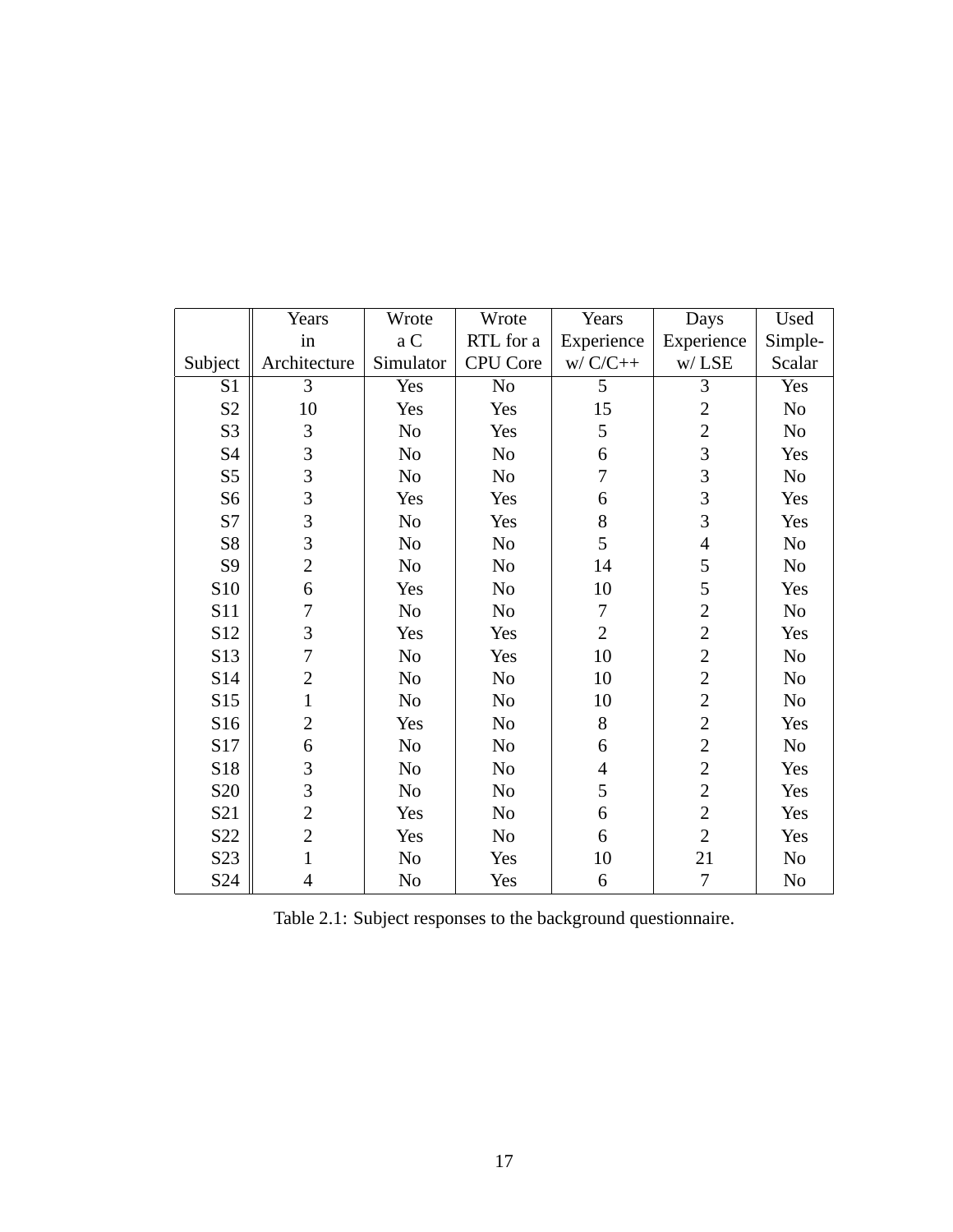Note that finding qualified subjects unaffiliated with the Liberty Research Group for this experiment was challenging given the requirements. Subjects had to be very familiar with computer architecture and also had to be familiar with LSE. Though growing in popularity, LSE is still a young system, making the second constraint the most difficult to satisfy. Only 24 of all LSE users could be recruited as subjects for this experiment. As will be seen, however, even with 24 subjects the results are quite dramatic.

Subjects were given 90 minutes to answer 2 control questions, 2 multipart questions for the structural model, and 2 identical multipart questions for the sequential simulator. These questions, with placeholders for the line numbers, are shown in Section A.2. The control questions were used to determine if the subjects had basic familiarity with LSE since all but one subject had less than one week of experience with the tool. The answers to the control questions indicated that all subjects, except subject S19, understood LSE enough for the purposes of this experiment. Accordingly, the data presented here excludes subject S19. It is clear from the questionnaire results in Table 2.1 that all remaining subjects were familiar with the C programming language, the language with which the sequential model was constructed.

#### **2.2.2 Experimental Results**

Figure 2.2(a) summarizes the results. Since the subjects had limited time, not all subjects could answer all questions. The first pair of bars corresponds to responses regarding the structural model. The first bar in the pair assumes that all questions left unanswered were answered incorrectly. The second bar in the pair of bars shows the same data assuming that all unanswered questions were answered correctly. The second pair of bars shows the same information for questions regarding the sequential simulator. From the graph, we can see that in all but a few cases subjects were able to identify the machine properties at least as accurately with the structural model as they were with the sequential simulator, usually much more accurately. On average, subjects answered 8.87 questions correctly with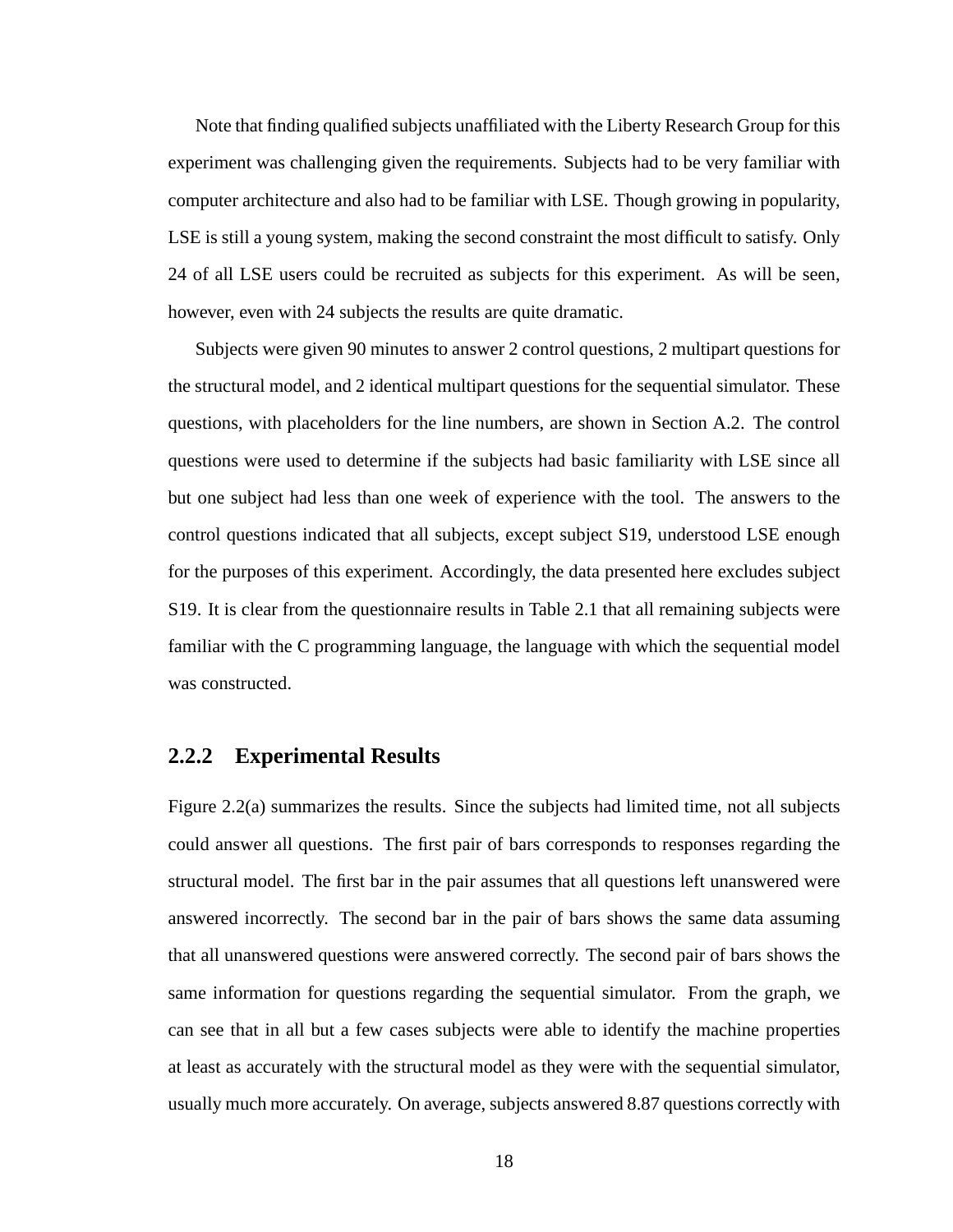





(b) Total time taken for each group of questions, by subject.

Figure 2.2: Results of the simulator clarity experiment.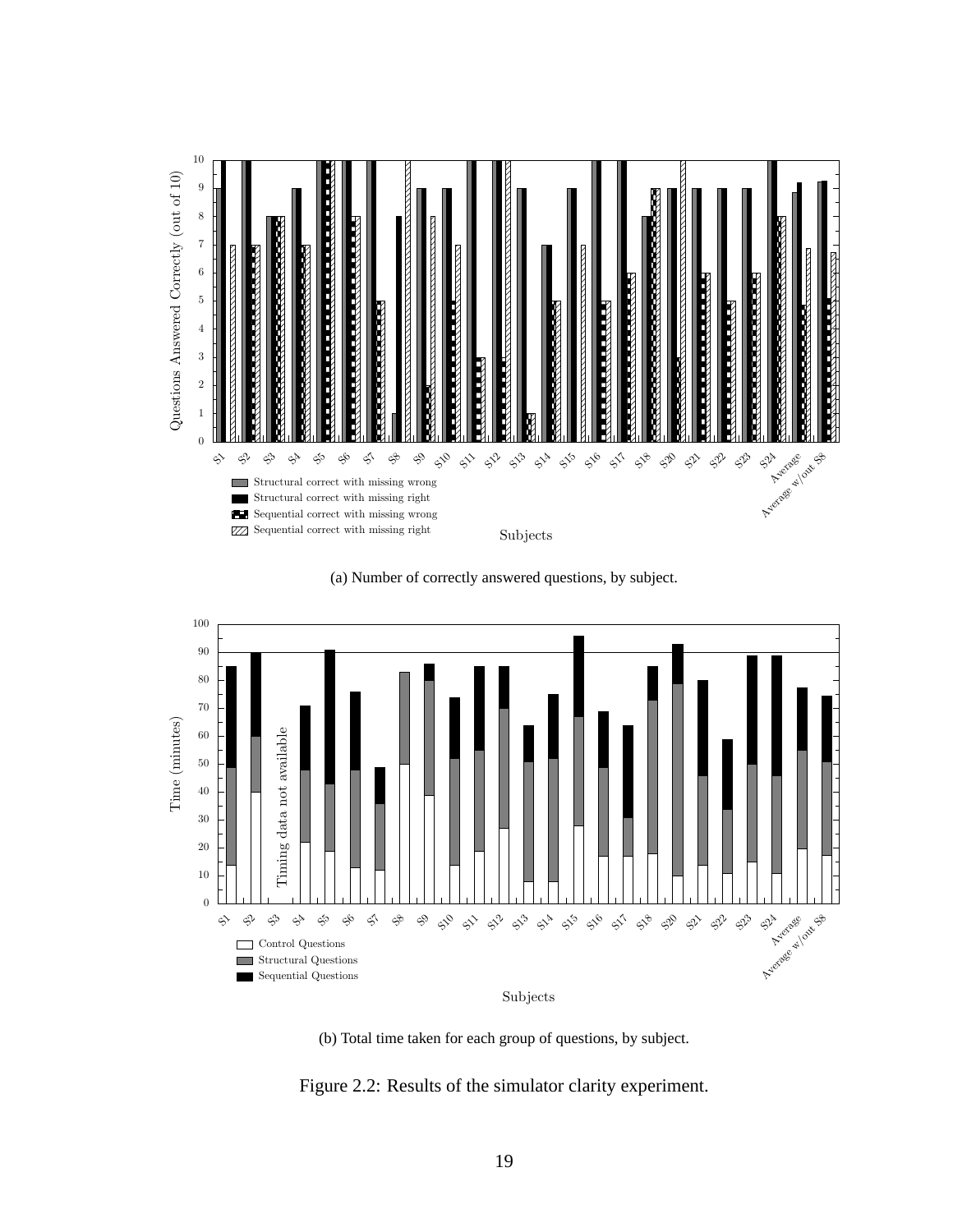the structural model versus 4.87 for the sequential model. Even if unanswered questions are assumed correct for *only* the sequential simulator, almost all subjects answered more questions correctly with the structural model. The only subjects who do better with the sequential simulator, under these circumstances, are subjects S8 and S20. Subject S20 simply failed to respond to 7 out of 10 of the questions for the sequential simulator. S8 spent an unusually long time on the control questions and thus did not have time to answer any questions regarding the sequential simulator. In fact, S8 only completed the first two parts of the first non-control question for the structural model (questions  $1(a)$  and  $1(b)$ ) as numbered in Section A.2 and no questions for the sequential simulator. Clearly subject S8 is an outlier.

If subject S8 is excluded from the data, we see that, on average, 9.23 questions were answered correctly for the structural model versus 5.09 for the sequential simulator. Even when unanswered questions are assumed correct for the sequential simulator and incorrect for the structural model, the structural model still has 9.23 correctly answered questions versus 6.73 for the sequential simulator. The only subject who actually answers more questions correctly for the sequential simulator is Subject S18. The best explanation for this is that S18 was extremely familiar with sim-outorder.c. The model that the subject examined was the stock sim-outorder.c model and, the subject takes very little time to answer the sequential questions. An interesting experiment would have been to test S18 on a modified version of the sim-outorder.c models, but a retest was not possible.

Figure 2.2(b) summarizes the time taken to answer each class of questions: control questions, questions for the structural model, and questions for the sequential model. With S8 excluded, the average time taken per question for the structural model is greater by about 10 minutes when compared to the time for questions about the sequential simulator. Some of this gap is due to the fact that some subjects did not complete all the sequential simulator questions, and the time taken for unanswered questions does not count toward the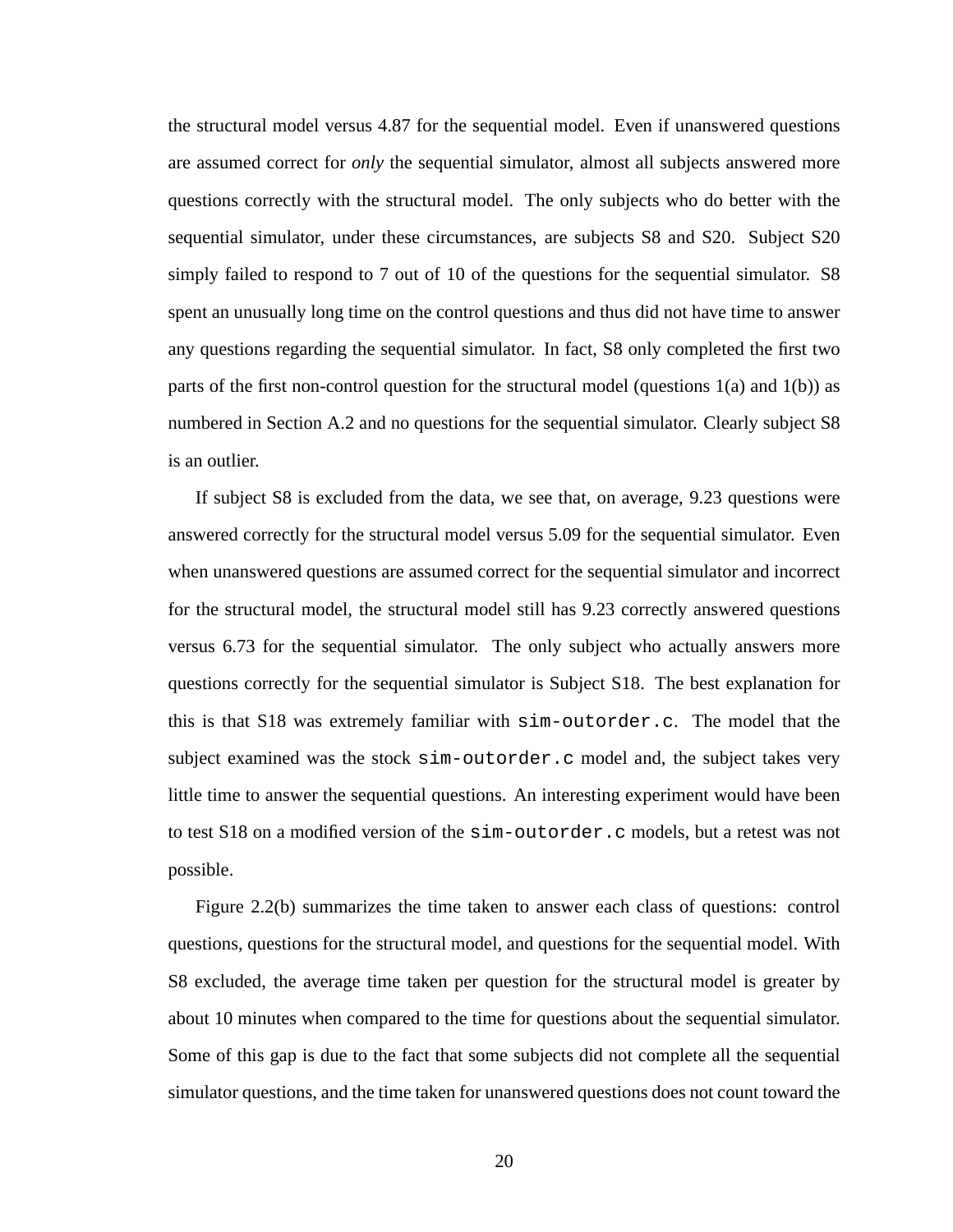average. Despite this, the increased number of correct responses for the structural model is not likely due to the extra time spent on those questions; many of the total times are well below the 90 minute time limit. One conclusion to be drawn from the timing data is that the sequential simulator is extremely misleading. Subjects voluntarily spend less time answering the sequential simulator questions despite plenty of extra time. Presumably, this is due to their confidence in their rapid analysis. Yet, the subjects frequently mischaracterize properties of the machine modeled. Timing data for subject S3 was unavailable because the subject failed to record the data during the examination.

Note that the experiment is skewed in favor of the sequential simulator. First, subjects were asked the LSE question immediately before being asked the same question for the sequential simulator. Thus, subjects could use the hardware-like model to understand what to look for in the sequential simulator. Second, many of the subjects were familiar with the stock sim-outorder.c simulator. Third, all subjects had many years of experience using the C language (the language used for sim-outorder.c) and less than a week of experience with LSE (the tool used to build the structural model). Fourth, no subject had ever seen a full LSE processor model before the experiment. Finally, the testing environment did not permit subjects to use the LSE visualization tool [6] to graphically view block diagrams of the structural specification. Experience indicates that this tool significantly simplifies model understanding; subject responses to the questions indicated that much of their time answering questions about the structural model was spent drawing block diagrams. Despite all this, the results clearly indicate that sequential simulators are significantly more difficult to understand.

#### **2.3 Reuse and the Mapping Problem**

A tempting approach to allow rapid construction of simulation models in the face of the previously described difficulties is to amortize the cost of model construction via whole-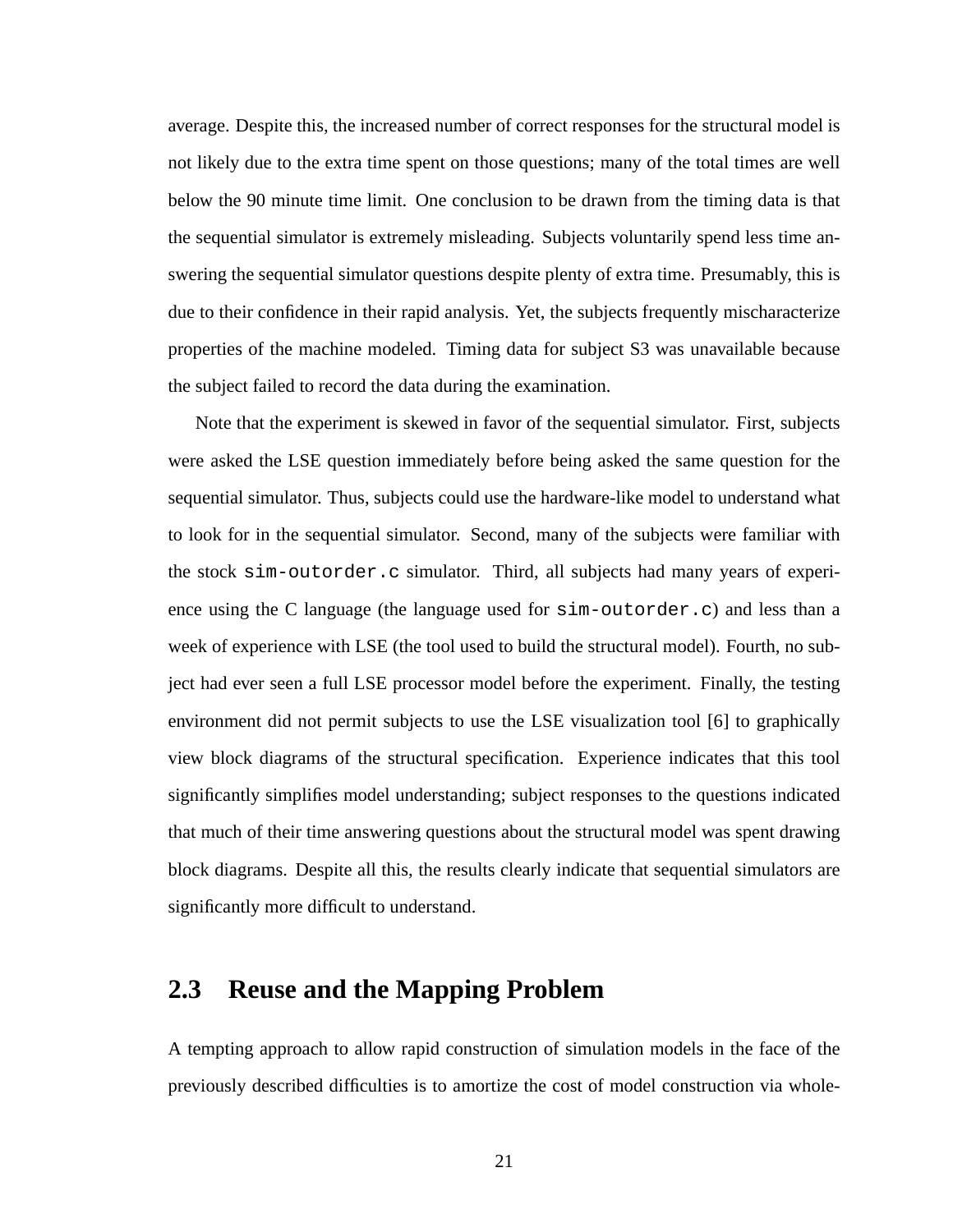

**( b) Pseudo−code for original machine**

**(d) Pseudo−code for limited write−back machine**

Figure 2.3: The structure and pseudo-code for two Tomasulo-style machines.

model reuse. In this approach, a sequential simulator is built once, validated versus a "golden" reference, such as real hardware, and then modified to model a new design. Since the new model is a modification of a validated model, the belief is that the likelihood of error is reduced and modeling efficiency is increased. However, this is not the case. Sequential simulators are not only difficult to build and understand, but also difficult to modify correctly.

To see why these simulators are difficult to modify correctly, consider a simulator, written in the same style as the one in Figure 2.1, which models a machine that uses Tomasulo's dynamic scheduling algorithm [54]. Figure 2.3 presents a block diagram of such a machine and shows the code for the writeback stage of the pipeline. The code iterates over all instructions that have completed execution and updates the dependency information of instructions pending execution. While the code seems to model the hardware reasonably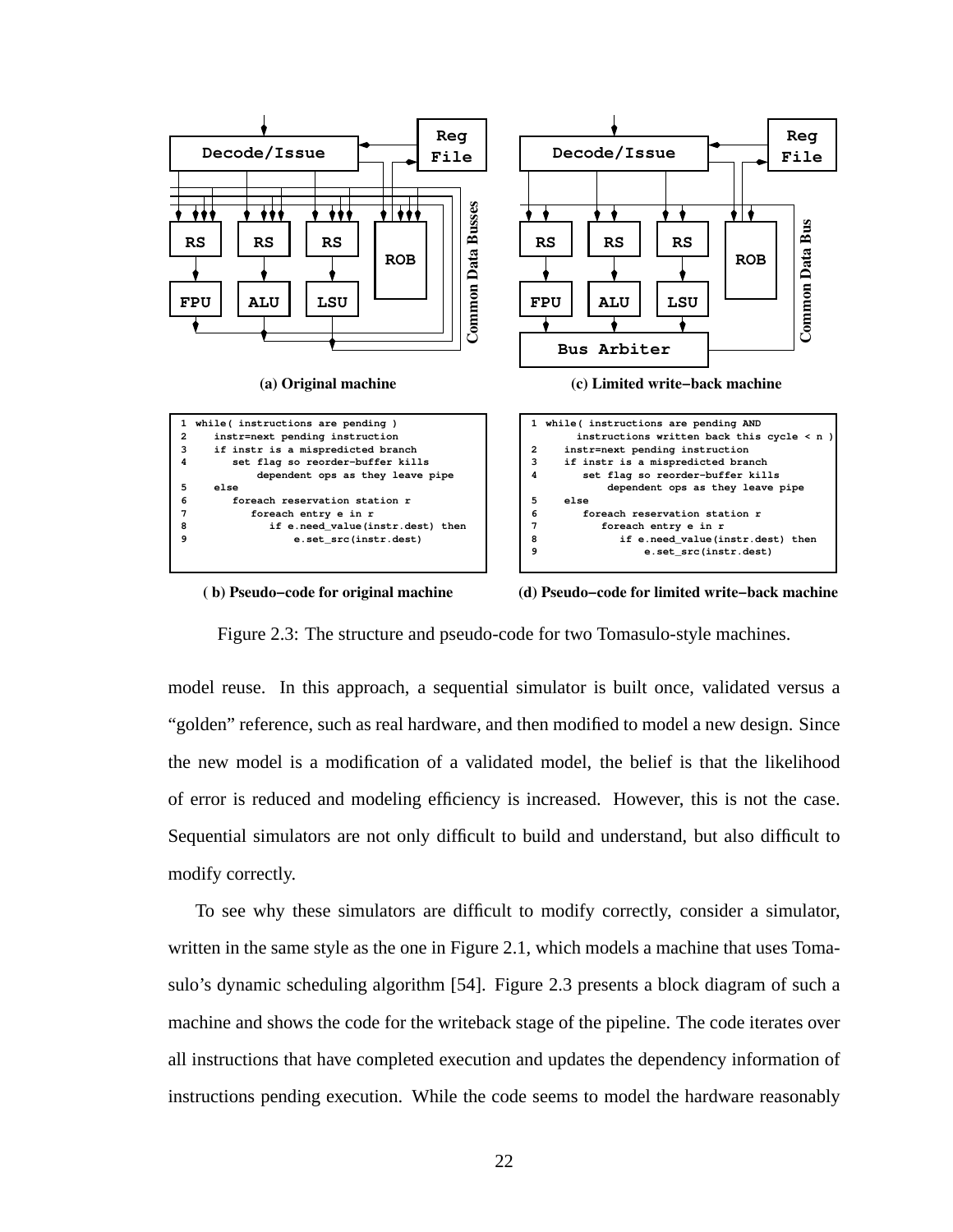well, closer examination reveals that this machine has unrestricted writeback bandwidth; any instruction that has completed execution will be written back.

Limiting the writeback bandwidth seems simple. It seems that one need only modify the loop termination condition to cause the loop to exit if the writeback bandwidth has been exceeded. Figure 2.3(d) shows this modified code. Careful inspection, however, reveals that this one line code modification has had unexpected results. The functional units which will be able to successfully write back results to the writeback buses is determined by the order that the while loop (line 1 in Figure 2.3(d)) processes the requests. Thus, as shown in Figure 2.3(c), the sequential semantics of the programming language used during modeling has *implicitly* introduced a bus arbiter that is not *explicitly* modeled by the code.

Worse still, the arbiter's exact functionality depends on *simulator state* that does not correspond to any *microarchitectural state*. The order in which the simulator iterates over the instructions in the while loop determines which instructions are written back. Prior to this modification, the iteration order was irrelevant. Now, the iteration order determines the behavior of the microarchitecture and this order is not necessarily determined in any one place in the simulator's code. For example, the iteration order can be affected by the order in which functional units are processed (which is often arbitrary) or the specific implementation of the data structure used to store the instructions waiting to write back. Thus, this small change breaks the encapsulation of the writeback stage allowing seemingly irrelevant implementation details to affect simulation results.

## **2.4 Reuse and the Mapping Problem: Simulator Modification Time**

To show that correctly modifying a sequential simulator is unnecessarily difficult and time consuming, an informal experiment that gauges how rapidly an existing sequential simulator could be *correctly* modified was conducted. Specifically, a subject was asked to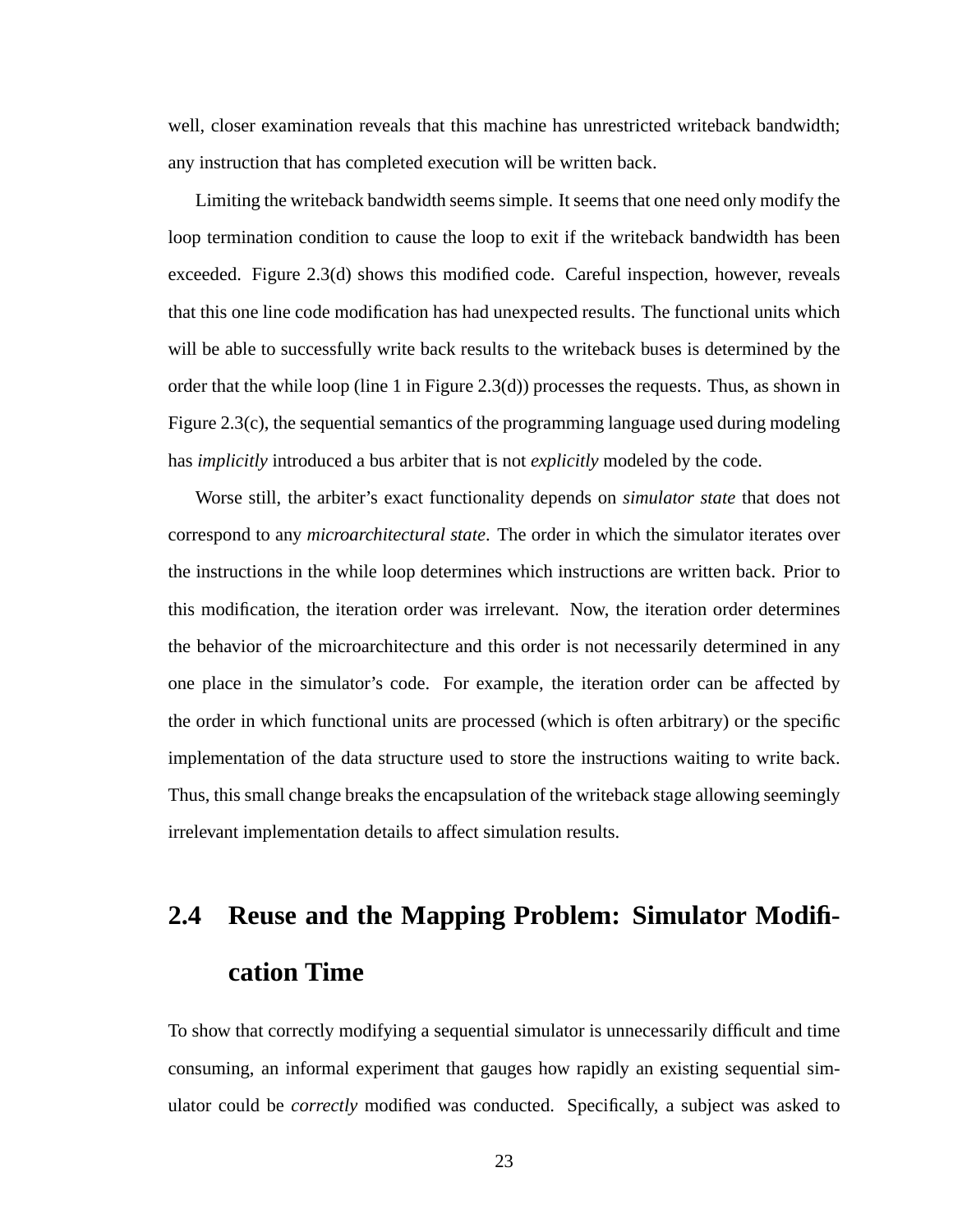|                     | Configuration Name   Configuration Description                                         |
|---------------------|----------------------------------------------------------------------------------------|
|                     | mispred_imm    Force all branches to resolve immediately in the writeback stage        |
|                     | mispred old $\parallel$ Force all branches to resolve in order in the write back stage |
|                     | mispred.com $\parallel$ Force all branches to resolve in order in the commit stage     |
|                     | delaydec    Place one cycle of delay after decode                                      |
| splitda $\parallel$ | Split the decode stage into decode and register rename                                 |
| splitruu            | Split the RUU into a separate issue window and reorder buffer                          |

Table 2.2: Descriptions of the modeled microarchitectural variants.

perform various modifications to a sequential simulator and to an equivalent model whose specification more closely resembles hardware. The requested modifications are shown in Table 2.2. The sequential simulator modified by the subject was the SimpleScalar 3.0 sim-outorder.c simulator. The model that more closely resembles hardware was once again built with the Liberty Simulation Environment (LSE). The base LSE model and the base sim-outorder simulator<sup>1</sup> that were modified in the experiment had exactly matching pipeline traces. At the time this experiment was conducted the subject had little experience with both LSE and SimpleScalar. To ensure correctness of the modified models, each pair of modified models' output was carefully checked by hand and against each other. The subject had to resolve any discrepancies between pipeline traces generated by the two models.

In order to evaluate how difficult it was to correctly modify the sequential simulator, three metrics were used to compare the sequential model to the LSE model. The first metric, the diff/wc metric, measured how much a specification deviated from the base specification by counting the number of lines in a diff between the original and modified configuration. The second metric captured the locality of the changes necessary to move from an initial architectural model to a modified one. Since the specifications of the two simulators being compared are different, a hand count of the number of components affected in the LSE model was compared to a hand count of the number of C functions modified for SimpleScalar. The final metric used was a timing of how long each particular

<sup>&</sup>lt;sup>1</sup>The base sim-outorder.c model had a few patches applied to fix bugs in the stock model.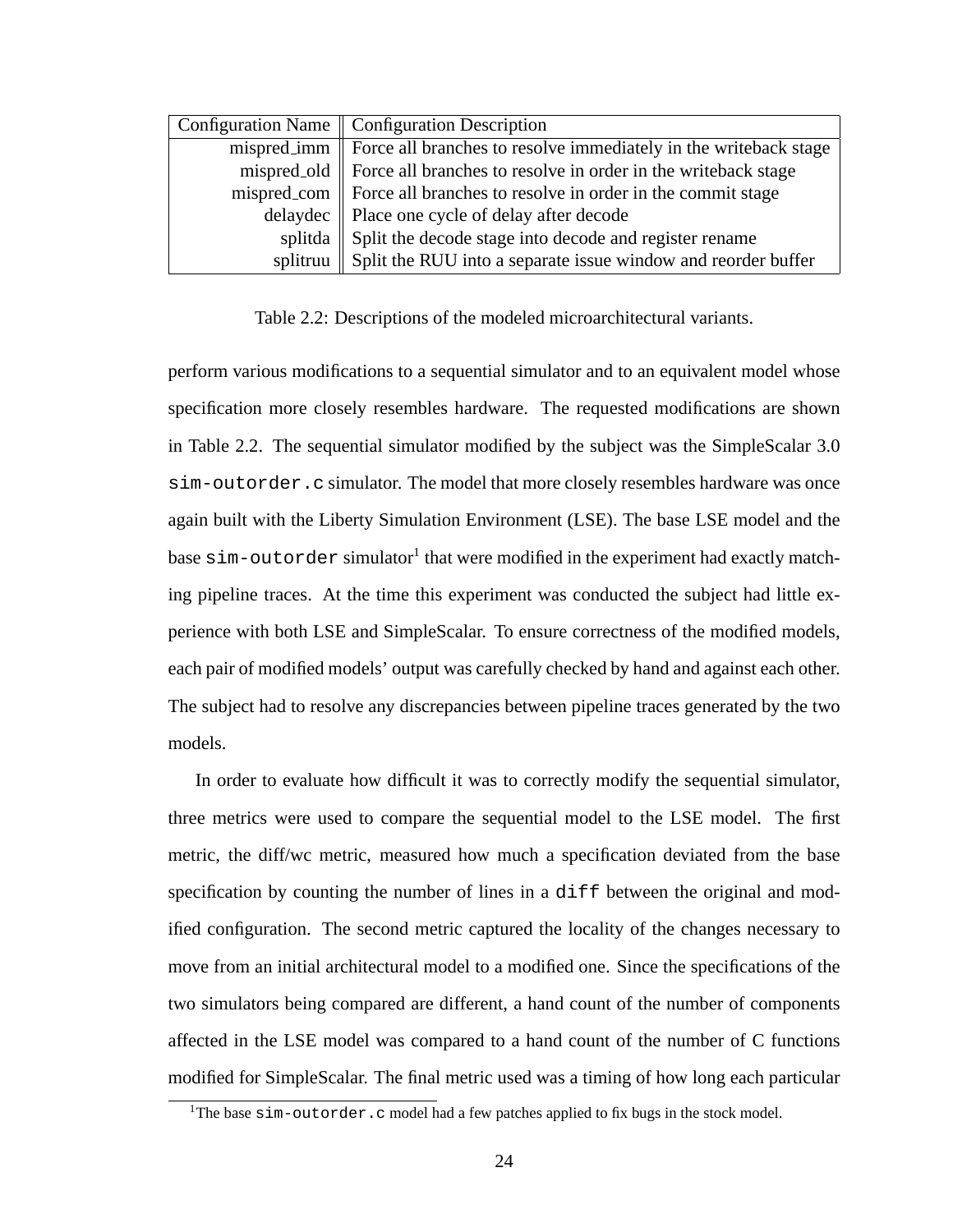|               | <b>LSE</b> Model |          |                    | Sequential Model |           |                  |
|---------------|------------------|----------|--------------------|------------------|-----------|------------------|
|               |                  | Modules  |                    |                  | Functions |                  |
| Configuration | diff/wc          | Affected | Time               | diff/wc          | Affected  | Time             |
| mispred_imm   | 146              | 8        | 1.5 <sub>hrs</sub> | 400              | 16        | 5 hrs            |
| mispred_old   | 165              | 9        | $45$ min           | 413              | 16        | $1.5$ hrs        |
| mispred_com   | 177              | 10       | $15 \text{ min}$   | 629              | 17        | $15 \text{ min}$ |
| delaydec      | 16               |          | $15 \text{ min}$   | 94               | 6         | 2 hrs            |
| splitda       | 124              | 5        | 40 min             | N/A              | N/A       | $> 5$ hrs        |
| splitruu      | 13               |          | 36 min             | 50               |           | 3 hrs            |

Table 2.3: Time spent and code changed for modifications from the baseline configuration. modification took. Any time required to resolve discrepancies between the output of two models was charged to the model that was deemed to be incorrect.

The results of the experiment are summarized in Table 2.3. Note that the splitda modification could not be completed in the sequential model in under five hours and was abandoned. Across the board, it took less time and fewer modifications to build the LSE model when compared to the hand-coded sequential C simulator. Furthermore, the changes were more local in the LSE specification than they were in SimpleScalar. These results clearly indicate that sequential models are unnecessarily time-consuming to modify given that the LSE models can be used to automatically generate simulators. Note that in each case where there was a discrepancy, inspection revealed that the sequential model was the one that contained the error. This lends support to the claim that sequential simulator construction and modification are error prone.

## **2.5 Summary and Prognosis**

When designing a microarchitecture, designers manage complexity by dividing the design into smaller components each performing simpler computations. Each component has a well-defined communication interface in the form of a declared set of ports. Full system behavior is realized by specifying the communication between components by connecting up the component ports. In this method communication is orthogonal to computation; each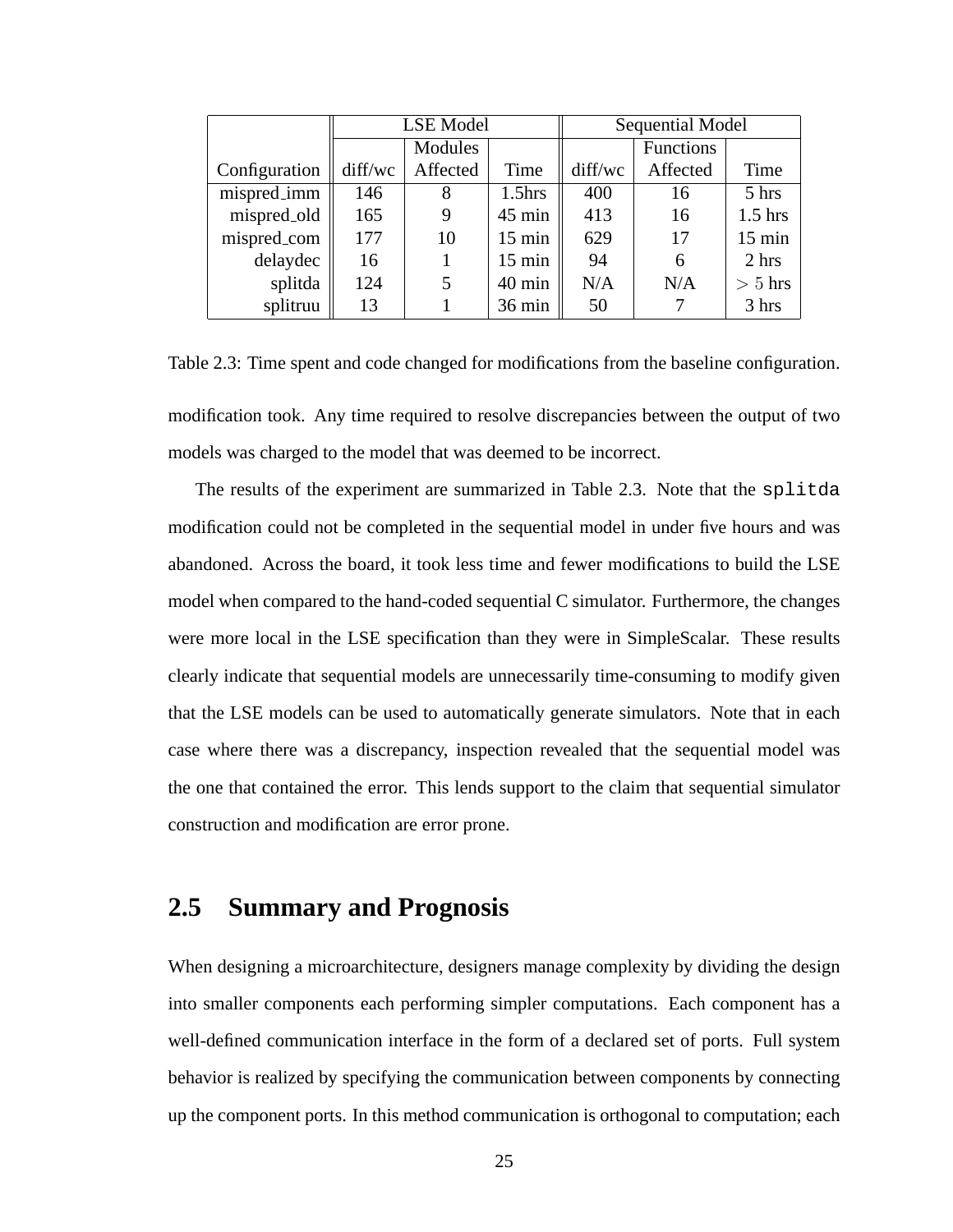component can perform an arbitrary computation and the designer is free to connect any component port to any other compatible component port.

Building a simulator for such systems in a sequential language such as  $C$  or  $C++$  (i.e., building a sequential simulator) has much appeal. The arguments and return values of functions seem analogous to ports and function bodies can perform arbitrary computation. Furthermore, these languages can model any architecture and most designers are proficient in some sequential language resulting in a short learning curve for using the tools.

Unfortunately, the examples and data presented demonstrate that manually mapping a concurrent, structural microarchitecture to a *correct* sequential program can be quite difficult because functions *do not* encapsulate computation like a structural component. The data shows that sequential simulators are difficult for users to understand and timeconsuming for users to modify. Others have noted that there is a problem with the accuracy of simulators, but disagree on the source of the problems [5, 9, 13, 20]. The results in this chapter indicate that the mapping problem is the fundamental cause of many inaccuracies in and long development times of sequential simulators.

While validation may seem like an attractive solution to the problem of sequential simulator accuracy, validating a sequential simulator will further lengthen simulator development times. Furthermore, for a novel design, it is difficult to determine if a simulator is correct since no "golden" reference exists and the simulator is difficult to understand.

Unfortunately, no obvious technique to rapidly hand-craft correct sequential simulators has been proposed to date. Others have proposed a number of alternative means of modeling. These systems are explored in Chapters 3 and 4.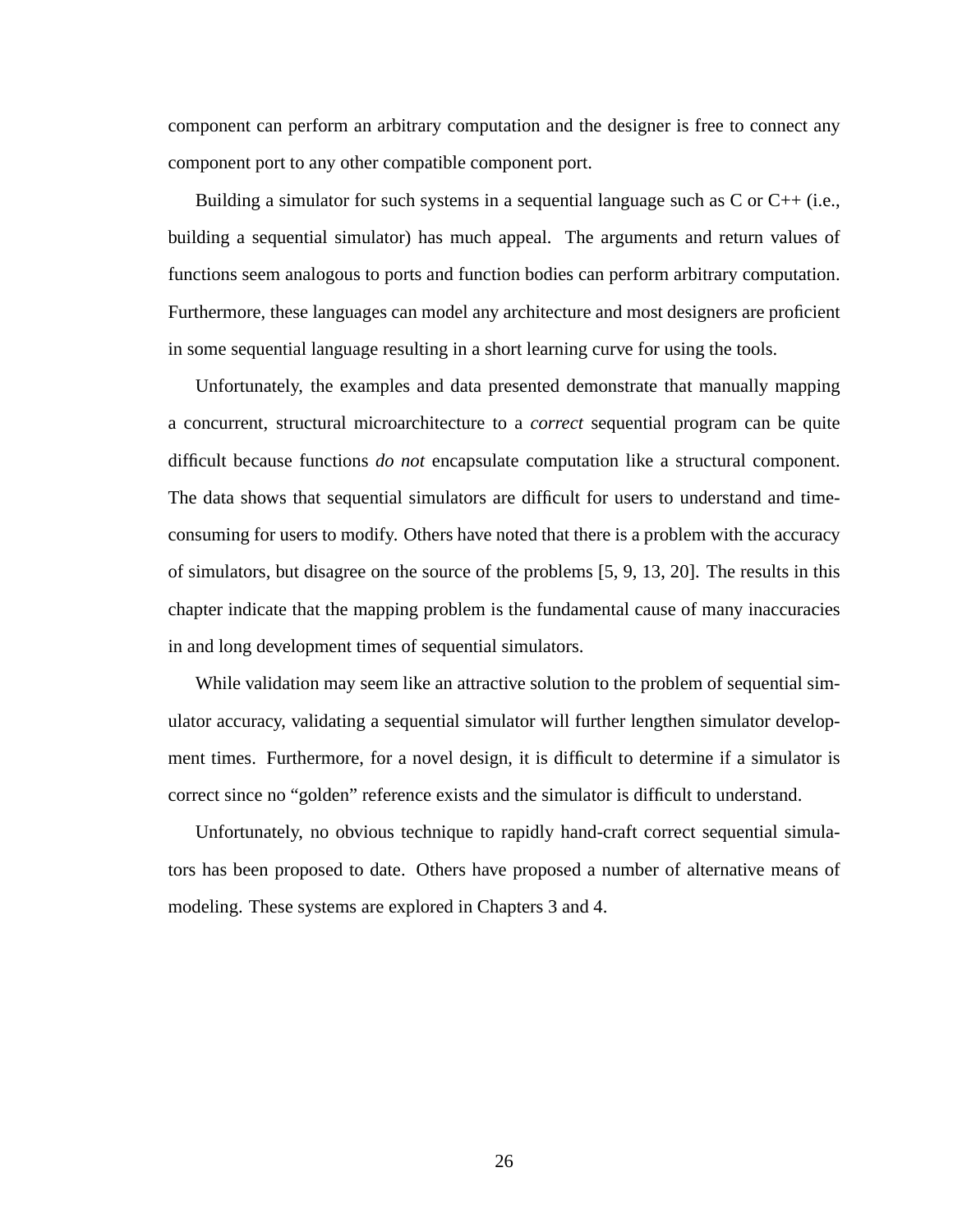# **Chapter 3**

# **Non-structural and Pseudo-structural Architecture Description Languages**

As an alternative to writing a simulator in a sequential language such as  $C$  or  $C_{++}$ , researchers have proposed a number of special purpose architecture description languages (ADLs). These languages improve the efficiency with which processor models can be created and some allow analysis and concise specification of the processor's instruction set.

ADLs fall into two broad categories. Behavioral ADLs and microarchitectural ADLs  $(\mu ADLs)$ . Behavioral ADLs are concerned with specifying instruction set behavior, while  $\mu$ ADLs are concerned with modeling microarchitectural properties, such as instruction timing, power consumption, and resource utilization. In this section, ADLs will be classified into three categories: behavioral ADLs, instruction-centric  $\mu$ ADLs, and pseudo-structural  $\mu$ ADLs<sup>1</sup>. This chapter examines these three ADL categories to identify strengths and weaknesses. In particular, the sections below will evaluate how well the ADLs preserve the general applicability of sequential languages and to what extent the ADLs address the mapping problem.

<sup>&</sup>lt;sup>1</sup>For convenience, when it does not cause confusion, the term ADL will be used to refer to  $\mu$ ADLs as well.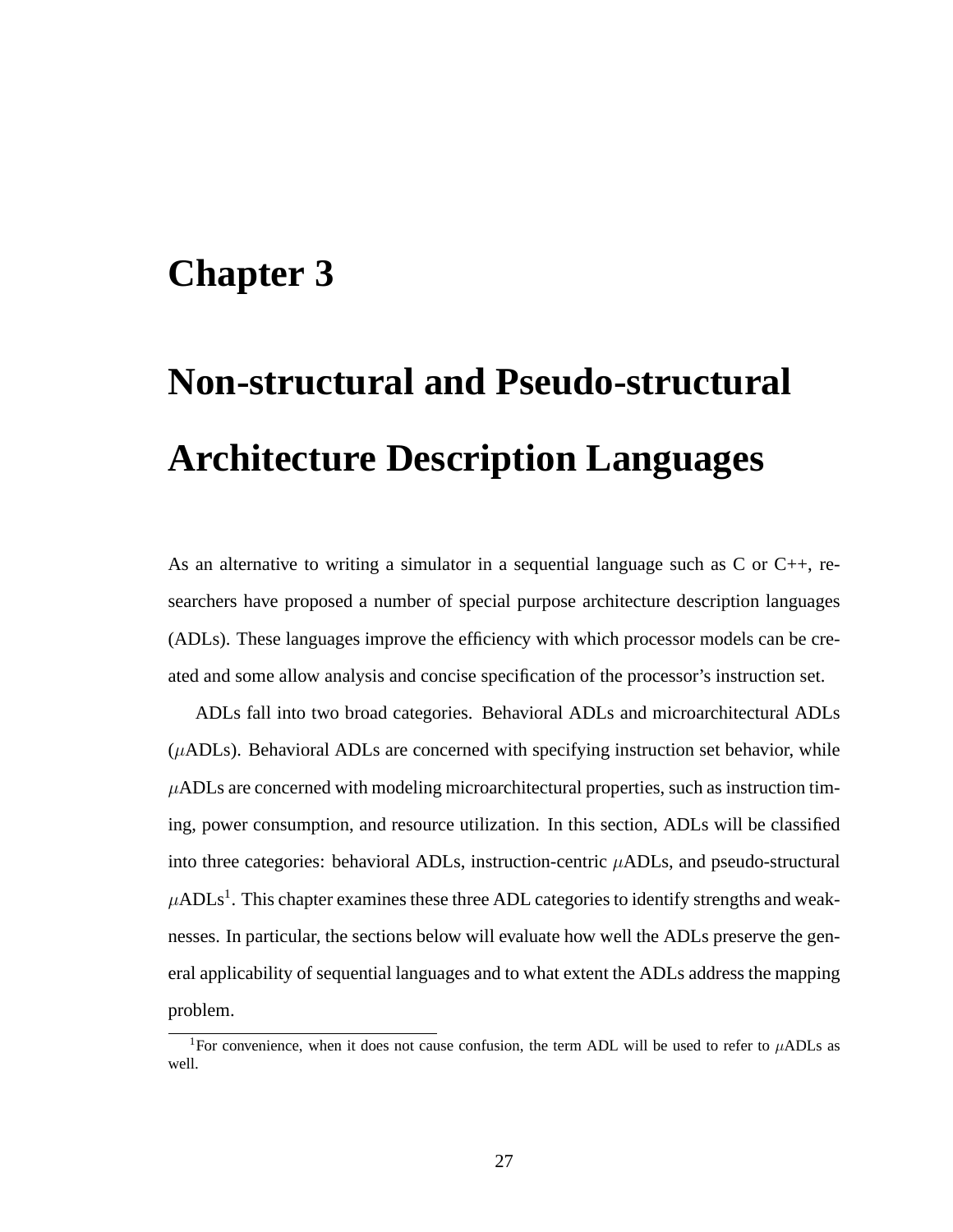# **3.1 Behavioral ADLs**

Behavioral ADLs are those that are designed to describe instruction set *behavior*, from instruction semantics to calling conventions, but *not* instruction timing or other microarchitectural detail. Since these ADLs are not designed to model microarchitecture level details, they are not of direct relevance for this dissertation. However, for completeness, a brief description of these ADLs is included below.

In their simplest form, behavioral ADLs allow designers to specify a list of instructions and the semantics for each instruction. Usually, the only structural information represented in these ADLs are the programmer visible structures such as the main memory and register files. A common feature of these languages is the ability to factor out the common portions of instruction specifications, such as effective address calculations or instruction decoding. This idea, first implemented in nML [18], works by allowing users to hierarchically specify instructions. At the top level of the description are the instructions themselves. These instruction descriptions can reference partial instructions (PIs) declared elsewhere. Each PI can in turn include other PIs [18, 51]. Each PI invocation behaves like a BASIC subroutine invocation or an argument free C preprocessor macro.

Behavioral ADLs often incorporate a number of other specification features. For example, ISDL [22], allows users to explicitly specify constraints on which instructions may be issued or fetched together. This allows a compact representation of the coding constraints for VLIW like machines. In addition to instruction semantics, CSDL [47] adds support for calling conventions, and a formal specification of assembly language syntax and complex instruction encoding rules.

### **3.2 Instruction-centric** µ**ADLs**

Instruction-centric  $\mu$ ADLs are those which have the user model the timing and behavior of a processor microarchitecture by specifying processor behavior on an instruction by instruc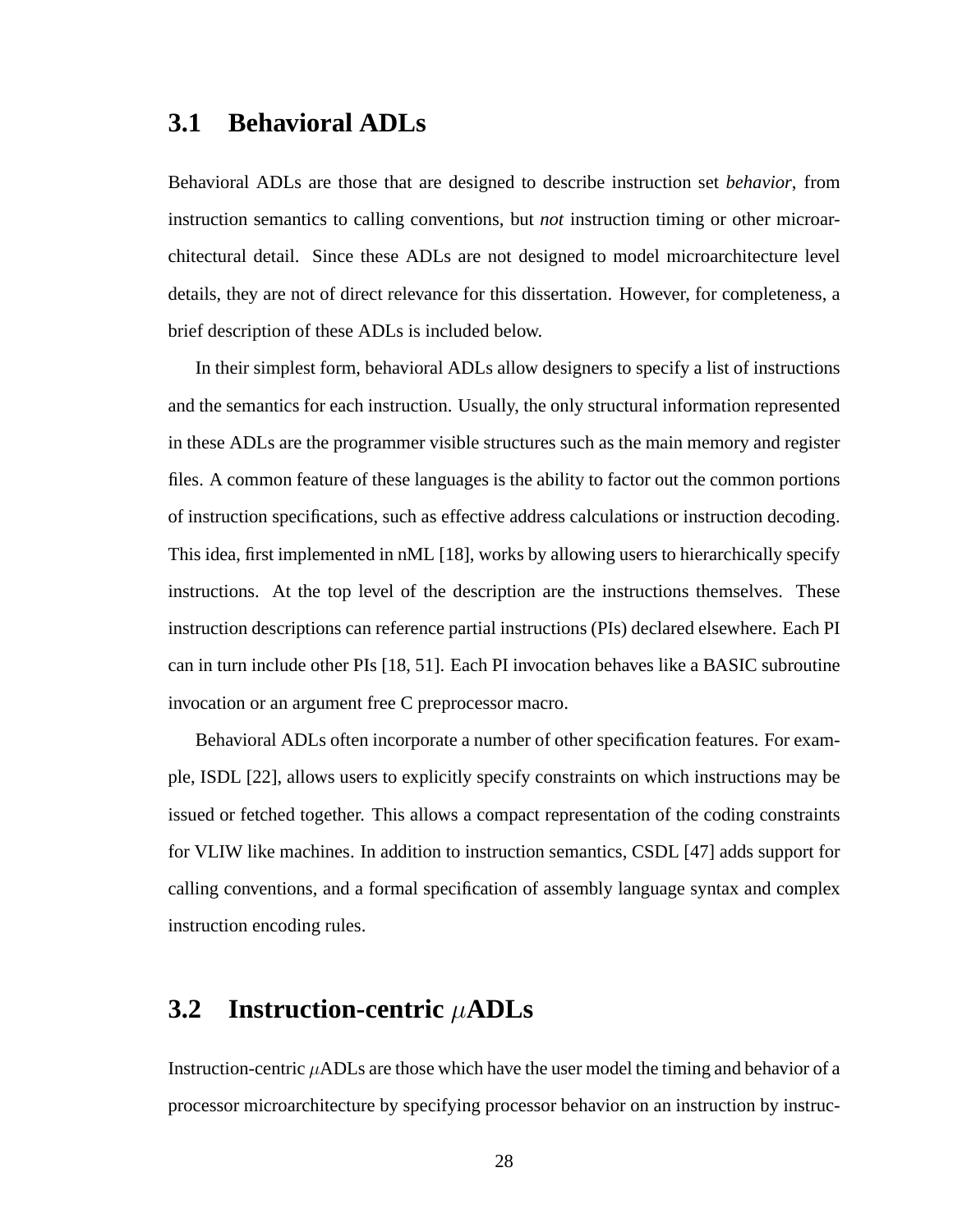tion basis. This provides a very natural way to specify many architectures. Architectures in which all execution behavior is synchronized with a serial instruction stream are extremely easy to specify in these languages. Such architectures include RISC architectures as well as VLIW machines (though not all languages support every such architecture).

Aggressive processor designs often have performance critical operations that occur independently of or are only loosely coupled to the flow of instructions through the processor (e.g., data prefetching, instruction prefetching, and cache line replacements in non-blocking caches). Unfortunately, these operations either cannot be modeled in these languages, or constructing a model that includes these operations requires designers to face the mapping problem (discussed in Chapter 2). Since each instruction-centric  $\mu$ ADL can vary quite a bit in the manner in which the model is specified, the remainder of this section examines a few representative instruction-centric  $\mu$ ADLs and explains how each suffers from at least one of these two shortcomings.

#### **3.2.1 Resource-based Instruction-centric** µ**ADLs**

The simplest instruction-centric  $\mu$ ADLs are, in fact, not designed for detailed simulation at all. They are, instead, designed to expose to a compiler how instructions occupy pipeline resources. For example, in Maril [7], an instruction definition for an 'add' instruction may appear as follows:

```
1 %instr Add r, r, r (int)
2 \{53 = 51 + 52\}3 {IF; ID; EX; MEM; WB} (1,1,0)
```
Line 1 declares the Add instruction to take three integer register operands (denoted by the r's and the (int)). Line 2 specifies the semantics of the add instruction. Line 3 specifies the resource utilization, cost, and issue latency of the add instruction. The first part of the line is of the most interest. Each identifier specifies a resource occupied by the instruction. The semicolon separates a clock cycle. Thus, in this description, the Add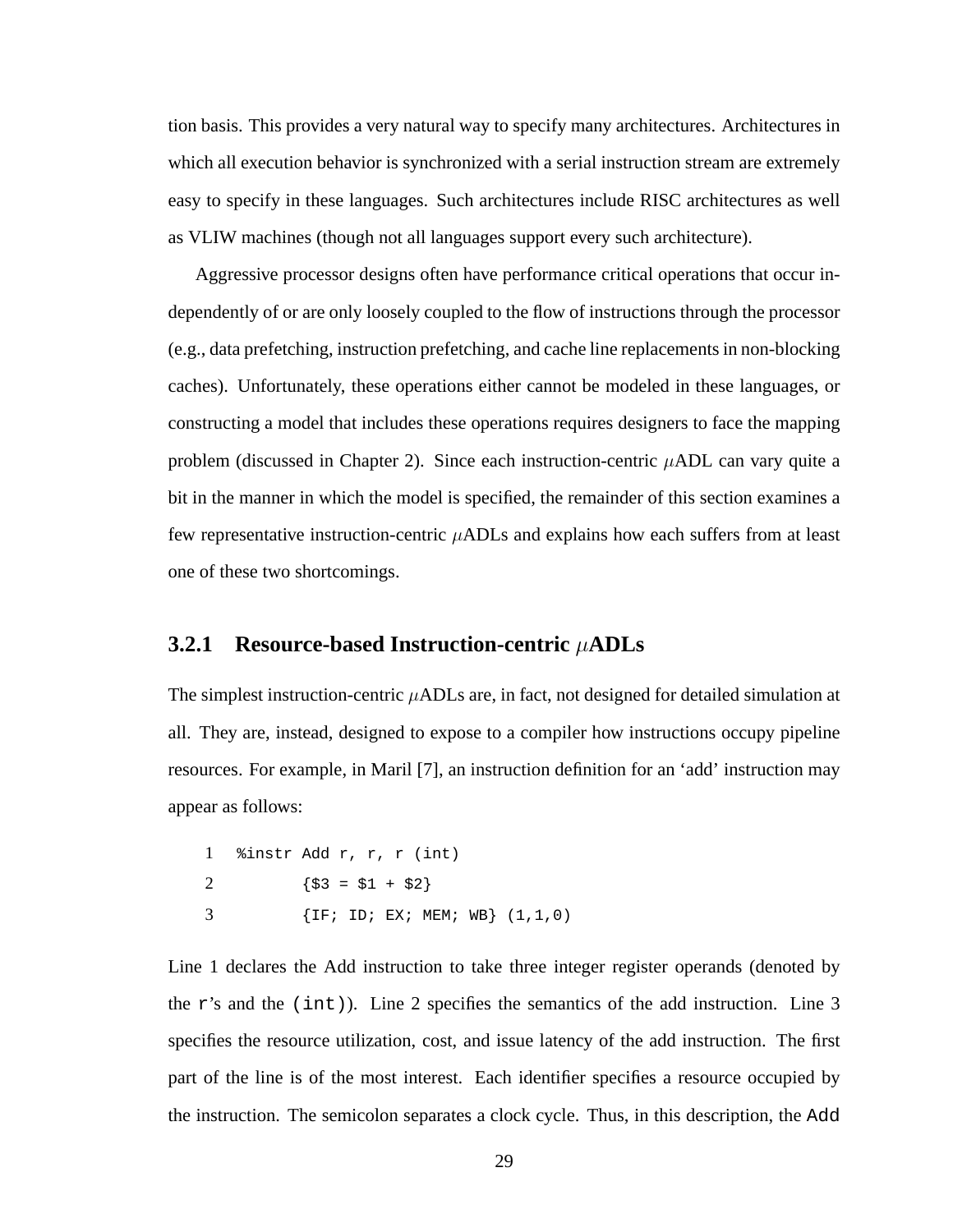instruction occupies the IF resource in the cycle it is fetched, the ID resource in the next cycle, the EX resource in the cycle after, and so on [7, 51].

HMDES [21], used in the IMPACT [27] compiler toolset, also models a processor pipeline by describing resource utilization on an instruction-by-instruction basis. However, unlike Maril, HMDES can model VLIW as well as RISC processors and allows for far more complex resource specifications. In particular, HMDES allows for multiple resource usage specifications for a single instruction as well as a hierarchical specification of resource utilization to allow compact specification of complex pipelines.

While it is difficult to build a cycle accurate simulator using just these resource descriptions, it is possible to build a simulator by using the resource utilization for the main pipeline and modeling the control logic, caches, and other hardware using another specification system. The IMPACT compiler's Lsim simulator combines HMDES in a C simulator to achieve such a result.

HMDES allows the specification of fairly general pipelines and eliminates the mapping problem for pipeline specifications it can describe. Unfortunately, it does have limitations. For example, HMDES cannot describe certain types of issue constraints [46] and does nothing to address the specification of processor structures outside the in-order portion of the pipeline (e.g., the caches or scheduling logic in an out-of-order processor). Unfortunately, these structures have a significant effect on performance and must be modeled. Note that the strategy used in Lsim to model these structures while using HMDES for the main pipeline suffers from the mapping problem since it relies solely on a sequential language for modeling processor structures.

### **3.2.2 The LISA Architecture Description Language**

The LISA architecture description language  $[40]$  is a instruction-centric  $\mu$ ADL developed at the University of Aachen in Germany. It is designed to allow user specification of architecture and microarchitecture from which a compiler and simulator can be generated.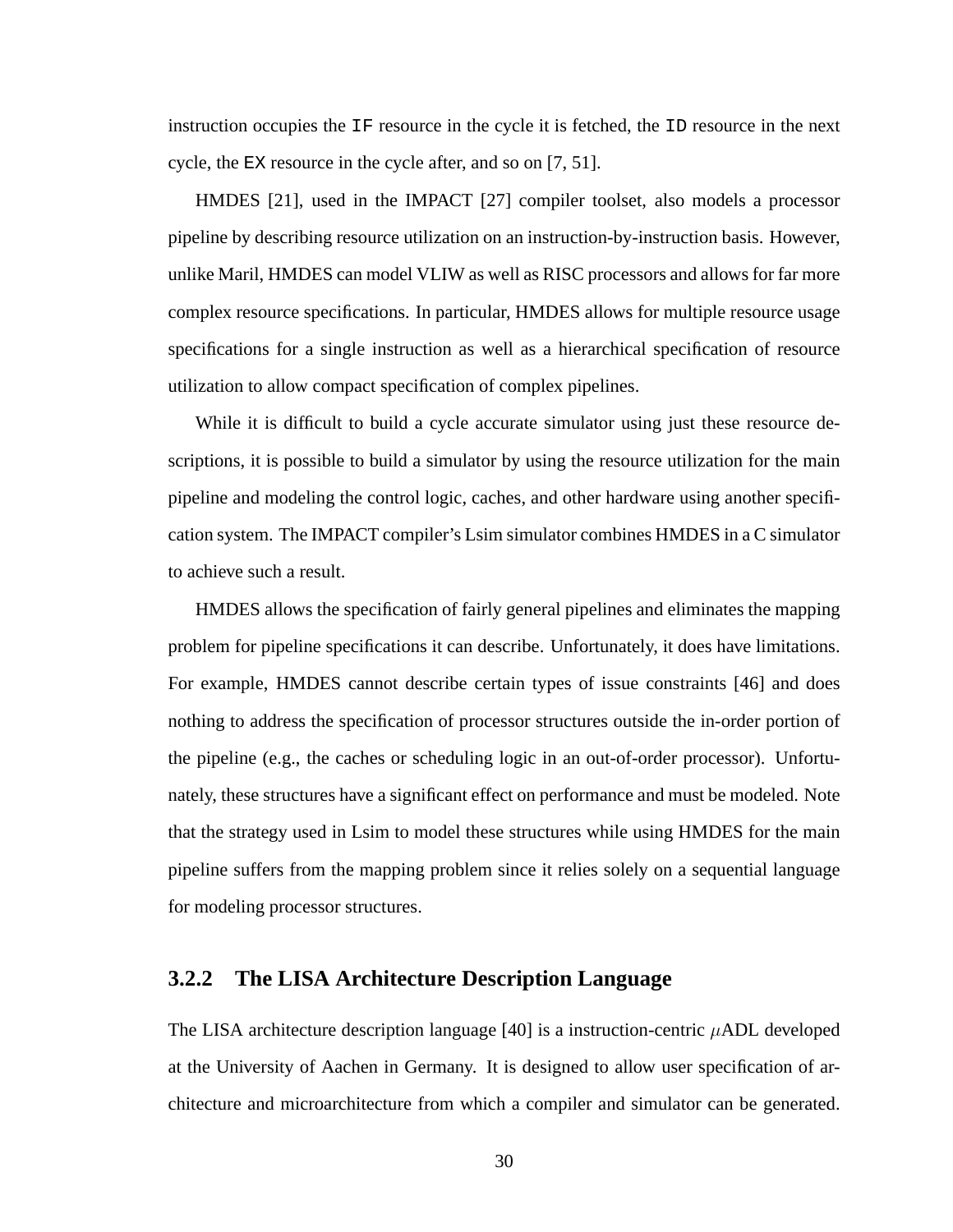LISA has the user break down instruction behavior into a single operation per instruction per pipeline stage. At the conclusion of execution, each operation specifies which operation to activate in next clock cycle. The framework uses this information along with a number of assumptions to automatically generate the pipeline control. Processor behavior not directly tied to instruction behavior, such as prefetch mechanisms and line replacements in non-blocking caches, can be modeled using a "main" operation that executes in each clock cycle and is not associated with any instruction.

In the Compiler Design Handbook [51], Qin et al. give a sample specification for LISA, a reduced version of which is shown below. Users first specify a set of pipelines for the different instruction types. For example, the pipeline declaration for a 5 stage RISC machine would be as follows:

PIPELINE pipe={FE; ID; EX; MEM; WB}

The decode stage for arithmetic instructions looks as follows:

| 1      | OPERATION arithmetic IN pipe.ID {          |
|--------|--------------------------------------------|
| 2      | DECLARE {                                  |
| 3      | GROUP $opcode=(ADD    ADD    SUB    SUB$   |
| 4      | GROUP rs1, rs2, rd = $\{fix\_register\}$ ; |
| 5      | ł                                          |
| 6      | CODING {opcode rs1 rs2 rd}                 |
| $\tau$ | SYNTAX $\{opcode rd$ "," $rs1$ "," $rs2\}$ |
| 8      | BEHAVIOR {                                 |
| 9      | $reg_a = rs1;$                             |
| 10     | $reg_b = rs2;$                             |
| 11     | cond = $0$ ;                               |
| 12     | ł                                          |
| 13     | $ACTIVATION \{opcode, EX\}$                |
| 14     | ł                                          |

Lines 1-5 declare the operation description and define some useful groupings, opcode, rs1, rs2, and rd. Line 6 describes the instruction coding and line 7 the assembler syntax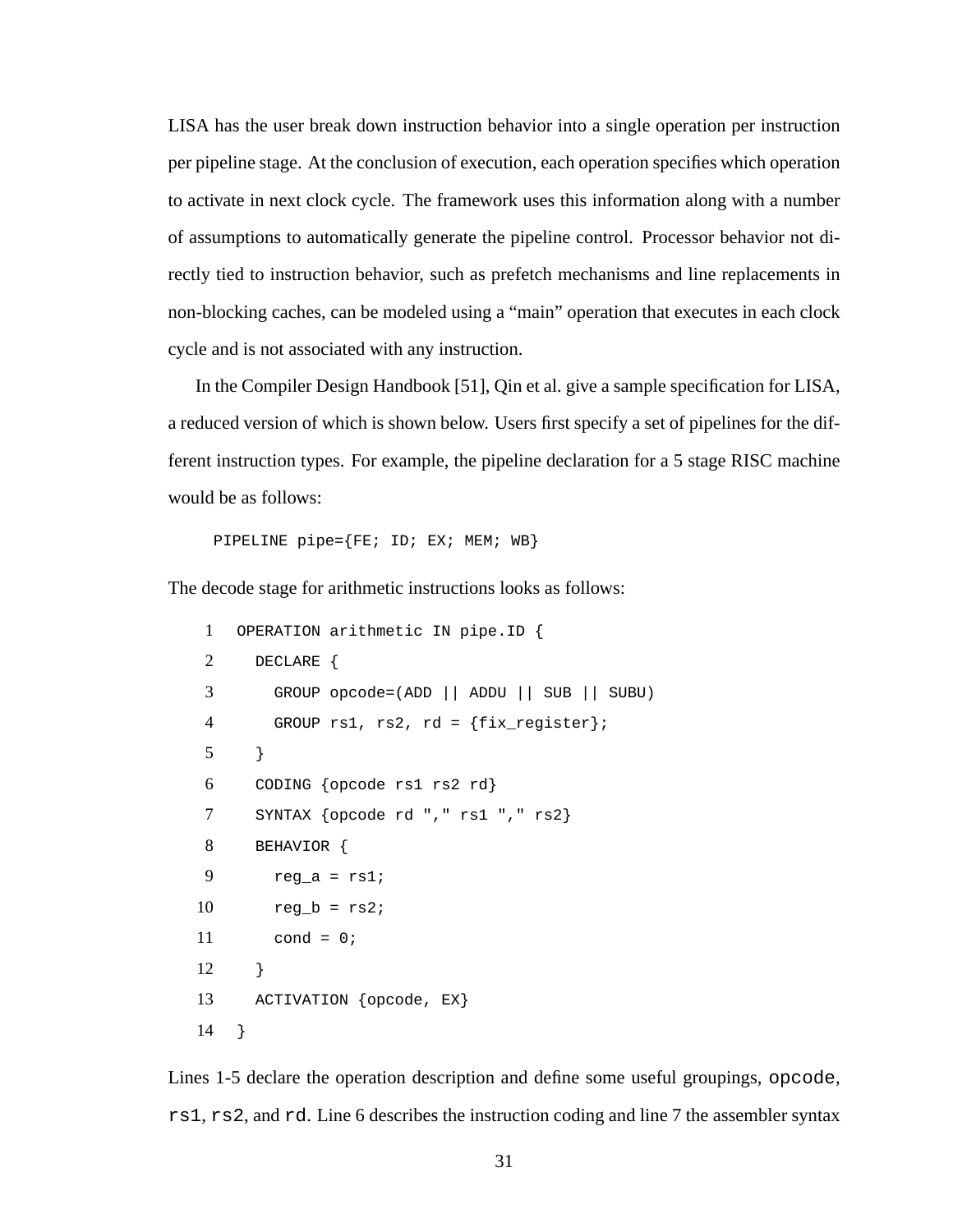(for compiler construction). Lines 8-12 describe the decode behavior for arithmetic instructions, which is to read the registers and stash their values in  $\text{req}_a$  and  $\text{req}_b$ . Notice the activation record at the end of the listing. This line tells LISA that upon execution of this operation, the operation for the EX stage of the opcode corresponding to the arithmetic instruction being decoded should be activated next. If opcode was ADD then an operation declared as follows would be activated.

```
1 OPERATION ADD IN pipe.EX
2 {
3 CODING {0b001000}
4 SYNTAX {"ADD"}
5 BEHAVIOR \{alu = req \ a + req \ b \}6 }
```
Notice that this description style is well suited to simple, single issue, in-order machines. The level of abstraction is excellent and specification rapid, as reported in the literature.

Unfortunately, the language is only well suited for these architectures. If a design has many operations that execute concurrently with the pipeline, but are only loosely coupled to instruction execution, the user must encode most of such behavior in the main operation. Since the code within an operation specification is simply sequential code in a C-like language, this approach suffers from all the issues related to the mapping problem discussed in the previous chapter, precluding rapid construction of accurate models for these designs. Furthermore, it is not clear if LISA can be used to model all processors, especially those with multiple issue or out-of-order execution, limiting the applicability of the language.

### **3.2.3 The MADL Architecture Description Language**

The MADL  $\mu$ ADL is an approach developed at Princeton University [45]. Once again, MADL is designed to allow the rapid specification of models (for both architecture and microarchitecture), construction of efficient simulators, and automated construction of compilers. The MADL language has users build a model by specifying, for each operation,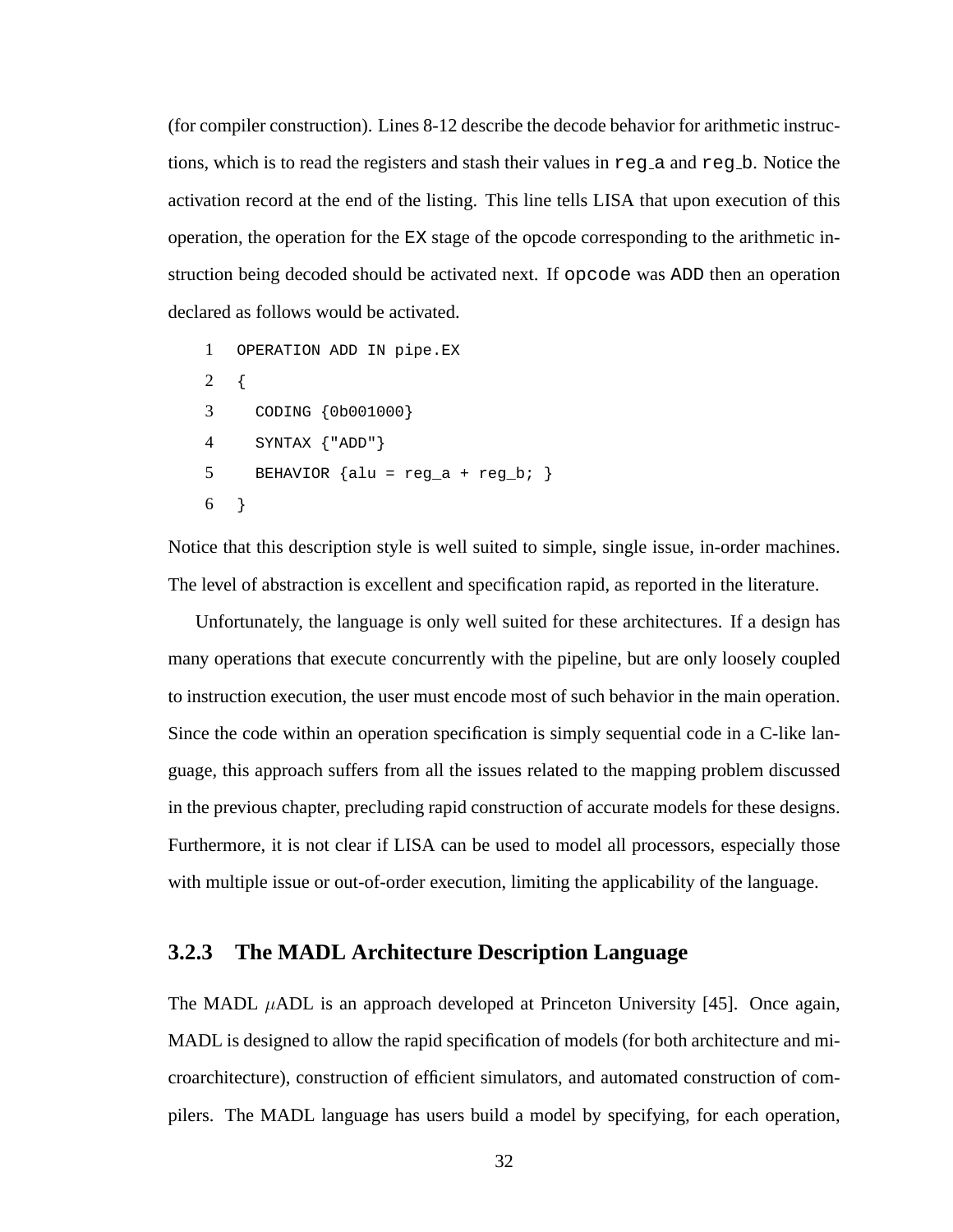

Figure 3.1: An Operation State Machine (OSM) for an add instruction in a five stage pipeline.

what is called an operation state machine (OSM). Each state in the OSM can specify computation that is to occur in each state. In simple designs, each instruction corresponds to a single operation. For example, in a five stage pipeline, the add instruction could be a single operation with the OSM shown in Figure 3.1. Each state corresponds to a stage in the pipeline, with the start state being the idle state.

Each of the OSMs (one for each dynamic operation in flight) executes in parallel. Before transitioning to a new state, an OSM will attempt to procure machine resources. These resources are modeled as tokens and allocation of tokens is controlled by a set of *token managers*. For each token request, the token managers must decide if this request will be granted. When the instruction is finished with the resource, the OSM will release the token back to the appropriate token manager. Each resource typically has a token manager, but token managers may coordinate across cycles via global state.

As an example, consider a model of a five stage pipeline RISC machine. In this model, the add instruction shown in Figure 3.1 would request the token manager managing the decode stage resources for a token corresponding to the decoder. The token manager would be implemented to only have a single token thus allowing only one instruction in the decode stage at any given time.

The MADL approach is quite elegant because it partitions instruction execution concurrency and microarchitectural concurrency. Instruction concurrency is modeled using OSMs and microarchitecture concurrency is encapsulated in the token managers. This separation allows MADL to model a larger variety of machines when compared to LISA. MADL can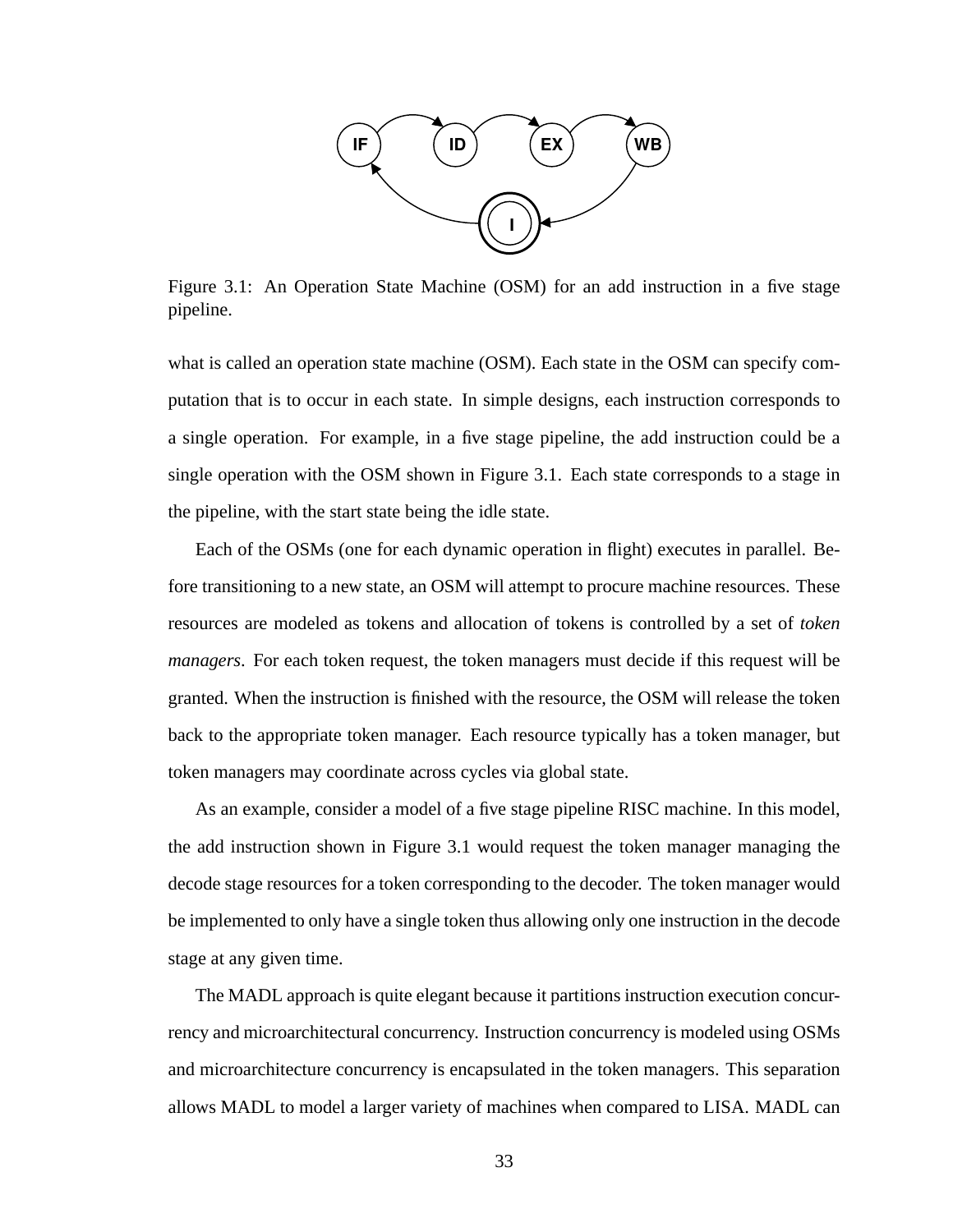model superscalar and VLIW machines, though out-of-order execution may pose problems.

Unfortunately, the token managers are typically specified using sequential code with no hardware-block like encapsulation of microarchitecture structure and computation. Thus the specification of microarchitectural concurrency, such as prefetchers, caches, and other units, looks much the same as the examples in the previous chapter. Thus, these specifications suffer from the mapping problem and its consequences. Furthermore, as described, each token manager must respond to a token request without examining the other requests that will occur in a given cycle, precluding any form of request based arbitration within a cycle. This latter point is easily remedied by changing the token manager interface. The former point is more difficult to address without substantial additions to MADL. Many of these additions would likely be along the lines of those proposed in this dissertation. In fact, integrating a MADL like language for specification of control designed to enforce instruction dataflow semantics with a system like the one proposed in this dissertation is a promising area for future work.

### **3.3 Pseudo-structural ADLs**

Instruction-centric  $\mu$ ADLs suffer shortcomings because they attempt to partition microarchitecture behavior around instructions rather than hardware structure. Pseudo-structural  $\mu$ ADLs, on the other hand, have designers specify microarchitectures by partitioning computation in a fashion similar to that of hardware. Blocks of computation are encapsulated in components and are then interconnected via the components' ports, just like hardware blocks. On the surface, these systems have all the properties needed to address the mapping problem and seem to provide a platform for reuse. Unfortunately, each of these systems imposes restrictions on the type of concurrency and communication permitted. These restrictions cause the mapping problem to resurface, precluding wide ranging reuse.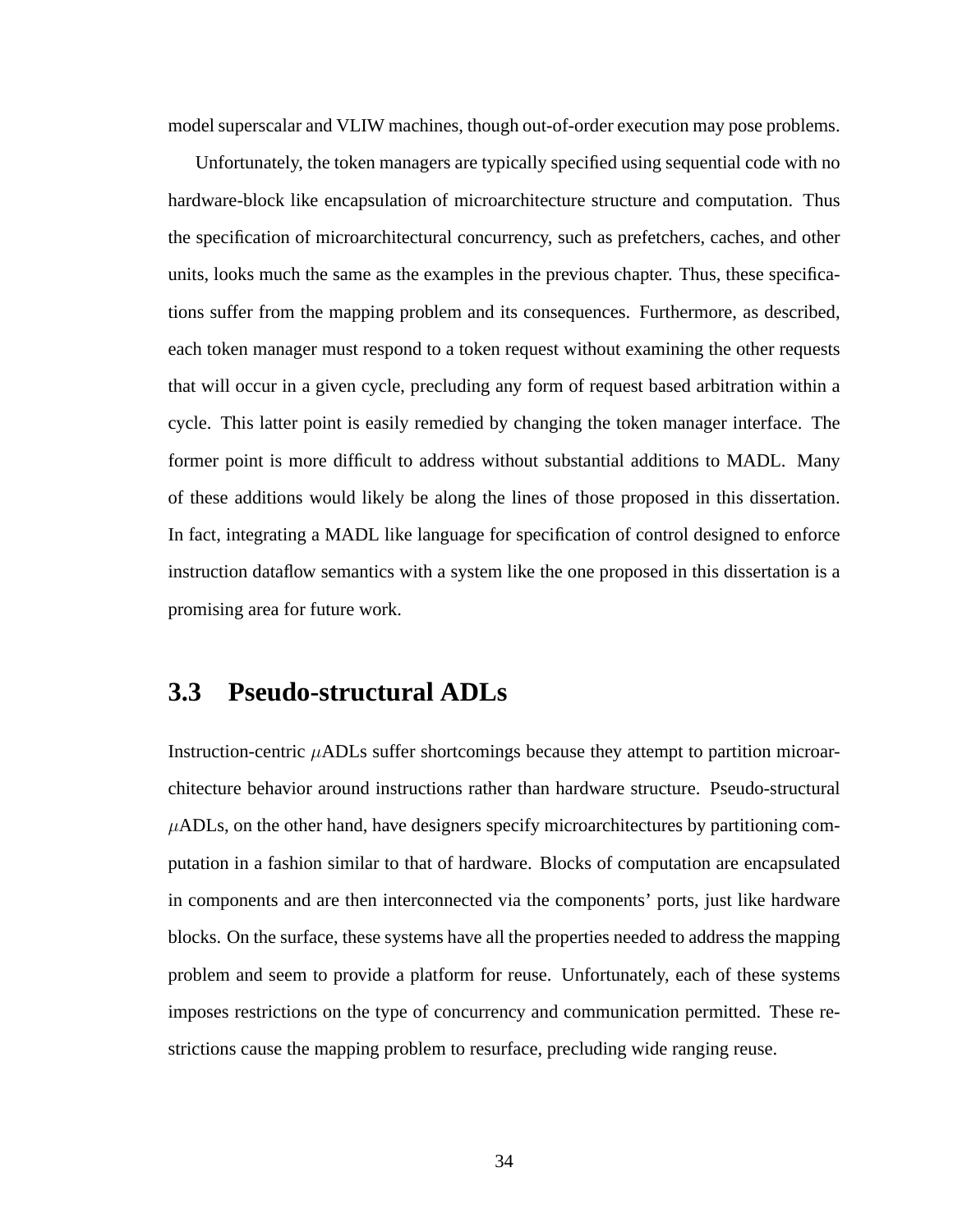#### **3.3.1 The UPFast ADL**

Of the Pseudo-structural  $\mu$ ADLs, UPFast [37] is perhaps the most limited. Users specify a machine by declaring a set of pipelines along which instructions will execute, much like in LISA. For each of these pipeline stages, the user defines a set of time annotated procedures (TAPs) which describe the behavior of the stage. The UPFAST framework ensures that control information stored in piperegisters and a variety of other needed information is transmitted to each TAP. Each TAP may directly specify instruction behavior or rely on portions of an ISA description specification within the UPFAST ADL. Typically, operations common to all instructions, such as writing back to the register file, are handled in the TAPs directly. Instruction specific behavior is handled by the ISA behavior specification.

To model portions of the microarchitecture not directly in the main pipeline, or accessed by multiple pipeline stages, the system provides the ability to instantiate *artifacts*. Each artifact is instantiated with a keyword in the system (thus limiting the type of artifacts supported). Artifacts include register files, caches, and main memory. The TAPs, which define pipeline behavior, communicate with the artifacts via port-like interconnections. The artifact will respond to the data on these ports in some number of cycles determined by the artifact itself and its instantiation parameters.

The TAPs themselves must be manually ordered by the user to ensure that they are executed in an order such that the artifacts are able to respond to requests in the same cycle if needed. Unfortunately, TAPs may execute only once per cycle, and thus this requirement causes many of the issues in the mapping problem to resurface. In particular, TAP partitioning becomes a serious problem. It is not clear whether artifacts can be partitioned to deal with any inter-artifact communication issues. These mapping issues, along with the limited flexibility arising from the lack of user-defined artifacts makes UPFAST's utility limited to a narrow range of architectures.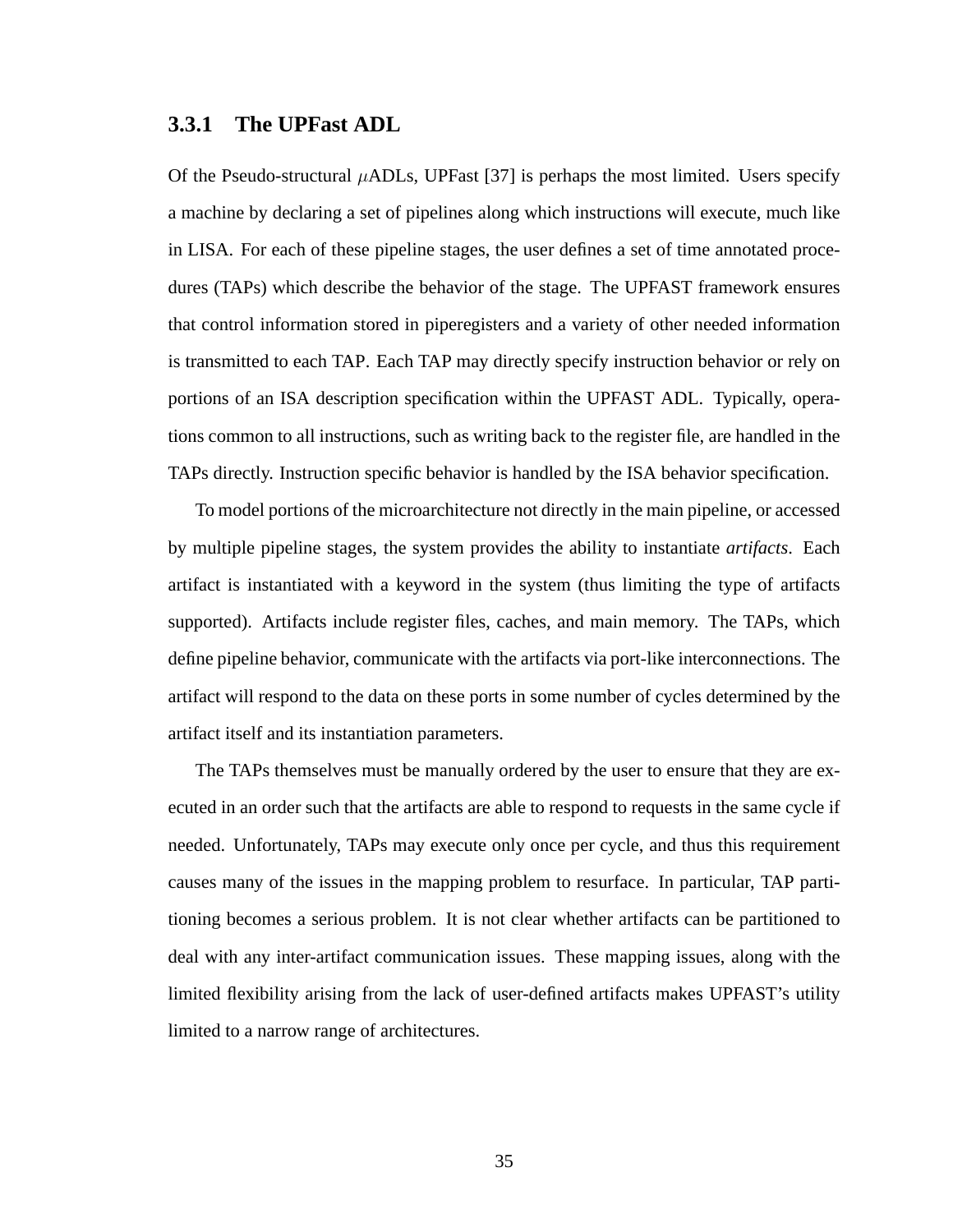#### **3.3.2 The EXPRESSION ADL**

The EXPRESSION ADL [23] is a pseudo-structural  $\mu$ ADL because users specify a microarchitecture by interconnecting user-defined and predefined components to describe the processor pipeline. The system operates much like a concurrent-structural modeling environment, as described in the first section of the next chapter.

The toolset is flexible; it provides tools that assume standard pipeline semantics to infer control. Users may also forgo the tool and explicitly specify the control interface and logic. If specifications have a certain standard structure and rely on the framework to infer the control, the system can also generate a compiler for the specified machine.<sup>2</sup>

Unfortunately, EXPRESSION requires that each component only be invoked once per clock cycle. This means that if a component has an input which is combinationally dependent on one of its outputs the component must be partitioned (as with sequential simulators) in order to manage this connection pattern. Experience with reuse in true concurrentstructural systems indicates that this paradigm can be common, especially with a control abstraction mechanism described in Chapter 5. For example, a common paradigm in this control abstraction works as follows:

- 1. Component A sends data to Component B for processing.
- 2. Component B examines this data and determines that processing cannot proceed this cycle and signals this fact to Component A by sending data to one of A's inputs.
- 3. Component A then updates its internal state based on this message to retry the operation next cycle.

In this example, the input of Component A that receives B's cannot-proceed signal is combinationally dependent on the data sent to B by A. Thus, this back and forth exchange is not possible without partitioning a component in EXPRESSION.

<sup>&</sup>lt;sup>2</sup>This mode of operation is similar to MIMOLA [31, 64] and UDL/I [2], though EXPRESSION does not infer the instructions themselves as done in UDL/I and MIMOLA)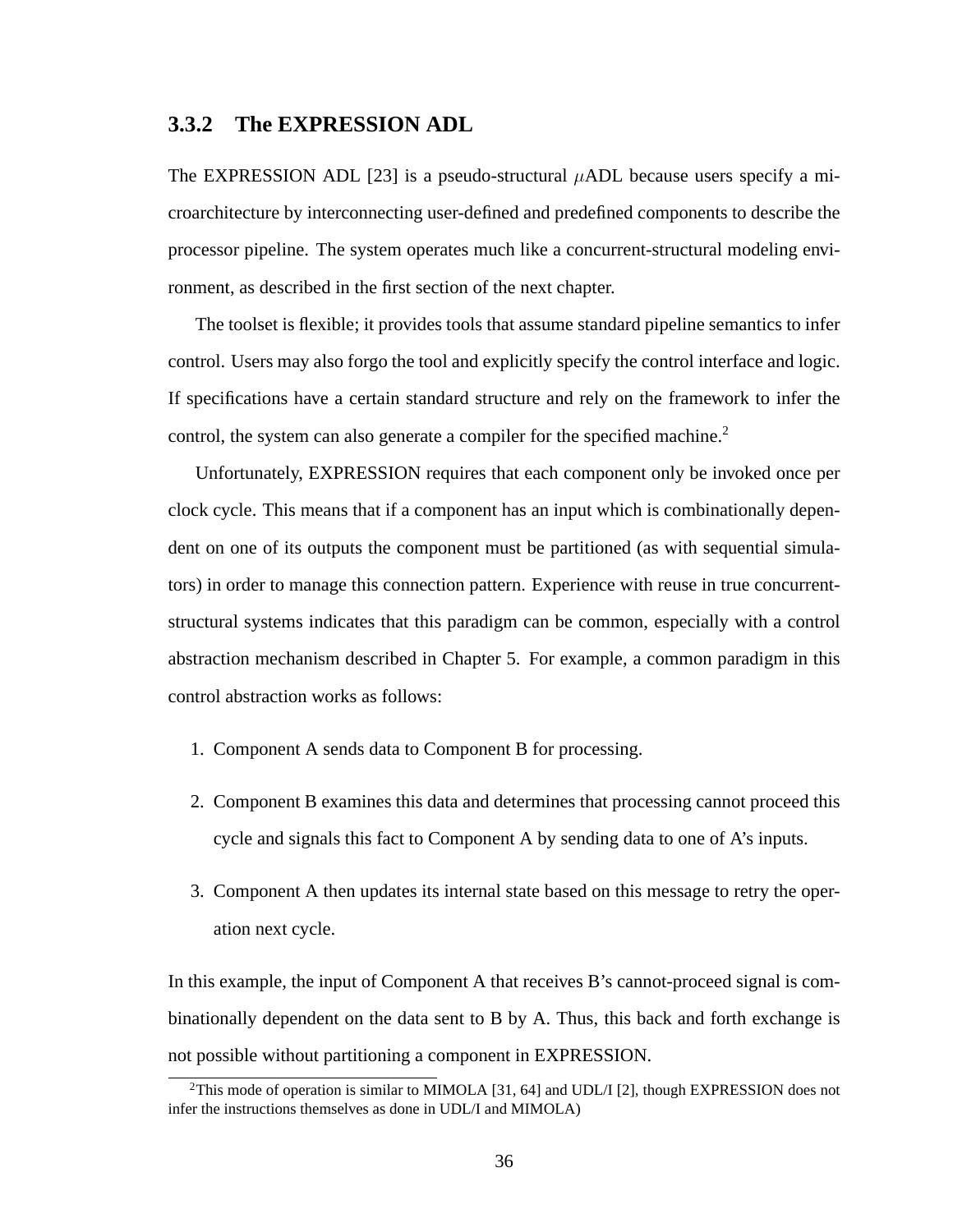From this discussion, we can see that EXPRESSION suffers from portions of the mapping problem. In particular, component's must be partitioned due to intra-component communication patterns specified in the design. Note that relying on EXPRESSION's control inference does not address this issue since doing so restricts EXPRESSION to modeling in-order processors with standardized pipelines.

#### **3.3.3 The Asim Framework**

Asim [17] was originally developed at Digital Equipment Corporation and is now in use at Intel corporation for modeling a variety of processors. The tool was designed specifically to prevent users from "cheating" by using computation results before they would be available in real hardware.

Asim models are C++ programs that utilize a variety of classes to interface with instruction traces and instruction set emulators. Components in Asim are objects, derived from the appropriate base class. Each component in Asim can declare a set of ports and a user specifies a machine model by interconnecting these ports.

To prevent the "cheating" described above, each port in Asim is annotated with a delay indicating the number of cycles that a component must wait before using the value on a port. For example, the output port of a cache component may be labeled with a delay of 5 cycles. This means that users must wait 5 cycles after the cache produces a value before reading it. The framework enforces this rule by not making data available until the annotated number of cycles have elapsed.

Asim is a powerful framework and supports some degrees of reuse. In particular, virtual functions and inheritance can be used to extend base components to employ new functionality. Furthermore, different implementations that conform to a particular interface can be interchanged. This allows designers to try a number of implementations to identify the best design for a component [17].

Unfortunately, Asim requires that all ports have at least a unit delay for automatic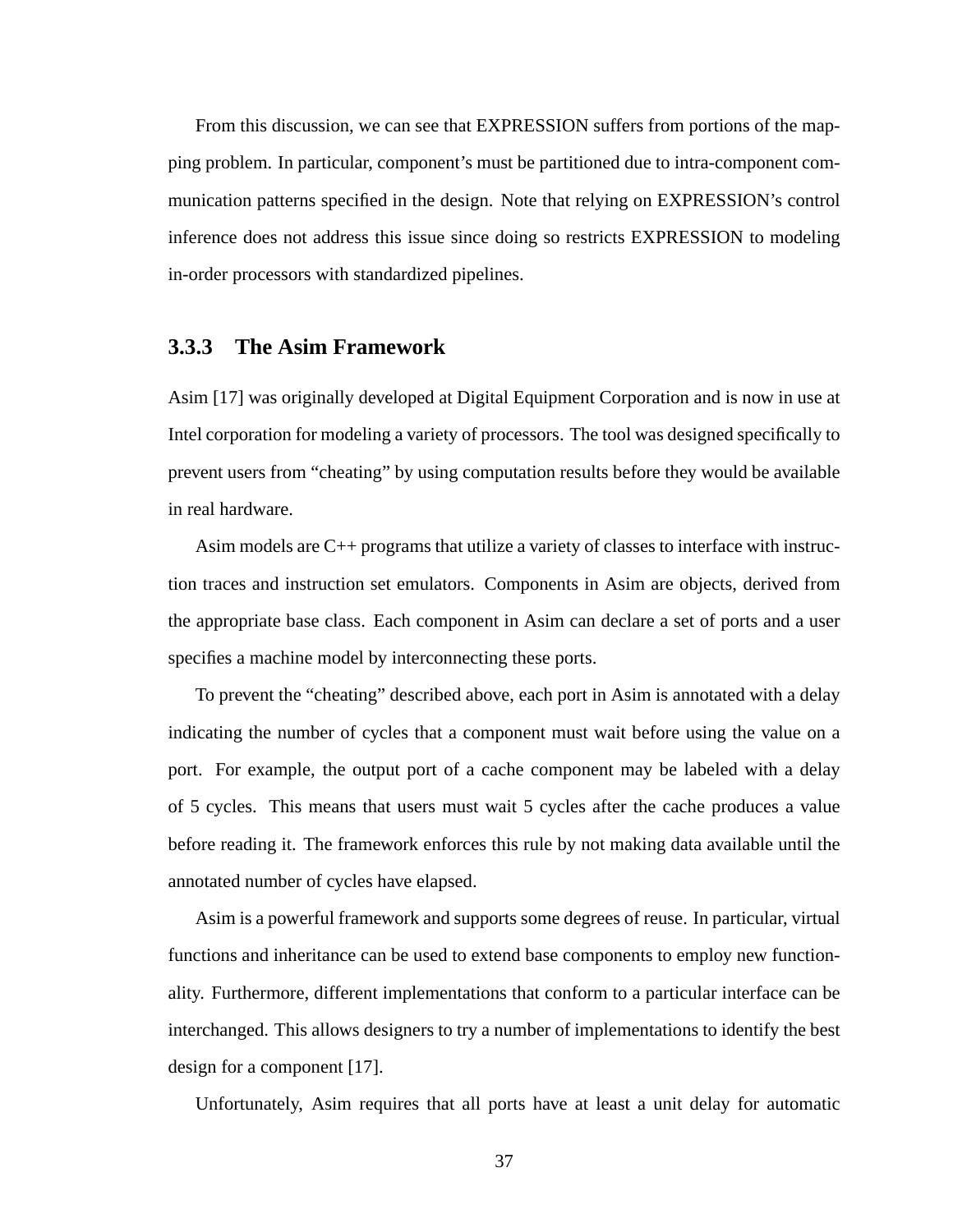scheduling of concurrency to work. Any computation that must occur within a clock cycle must occur through sequential function invocation, once again leading to the mapping problem and limited reusability of components. It is possible to connect a port with zero delay, however, in this case the user is forced to schedule and partition the code manually for each specification, which once again leads to the mapping problem. This lack of scheduling with zero delay ports and the lack of a control abstraction limits reuse and ease of model construction.

### **3.4 Summary and Prognosis**

This section evaluated three ADL classes (behavioral ADLs, instruction-centric  $\mu$ ADLs, and pseudo-structural  $\mu$ ADLs) in terms of generality, flexibility, and how well they avoid the mapping problem. In summary, each ADL provides significant advantages over the sequential simulator approach though none completely address all the issues. Behavioral ADLs allow rapid specification of instruction set semantics. Unfortunately, these ADLs do not allow microarchitecture specification and thus are not useful for microarchitecture level modeling or design-space exploration.

Instruction-centric  $\mu$ ADLs allow rapid modeling of some architectures. Some of these ADLs even support extraction of information for automated compiler construction. Unfortunately, these ADLs also have limitations. Many trade-off flexibility for their rapid modeling times. Of course, for a general design-space exploration this is undesirable since a reasonable exploration could easily lead outside the domain supported by these tools. Furthermore, many of these tools suffer from the mapping problem when modeling hardware not tightly coupled to the main pipeline.

Pseudo-structural  $\mu$ ADLs are the most promising of all the tools for general purpose modeling in design-space exploration. The best of them support encapsulation of computation that is *mostly* orthogonal to the communication interface. Unfortunately commu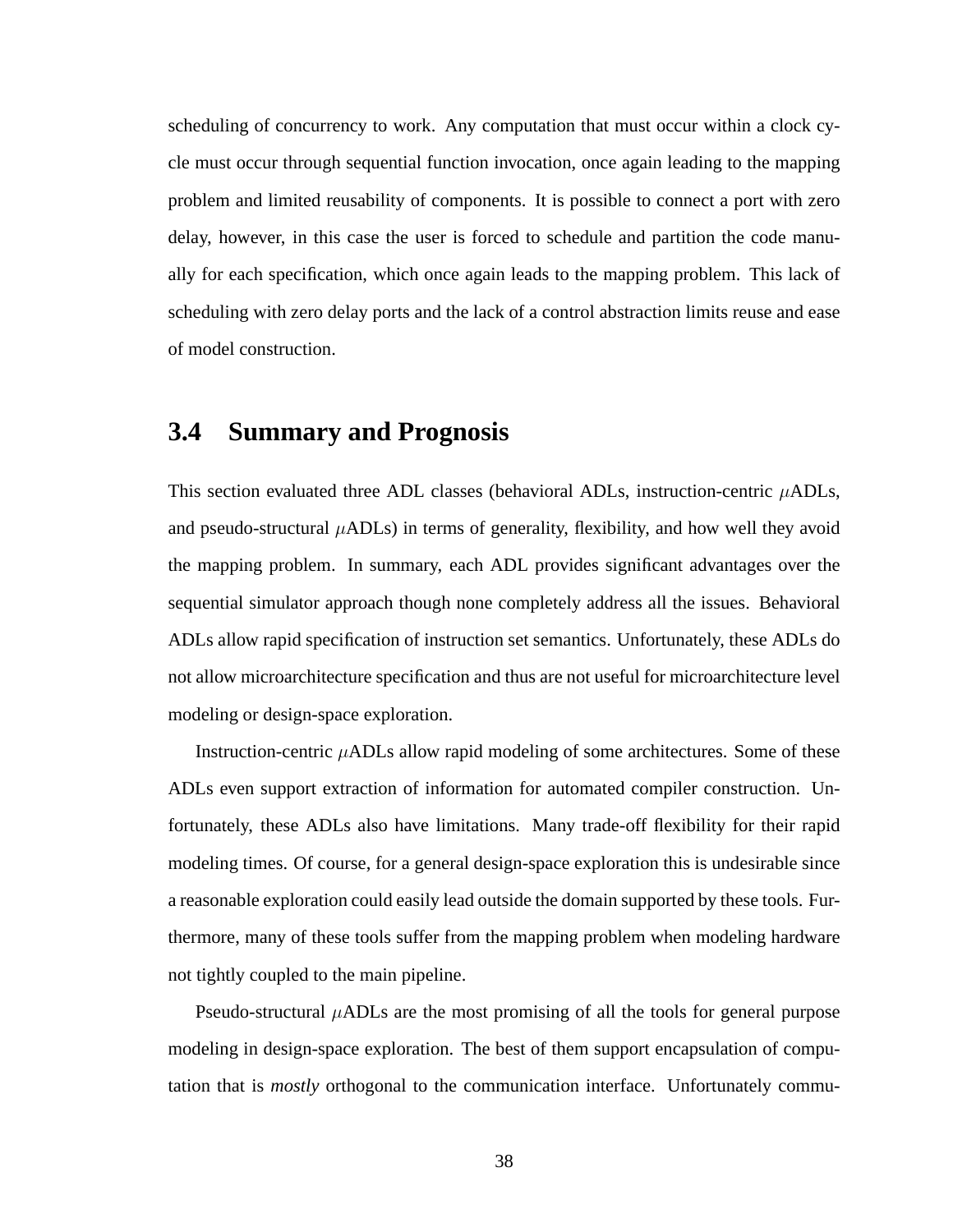nication is not completely orthogonal to communication since these systems restrict the concurrency and connection patterns in such a way that certain interconnection patterns require partitioning of the computation within a component. This precludes wide scale reuse due to the mapping problem.

Note that while none of the presented ADLs provides a general platform that completely avoids the mapping problem, the closer the ADL constructs match concurrently executing hardware components with port-like communication, the fewer problems we encounter. This clearly points the way to a solution to the mapping problem, true concurrent-structural modeling systems. These systems are the focus of the Chapter 4.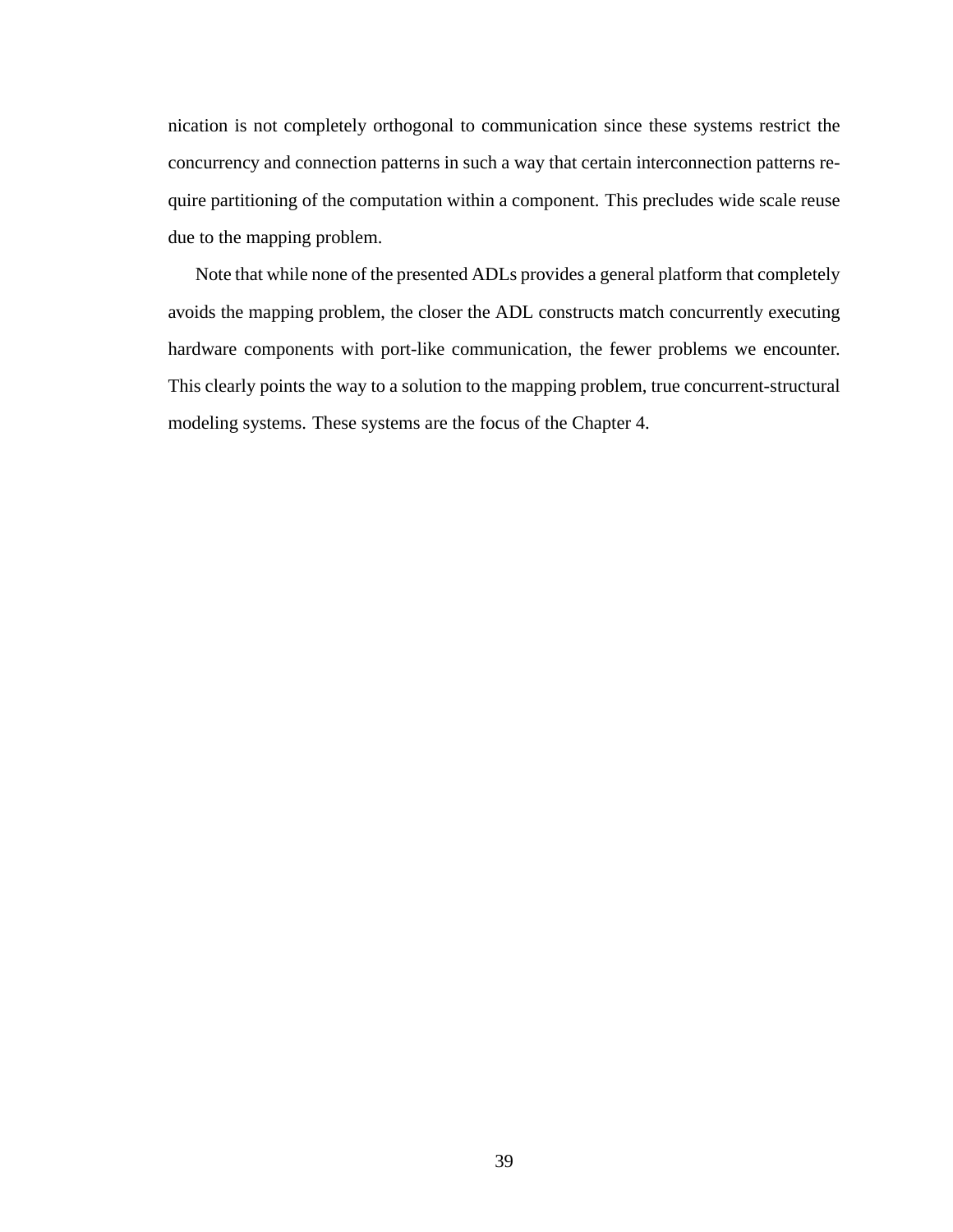# **Chapter 4**

# **True Concurrent-structural Approaches**

From previous chapters, it is clear that a simulation system that avoids the mapping problem must be fully concurrent and support structural composition. These systems are known as concurrent-structural modeling systems. This chapter begins with an overview of concurrentstructural systems, discusses reuse in existing concurrent-structural systems, and finishes with a discussion on reusing and modeling timing-control in these systems.

# **4.1 Overview of Concurrent-structural Modeling Systems**

Concurrent-structural modeling systems are those systems in which computation is encapsulated in concurrently executing system components that communicate values to one another by sending and receiving data on a predefined communication network. Typically, each component defines a set of input and output ports and continuously computes its outputs given the current values of its inputs and internal state. Components whose input ports are connected to a particular output port receive the value sent on it and accordingly update their internal state and outputs. Synchronous digital hardware, where state update is synchronized to a global clock, is an example of a concurrent-structural system. Concurrentstructural modeling systems are the most natural way to model such hardware and are often used for this purpose. Figure 4.1(a) shows a structural model that adds two numbers to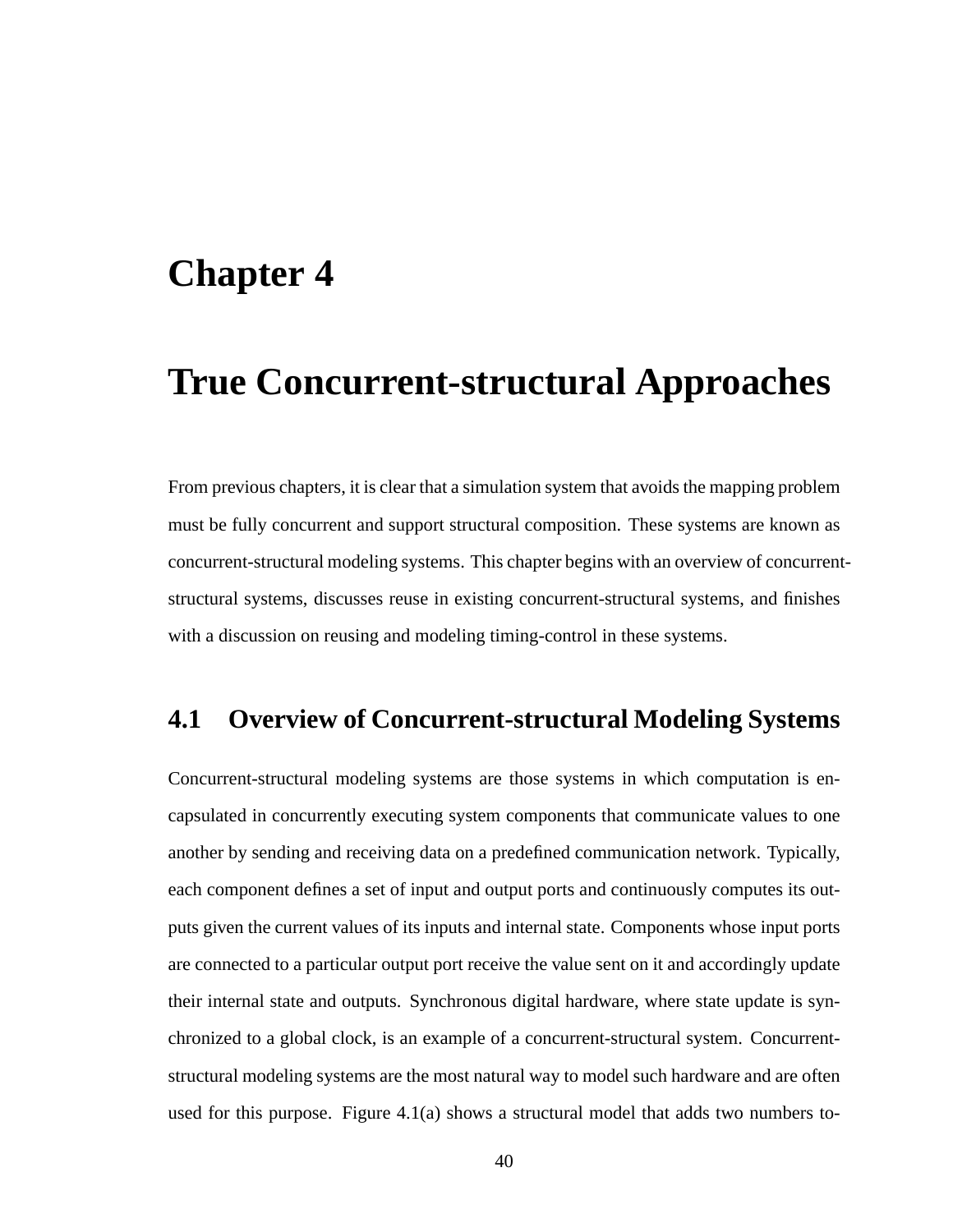gether. Figure 4.1(b) shows a possible textual description of the structural model.

In *high-level* concurrent-structural models, the focus of this work, the primitive components' port I/O relation (e.g., the function an arithmetic logic unit (ALU) will compute) is specified using normal function-invocation based code. Contrast this to low-level concurrent-structural systems (such as Verilog [53]) in which components' port I/O relation is specify via interconnections of low-level primitives such as transistors, gates, or a static sequence of basic logical operations.

In high-level models, despite the use of function-invocation code *within* a particular component, communication *between* components occurs structurally. This distinction clearly separates functionality and communication, a hallmark of concurrent-structural systems. Continuing the earlier example, Figure 4.1(c) shows a possible description of the adder component's behavior.

# **4.2 Reuse in Concurrent Structural Models**

Concurrent-structural modeling fully addresses the mapping problem since it provides the same encapsulation as provided in hardware. As a result, the complexity of the simulator can be managed using the same divide and conquer strategy used in other parts of the design process (thus avoiding the time-consuming and error prone re-divide and re-conquer required in sequential simulators).

Concurrent structural modeling itself does not *prevent* the construction and use of reusable components. In practice, however, simply not preventing component-based reuse is insufficient. Hardware designs feature much common functionality. However, each design contains customizations of these common behaviors. In many hardware designs, this customization is practical since much of the hardware must be custom built anyway due to changing process technology. In order to allow component reuse across models of these designs, high-level concurrent-structural modeling systems need to possess certain capa-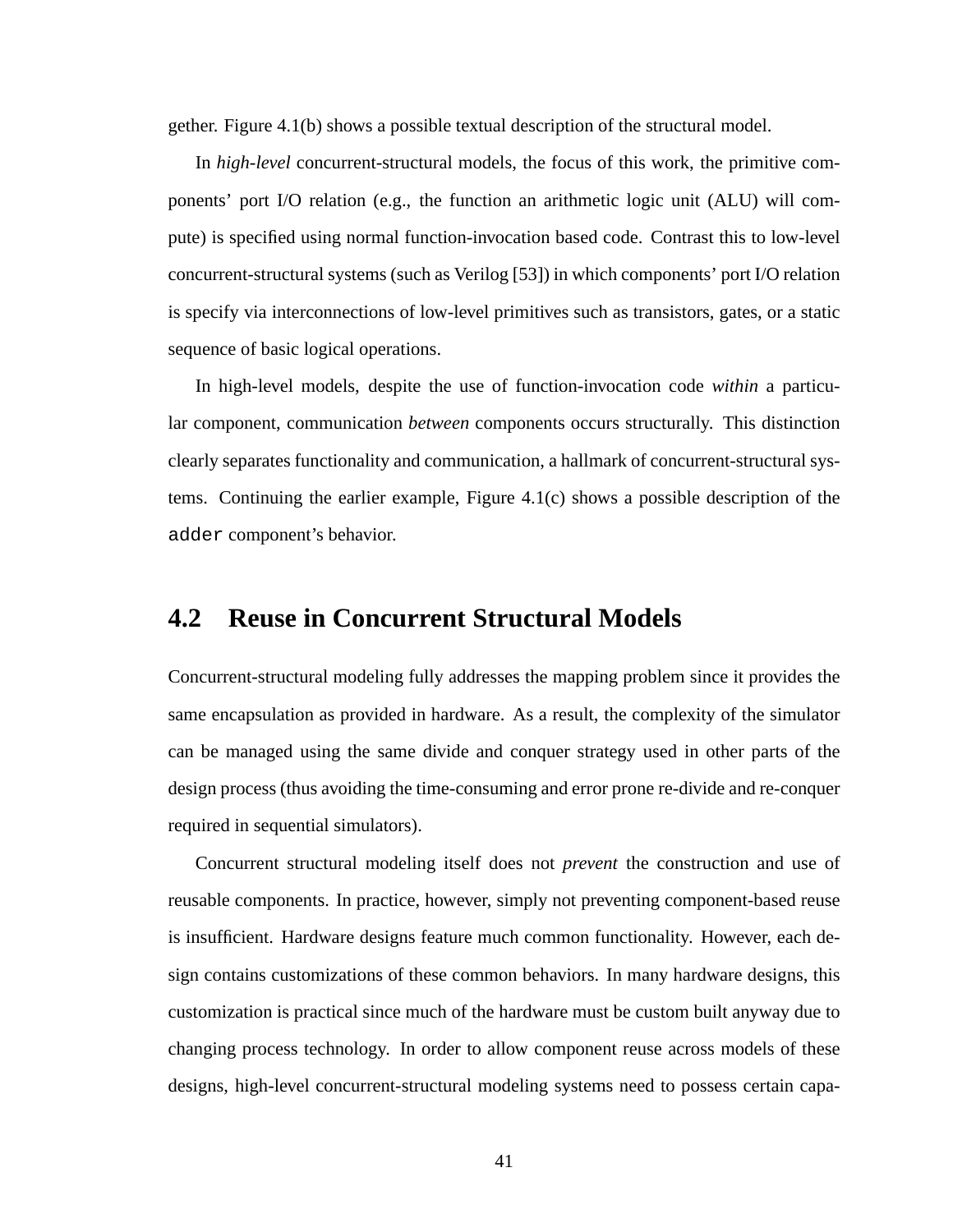

(a) Structural Addition

```
...
/* Instantiate adder */
instance addblock:adder;
/* Connect ports */
block1.x -> addblock.input1;
block2.y -> addblock.input2;
addblock.output -> block3.z;
            (b) Structural Code
component adder {
  ...
  void compute() {
    int x, y, z;
    x = receive(input1);y = receive(input2);z = add(x,y);send(output, z);
  }
}
```
(c) Behavioral Code

Figure 4.1: A Generic Structural Specification.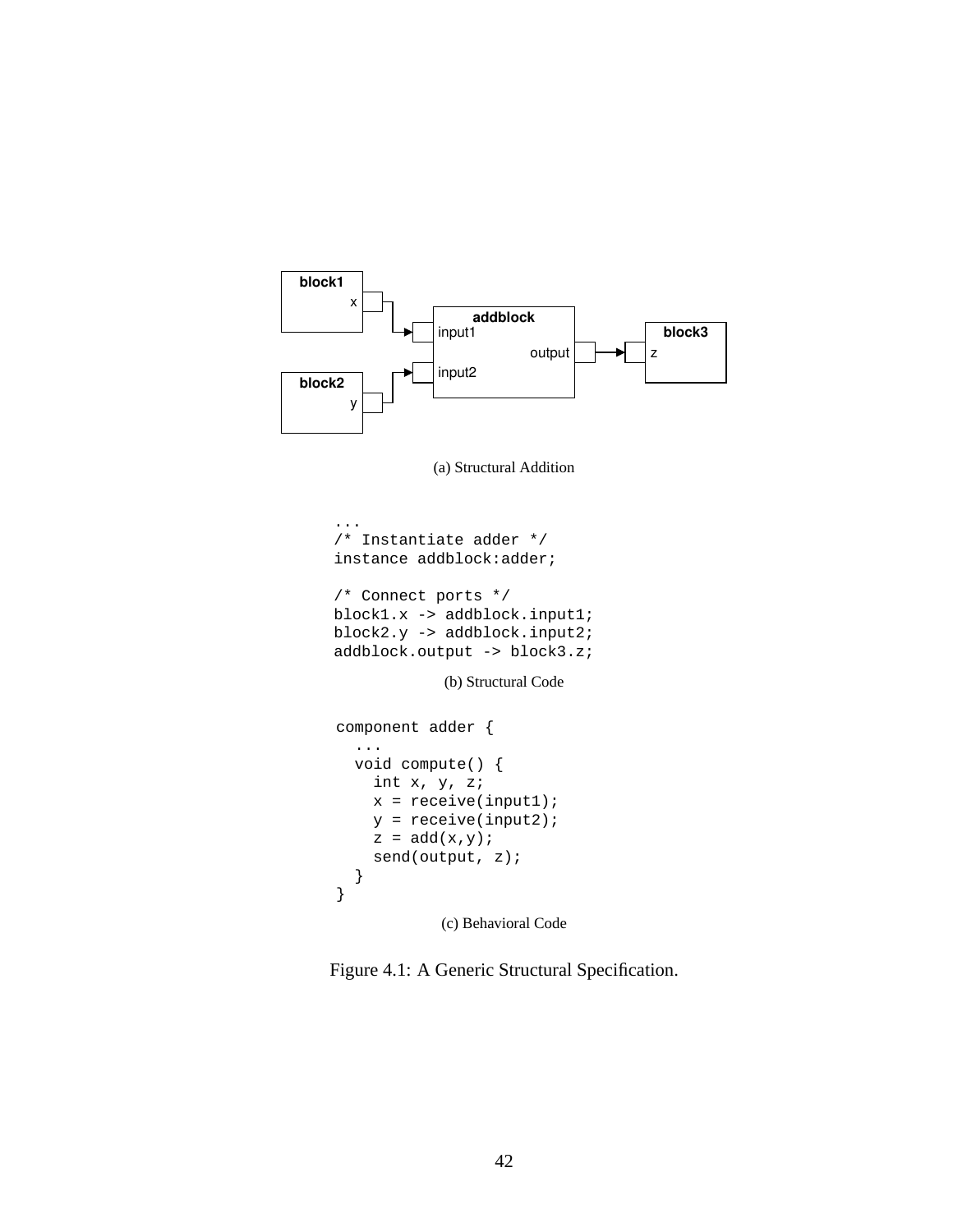bilities which *enable* component-based reuse [52]. These capabilities include:

- **Parameterizable Components -** the ability to customize component properties with parameters. Example: a cache component whose replacement policy can be selected from an enumerated set of predefined policies.
	- **Structural Customization -** the ability to customize hierarchical structure with parameters. This allows existing components to be reused hierarchically to create a *flexible* component. Example: customizing the mix of functional units and bypass connection specification in a structurally specified reusable CPU core.
	- **Algorithmic Customization -** the ability to inherit and augment the behavior of an existing component with an algorithm. Example: customizing arbitration logic inside a bus arbiter component.
- **Polymorphism -** the ability to support reuse across types.
	- **Parametric Polymorphism -** the ability to create and use component models in a datatype independent fashion. Examples: queues, memories, and crossbar switches that support all types.
	- **Component Overloading -** the ability for a component's implementation to be automatically selected from a family of implementations that support different datatypes. Note that function overloading, in which *argument* types select a function's implementation, differs from component overloading, where *port and connection* types select a component's implementation. Example: An ALU with an implementation family that operates on integer and floating point numbers.
- **Instrumentation -** the ability to insert probes into a model without modifying the internals of any component. This allows models to be reused to satisfy different data collection needs. Examples: instrumentation for performance measurement, debugging, or visualization.
- **Static Model Analysis -** the ability to analyze the model for optimization and user convenience. Example: type inference to resolve polymorphic port types.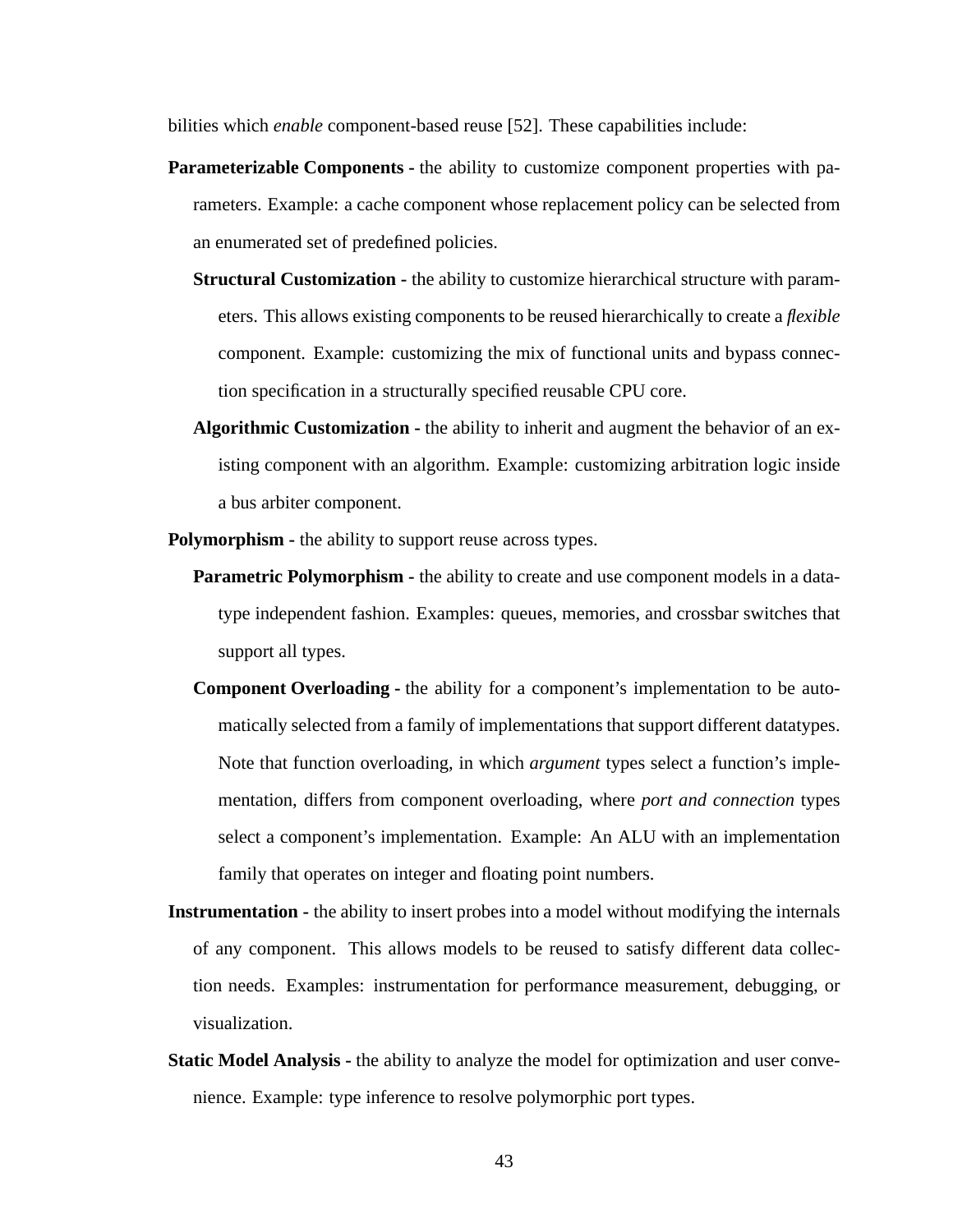|                        |        |                          | Concurrent-structural |          |  |
|------------------------|--------|--------------------------|-----------------------|----------|--|
|                        |        | <b>Static Structural</b> | OOP                   |          |  |
| Capability             | Theory | Practice                 | Theory                | Practice |  |
| Parameters             | yes    | yes                      | yes                   | yes      |  |
| -Structural            |        |                          | yes                   | yes      |  |
| -Algorithmic           | yes    | yes                      | yes                   | yes      |  |
| Polymorphism           | yes    | yes                      | yes                   | yes      |  |
| -Parametric            | yes    |                          | yes                   | yes      |  |
| -Overloading           | yes    | yes                      |                       |          |  |
| Instrumentation        | yes    |                          | yes                   |          |  |
| <b>Static Analysis</b> | yes    | yes                      |                       |          |  |

Table 4.1: Capabilities of existing methods and systems.

These capabilities fall into two categories, the first category contains capabilities that allow components to attain enough flexibility so that they can adapt to variations across designs and thus be reused. The second category of features include those that are needed to reduce the overhead of building and using flexible components. These features are needed because the degree of reuse achieved by a component in practice in dramatically affected by how easily it is configured to match the needs of a design model [44]. In the list shown in Table 4.1, all items but static analysis are there to enable sufficient component flexibility. Static analysis is needed to reduce the overhead associated with using the other features.

The following two sections relate the above abilities the two most common structural modeling methodologies: static structural modeling and modeling with a concurrentstructural library in an object-oriented programming (OOP) language. These systems are *true* concurrent-structural systems and thus *do not* suffer from the mapping problem. The analysis in this chapter will identify which of the above capabilities are supported in each of these methods and also highlight potential pitfalls present in these methods. Chapter 5 will use the insight gained to describe how to build a concurrent-structural modeling system (in particular, the Liberty Simulation Environment) that overcomes the pitfalls in both these systems while retaining almost all the advantages. Table 4.1 can be used as a reference during the discussion.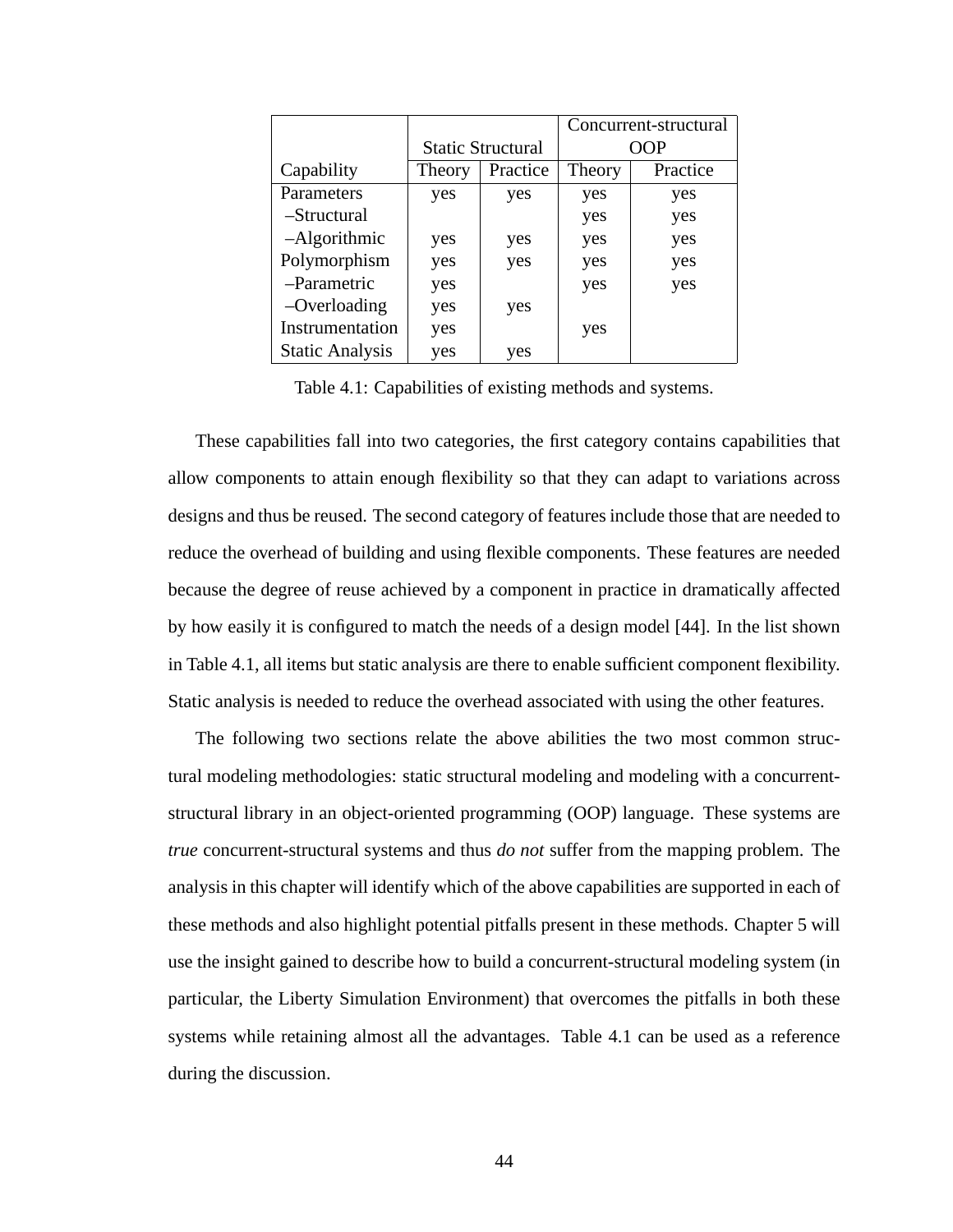

(a) Block diagram of a 3-stage delay chain specification.



(b) Block diagram of a flexible n-stage delay component.

Figure 4.2: Block diagrams of chained delay components.

### **4.2.1 Static Structural Modeling**

Static structural modeling systems are concurrent-structural modeling systems that statically describe a model's overall structure. Models in these systems often resemble netlists of interconnected components, and typically these tools have drag-and-drop graphical user interfaces to construct models. Examples of such tools are Ptolemy II with the Vergil interface [28], HASE [12], MIMOLA [64], and UDL/I [2].

These systems support many of the features described above. Components typically export parameters so that they can be customized. Depending on the underlying language used to implement the components, a mechanism may exist to support algorithmic parameters via inheritance. Some systems support polymorphism [28] and type inference to resolve the polymorphic types [61]. Models could even be instrumented using aspectoriented programming (AOP) [30] to weave instrumentation code into the structure of the described model.

Unfortunately, the fact that these specifications are static implies a fundamental limitation of static structural modeling systems. Consider the structure shown in Figure 4.2(a).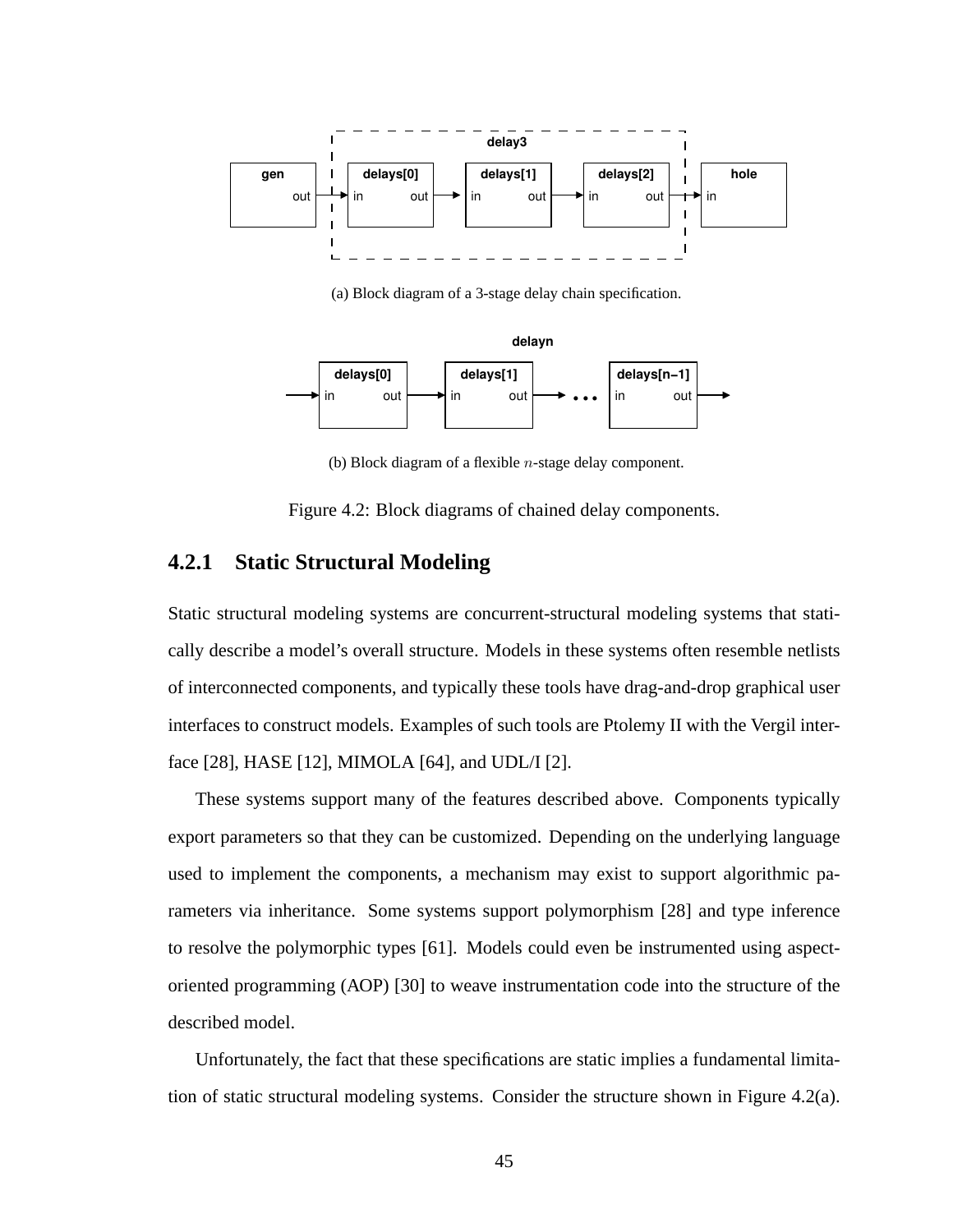

(a) Block diagram for the ring topology.



(b) Block diagram for the grid topology.

Figure 4.3: Block diagrams of a multi-processor component supporting grid and ring topologies and a variable number of processors.

In static structural systems, one would explicitly instantiate the three blocks within the dotted box in the figure. However, this chain of blocks could not be wrapped into a flexible hierarchical component, as shown in Figure 4.2(b), where the length of the chain is a parameter since static structural systems provide no mechanism to iteratively connect the output of one block to the input of the next a parametric number of times. As a result, to permit flexibility, this simple hierarchical design would have to be discarded in favor of a more complex implementation of a primitive component implemented using a sequential programming language.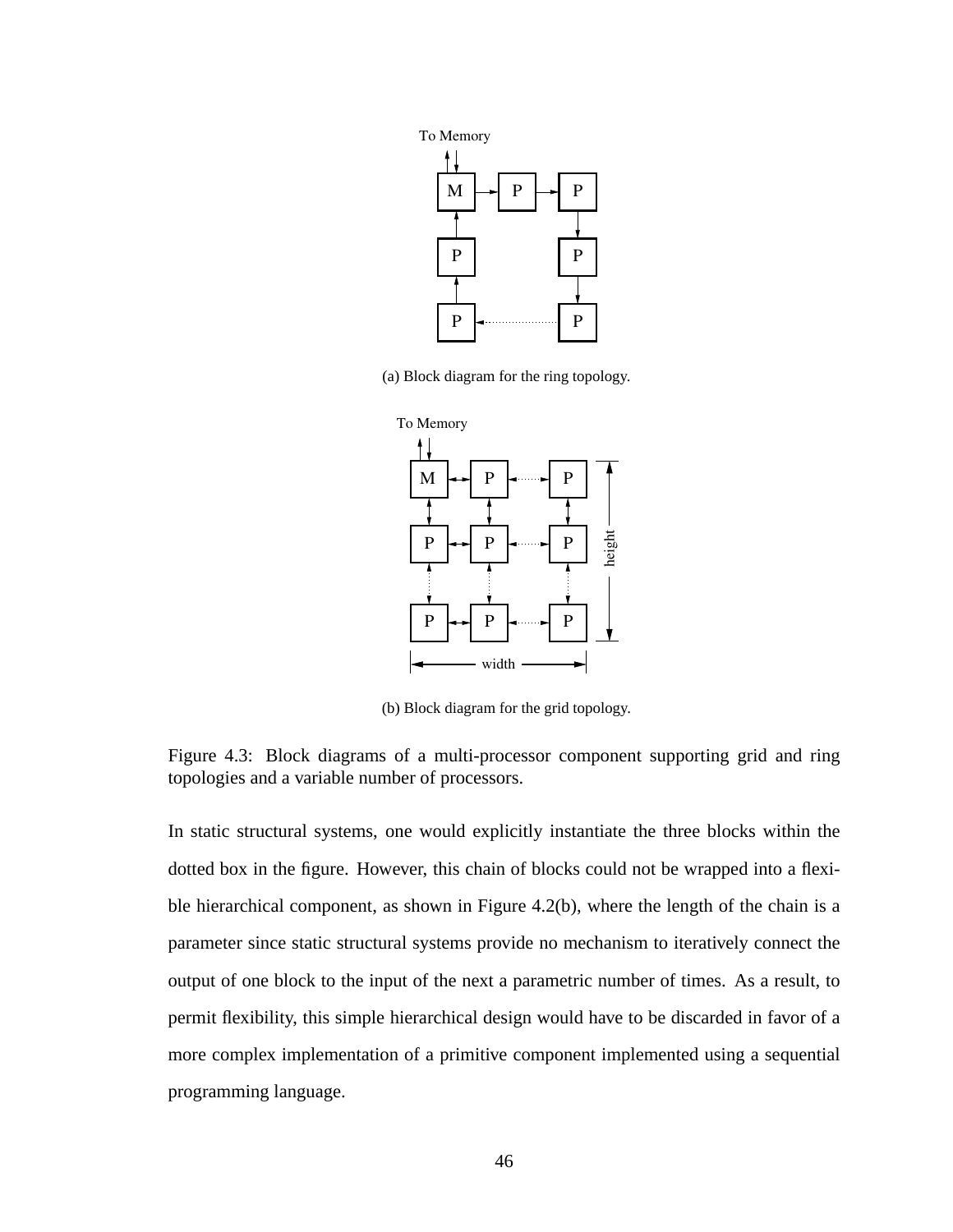Implementing the primitive component for this simple example may not be difficult, but consider the implementation of a parameterized component capable of modeling the class of multiprocessor configurations shown in Figure 4.3. This component would need a parameter to control the topology of the processor interconnection (to select between a grid or a ring) as well as parameters to control the number of processors in the ring and parameters to control the height and width of the grid in the grid topology. This flexible component would also have to be modeled as a primitive component since parameters cannot control a hierarchical component's sub-structure, just as in the previous example. However, building a primitive component is tantamount to writing an entire multiprocessor simulator in a sequential programming language. As shown in Chapter 2, building a single processor model in this fashion is difficult. A multiprocessor model simply compounds the problems further.

Note that some static structural modeling systems may provide idioms for common patterns, such as chained connections, grids, or rings. However, the fundamental lack of general mechanisms to parametrically control model structure through any algorithms a user may choose still remains. This deficiency ultimately restricts the flexibility of components built hierarchically and forces users to build large primitive components.

### **4.2.2 Modeling with Concurrent-structural Libraries in OOP**

A promising concurrent-structural modeling approach which allows flexible primitive *and* hierarchical components, is to augment an existing OOP language with concurrency and a class library to support structural entities such as ports and connections (e.g., the SystemC [38] approach). Objects take the place of components, and simulator structure is created at run-time by code that instantiates and connects these objects.

The basic features of object-oriented languages provide many of the capabilities described above. Object behavior can be customized via instantiation parameters passed to class constructors. Algorithmic parameters are supported via class inheritance. If the par-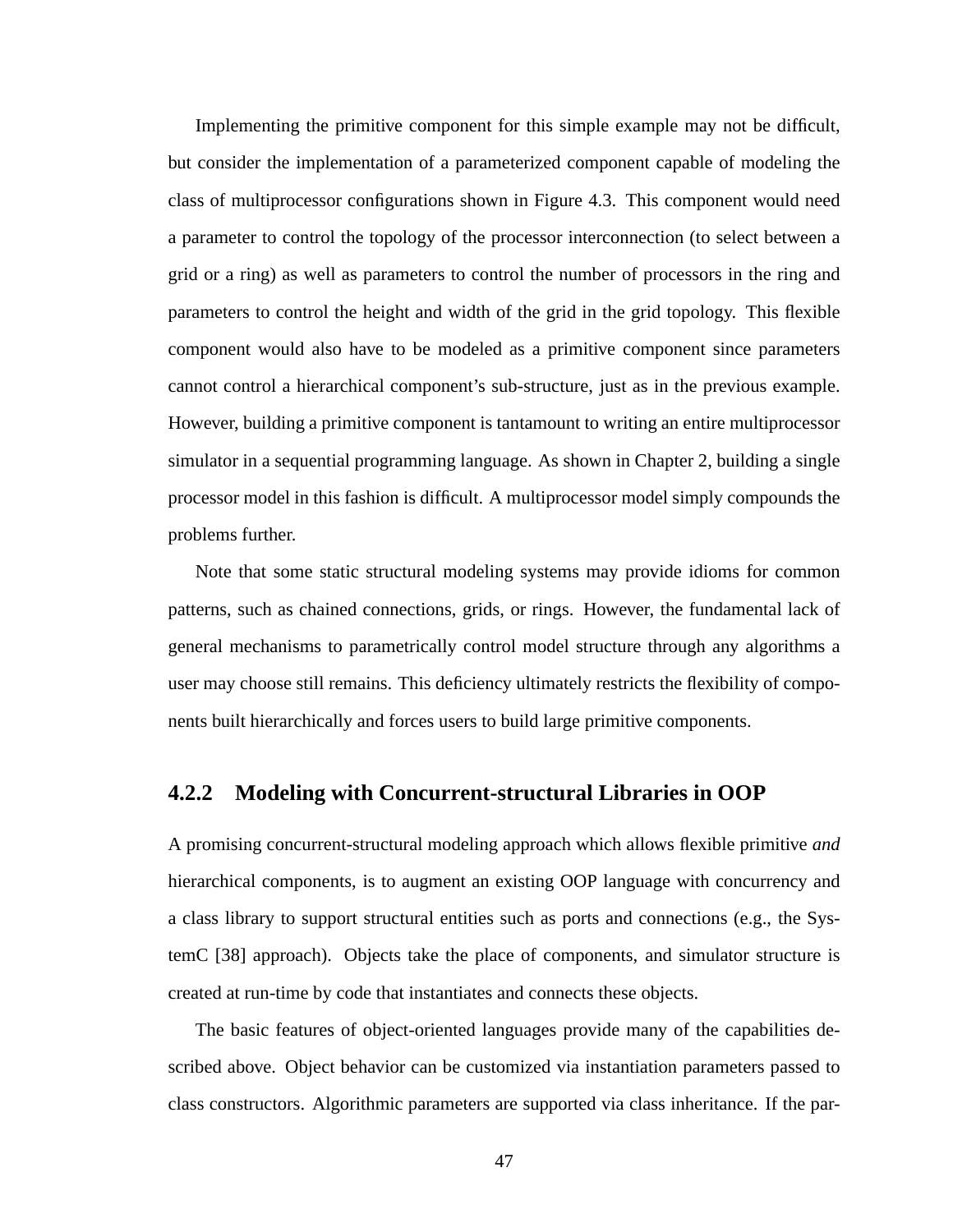```
1 class delayn {
2 public InPort in;<br>3 public OutPort ou
      public OutPort out;
4
5 Delay[] delays;
6 delayn(int n) {
7 int i;
8
9 in=new InPort();
10 out=new OutPort();
11
12 delays=new Delay[n];
13 for(i=0; i < n; i++) {
14 delays[i]=new Delay();
15 }
16
17 in.connect(delays[0].in);
18 for(i=0;i<n-1;i++) {<br>19 delays[i+1]=new De
          delays[i+1]=new Delay();
20 delays[i].out.connect(delays[i+1].in);
21 }
22 delays[n-1].out.connect(out);
23 }
24 };
```
Figure 4.4: Concurrent-structural OOP pseudo-code for an n-stage delay chain.

ticular OOP language and the added structural entities support parametric polymorphism, then type-neutral components can be modeled as well.

Since component instantiation and connection occur at run-time, the OOP language's basic control flow primitives (i.e., loops, if statements, etc.) can be used to *algorithmically* build the structure of the system. This code can be encapsulated into an object and the internal structure can be easily controlled by structural parameters thus producing *flexible* hierarchical components. For example, the *n*-cycle delay component (Figure 4.2(b)) seen in the last section could be built by composing  $n$  single-cycle delay components as shown in the pseudo-code in Figure 4.4. The complex multiprocessor component shown in Figure 4.3 could be built by composing processor and memory controller components as shown in Figure 4.5.

Unfortunately, run-time composition of structure provides component flexibility by precluding static analysis of model structure. This makes using these flexible components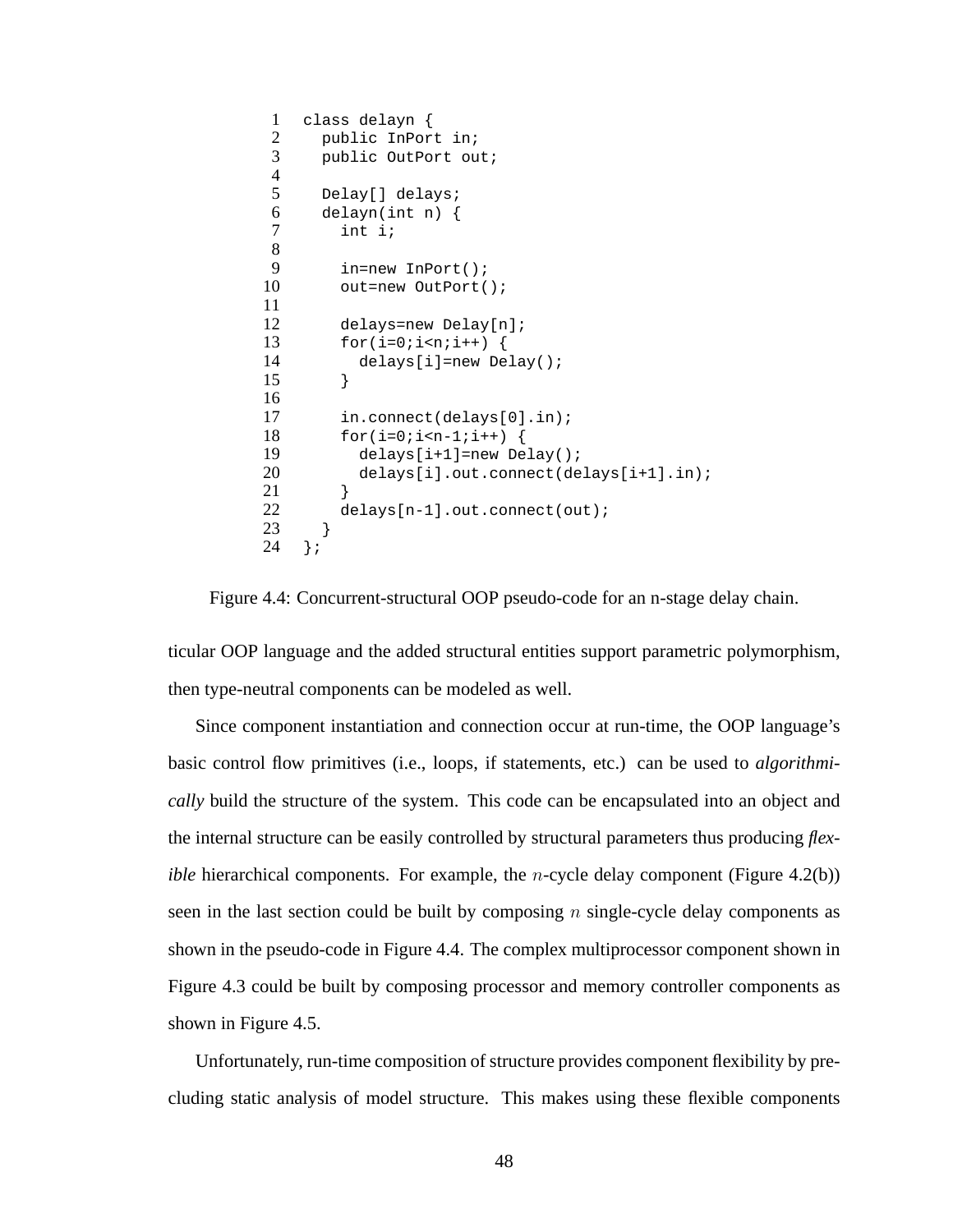```
1 class MultiProcessor {
2 public InPort responseIn;
3 public OutPort requestOut;
\frac{4}{5}Processor[] procs;
6 MemoryControllor memctrl;
7
8 MultiProcessor(int numProcs, int height, int width,
9 enum {ring, grid} topology ) {<br>10 procs = new Processor[numprocs];
       \text{process} = \text{new Processor}[\text{numbers}];11
12 memctrl.requestOut.connect(requestOut);
13 responseIn.connect(memctrl.responseIn);
14
15 if(topology == ring) {
16 for(int i = 0; i < numprocs - 1; i++) {
17 procs[i].dataOut[0].connect(procs[i+1].dataIn[0]);
18 }
19 memctrl.dataOut.connect(procs[0].dataIn);
20 procs[numProcs-1].dataOut[0].connect(memctrl.dataIn[0]);
21 } else if(topology == grid) {<br>22 memetrl.dataOut[0].connect(
22 memctrl.dataOut[0].connect(procs[0].dataIn[0]);<br>23 procs[0].dataOut[0].connect(memctrl.dataIn[0]);
         23 procs[0].dataOut[0].connect(memctrl.dataIn[0]);
24 memctrl.dataOut[1].connect(procs[x.width-1].dataIn[2]);
25 procs[x.width-1].dataOut[2].connect(memctrl.dataIn[1]);
26
27 for(int x = 0; x < width; x++) {
28 for(int y = 0; y < height; y++) {<br>29 if(x != 0 || y != 0) {
             if(x := 0 || y := 0)30 if((x - 1 >= 0) & x(x - 1 != 0 || y != 0))31 procs[y*width+x-1].dataOut[0].connect(
32 procs[y*width+x-2].dataIn[1]);
33 procs[y*width+x-2].dataOut[1].connect(
34 procs[y*width+x-1].dataIn[0]);
35 }
36 /* Repeat above for x+1, y-1, and y+1 */
37 }
38 }
39 }
40 }
41 }
42 };
```
Figure 4.5: Concurrent-structural OOP pseudo-code for a multi-processor component.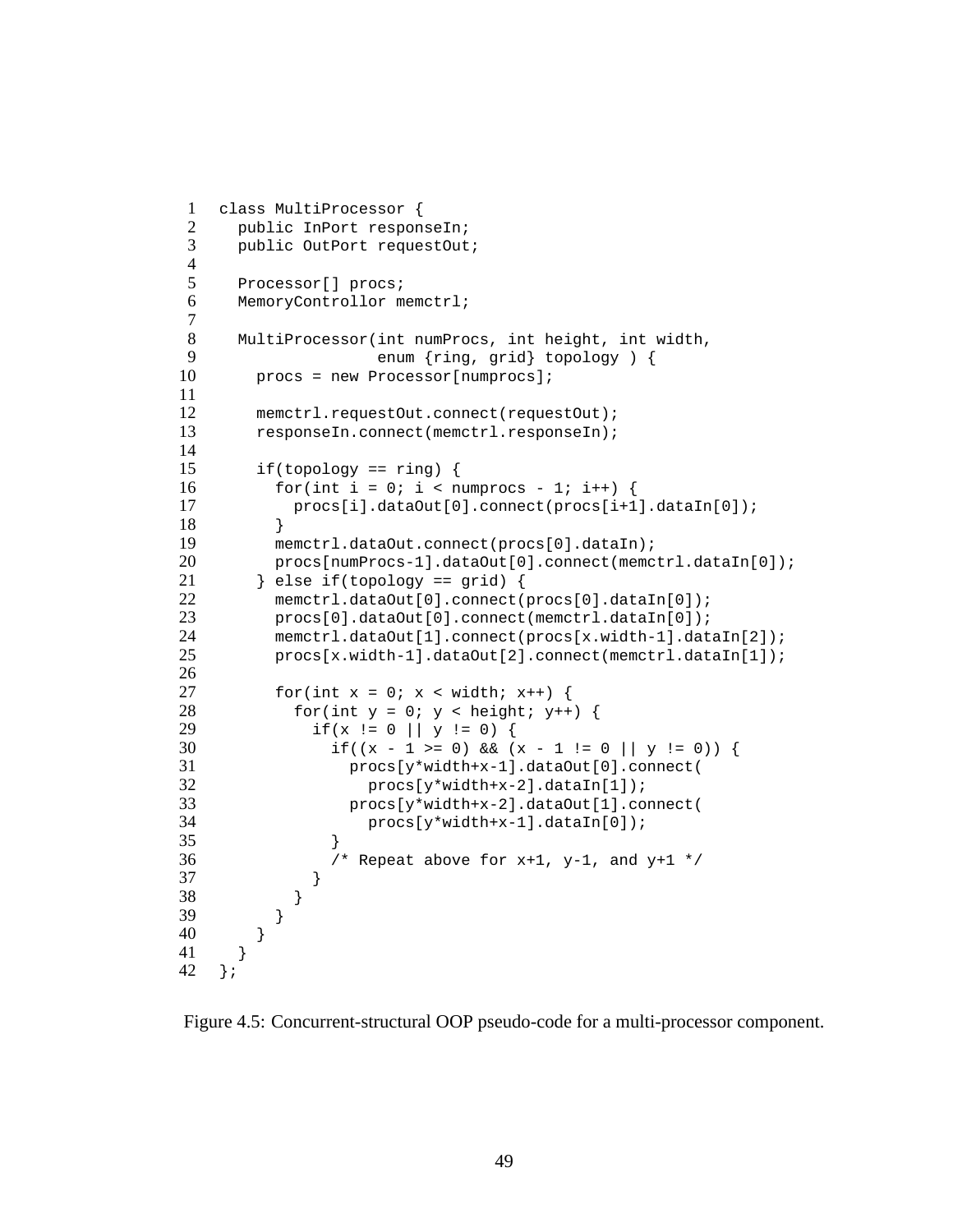cumbersome. For example, any parametric polymorphism must be resolved via explicit type instantiation by the user, since the constraints used in type inference are obtained from the model's structure, which is unavailable at compile time. Ideally, connecting the output of a floating point register file to an overloaded ALU should automatically select the ALU implementation that handles floating point data. However, this component overloading is not possible since the user must codify the particular ALU implementation in the instantiation statement rather than the compiler automatically determining this based on connectivity. Additionally, all component parameters, particularly those that control structure, must be explicitly specified by the user since the compiler is unable to infer these values by analyzing the structure of the machine. Finally, implementing instrumentation that is orthogonal to machine specification is at best cumbersome. Powerful techniques such as aspect-oriented programming cannot be used since the desired join points (locations where instrumentation code should be inserted) are often parts of the model structure that is not known until run time. In addition to burdening the user, this lack of static analysis prevents certain key optimizations that can increase simulator performance. These optimizations can provide as much as a 40% increase in simulator performance [41], eliminating performance loss due to reuse. In practice, simulator performance penalties combined with these reuse burdens encourage users to build design-specific components that are fast and easy to use but enjoy little to no reuse due to their inflexibility.

### **4.2.3 Mixed approaches**

A few approaches share some features of static structural models and some features of concurrent-structural OOP-based modeling. For example, VHDL allows limited algorithmic specification of structure via its generate statements and supports static analysis but does not support any of the other needed capabilities such as polymorphism and algorithmic parameters. The Balboa [14] modeling environment supports algorithmic specification and component overloading by running type inference at run-time. However, Balboa and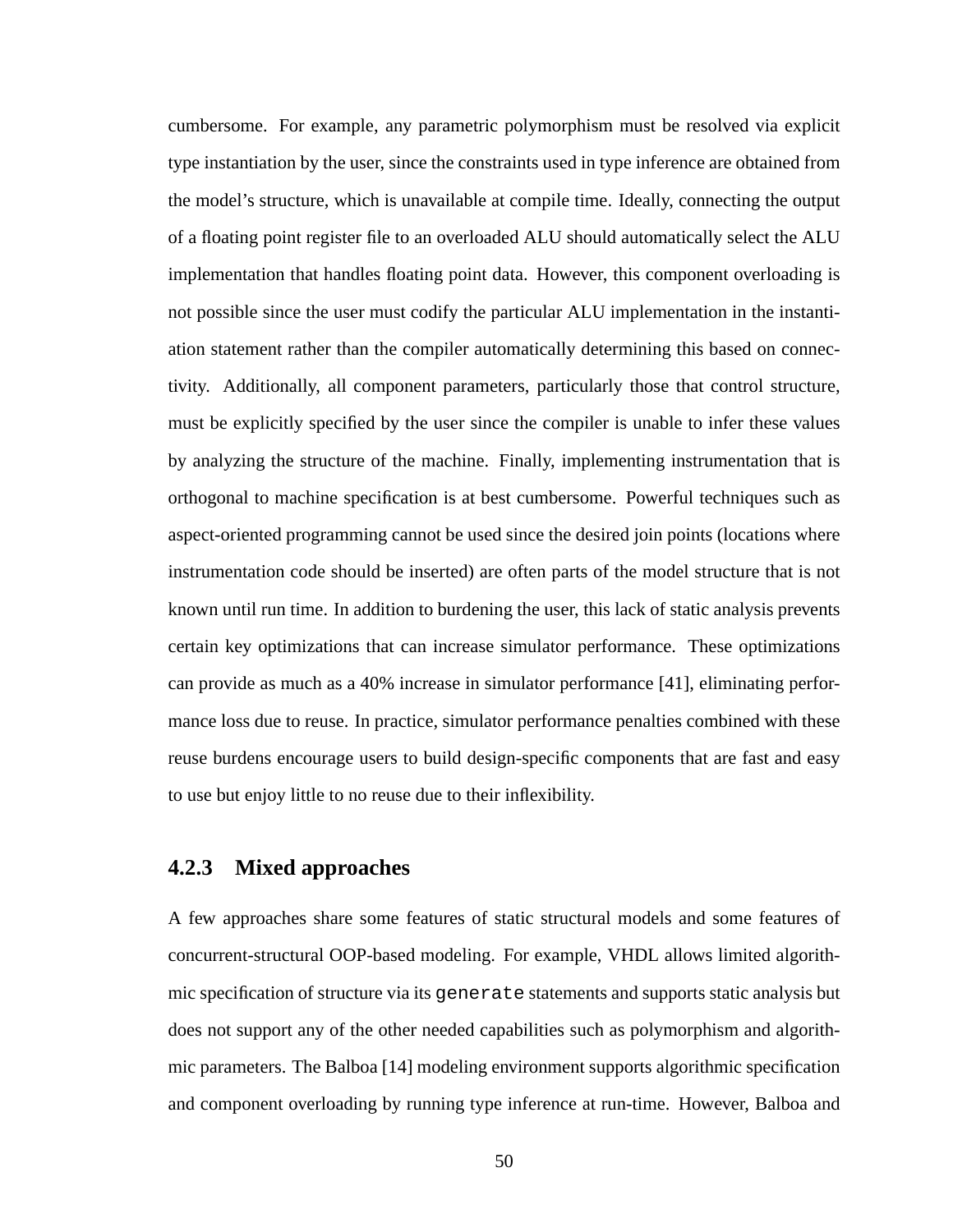its type inference algorithm do not support parametric polymorphism [15]. The remaining chapters in this dissertation use the Liberty Simulation Environment (a new concurrent structural modeling tool) as a vehicle to describe how to gain the full benefits of both static structural modeling and concurrent-structural OOP modeling in practice.

### **4.3 Control Abstraction**

Up to this point, this chapter has focused on identifying the reuse-enabling features present in existing systems. However, facilitating rapid accurate modeling requires that a system also provide mechanisms for simplifying parts of a design that do not benefit from reuse.

Timing control (i.e., the portion of the control logic that detects stall conditions and distributes stall signals in a hardware designs) is a complex, and thus difficult to specify, portion of designs because the timing control logic of a design depends on global system knowledge. This global knowledge makes it unlikely that a timing controller for one design will work for a even a slightly different design; even small local design changes can drastically affect what computation and signals a controller must generate.

To see this, consider the two similar datapaths shown in Figure 4.6. The first datapath is shown Figure 4.6(a). Suppose that the source component generates a message on each cycle (neglecting stalls). Also, suppose that, within the same clock cycle, block 1 performs computation on this data and passes on the results to block 2, which in turn passes its results to the block labeled comp. Also, suppose that the comp block then examines this data and determines whether it can process the data this cycle. Finally suppose that the source, block 1, block 2, and comp components update their state using their inputs at the clock edge<sup>1</sup> (again neglecting any stalls).

Now, suppose that the semantics of the computation performed by the depicted datapath prevents comp from proceeding with its computation when it receives certain inputs when

<sup>&</sup>lt;sup>1</sup>The common clock signal feeding all components in the diagram is not shown.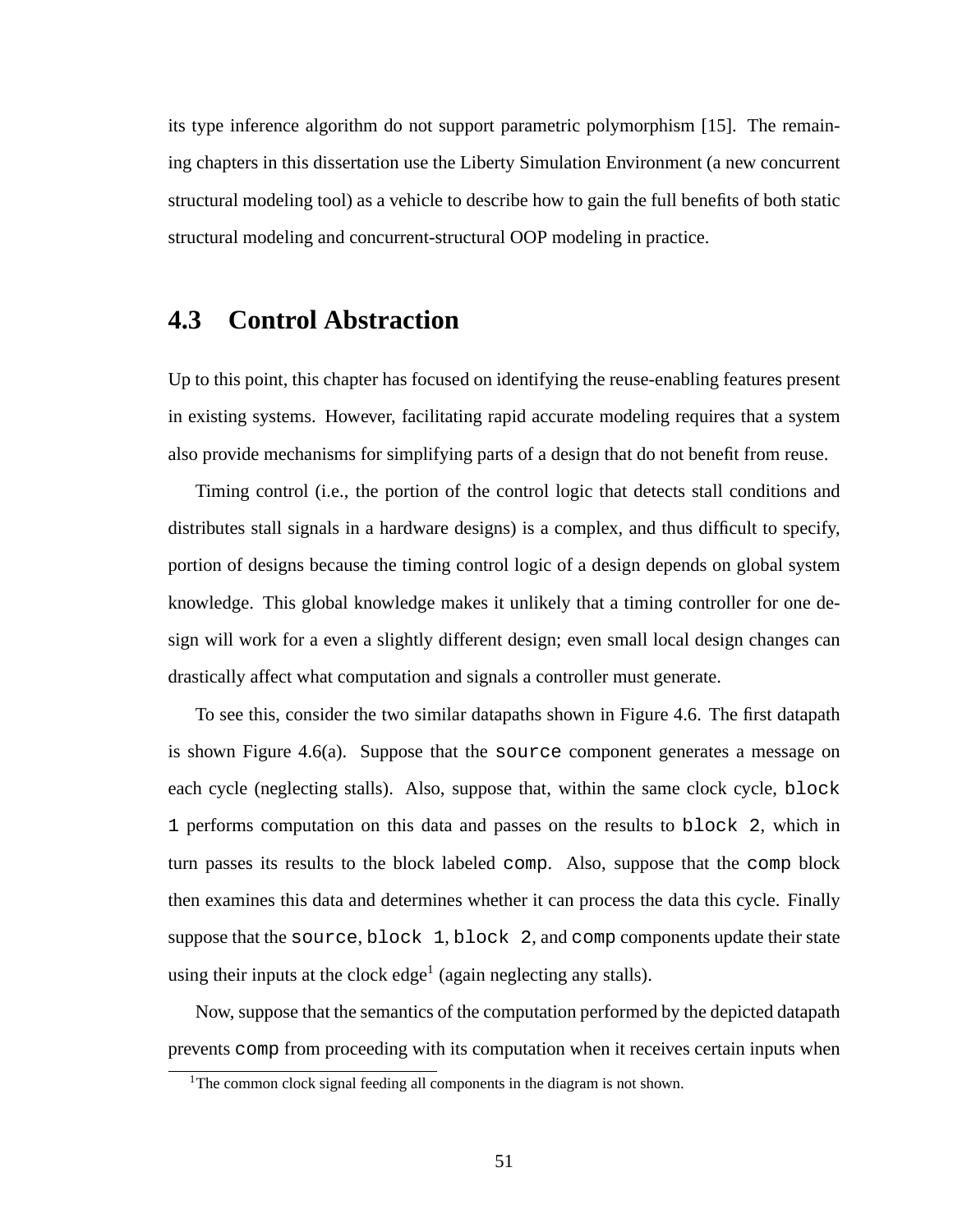

(a) Simple datapath



(b) Simple datapath with 3-slot buffer.

Figure 4.6: A pair of slightly different datapaths.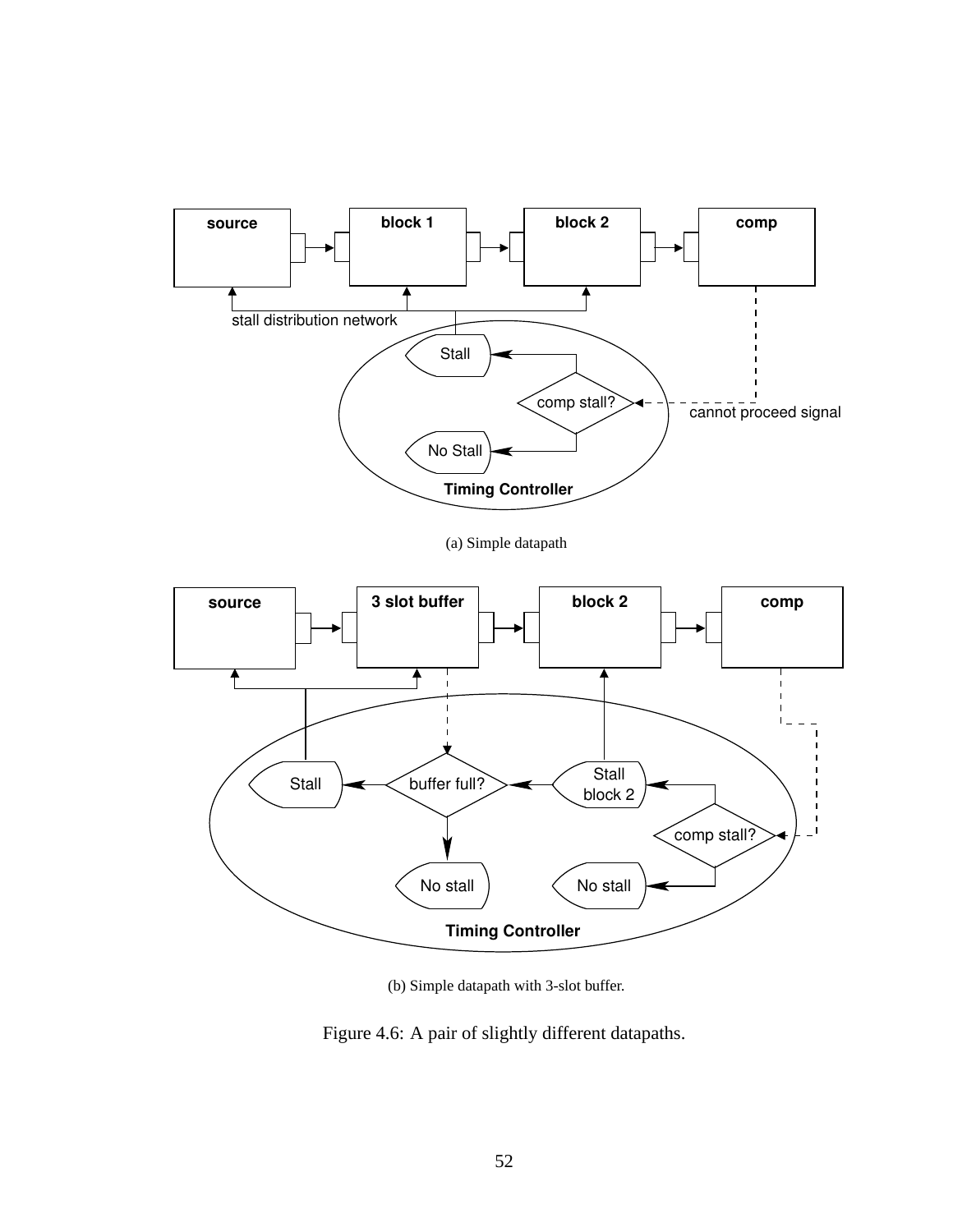in certain states. When this condition occurs, comp will assert the "cannot proceed" signal, shown in the figure. When this signal is asserted, we would like all previous blocks in the data path to stall so that the operation can be retried next cycle. (This back-pressure type of stall is very common in processor designs.) The logic to accomplish this is shown in the flowchart in the figure. The controller shown will generate a stall signal whenever the "cannot proceed" signal is high (i.e., the controller will detect that a stall is needed) and then distribute this stall signal to the appropriate components, in this case source, block 1, and block 2. This distribution is achieved via the stall network shown in Figure 4.6(a).

Now consider the similar datapath shown in Figure 4.6(b). This datapath is identical to the previous one, except that block 1 has been replaced by a 3-slot buffer. In this datapath, when comp cannot proceed, block 2 should be stalled, but source and the buffer should only be stalled when the buffer is full. The logic to handle this variant of back-pressure stalling is shown in the flow chart in the oval Figure 4.6(b).

Notice that both the stall distribution network and the timing controller are significantly different, despite only a small change in the datapath. In more complex specifications, with hundreds of components, similar small changes can require even larger changes to the control logic. From this, it is clear that a monolithic timing controller will be difficult to reuse. Furthermore, modularizing the controller into smaller reusable components is also difficult since it uses global knowledge of the datapath and system semantics.

Existing concurrent-structural systems provide no mechanism to simplify specification of timing control nor a mechanism to modularize it. However, due to the shortcomings described earlier in this chapter, the majority of components in these systems are not reused in practice anyway, thus having abstractions to reduce timing control specification overhead is less critical; reimplementing components from scratch, including the timing controller, is the norm.

Since this dissertation is focused on systems that will see wide reuse of components in practice, the need for control abstraction becomes more pressing. Section 5.4 will discuss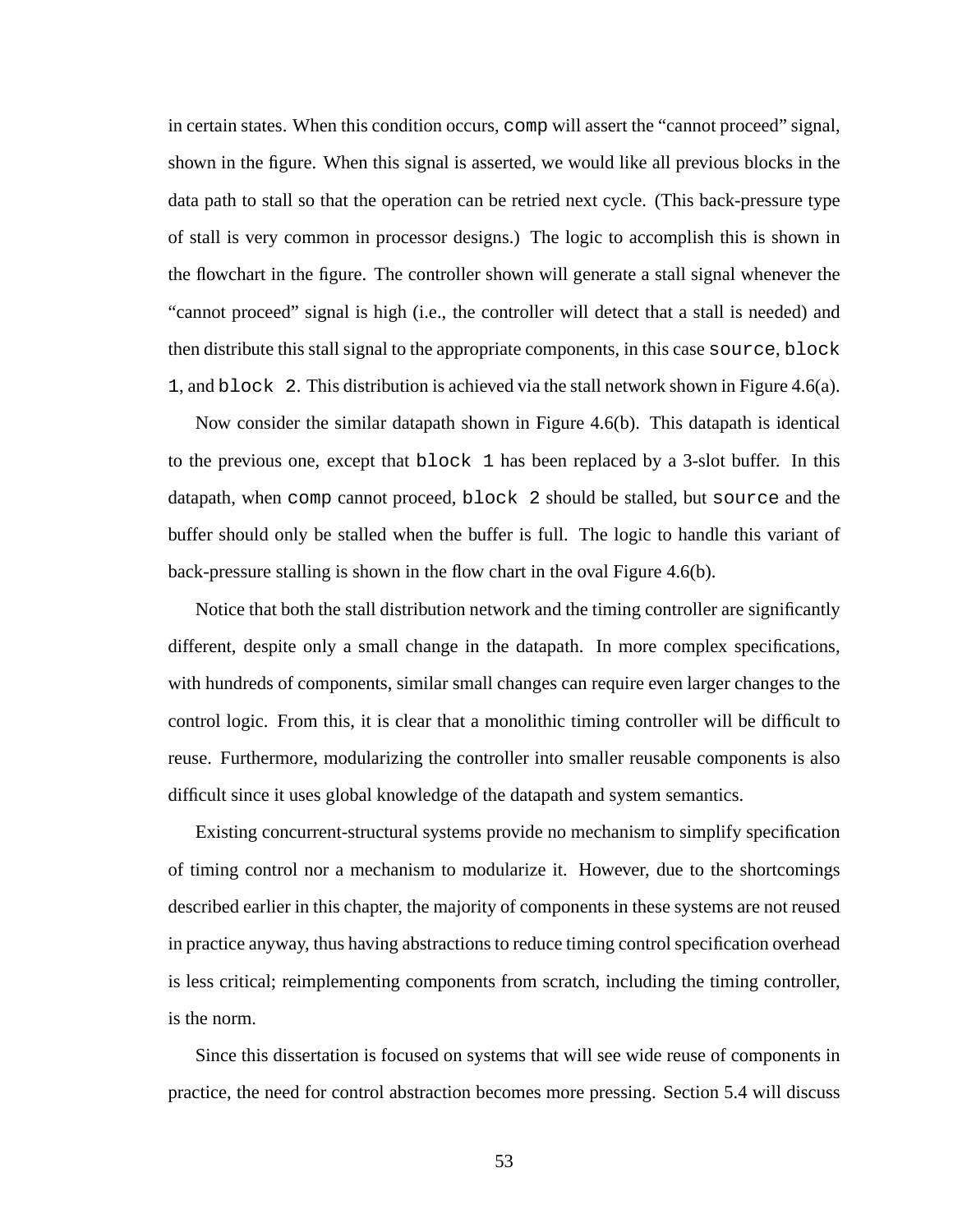a timing-control abstraction that allows modularization and reuse of a large portion of the timing-control logic across designs.

### **4.4 Summary**

Concurrent-structural modeling systems are those in which users build models by specifying and interconnecting concurrently executing components, in a similar fashion to when specifying the actual hardware. *High-level* concurrent-structural modeling systems are those in which the behavior of these components are specified via standard function invocation based code; contrast this with low-level systems in which this behavior is specified via constructs such as bit-wise logical operators.

Concurrent-structural modeling systems eliminate the mapping problem (described in Chapter 2) because they simply eliminate the manual mapping. As a result, the encapsulation provided by components is identical to that of hardware blocks.

With the mapping problem eliminated, reusing components across a range of designs (i.e., component-based reuse) to amortize component construction costs is attractive. However, even similar hardware designs often have minor variations in the behavior of similar components. Thus, to be reusable, components must be parameterized so that their behavior can be adapted to fit the peculiarities in each design. Unfortunately, the number and complexity of parameters that are needed for each reusable component can make it too difficult to understand and use in practice. While static analyses can infer parameter values, concurrent-structural systems that allow practical construction of flexible components are designed in a way that precludes these static analyses.

In addition to this unfortunate trade-off, existing concurrent-structural systems do not provide a means to modularize or simplify the specification of computations that require global knowledge. Timing control (i.e., the portion of the control logic that detects and distributes stalls) is a particularly complex portion of a design that falls in this category.

54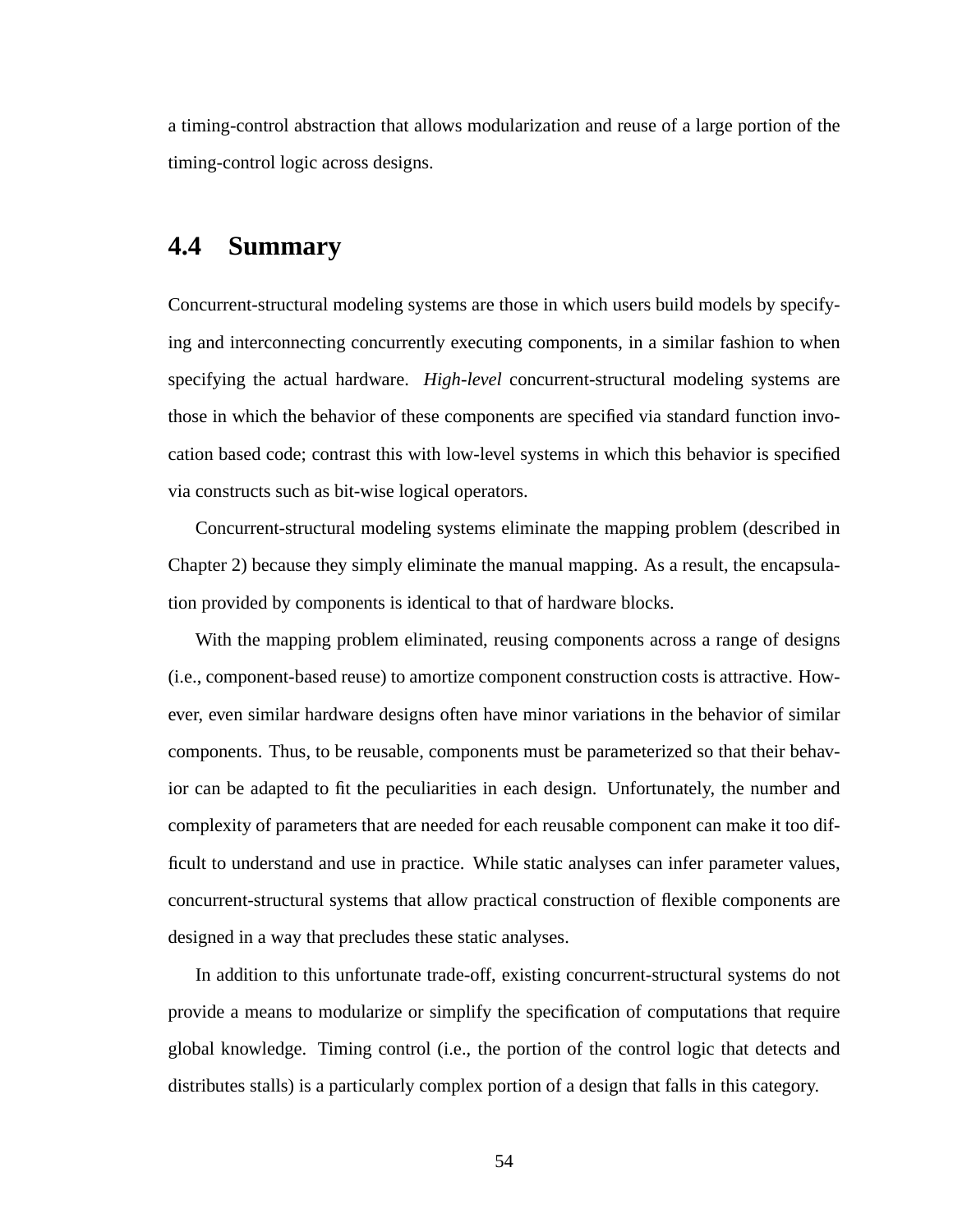Chapter 5 describes how to design a language that overcomes both these shortcomings. The section describes this in the context of the Liberty Simulation Environment, the system in which these ideas have been first implemented.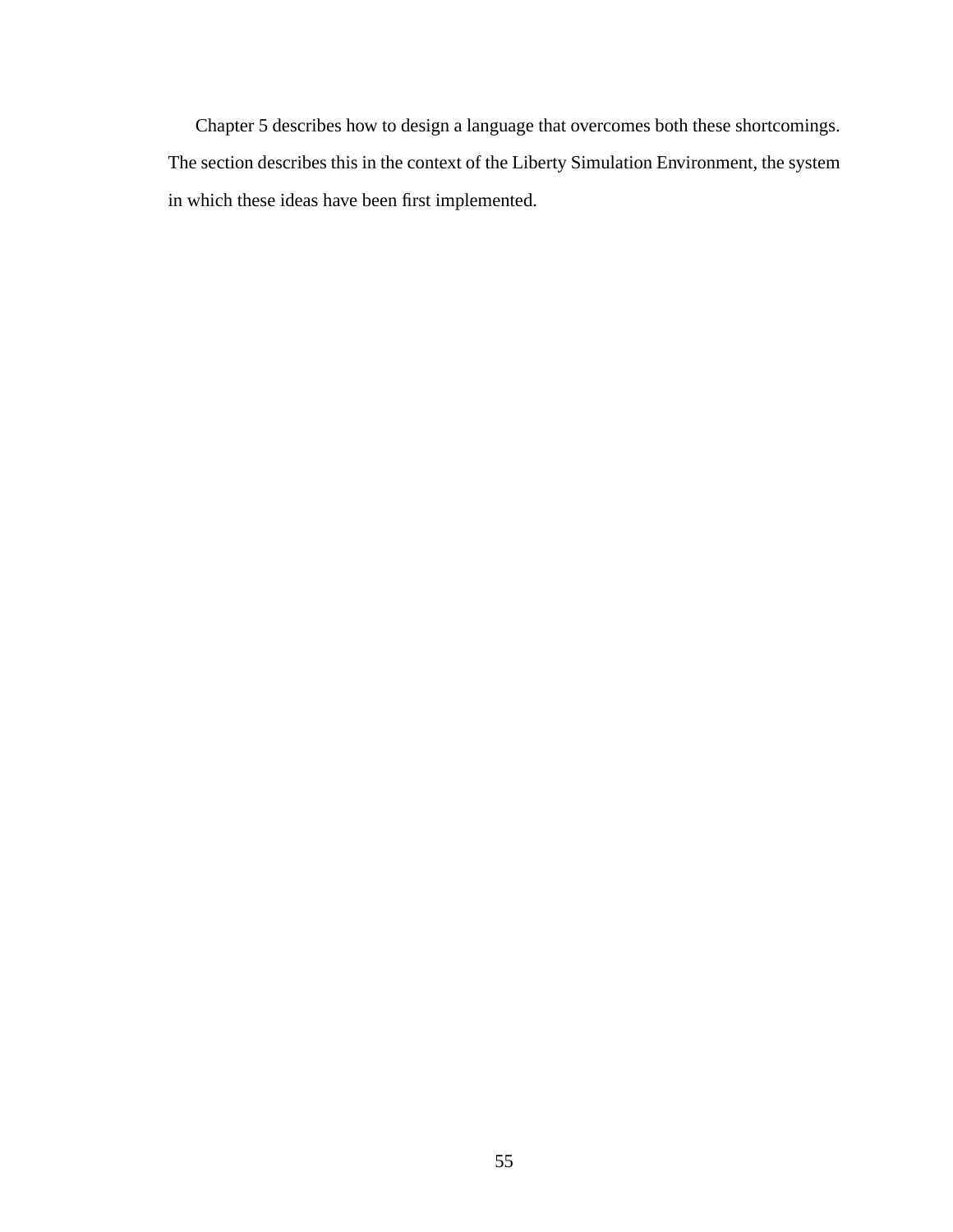# **Chapter 5**

# **The Liberty Simulation Environment**

Up to this point, this dissertation has focused on analyzing and cataloging the strengths and weaknesses of existing systems. This analysis culminated in Chapter 4 with a list of features needed for low-overhead reuse in concurrent-structural systems and a detailed explanation of why building a system that incorporates these features is challenging.

This chapter presents design elements that allow a concurrent-structural system to simultaneously provide *all* the capabilities described in Chapter 4. While some of these design elements are interesting in isolation, many of the major ones are interesting only when the system is considered as a whole because many challenges arise due to design element *interactions*. Additionally, each design element is easier to understand in a concrete setting. Thus this chapter presents the aforementioned design elements as a whole, in the context of the Liberty Simulation Environment (LSE) and its structural specification language, the Liberty Structural Specification language (LSS). During the discussion of this system and language, the chapter highlights the novel design elements and the problems they address. This chapter will also highlight *implementation* challenges created by the design choices made. These challenges will be addressed in subsequent chapters. In addition to major design elements, this chapter will also cover minor design elements that cumulatively make life easier for both users and builders of flexible components.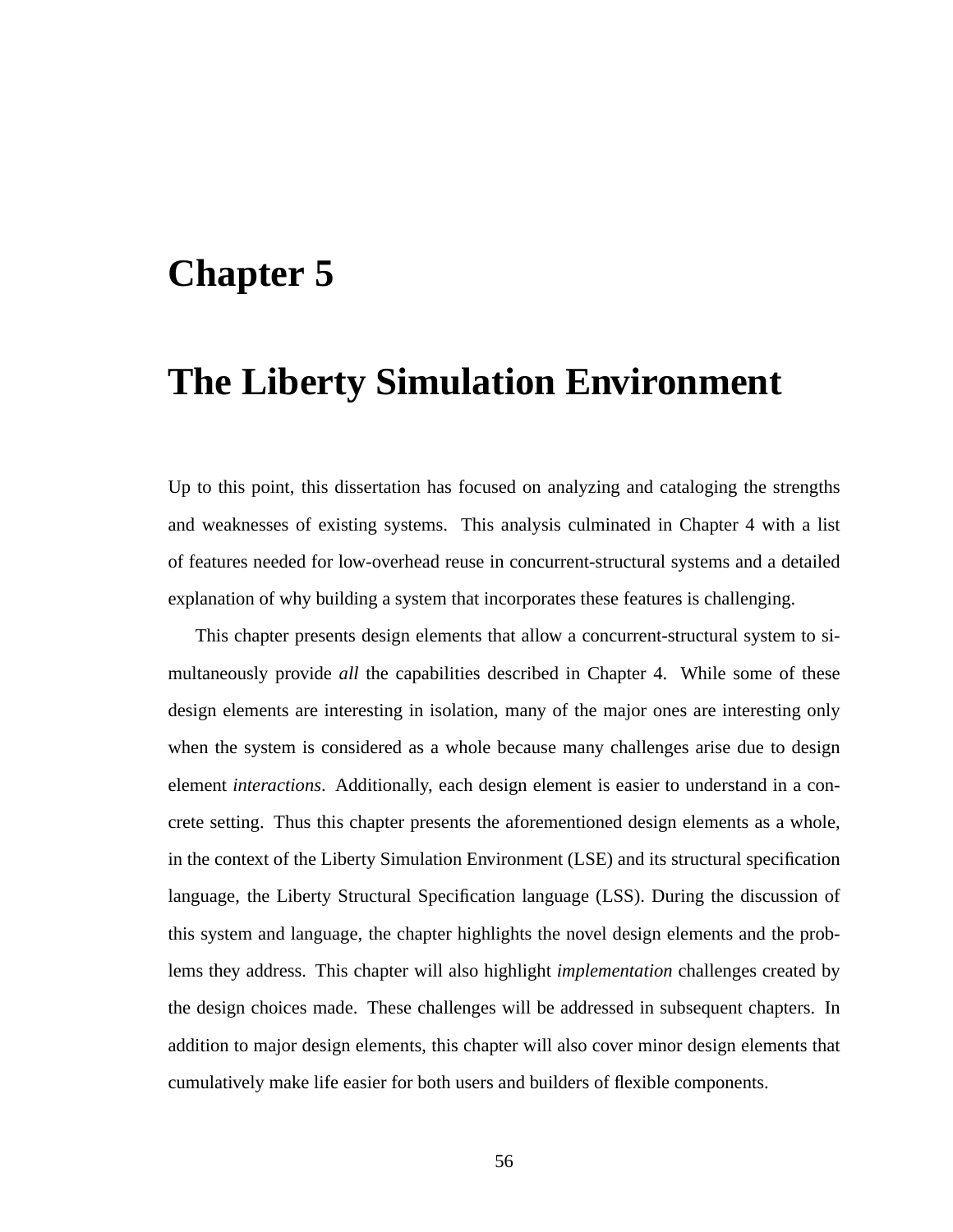

Figure 5.1: Overview of the simulator generation process in LSE.

# **5.1 Specification and Compilation of Components**

A user models a machine in LSE by writing a machine description in the Liberty Structural Specification (LSS) language. This description specifies the instantiation of components, the customization of the flexible reusable components, and the interconnection of component ports. LSE includes a simulator generator that transforms this concurrent-structural machine description into an executable simulator and additional tool chains for other purposes, such as model visualization.

LSE avoids the mapping problem by allowing components to communicate structurally (like other pure concurrent structural systems), but this structure, along with component customizations, can be specified algorithmically via imperative programming constructs. Using these constructs, a model's structure can be built using code similar to the concurrentstructural OOP code in Figure 4.4. However, unlike modeling in concurrent-structural OOP, the LSS code only describes the model's structure and *not* its run-time behavior. Run-time behavior is specified in a separate description language.

This separation is a key design element that allows model structure to be used for compile-time static analysis. Since behavior code is separate from LSS code, LSS code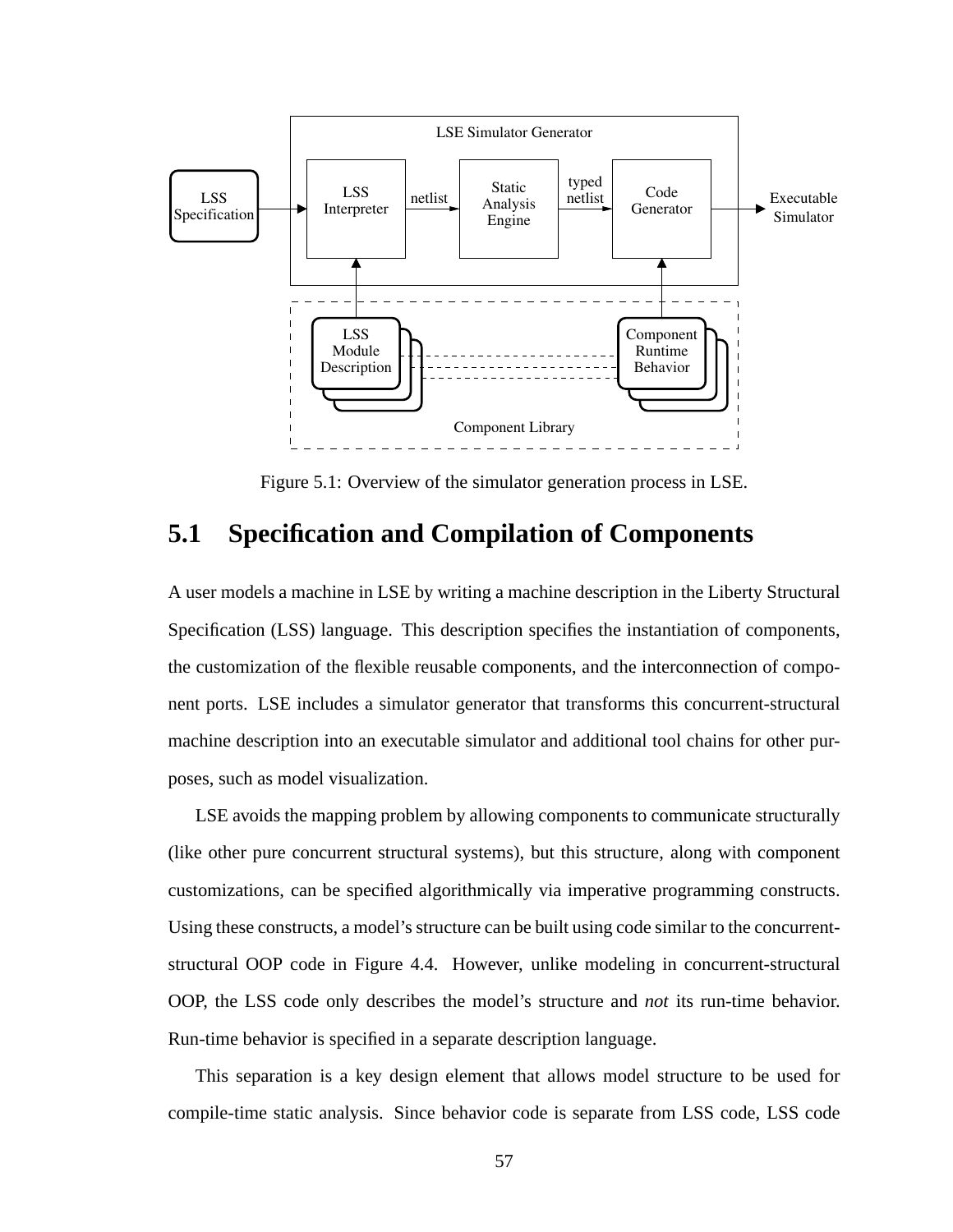can be evaluated as shown in in Figure 5.1, thus generating the system's static structure at compile time. Currently, LSE analyzes this structure to reduce specification overhead (described in Chapters 6 and 7) and to optimize the built simulator performance [41].

Each component in a model built using LSE is instantiated from a component template, called a *module*, that is analogous to a class in a concurrent-structural OOP system. The body of an LSS module specifies a component's parameterization interface, communication interface, and constructor (but not its behavior). There are two types of modules in LSS. The first, *leaf modules*, are simple modules defined without composing behavior from other modules. The other style, *hierarchical modules*, are more complex modules obtaining their behavior through the composition and customization of existing modules. The next two sections will describe leaf and hierarchical modules and their parameterization. During this discussion, take note of how leaf modules separate specification of interface from behavior.

### **5.1.1 Leaf Modules**

Leaf modules are simple modules whose behavior is externally specified. The module declaration is responsible for declaring the parameterization and communication interface of the module and for specifying where the module's behavior can be found. Figure 5.2(a) shows the declaration of a leaf module named delay. Line 2 in the figure declares a module parameter named initial state with type int and assigns the parameter a default value of 0. Lines 4 and 5 illustrate defining the communication interface of the module. These two lines define an input port named in and an output port named out, respectively, both with type int. Line 7 specifies where the code defining the run-time behavior of instances of this module can be found.

The leaf module behavior code is separated from the structural specification for two reasons. First, by separating behavioral code, a leaf module's code can be written in a purpose built behavior specification language  $(BSL)^1$ , optimized for specifying how values arriving

<sup>&</sup>lt;sup>1</sup>At the time of this writing, LSE uses a stylized version of C as the BSL, but the LSS language and the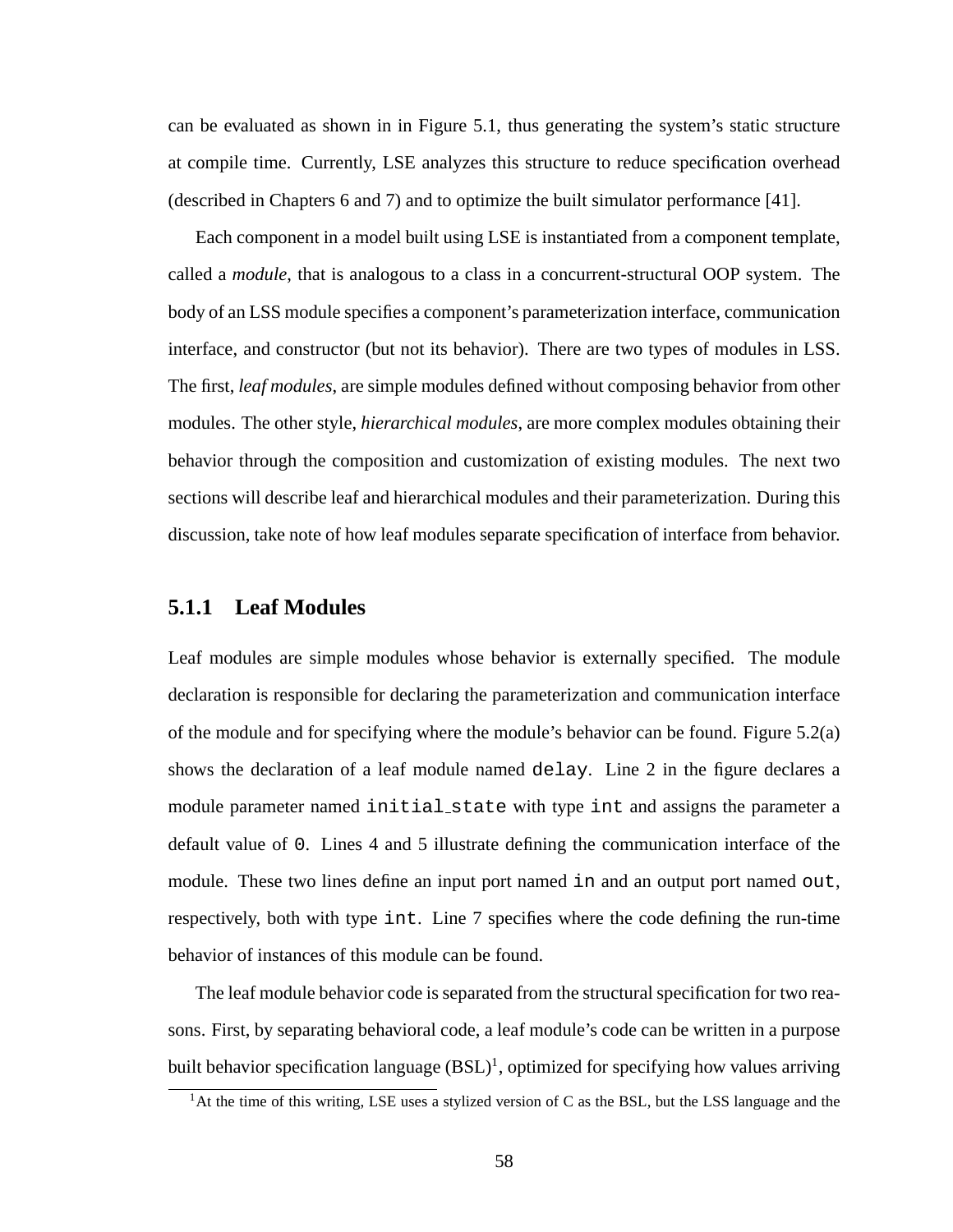```
1 module delay {
2 parameter initial_state = 0:int;3
4 inport in:int;
5 outport out:int;
6
7 tar file="corelib/delay.tar";
8
9 // BSL specific parameters here<br>10 \};
    \};
```
(a) LSS module declaration for a leaf delay element.

```
1 instance d1:delay;
2 instance d2:delay;
3 ...
4 dl.initial state = 1;
5 d1.out -> d2.in;
6 ...
```
(b) Sample use of the delay module.

Figure 5.2: Delay element declaration and use in LSS.

on input ports are combined with internal state to produce values on the instance's output ports (instead of LSS which is optimized for specifying structure and customization). Second, since the BSL code is evaluated separately, the BSL code can use the module parameter values specified by the user in LSS and the parameter values that were inferred by LSS, to customize the behavior of a particular instance.

Figure 5.2(b) shows an example of instantiating and parameterizing the delay module. Lines 1 and 2 each instantiate the delay module to create module instances named d1 and d2 respectively. Line 4 gives the initial state parameter on instance d1 the value 1. Line 5 connects the output of  $d1$  to the input of  $d2$ . Notice that the initial state parameter on instance d2 is not set. When such assignments are omitted, the parameter takes on its default value as defined in the module body (line 2 of Figure 5.2(a)).

Notice from the example that parameters in LSS are referenced nominally and can be specified *after* the instantiation statement (e.g. initial state is referenced on line 4 of

techniques presented in this dissertation are not dependent on the specific BSL used.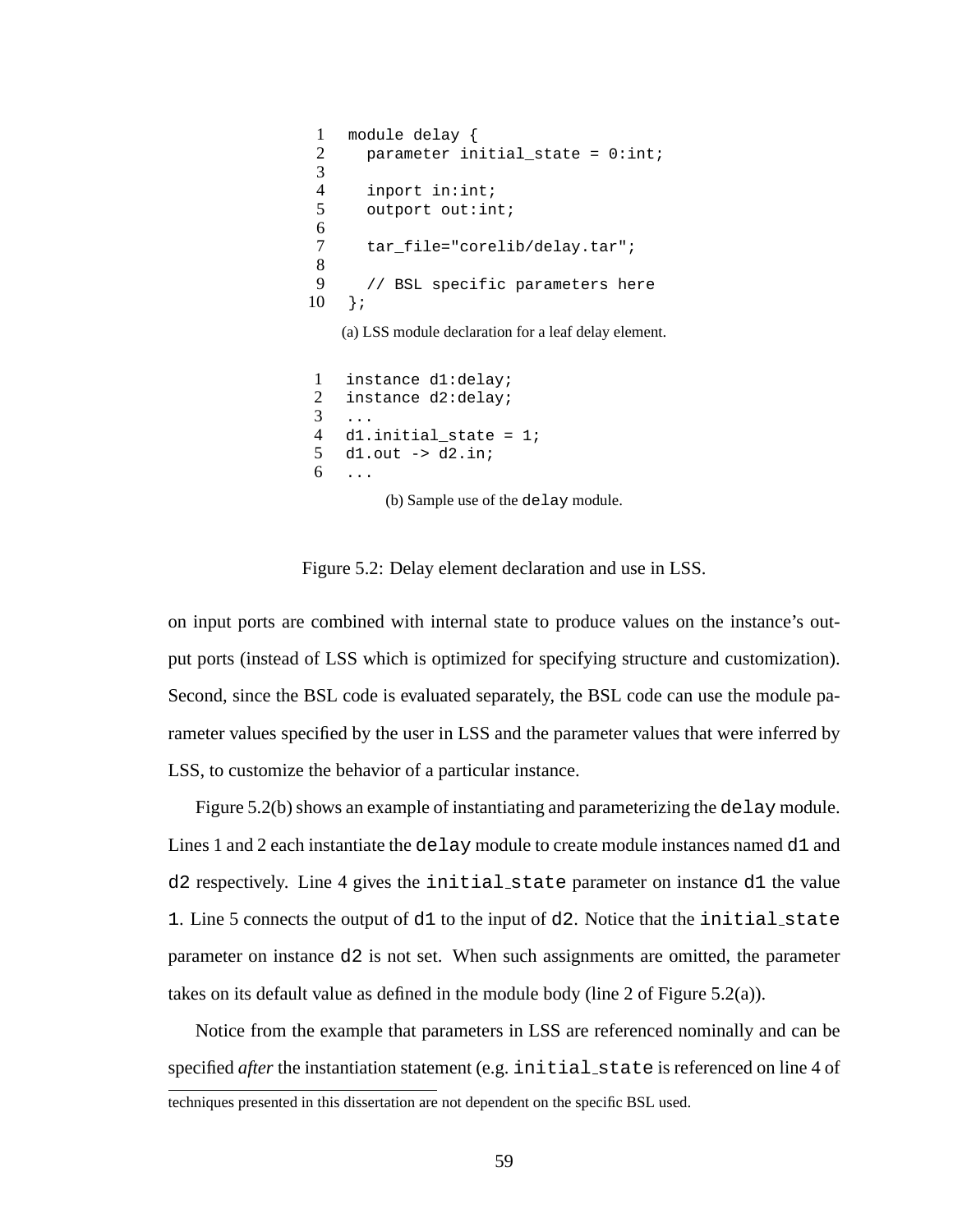

Figure 5.3: Hierarchical component composition in LSS.

Figure 5.2(b)) rather than in an a positional argument list as part of the instantiation statement. These choices were made because flexible modules typically have many parameters. Nominal parameter references clarify models since parameter names describe the parameter's purpose better than position in an argument list. Similarly, flexible placement of parameter assignment allows groups of related parameter assignments for different module instances to be co-located rather than scattered based on where modules are instantiated. Both features make using flexible components (i.e., those with many parameters) easier, encouraging their construction and use.

### **5.1.2 Hierarchical Modules**

In addition to leaf modules, LSS supports the creation of complex modules by composing the behavior of existing modules into new *hierarchical* modules. Hierarchical modules, just like leaf modules, define a parameterization and communication interface by declaring ports and parameters. However, unlike leaf modules, the behavior of the module is specified by instantiating modules and connecting these sub-instances to the new module's input and output ports (see Figure 5.3). These module sub-instances execute *concurrently* and define the hierarchical module's behavior.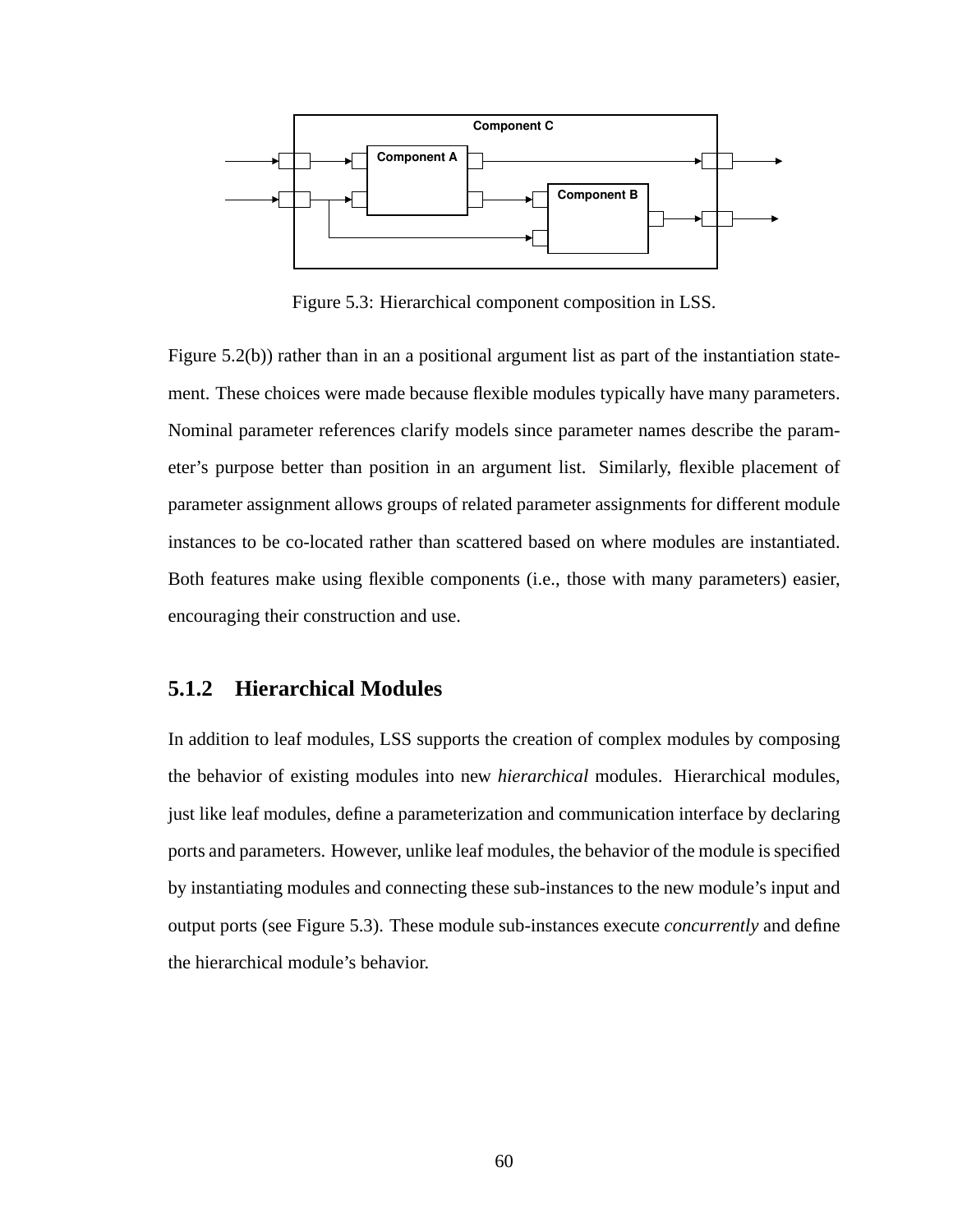# **5.2 Low-overhead Reuse in LSE**

This section describes LSE's features that allow for easy reuse of flexible components. When discussing LSE features, the text highlights challenges in the features' implementation. Later chapters will discuss the details of technology developed to address these challenges. During the discussion, notice how many of these challenges arise because of the inclusion of two or more existing well-known language features.

# **5.2.1 Structural Parameters**

Recall from Chapter 4 that to fully enable reuse, a modeling system needs to support parameters that control the structure of hierarchical modules. LSS allows the use of imperative control flow constructs to guide the sub-component instantiation, parameterization, and connection. *Any* parameter can be used to control these constructs; therefore all LSS parameters can be used as structural parameters.

To see how a parameter can be used to control structure, consider the LSS code shown in Figure 5.4(a). This code defines a module that models an arbitrary depth delay pipeline (Figure 4.2(b)) built using single-cycle delay modules. The module delayn declares a single parameter n (line 2) which controls the number of stages in the pipeline. Anywhere after this declaration, the body of the module can read this parameter to guide how subinstances will be created, connected, or parameterized.

Lines 7 and 8 create an array of instances of the delay module that will be named delays in the BSL. Notice that the length of the array (the value enclosed in brackets on Line 8 of the figure) is controlled by the parameter n.

Lines 12 through 16 connect the delay instances in a chain as shown in Figure 4.2(b). Notice how the general purpose C-like for-loop causes the length of the connection chain to vary with the parameter n.

Figure 5.4(b) shows how the delayn module can be used to create a 3-stage delay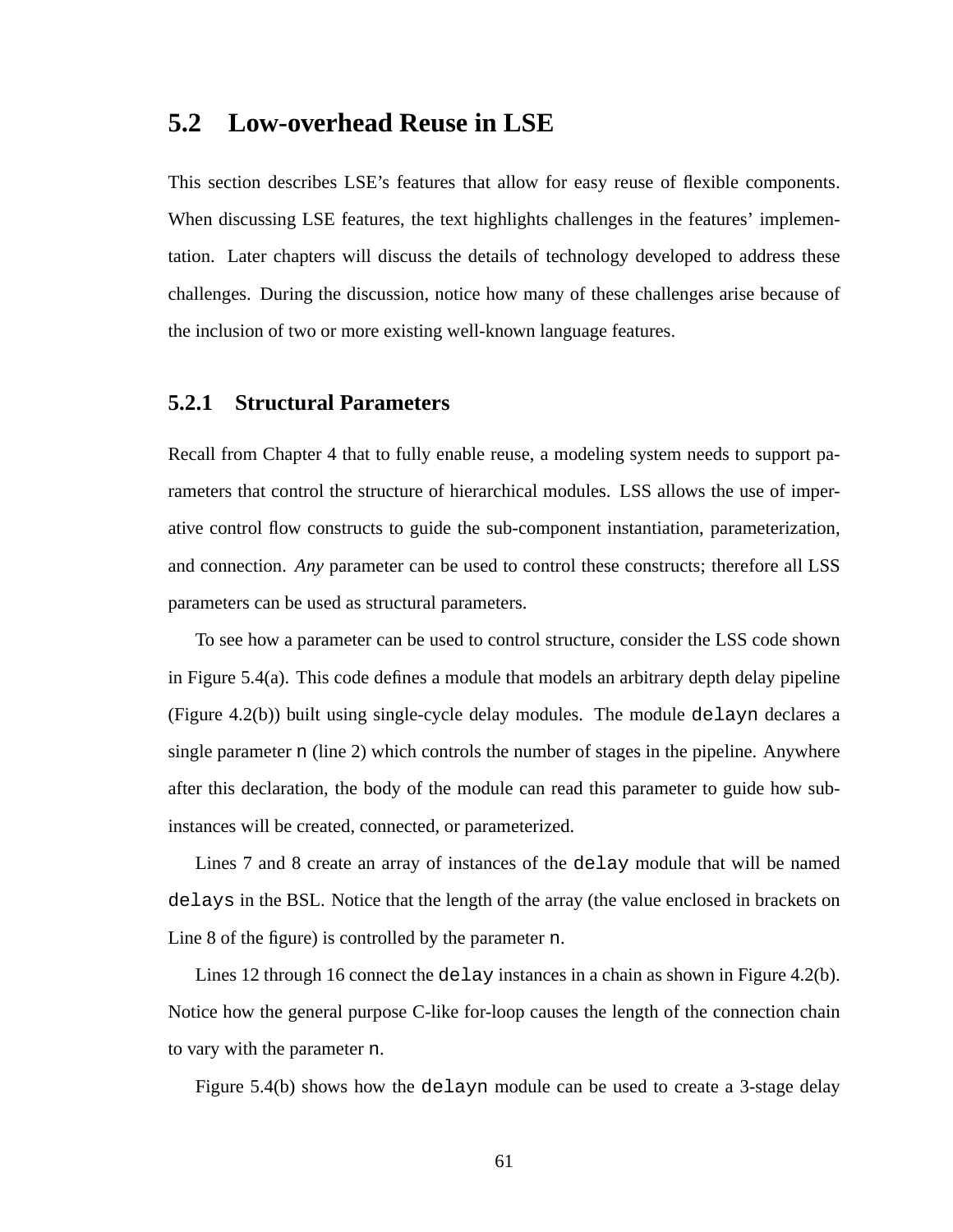```
1 module delayn {
 2 parameter n:int;
 3
 4 inport in:int;<br>5 outport out:in
        outport out: int;
 6
 7 var delays: instance ref[];
 8 delays=new instance[n](delay,"delays");
\frac{9}{10}var i:int;
11
12 in -> delays[0].in;
13 for(i=1;i=n;i++) {<br>14 delass[i-1].outdelays[i-1].out -> delays[i].in;
\begin{matrix} 15 & 3 \\ 16 & 1 \end{matrix}delays[n-1].out \rightarrow out;17 \; \; \; \; \};
```
(a) The LSS module declaration.

```
1 instance gen:source;
2 instance hole:sink;
3 instance delay3:delayn;
\frac{4}{5}delay3.n=3;
6<br>7
   gen.out -> delay3.in;
8 delay3.out -> hole.in;
                (b) Use of delayn, n = 3
```
Figure 5.4: n-stage delay chain declaration and use in LSS.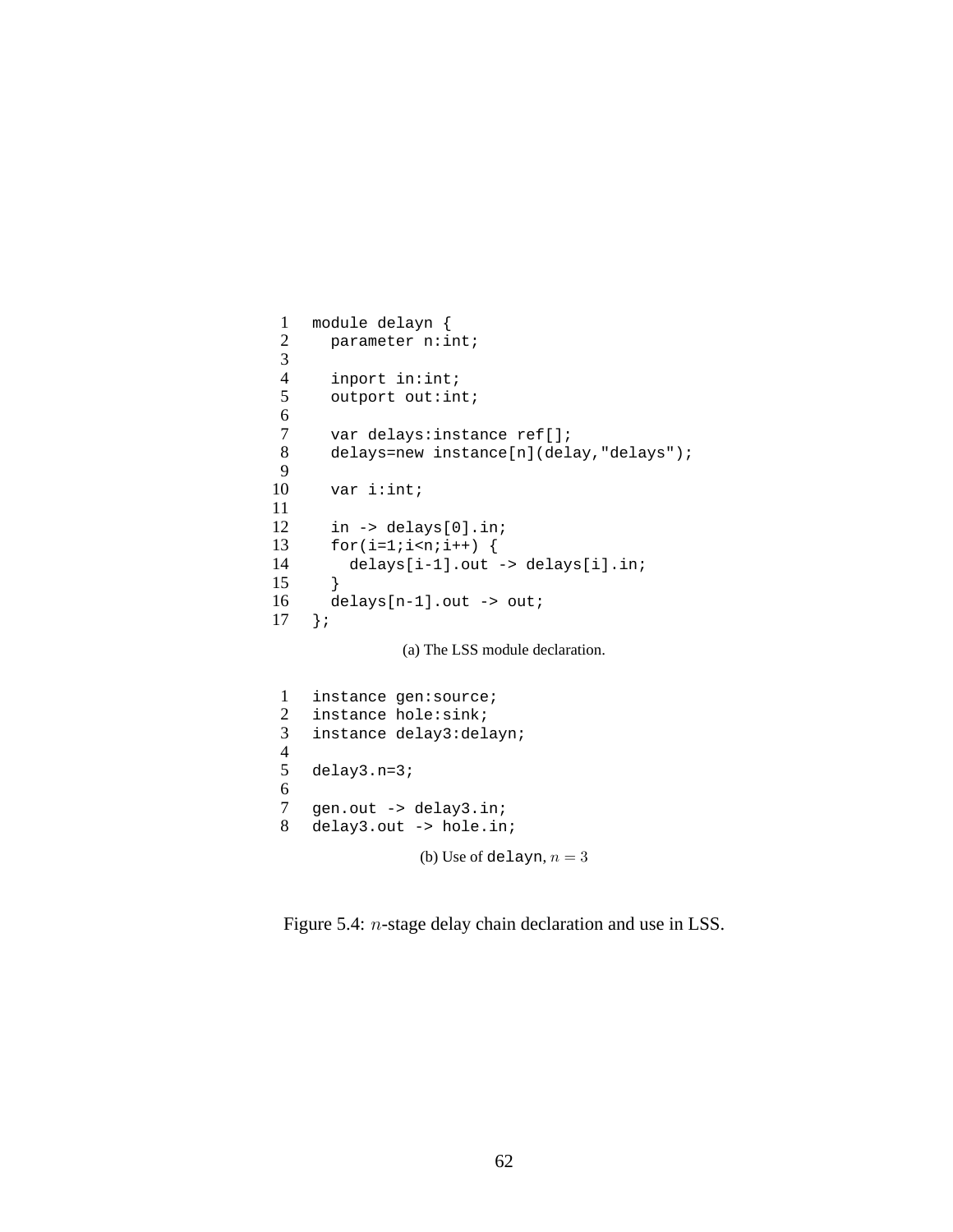pipeline. The module is instantiated on line 3, its n parameter is set on line 5, and finally the instance is connected on lines 7 and 8. The block diagram of the resulting system is the same as in Figure 4.2(a).

# **5.2.2 Extending Component Behavior**

Chapter 4 also stated that a system that supports reuse must support algorithmic parameters to allow an existing component's behavior to be extended or augmented. In LSE, these algorithmic parameters are called *userpoints*. Userpoints accept string values whose content is BSL code that forms the body of a function invoked by a module's behavioral specification to accomplish some computation or state-update task. The function signature, the arguments it receives and the return type it must produce, is defined by the data type of the userpoint. Just like other parameters, userpoint parameters can have default values, thus allowing the module to define default behavior which can be overridden by the user.

In concurrent-structural OOP systems, inheritance takes the place of algorithmic parameters. Just like algorithmic parameters, inheritance allows a component's behavior to be modified or extended. However, a single userpoint parameter assignment on a module instance is the concurrent-structural OOP equivalent of inheriting a class, overriding a virtual member function, and then instantiating the inherited class. Thus userpoints reduce the overhead of one-off inheritance (i.e., inheriting a module and instantiating it once). Since one-off inheritance is common in structural modeling, using userpoints rather than inheritance reduces specification overhead. More formal styles of inheritance can be achieved via userpoint assignment and hierarchical module construction.

To allow userpoints to maintain state across multiple invocations of the same instance, LSS also allows the state of a module instance to be extended. State is added by declaring *run-time variables* (i.e., variables available during simulation rather than during model compilation). To allow this state to be initialized and *synchronously* updated, LSE provides on every instance the predefined userpoints init and end of timestep, which are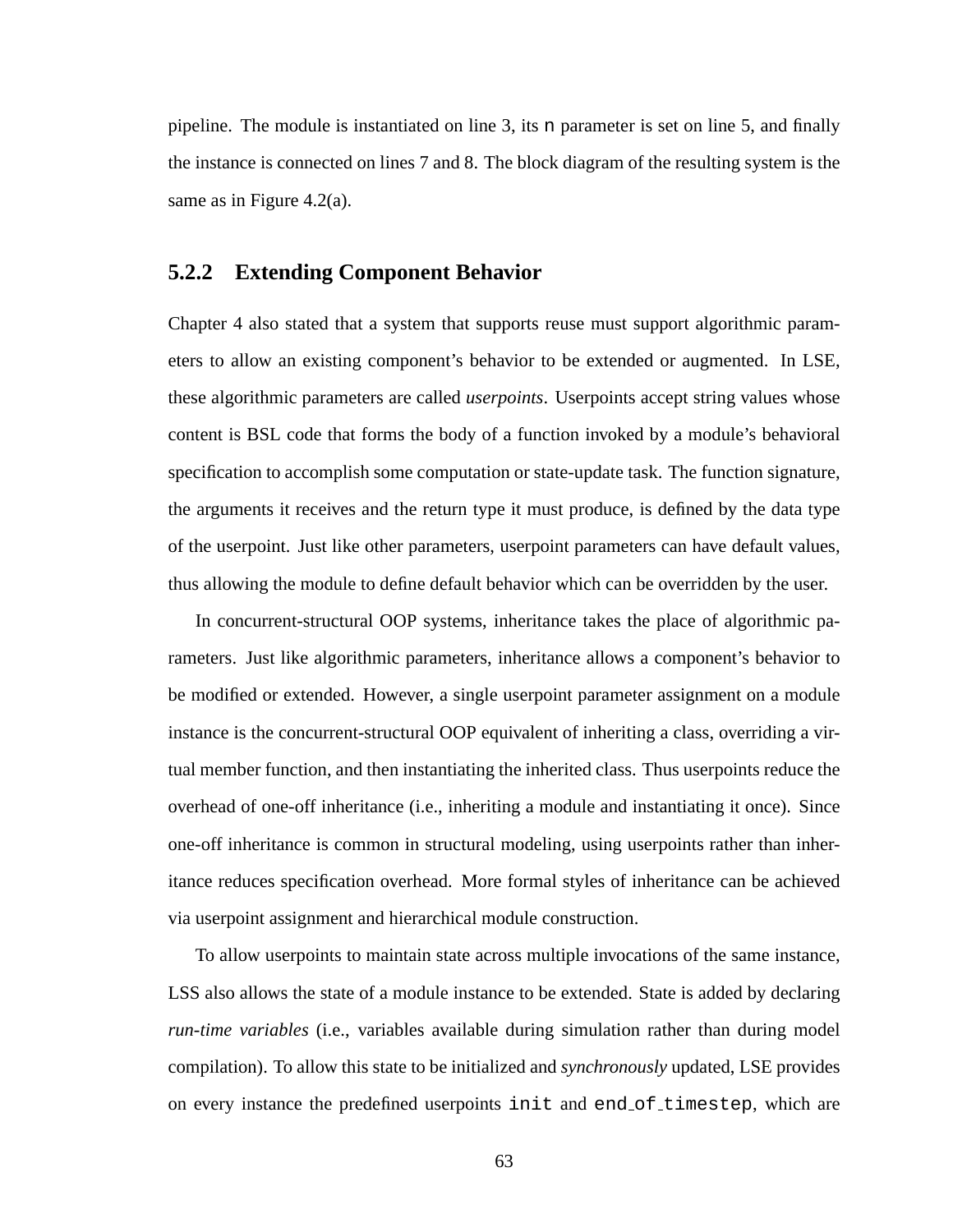invoked at the beginning of simulation and the end of each clock cycle respectively. Note that run-time variables and this userpoint are unique features of LSS, needed because of the separate behavior and structure compilation phases.

# **5.2.3 Flexible Interface Definition**

To maximize the flexibility of components, LSS extends parametric control of structure to include parametric control of interfaces as well. A common use of this facility is parametric control of interface size, such as the number of read ports on a register file. However, as will be seen, this customization can control any portion of the module's interface.

### **Flexible Interface Size**

To facilitate scalable interfaces such as a register file with a customizable number of read ports, each port in LSS is actually a variable length array of *port instances*. Since scalable interfaces are the common case for flexible components, having every port behave in this fashion reduces the overhead of specifying components.

Rather than connecting two ports together to have two instances communicate, one connects two port instances together. For each port in a module, the port's width (the number of connections made to the port) is available as a parameter for use in a module's body. These width parameters are automatically set by counting the number of connections actually made to a particular port. This automatic inference of port width greatly simplifies specifications. Without this inference, users would have to manually keep the width parameters consistent with the connections. This process would be prone to error, and fixing the errors would be tedious, time-consuming, and unnecessary.

Figure 5.5 illustrates how one would use these scalable interfaces to build a hierarchical module, and it also demonstrates how a port's width parameter is automatically set. Recall the delayn module presented in Figure 5.4. While the delay module (which was used to build the delayn module) supports multiple connections to its in and out ports,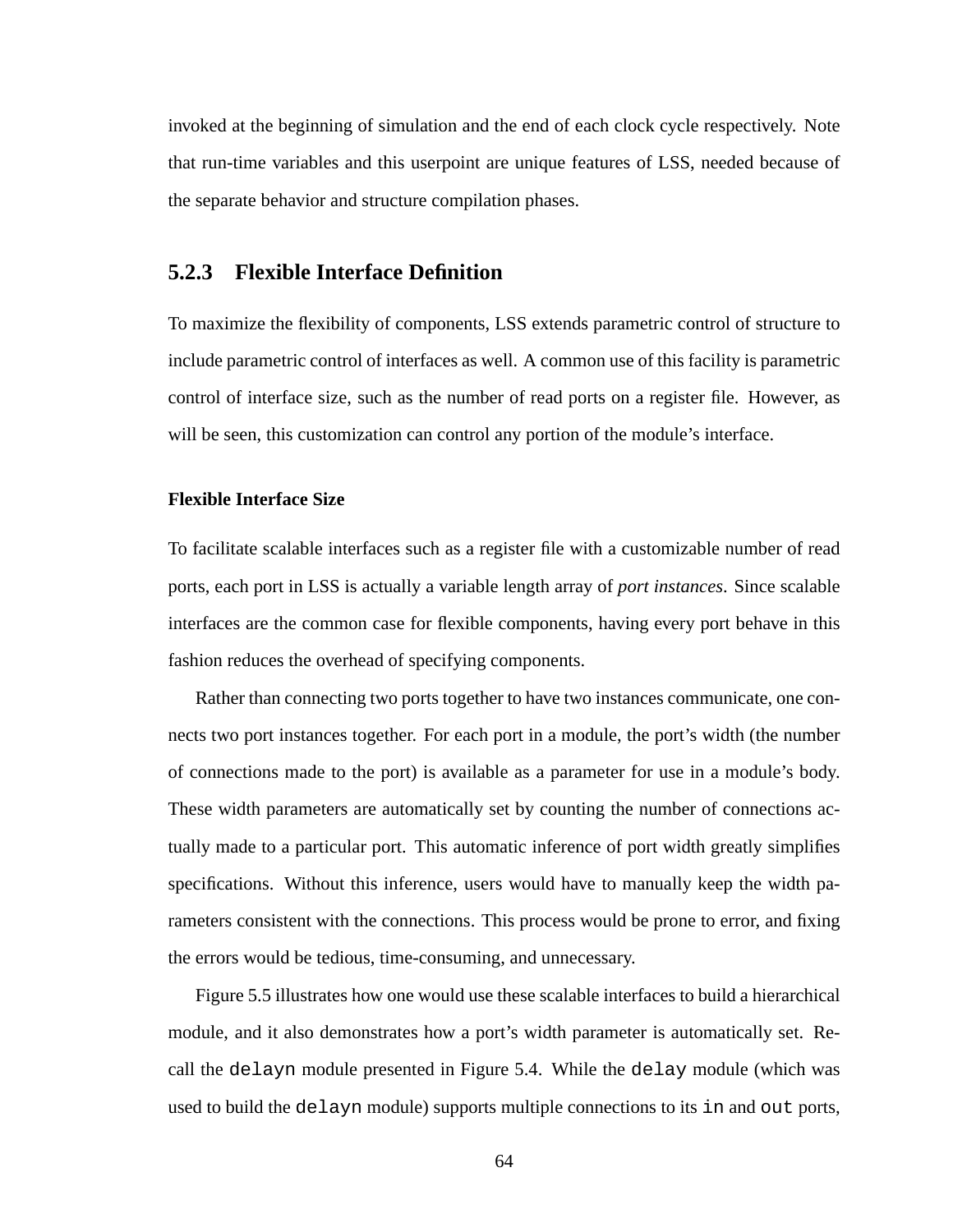```
1 module delayn {
2 parameter n:int;
3
4 inport in:'a;<br>5 outport out:'
       outport out:'a;
6
7 if(in.width != out.width)
         punt("in.width must match out.width");
\frac{9}{10}var delays: instance ref[];
11 delays=new instance[n](delay,"delays");
12 var i:int;
13
14 /* The LSS_connect_bus(x,y,z)
15 * built-in does:
16
17 * for(i=0; i<z; i++) { x[i]->y[i]; }
18 */
19 LSS_connect_bus(in,delays[0].in,in.width);<br>20 in -> delays[0].in;
       in -> delays[0].in;
21 for(i=1; i \le n; i++) {
22 LSS_connect_bus(delays[i-1],
23 delays[i].in,in.width);
24 }<br>25 L
      LSS_connect_bus(delays[n-1],out,in.width);
26 };
```
(a) Modified delayn module that supports multiple port connections.

```
1 instance gen: source;
2 instance hole:sink;
3 instance delay3:delayn;
4
5 delay3.n=3;
\frac{6}{7}LSS_connect_bus(gen.out,
8 delay3.in, 5);
9 LSS_connect_bus(delay3.out,
10 hole.in, 5);
```
(b) Use of the modified delayn module.

Figure 5.5: Modified delayn module and a sample use.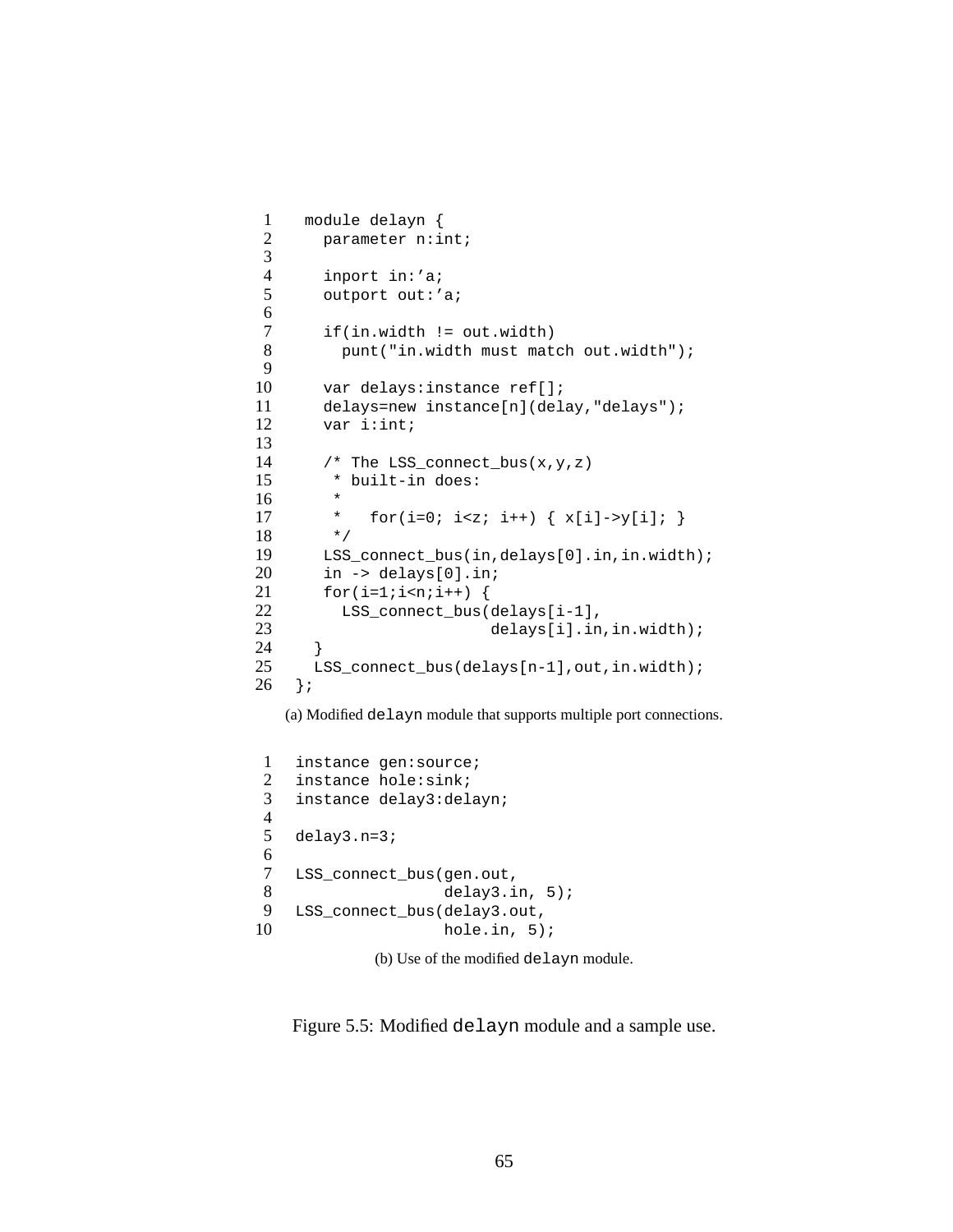the delayn module internally connects only one port instance to the chain of delay modules. If a connection were made to more than one port instance of either port on the delayn module, it would be ignored since it is internally unconnected.

Figure 5.5(a) shows the delayn module extended to support connections to multiple port instances, and Figure 5.5(b) shows a sample use of the module. Notice that many connections are now made from the in port to the head of the delay chain (line 19 of Figure 5.5(a)), between delay elements in the chain (lines 22-23), and finally from the tail of the chain to the out port (line 25). Further, notice that the number of connections made is controlled by the parameter in. width, yet this parameter has no explicit default value or user assignment. Instead, its value is inferred by the system based on the number of connections made. In this example, since five connections are made to the in port (lines 7-8 of Figure 5.5(b)), the parameter would have the value 5.

LSS also supports leaving ports unconnected (a port interface with zero size). A module can detect whether or not a port is connected and customize its behavior accordingly. These *unconnected port semantics* allow modules to have rich communication interfaces without burdening a user with the responsibility of connecting all the ports. Without such a feature, it may be tempting to replicate simple functionality rather than reusing a complex module with many ports that are unnecessary for a given situation.

#### **Parameterized Interface Definition**

The inference of the width parameter described above is an example of a novel feature called *use-based specialization*. This feature allows a module's context (its parametricity and connectivity) to alter its behavior and its interface. In the above LSS example, only the widths of ports were varied, but use-based specialization can be used to alter *any* piece of a module's interface. For example, by detecting whether a branch target port is connected, a branch prediction module can infer whether or not it should also implement BTB (branch target buffer) functionality. If BTB functionality is necessary, the component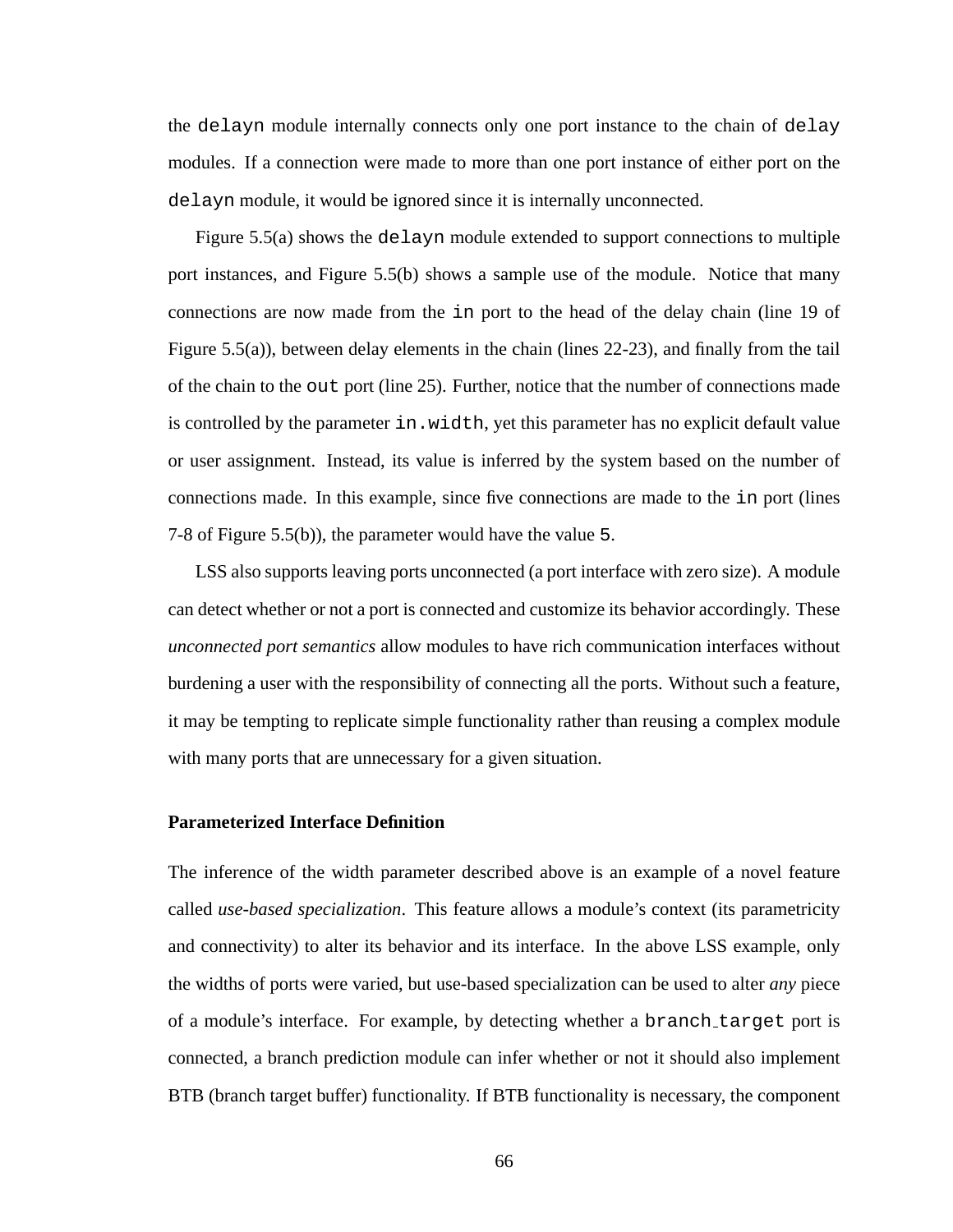```
1 module ... {
2 inport in:'a;<br>3 outport out:'
     outport out:'a'
4
5 if(out.width < in.width) {
6 parameter arbitration policy:
7 userpoint( /* args */ =>
8 /* ret */);
9 instance arb:arbiter;
10 arb.policy = arbitration_policy;
11 ...
12 } else { ... }
13 ...
14 \; \; \; \; \; \; \; \; ;
```
Figure 5.6: Use-based specialization exporting additional parameters

can export additional parameters and ports to further customize this behavior.

To see how use-based specialization can affect a hierarchical component's interface and structure, consider the code in Figure 5.6. Here the module infers whether an internal arbiter is necessary by comparing the width of its input port to that of its output port. If the input port is wider than the output port, an arbiter is instantiated, and a userpoint parameter is exported so that the arbitration policy can be parametrically specified.

Notice that the module's interface can change *after* it has been instantiated and used. In the example, the module's connectivity, which is determined after instantiation, controls whether the module will have a certain parameter. Without use-based specialization, the module's interface would be fixed at instantiation, and the arbitration policy parameter would always exist. If the parameter has no default value, then the user would be forced to set it, even when no arbitration is necessary. Alternatively, the parameter could be assigned a default value. However, since there are many possible default arbitration policies, having the module quietly make this important design decision when widths are changed is undesirable. While this is less severe than the problem illustrated in Figure 2.3 since the arbiter is explicitly created and its behavior determined only by microarchitectural state, a design decision is nonetheless being made without user knowledge. Use-based specialization makes deciding whether the parameter ought to have a default value unnecessary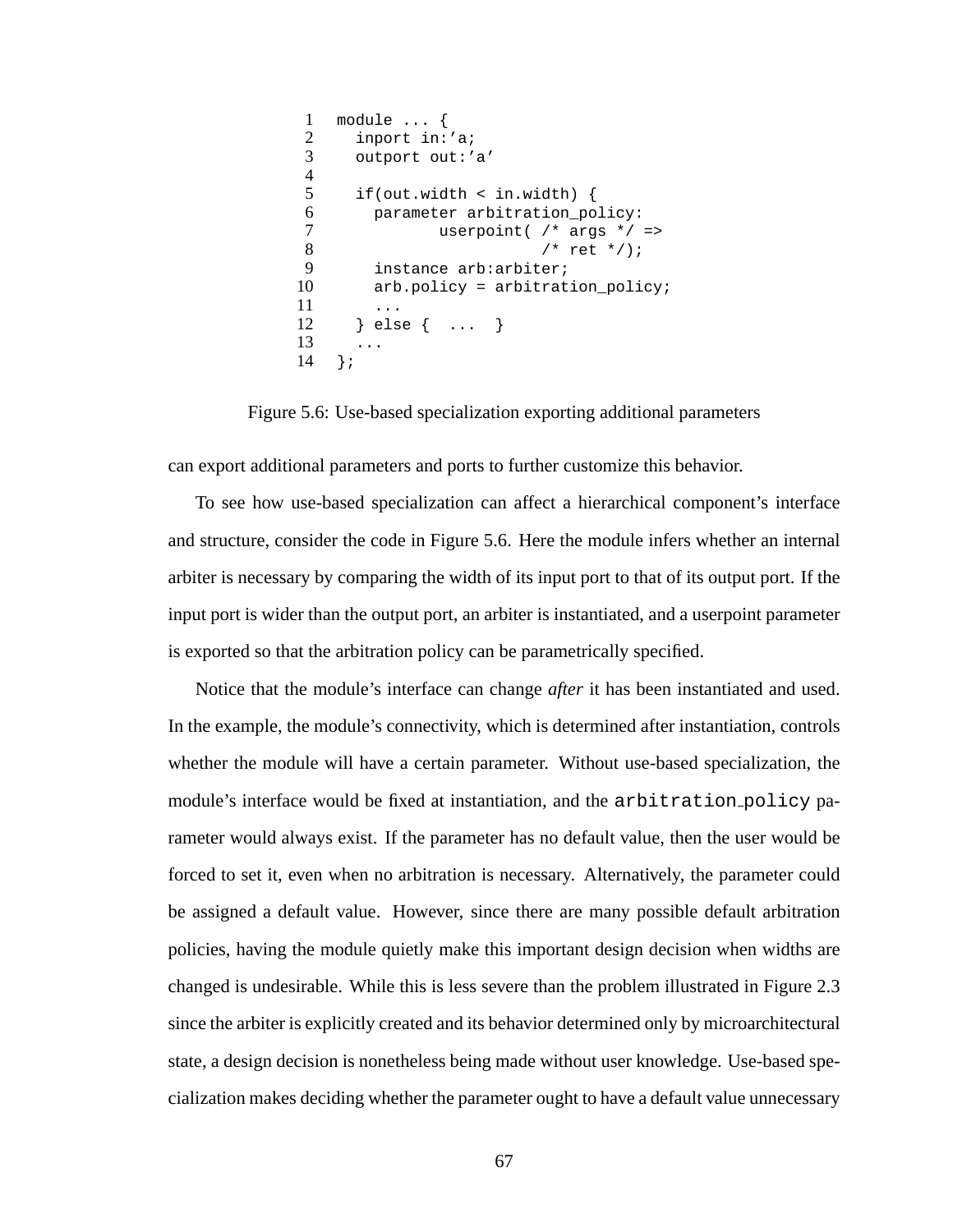by providing the best of both worlds; the user must provide the policy when it is necessary and is not forced to provide it when it is not.

While use-based specialization reduces the overhead of using flexible components by automatically tailoring components to their environment, it introduces complications into the execution of LSS. Since a module's parameterization and connectivity can affect its interface, the module's interface is not known until after its parameters have been set and its ports connected. However, this parameterization and connection relies on the interface being known. To resolve this apparent circularity, LSS uses novel evaluation semantics that will be presented in Chapter 6.

# **5.2.4 Polymorphic Interfaces**

In addition to flexible interface definitions, LSE also supports modules with polymorphic interfaces. To support a robust set of flexible components, a system should support two types of polymorphism (as described in Chapter 4): parametric polymorphism and component overloading. Accordingly, LSS supports both forms of polymorphism.

#### **Parametric Polymorphism**

Parametric polymorphism allows for the creation of data type independent components. This feature is particularly useful for reusable communication primitives like routers, arbiters, and filters, and for reusable state elements like buffers, queues, and memories.

As an example, recall the delayn module shown in Figure 5.4(a). As shown, the delayn module can only handle the int data type since the ports are created with type int (lines 4 and 5 in Figure 5.4(a)). However, the behavior of the module, creating a delay pipeline that is n stages deep, is independent of data type. Consequently, the delayn module is an ideal candidate for using parametric polymorphism. To make the module parametrically polymorphic, rather than making the in and out ports have the data type int, one would declare the ports' types using type variables as shown below: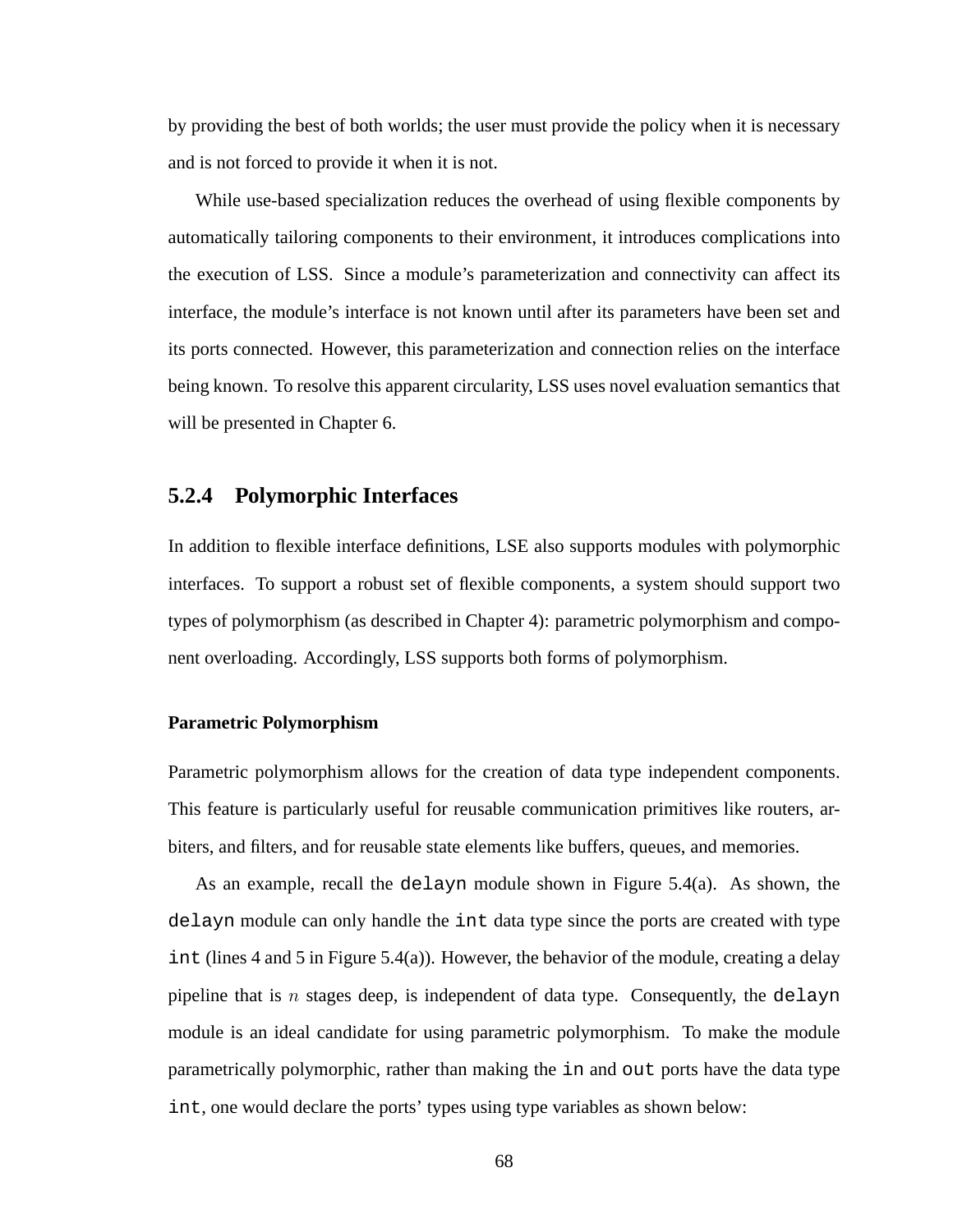```
1 module ALU {
2 inport in1:(int | float)<br>3 inport in2:(int | float)
       inport in2:(int | float)
\frac{4}{5}outport result: (int | float)
6
7 constrain ''in1 == ''in2;
8 constrain ''in1 == ''result;
\overline{9}10 \quad \}
```
Figure 5.7: An overloaded ALU module interface.

```
4 inport in:'a;
5 outport out:'a;
```
The type 'a is a type variable (all type variables in LSS begin with a ') which can be instantiated with any LSS type. This flexibility makes the modified delayn module datatype independent.<sup>2</sup> Since the in and out ports use the same type variable, both ports must have the same concrete type. This guarantees that the type of data entering the delay pipeline is consistent with the type of data that comes out. While this example demonstrates parametric polymorphism on a hierarchical component, it can also be used on leaf components. In such cases, the BSL code for the leaf component is specialized based on the concrete type given to all type variables.

#### **Component Overloading**

Component overloading is useful when defining a component that supports more than one data type on a particular port, but needs to be customized based on which type is actually used. Component overloading is supported with *disjunctive types*. A disjunctive type, denoted as type1  $\vert$  type2 in LSS, specifies that the entity with this type may statically have type type1 or type2, but not both simultaneously.<sup>3</sup> Depending on which type is actually selected, a different module implementation will be selected.

<sup>&</sup>lt;sup>2</sup>This modification to delayn assumes that the delay module also uses parametric polymorphism. The delay module defined in the LSE core module library does, in fact, support this.

<sup>3</sup>Note that the disjunctive type is *different* from union types in other programming languages. Union types dynamically store data of *any* of the enumerated types rather than data of a single, statically-selected type.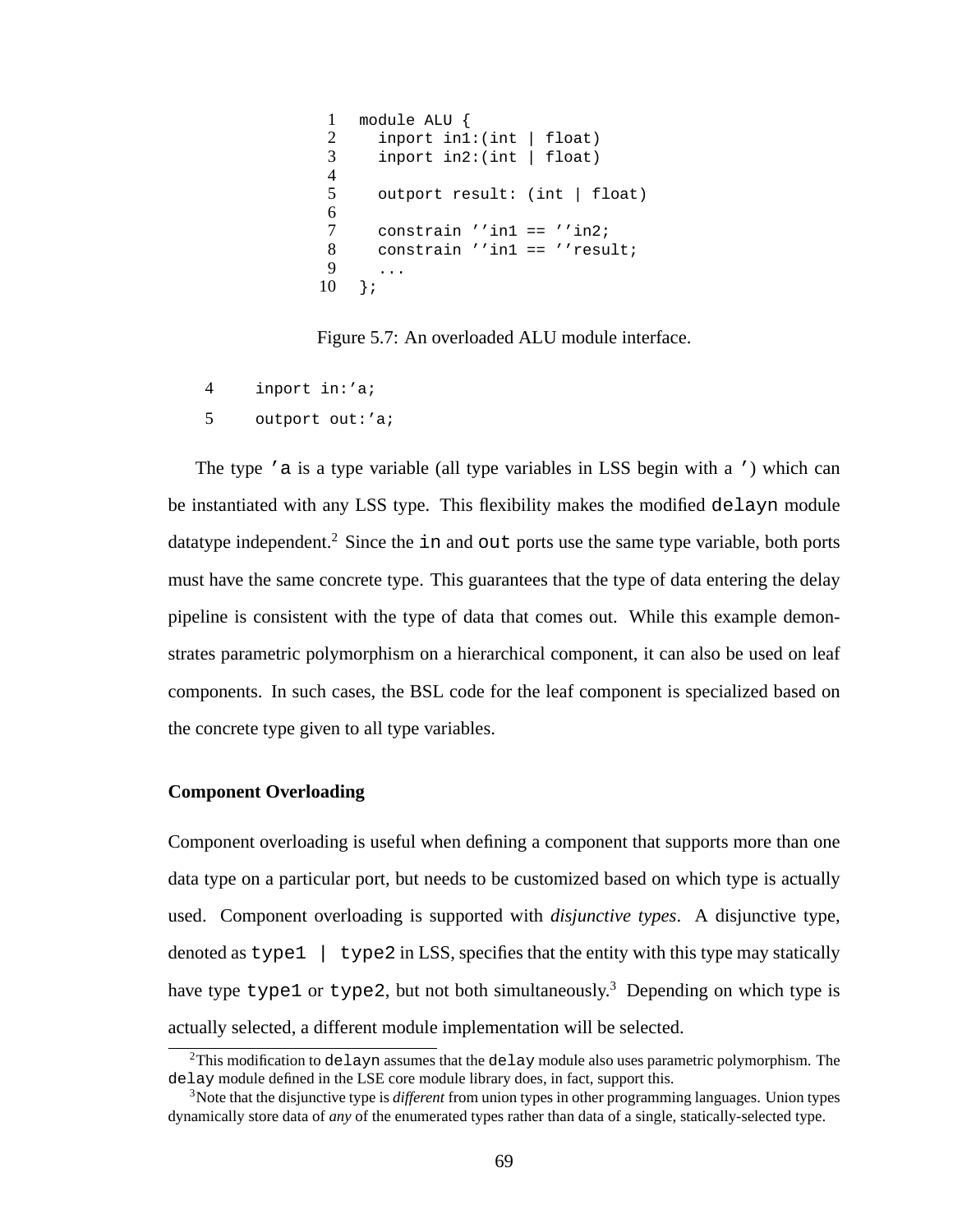As an example of component overloading, consider trying to build an ALU component that could be used as either an integer ALU or a floating-point ALU depending on how it is instantiated. The interface for such an overloaded ALU component is shown in Figure 5.7. Each port of the ALU is defined using the disjunctive type  $int \int$  float (lines 2,3, and 5 of Figure 5.7). Lines 7 and 8 in this example force all the ports of the component to have the same type.<sup>4</sup> Depending on the type selected, the appropriate ALU behavior (integer or floating point) will be used when this ALU is instantiated.

Since modules may define multiple ports with disjunctive types, and not all ports with disjunctive types will be constrained to be equal, a naïve implementation of component overloading would require implementing the full cross-product of allowable overloaded configurations for a particular overloaded module. Creating all these implementations for a module with many overloaded ports may be extremely cumbersome. However, since in LSE the types are resolved statically, rather than implementing multiple *entire* behaviors for a given component, the BSL can specify type-dependent code fragments. The code generator can customize this code using the statically resolved type information, and then combine it with a module's type-independent code.

#### **Type Inference**

In order to reduce the designer's overhead in using polymorphic components, polymorphism can be resolved via type inference based on the structure of the model, as is done in LSS. For example, if the in port of the polymorphic delayn module constructed above were connected to a module which outputs values of type int, the type variable 'a would be resolved to have type int. Due to the presence of disjunctive types, however, implementing this inference is not straightforward. Algorithms found in the literature are not appropriate to solve the type inference problem in the presence of disjunctive constraints. The problem is also NP-complete which suggests that it may be prohibitively expensive

<sup>&</sup>lt;sup>4</sup>note that "*portname* is a type variable that is constrained to be the type of the corresponding port. The double-tick is used to avoid name-space conflicts with user-defined type variables.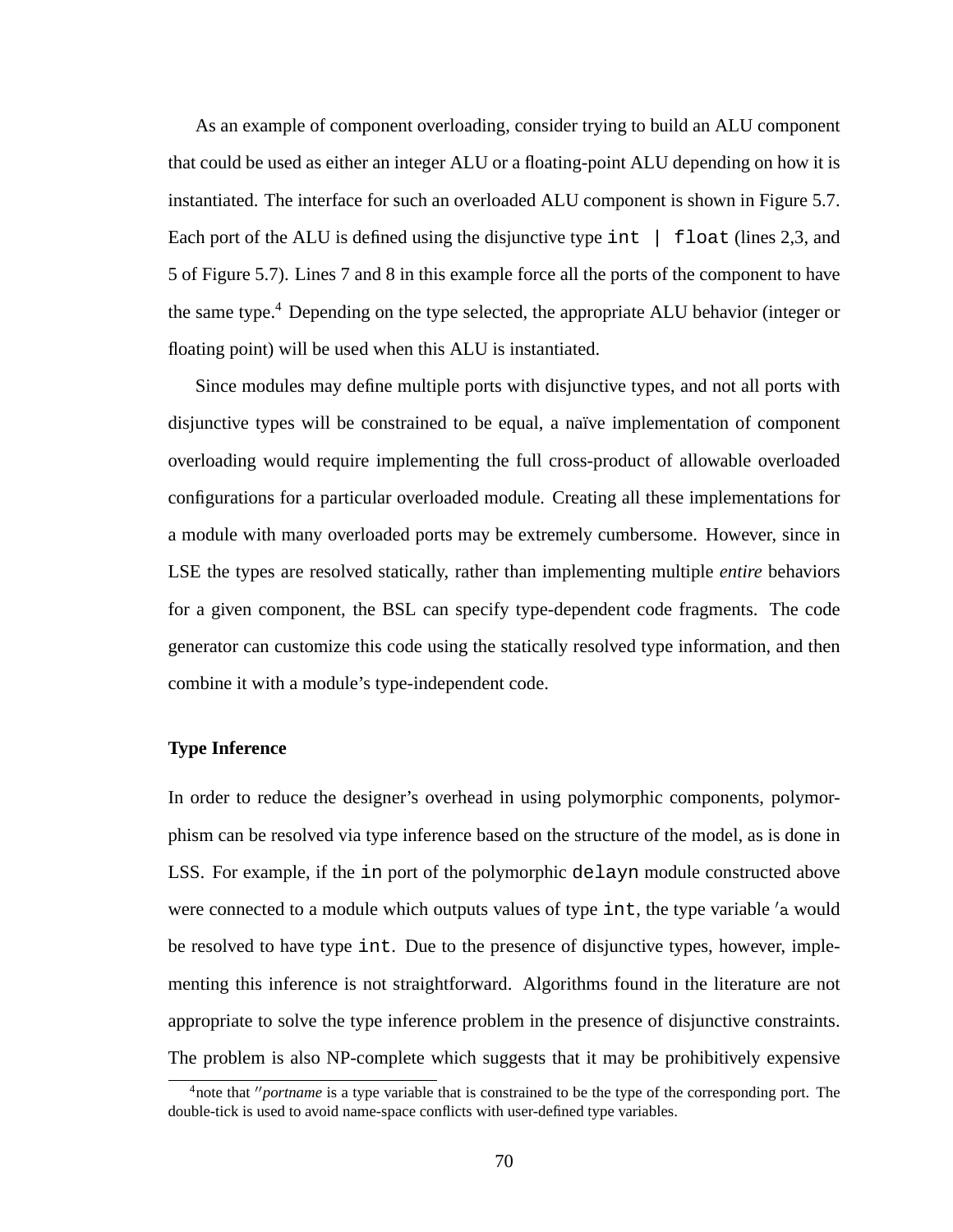to implement. Fortunately, a heuristic inference algorithm can keep compile times reasonable. Details regarding the LSS type inference problem, a proof of its NP-completeness, and details of the heuristic type-inference algorithm will be provided in Chapter 7.

# **5.2.5 Instrumentation**

To separate model specification from model instrumentation, as was possible in static structural modeling, LSE supports an aspect-oriented data collection scheme. Each module can declare that its instances emit certain *events* at run-time. These events behave like join points in aspect-oriented programming (AOP) [30]. Each time a certain state is reached or a certain value computed, the instance will emit the corresponding event. User-defined *collectors* fill these join points and collect information for statistics calculation and reporting. BSL code may be specified for the collector that processes the data sent with the event to accumulate statistics, to allow model debugging, and to drive visualization.

In addition to defined events, LSS automatically adds an event for each port. This event is emitted each time a value is sent to the port. Since many important hardware events are synchronized with communication, many useful statistics can be gathered using just these port firing events.

# **5.3 A Comprehensive LSE Example Specification**

Figure 5.8 shows a sample LSS description of the writeback stage of the machine shown in Figure 2.3(c) with an additional connection directly from the ALU to the load-store unit (LSU). The primary module in the writeback stage is the common data bus arbiter, instantiated on line 5 in the figure. For reasons discussed in Chapter 5.4, connections in LSE are always point-to-point. Thus, two tee modules need to be instantiated (lines 6 and 7) to handle the common data bus net and the ALU output net because these nets must fan out. Lines 17-30 connect the various ports on the modules to the appropriate ports on other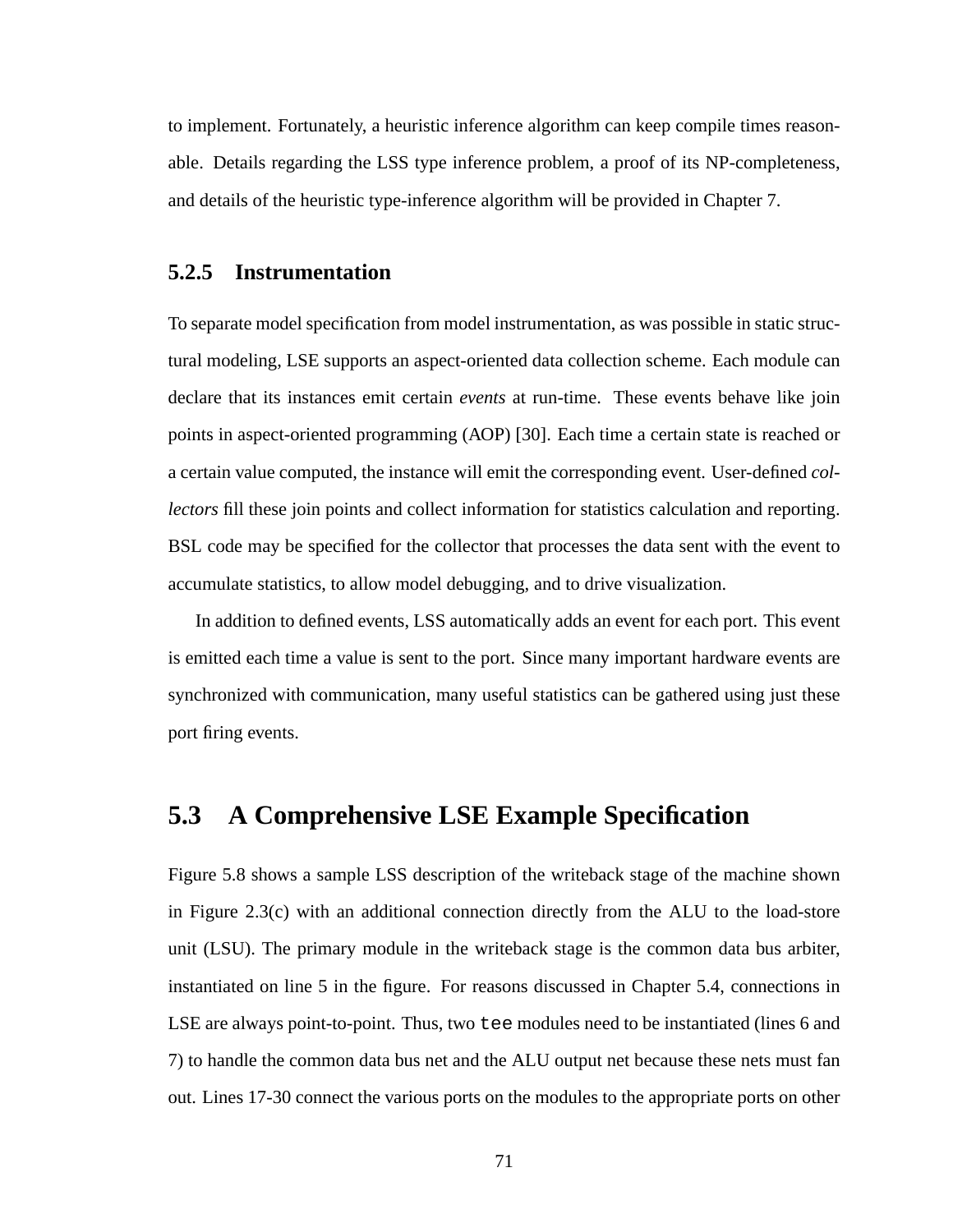```
1 module Pipeline {<br>2 /* Other pipeli
      /* Other pipeline stages */
3 ...
4 /* Writeback stage */
5 instance bus_arbiter:arbiter;
6 instance cdb_fanout:tee;<br>7 instance ALU fanout:tee;
      instance ALU_fanout:tee;
8
9 bus_arbiter.comparison_func =
10 <<< if(instr_priority(data1) >=
11 instr_priority(data2))
12 return 0;<br>13 return 1;
          return 1;
14 \rightarrow >> i15
16 /* ALU to LSU bypass */<br>17 ALU.out -> ALU fanout.ip
      ALU.out -> ALU_fanout.in;
18 ALU_fanout.out[0] -> LSU.store_operand;
19
20 ALU_fanout.out[1] -> bus_arbiter.in[0];
21 FPU.out -> bus_arbiter.in[1];
22 LSU.out -> bus_arbiter.in[2];
\frac{23}{24}bus_arbiter.out -> cdb_fanout.in;
25 /* Fan out to the reorder buffer */
26 cdb_fanout.out[0] -> rob.instr_wb;
27 /* Fan out to reservation stations */
28 for(i=0; i \le n; i++) {
29 cdb_fanout.out[i+1] -> res_station[i].instr_wb;
30 }
31 ...
32 }
```
Figure 5.8: An LSE specification of the writeback stage of the machine shown in Figure 2.3, with an additional connection from the ALU to the LSU.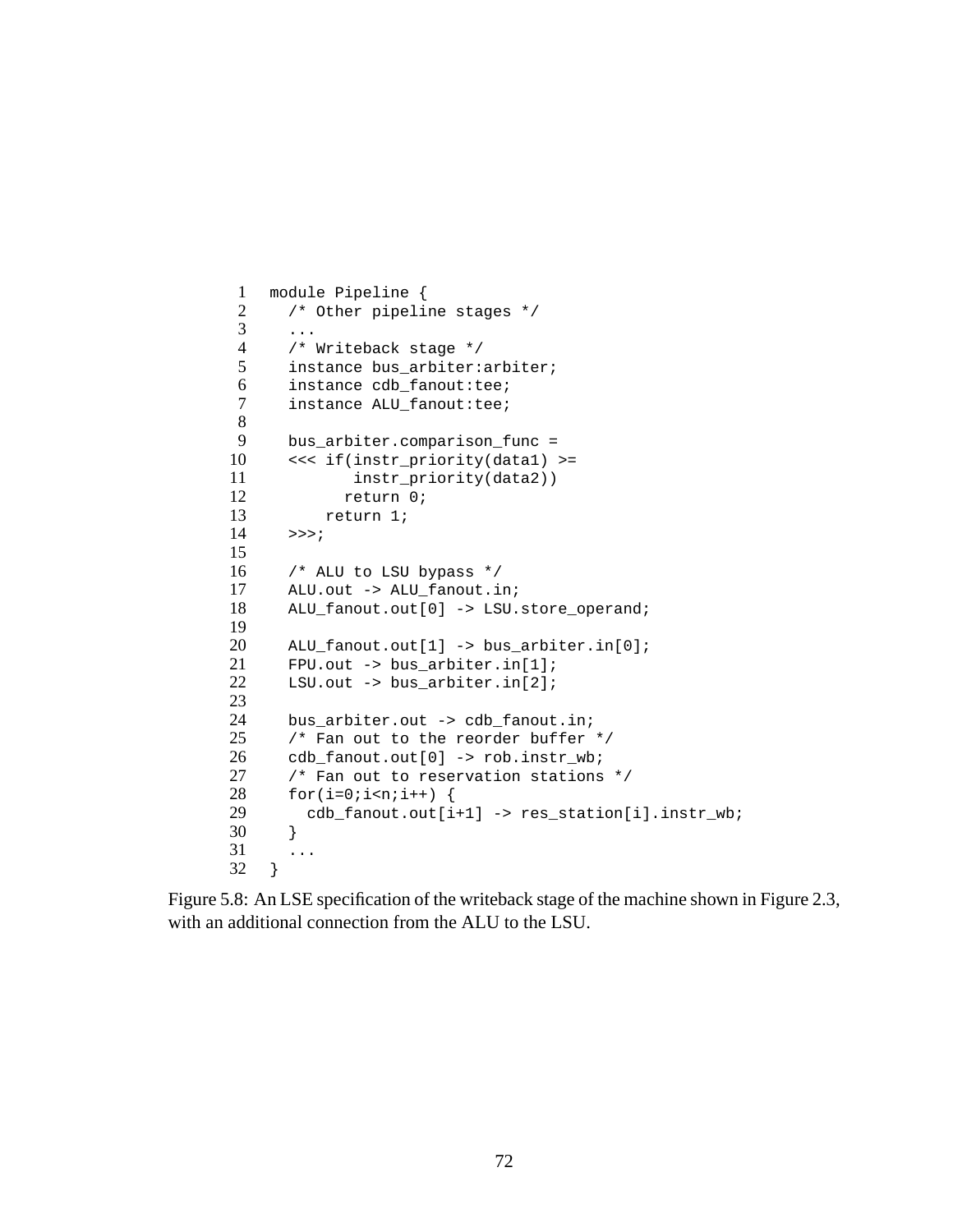

Figure 5.9: Screenshot of the LSE Visualizer showing the model from Figure 5.8.

modules. Notice how the variable sizing of the port interface is used to allow the arbiter module instance to accept an arbitrary number of inputs and the tee instances to fan out an arbitrary number of signals. Internal widths for the arbiter's ports are inferred based on these connections by LSE.

LSE's userpoint parameters are used in the above example to set the arbitration strategy that the bus arbiter instance will use to arbitrate the common data bus. The standard arbiter module in the library does pairwise arbitration, and thus we need only provide a function to arbitrate between a pair of inputs (lines 9-14). Note that the standard arbiter and tee module will work with any type, since they are polymorphic. The types are resolved automatically based on the types of the ALUs and other connected components.

Clearly, this LSE description directly corresponds to the structure of the hardware in terms of hardware blocks and interconnections. Since the LSS language is evaluated at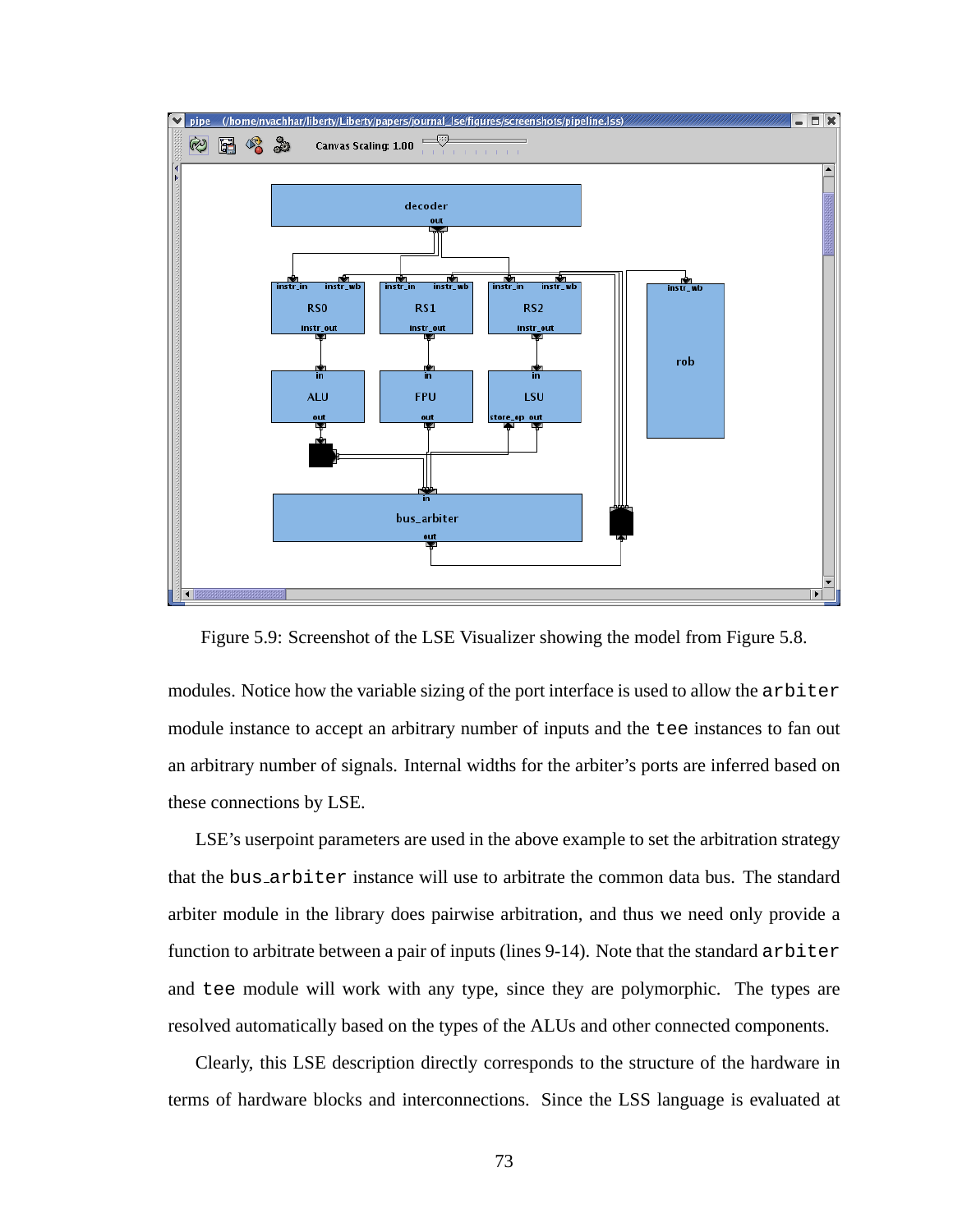```
1 instance bus_arbiter:arbiter;
 2 var index: runtime var ref;
 3
 4 index = new runtime var("index", int);5
6 bus arbiter.init = <<< ${index} = 0; >>>;
7
8 bus_arbiter.end_of_timestep = <<<
9 \frac{1}{2} \frac{1}{2} \frac{1}{2} \frac{1}{2} \frac{1}{2} \frac{1}{2} \frac{1}{2} \frac{1}{2} \frac{1}{2} \frac{1}{2} \frac{1}{2} \frac{1}{2} \frac{1}{2} \frac{1}{2} \frac{1}{2} \frac{1}{2} \frac{1}{2} \frac{1}{2} \frac{1}{2} \frac{1}{2} \frac{1}{2} \frac{1}{2}10 \rightarrow >> i11
12 bus arbiter.comparison func = <<<
13 int dist1,dist2;
14 int WIDTH = LSE port width(in);
15 dist1 =(port1 + WIDTH - \frac{1}{2}[index]) % WIDTH;
16 dist2 =(port2 + WIDTH - \frac{1}{2}[index]) % WIDTH;
17 return (dist2 < dist1);
18 \t>>\t;
```
Figure 5.10: Customization of an arbiter module for round-robin arbitration

compile time, the structure of the described machine can be visualized in a graphical tool, as shown in Figure 5.9, and can be analyzed so that the generated simulators may be optimized [41]. Note that this description is constructed using only components from the LSE standard module library, highlighting the utility and reusability of the standard components.

Figure 5.10 illustrates module extension mechanisms with modifications to this model. Suppose that a round-robin arbitration policy was needed in the example instead of the shown priority arbitration scheme. A round-robin arbitration policy requires that the arbiter alternate which input has the highest priority. To store which input currently has highest priority, the bus arbiter instance needs to be augmented with additional state.

On line 1 of Figure 5.10, a general arbitration module is instantiated. To customize this instance with a round-robin arbitration policy, the instance will need to have state indicating which input has the highest priority. The state is added to the instance by creating a runtime variable. Line 2 declares an LSS variable to hold a reference to this run-time variable and line 4 instantiates a new integer run-time variable whose BSL name is index.

Line 6 sets the value of the init userpoint so that the index run-time variable will be initialized to 0. The  $\frac{2}{\pi}$  index notation allows a reference to the run-time variable to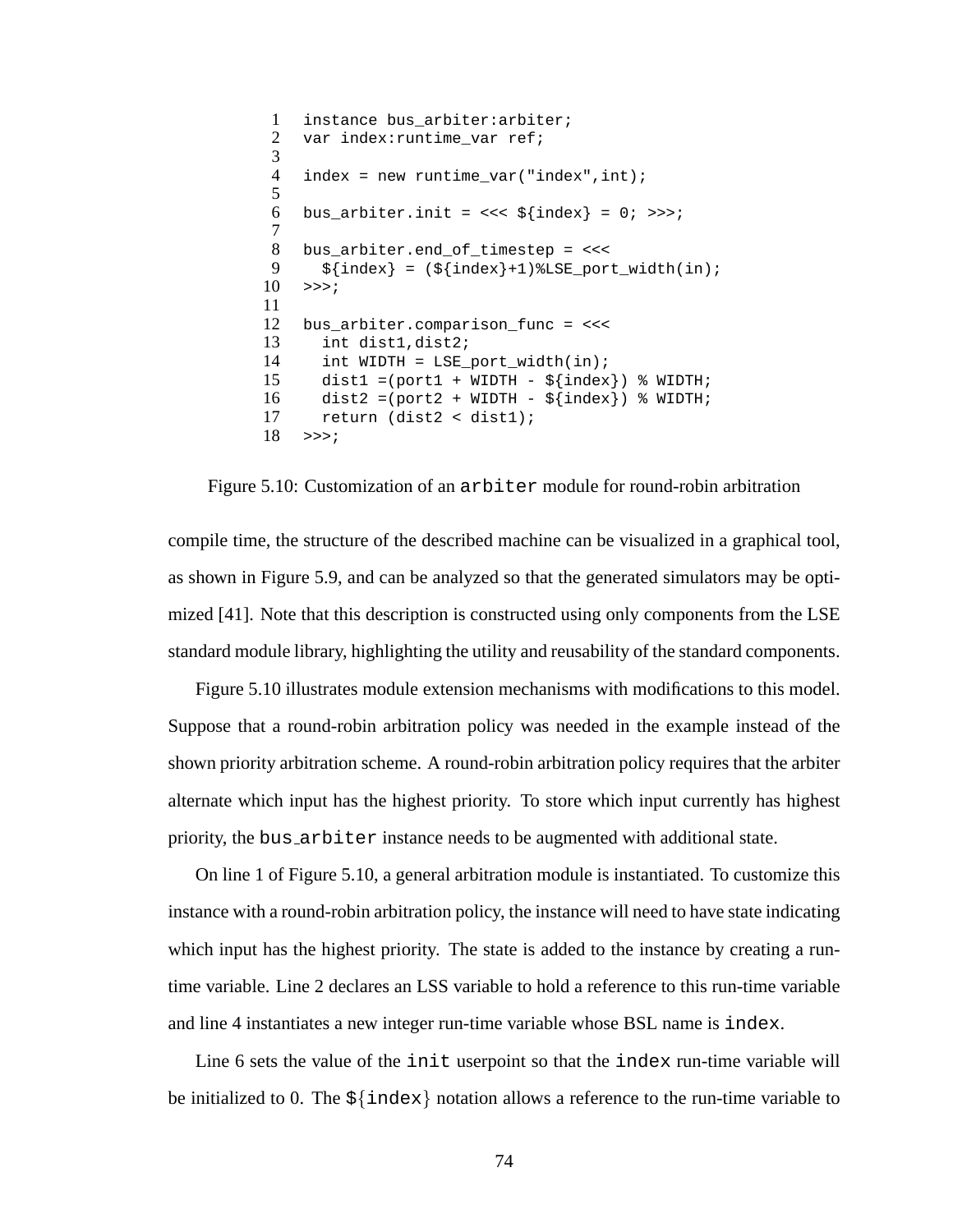```
1 collector out.resolved on bus_arbiter {
\begin{matrix} 2 & & \cdots \\ 3 & & \text{rec} \end{matrix}record = \lt\lt\lt4 ...
5 printf(LSE_time_print_args(SIM_time_now));
6 printf(": Message:\n\alpha")
7 print_cdb_data(*datap)
8 printf("Won arbitration this cycle");
9 \rightarrow >>10 }
```
Figure 5.11: Collector to monitor bus arbiter output

be embedded into the code quoted with the <<<...>>> characters. Similarly, lines 8-10 set the value of the end of timestep userpoint so that index will be incremented at the end of each clock cycle, wrapping around to 0 when it reaches the maximum number of inputs (which is the width of the arbiter's in port). Finally, the code that implements the arbitration policy is assigned to the comparison func userpoint on lines 12-18. The function computes the distance of requested ports from each index, and selects the input which is closest.

The instrumentation features of LSS can be used to emit the data transmitted by the arbiter in each cycle to check if the round-robin arbitration code is correct. A sample data collector for the output of the bus arbiter is shown in Figure 5.11. The first line states that this collector should be activated any time a signal on the out port of the bus arbiter instance is resolved. Lines 3-9 specify a fragment of code that executes each time the event occurs. Here, the code simply prints out the current cycle number (line 5), followed by the actual data (lines 6-8). The code to print the common data bus (CDB) data is in the function print cdb data. This is arbitrary code provided by the author of the model.

More information on the details of collectors, the syntax and semantics of the LSS language, and the BSL can be found in the LSE release documentation [32].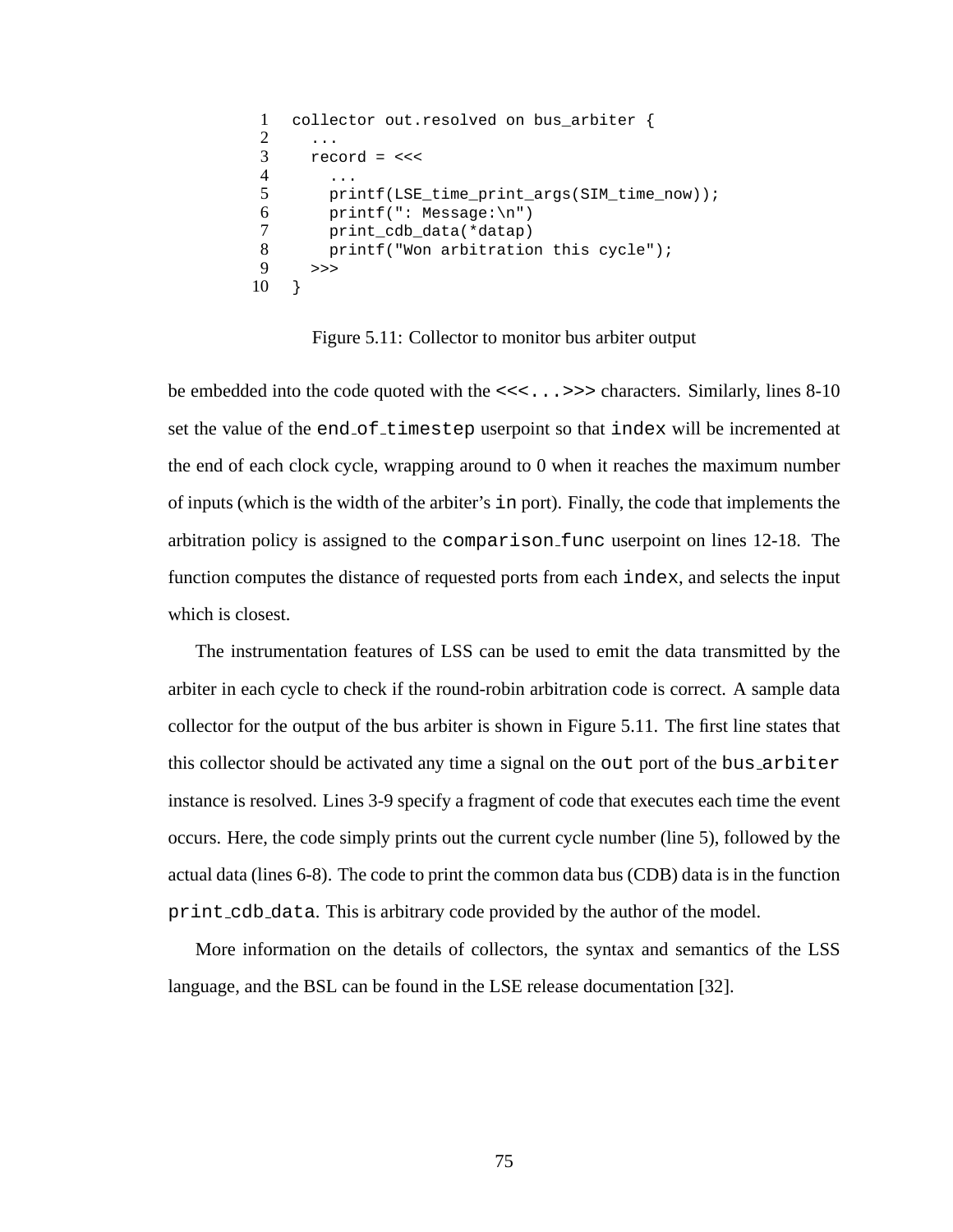# **5.4 Timing Control Abstraction**

The previous part of this chapter describes how to enable easy construction and use of flexible reusable components in concurrent-structural descriptions. However, even with ideal component-based reuse, several daunting challenges still remain for designers building and modifying hardware models. In particular, component-based reuse does little to assist in building the components that implement timing and stalling control logic in complex systems. The timing controller's correct operation is based on a global understanding of the datapath and the way that different events in the system are correlated. For example, the pipeline stall logic in a microprocessor is aware of structural hazards, and it stalls various parts of the pipeline when there are insufficient resources for computation to proceed. If any part of the datapath is changed, the controller must be altered to take those changes into consideration. In general, the precise details of why, when, and what to stall are heavily dependent on the particular design, and even minor variations can radically affect control. The controller is connected to many parts of the system, and these connections and interfaces must be managed explicitly. This tight intertwining of control and datapath makes creating a single, easily customized, and flexible stock component impractical if not impossible. A concrete example of this phenomenon was shown in Chapter 4.

Although the controller cannot be broken up into components, control can still be separated into two parts. First, there is the portion of control that determines when to stall. Second, there is the portion of the controller that distributes the stall signal to all system components affected by a certain stall condition. The generation of stalls can be further subdivided into structural stalls and semantic stalls. A buffer running out of space is an example of a structural stall. In this example, it is likely that all operations that require sending data to the buffer in the present cycle will need to stall. Semantic stalls, on the other hand, require understanding the overall function of the system. For example, to generate stalls due to data hazards in a processor pipeline, it is necessary to understand the detailed semantics of the instruction set architecture.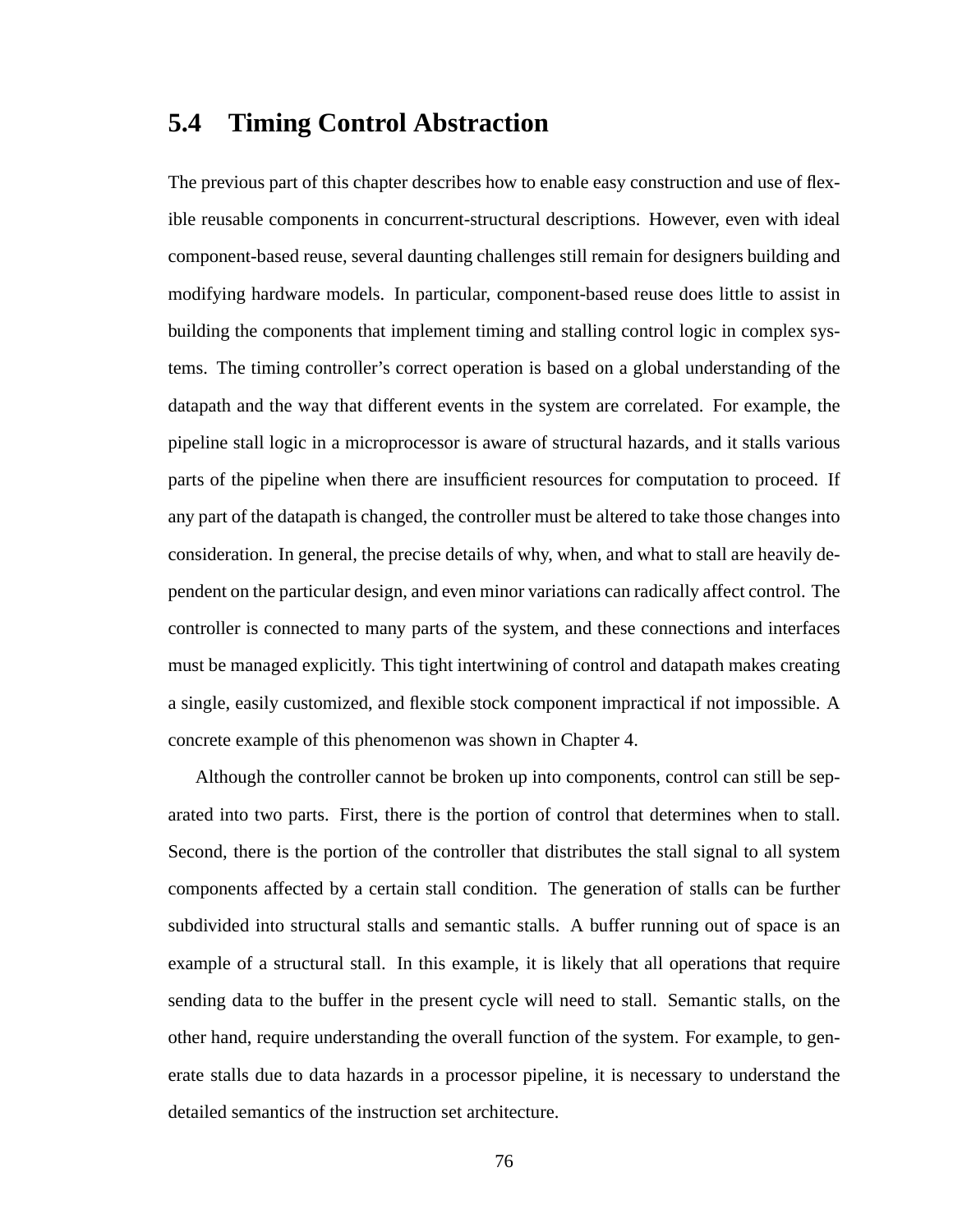

Figure 5.12: Connection with standard control flow semantics.

Since LSE is designed as a microarchitecture-level rather than ISA-level tool, LSE does not provide a mechanism to specify a semantic description of the system. Therefore, little can be done to avoid specification of semantic stalls, though additional tools can be layered on top of LSE to provide this functionality. On the other hand, the portions of the controller that generate structural stalls can be handled by integrating this functionality into the components themselves. For example, buffers are aware of when they are full, and therefore can generate stall signals autonomously. Since the components themselves are reusable, the portion of the control logic that generates these structural stall signals does not need to be specified by the user of these components.

To distribute stall information, regardless of whether it is structural or semantic, LSE exploits the connectivity of the components in the system. Components that generate stalls can communicate this information to their upstream neighbors. Those that do not need or do not generate stall information pass the downstream information to their upstream neighbors. Asynchronous hardware is a class of design that exploits this exact principle. Since there is no global clock on which a global controller can synchronize in asynchronous designs, stall information and stall signals are generated locally and then transmitted back to previous stages of a pipeline. By employing a similar strategy, the portion of global control that distributes stall information can be simplified.

Analogous to asynchronous hardware, each connection in an LSE description actually specifies three subconnections as shown in Figure 5.12: a DATA and an ENABLE signal in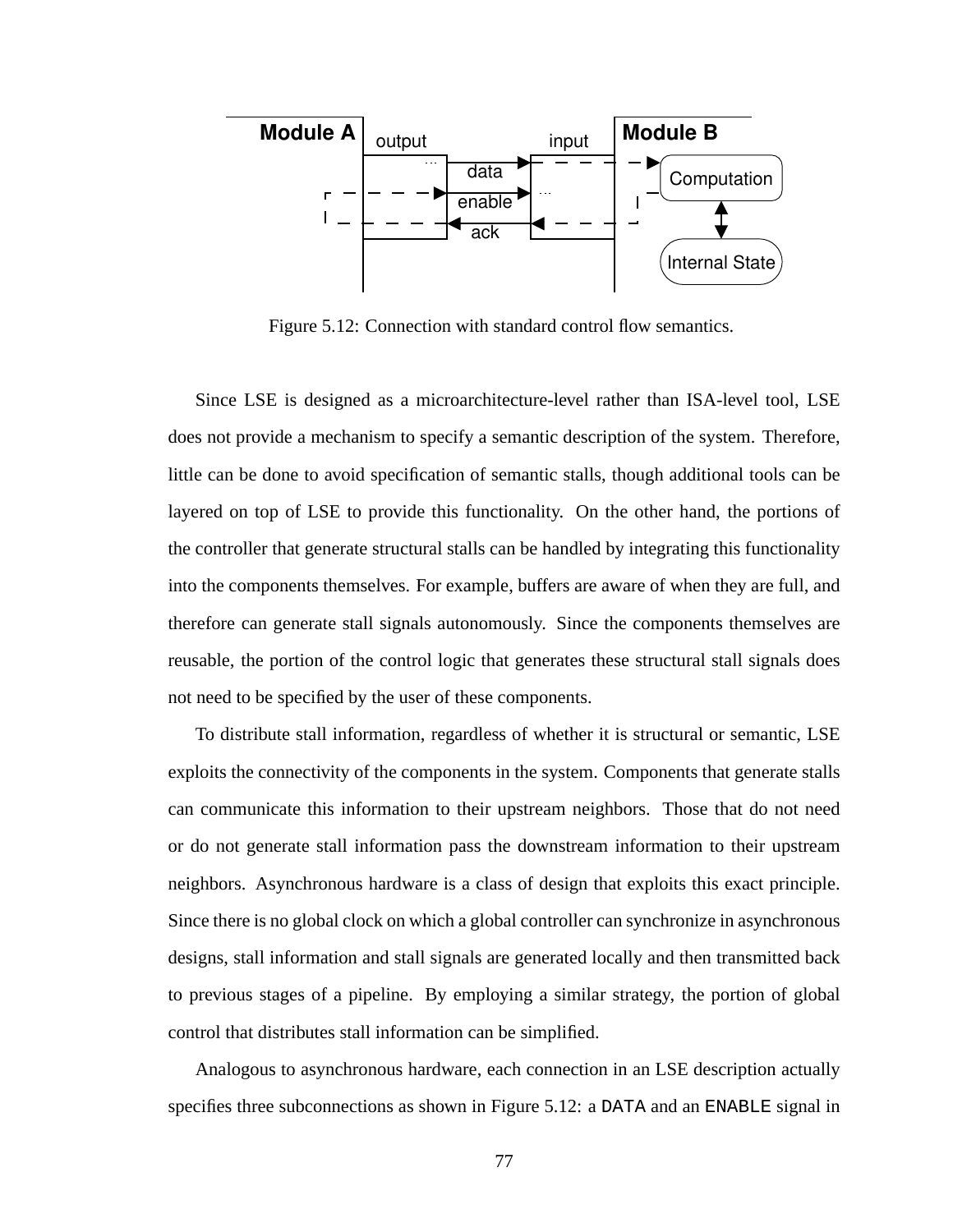the forward direction and an ACK signal in the reverse direction. As its name implies, the DATA subconnection carries the data from the sending module (Module A in the figure) to the receiving module (Module B). The ENABLE signal, when asserted, indicates that the transmitted data should be used to perform state update. Finally, the ACK signal indicates that the receiving component is able to accept and process the sent data.

A typical communication, which all takes place in a single clock cycle, is shown in Figure 5.12. In this communication, the sending module (Module A) will send data on its output port. The receiving module (Module B) will determine whether or not it can accept the data and generate the corresponding ACK message. If the receiving module indicates that the data has been accepted then the sending module will indicate that the receiver should use the data for state update by raising the ENABLE signal. Otherwise the sending module will indicate that the data should not be used by lowering the ENABLE signal. In this way, modules that cannot process a request can send a negative acknowledgment, creating a stall. Other components in the system will propagate this stall back along the datapath until the module that generated the request determines how to proceed, usually by sending a disable signal and retrying the request in the next cycle.

The 3-way handshake described above can also be used to coordinate stalls between more than just a linear chain of modules. The tee module, for example, uses the handshake mechanism to coordinate the ACK signal of all the downstream recipients. The tee module forwards its incoming DATA and ENABLE signals to all its output ports, as shown in Figure 5.13(a). By default, it takes the incoming ACK signal from all of its outputs, computes the logical AND of these values, and passes that result out through the ACK wire on the input port. With these semantics, a module connected to the input of a tee will only get an affirmative ACK signal if *all* modules downstream of the tee can accept the data. By modifying a parameter, the tee module's behavior can be changed so that it computes the logical OR of the incoming ACK signals to generate the outgoing ACK signal. This behavior is shown in Figure 5.13(b). With these new semantics, the sending module will see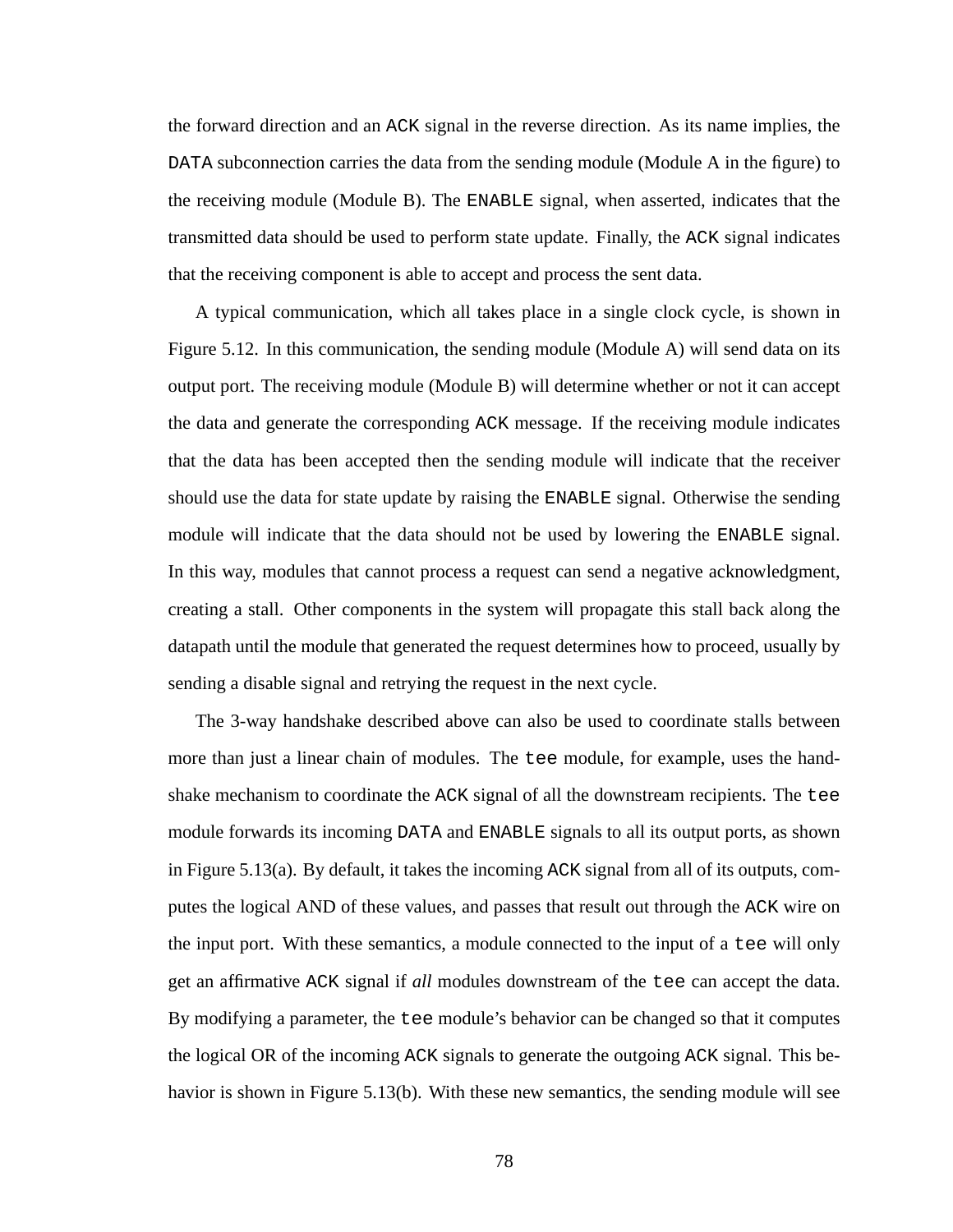

(a) Default Semantics



(b) Modified Semantics

Figure 5.13: The tee module's control semantics options.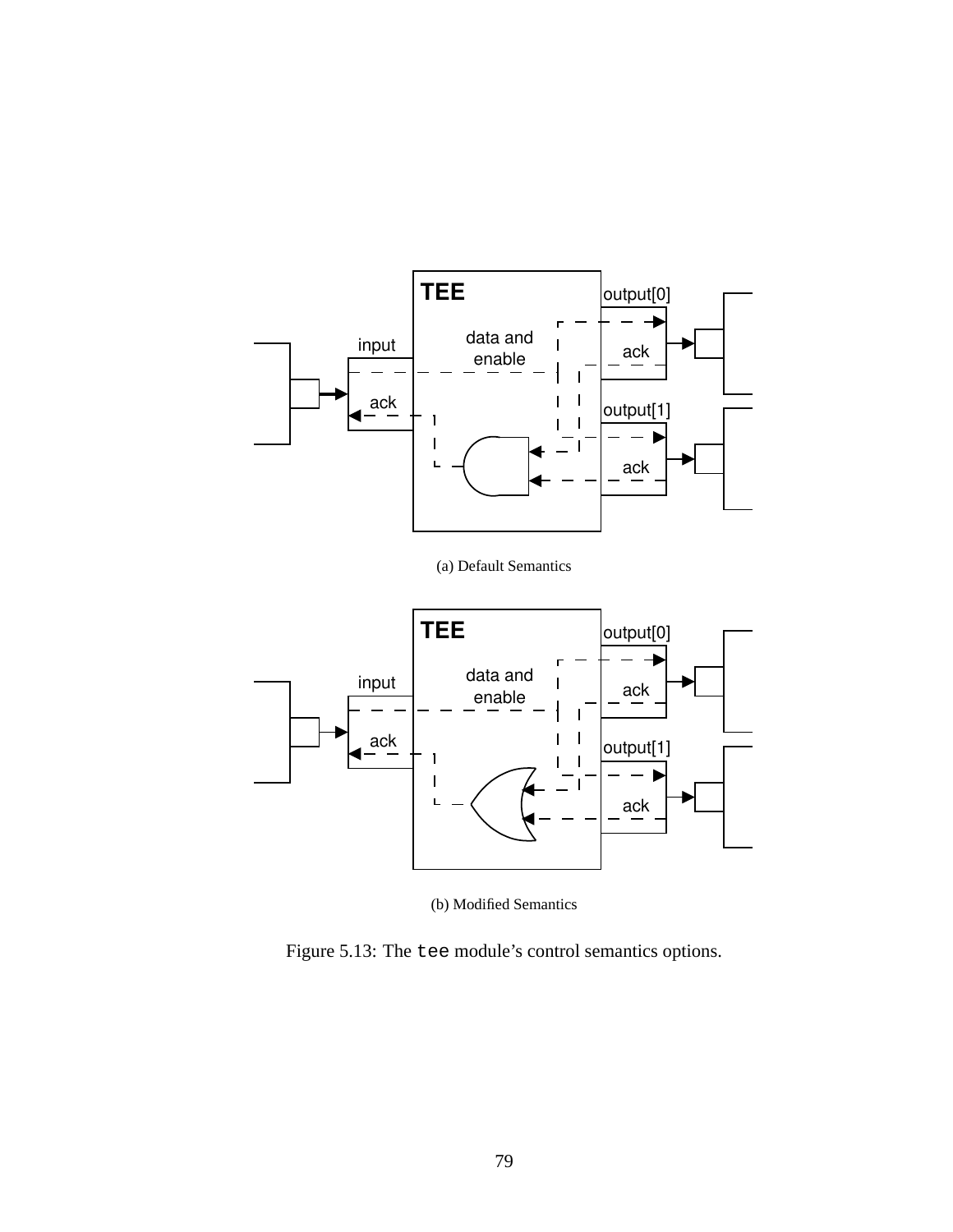

Figure 5.14: Control function overriding standard control.

an affirmative ACK if *any* module downstream can accept the data. Thus, using the 3-way handshake, we are able to implement useful control semantics for fan-out without difficulty. Since control can be handled in a variety of ways during fan-out, all LSE connections are point-to-point with explicit fan-out modules.

To automatically propagate stalls and automatically generate structural stalls, modules had to make assumptions about when stalls should be generated and how they should be propagated. While these defaults are normally correct, this is not always the case. LSE provides two mechanisms to allow these defaults to be modified and to allow semantic stalls to be injected.

The most obvious mechanism to inject a semanitc stall is to insert a new module which modifies the control signals to effect a stall. A custom module can be written from scratch, however, the LSE standard library provides several modules that can be used to help inject semantic stalls. These library modules accept input from components designed to detect semantic stall conditions, and they manipulate the control signals so that the stalls can propagate normally. While this mechanism is the most general, many common situations that require only slightly modified control can be handled by *control points*, the other mechanism provided by LSE.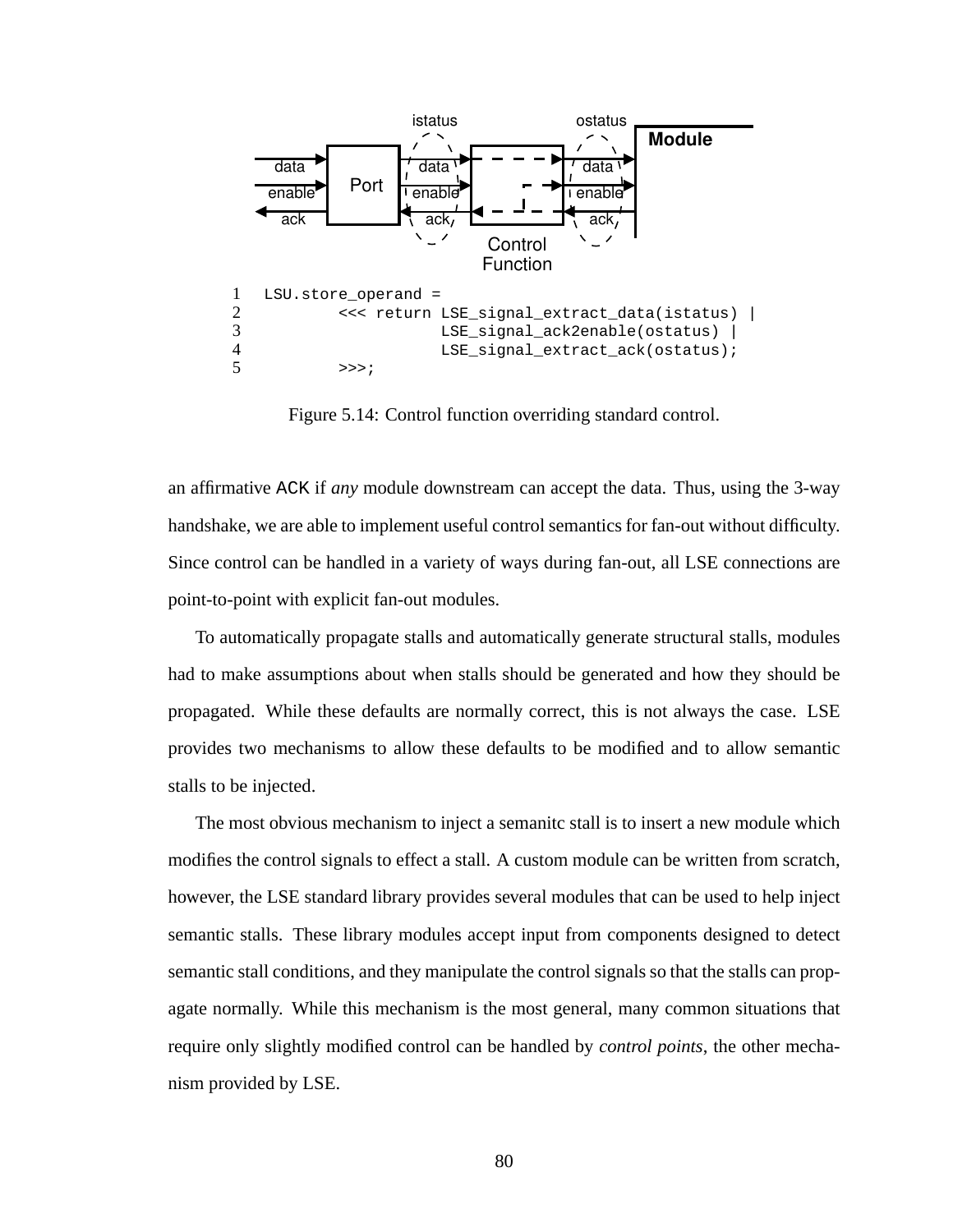Each port in LSE defines a *control point* that can optionally be filled with a *control function* that modifies the behavior of the signals on the corresponding ports. As illustrated in Figure 5.14, one may think of the control function as a filter situated between a module instance and the instance's port.

To understand how control functions can be used in practice, recall the example from Figure 5.8. Assume the designers wish to use the ALU-to-LSU connection to forward store operands to the LSU before the ALU wins arbitration for the common data bus. By default, if the ALU fails to obtain the common data bus, the arbiter will send a negative ACK to the ALU fanout tee causing the LSU's store operand port to receive a low ENABLE signal. This low ENABLE will inform the LSU to ignore any data sent to its store operand port. We will use a control function to change the behavior so that the LSU receives a high ENABLE signal on the store operand port any time the LSU asserts the corresponding ACK signal.

The code shown in Figure 5.14 fills the control point on the LSU's store operand port. The control function receives the status of all signals on the input side of the control function (to the left in the figure) in the istatus variable, and the status of all signals on the output side in the ostatus variable. The function's return value will be used to set the DATA, ACK, and ENABLE status on all the outgoing wires (DATA and ENABLE on the right and ACK on left side of the control function in the figure). These statuses indicate whether or not data is present and whether or not the ENABLE and ACK signals are asserted. The status for each of the three signals is stored using several bits in a status word. This particular control function passes the incoming DATA and ACK signals straight through without modification by using the LSE signal extract data and the LSE signal extract ack API calls, thus preserving the signals' original behavior. It moves the incoming ACK signal to the outgoing ENABLE wire by using the LSE signal ack2enable API call, thus attaining the desired behavior. From this example, we see that the control function is able to alter machine control semantics without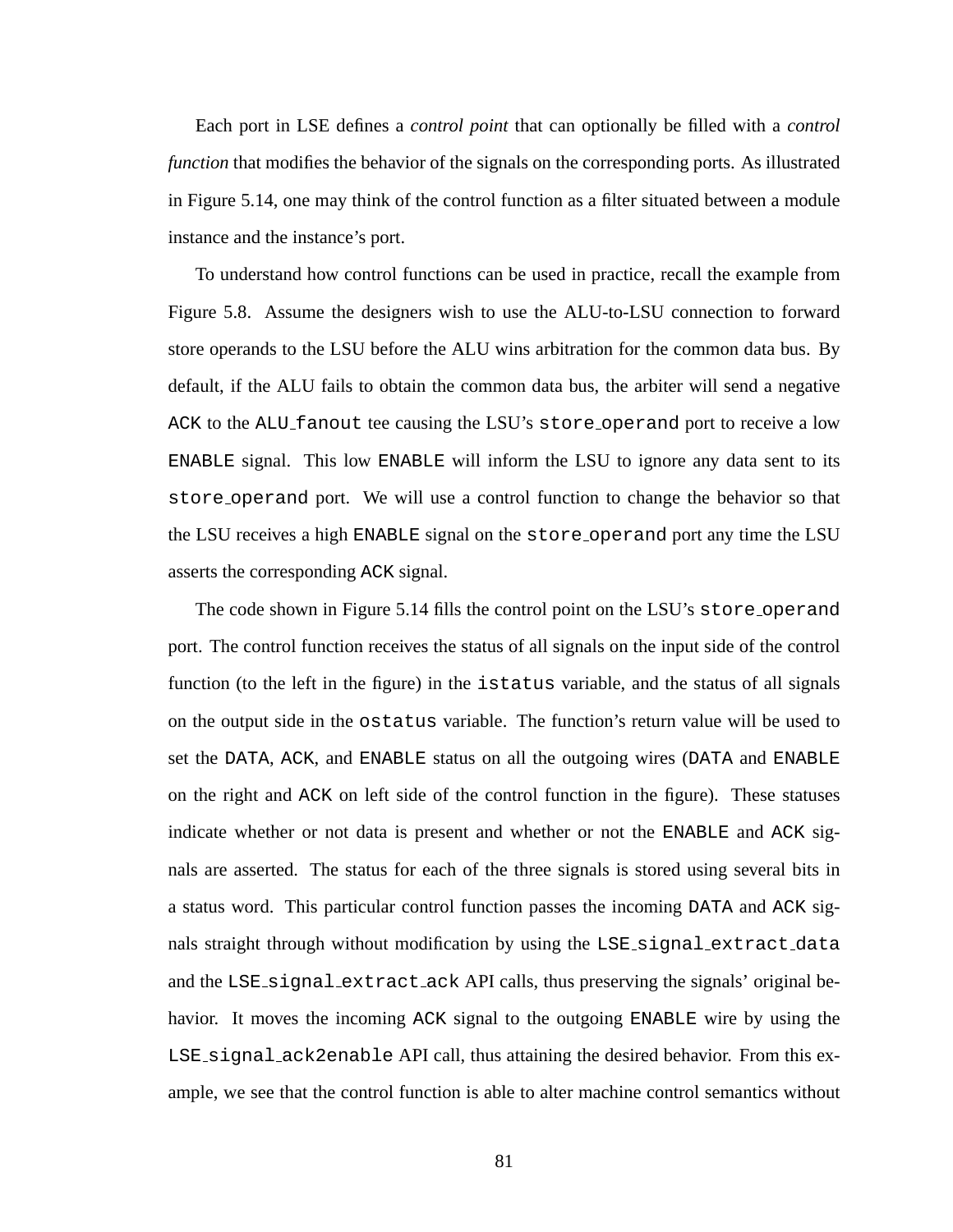requiring modules to be rewritten or new modules to be inserted.

Note that these control semantics were subsequently re-developed by the MicroLib project, an effort to build reusable component libraries for SystemC [42]. The fact that they independently came to exactly the same control signaling protocol suggests that it is indeed a robust, yet manageable, mechanism for abstracting the timing controller.

# **5.5 Experience with LSE**

This section provides evidence to support the thesis that the described techniques, embodied in the Liberty Simulation Environment (LSE), do indeed yield a system that allows users to rapidly construct high quality models. To do this, the section first describes the short model development times experienced by LSE users and the accuracy of a some validated models. Second, the section briefly describes some of the benefits of the static analyzability of LSE models. Third, the section highlights the quality of models produced by presents some general experiences with LSE. Finally, the section presents data that quantifies the amount of component-based reuse observed across LSE models. Later chapters in this dissertation will evaluate the effectiveness of particular LSE features in isolation.

# **5.5.1 Modeling Speed and Accuracy**

To date, LSE has been used to model a variety of microarchitectures in a number of research groups. Within the Liberty Research Group, it has been used to model several machines including an IA-64 processor core, a chip multiprocessor model that utilizes that core, two Tomasulo-style machines that execute the DLX instruction set, and a model that is cycleequivalent to the popular SimpleScalar [4] sim-outorder.c sequential simulator.

Each model was built by a single student, and each model took under 5 weeks to develop. Some models took far less time to build. For example, once one version of the Tomasulo-style machine was built the second model could be constructed in under a day.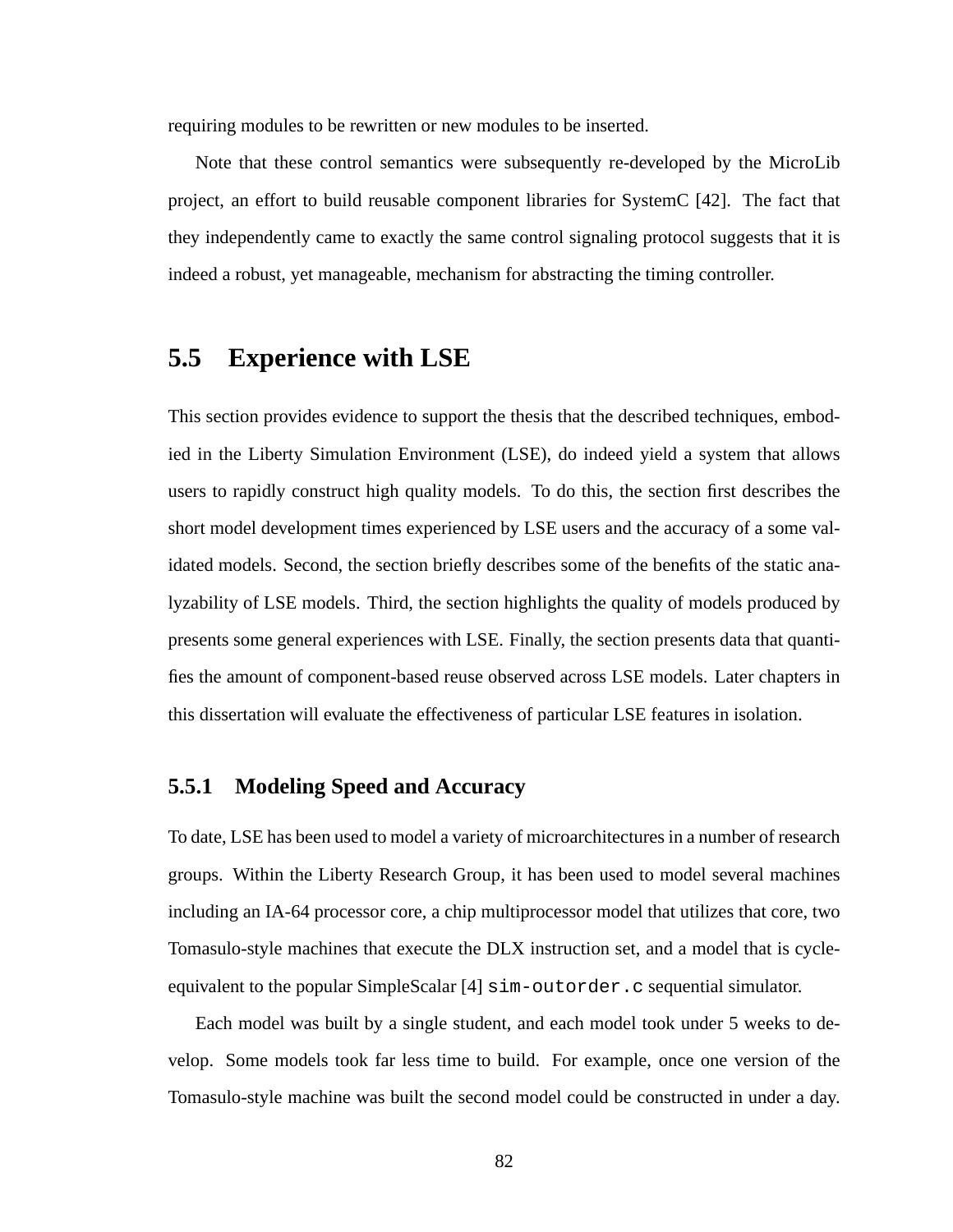

Figure 5.15: Performance of actual Itanium 2 hardware versus model predictions.

The chip multiprocessor version of the IA-64 model also took only a day or two to produce once the core model was complete. These development times are short. By comparison, SimpleScalar represents at least 2.5 developer-years of effort [3]. For each of the models described, LSE's control abstraction and reuse features were critical in achieving these development times, as will be seen in later sections.

A model of particular interest is a validated Itanium 2 simulator built by a single student in only 11 weeks. Figure 5.15 shows the performance predictions of this model versus the actual hardware for a range of benchmarks.<sup>5</sup> As can be seen from the figure, not only was the model built rapidly, but it is quite accurate, predicting the performance to within 3% on average. The CPI of hardware was measured using the Itanium 2's performance counters while running the SPEC benchmark on the reference input. The simulator CPI was computed by running benchmarks to completion using the SMARTS sampling system [60]. The sample size was 1000 instructions with 4000 instructions of warmup per sample; The period of the sampling was set to achieve at least 10,000 samples. Note that the output of each run was checked against the reference outputs to ensure correct execution.

<sup>5</sup>The Itanium 2 model and the corresponding data presented in Figure 5.15 were provided courtesy David A. Penry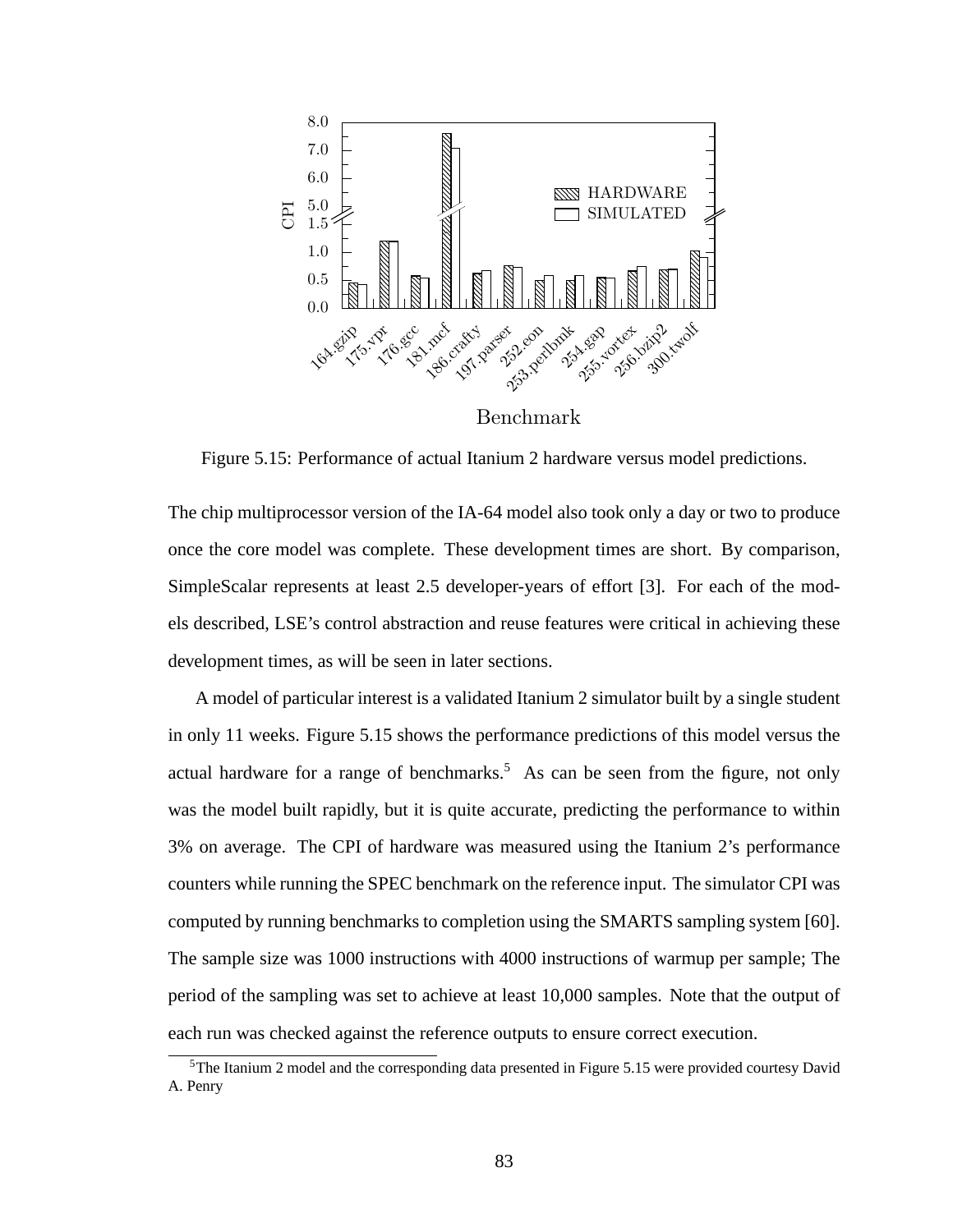While these models and development times provide compelling evidence in support of LSE's efficacy and this thesis, the models described were constructed by users directly involved in the development of LSE. The true test is how well external users fare. Fortunately, external users have fared well with LSE. For example, students at Rice University used LSE in the SPINACH project to construct a validated model of 3COM's TIGON-2 network interface controller. This model is also accurate to within a few percent in predicting packet throughput and was constructed by two students in approximately 1.5 months [59]. The students were also able to rapidly construct a model of a future high-performance 10 Gigabit ethernet NIC containing a variable number of processors and complex interconnect networks [59].

The model development times for all of these models is significantly shorter than those reported for similarly detailed models with similarly sized modeling teams. The validated models are also accurate. Prior efforts to build validated models have more time and not achieved the same level of accuracy [13].

# **5.5.2 Benefits of Static Analyzability**

To allow high-quality models, one of the major goals in the design of LSE was to ensure that model structure was still analyzable at compile-time. As we have seen, the structure of the model can be used to reduce the designer effort required to instantiate reusable components by inferring parameter values based on structure. There are many other benefits, two of which are discussed below.

### **Visualization**

Since the model structure (i.e., the interconnection of components) is one of the most important aspects of a structural model, ideally, this structure should be easy to specify and understand. While a textual format often works best for specification, a visualization is better for understanding structure. Static analyzability enables a separate tool, such as LSE's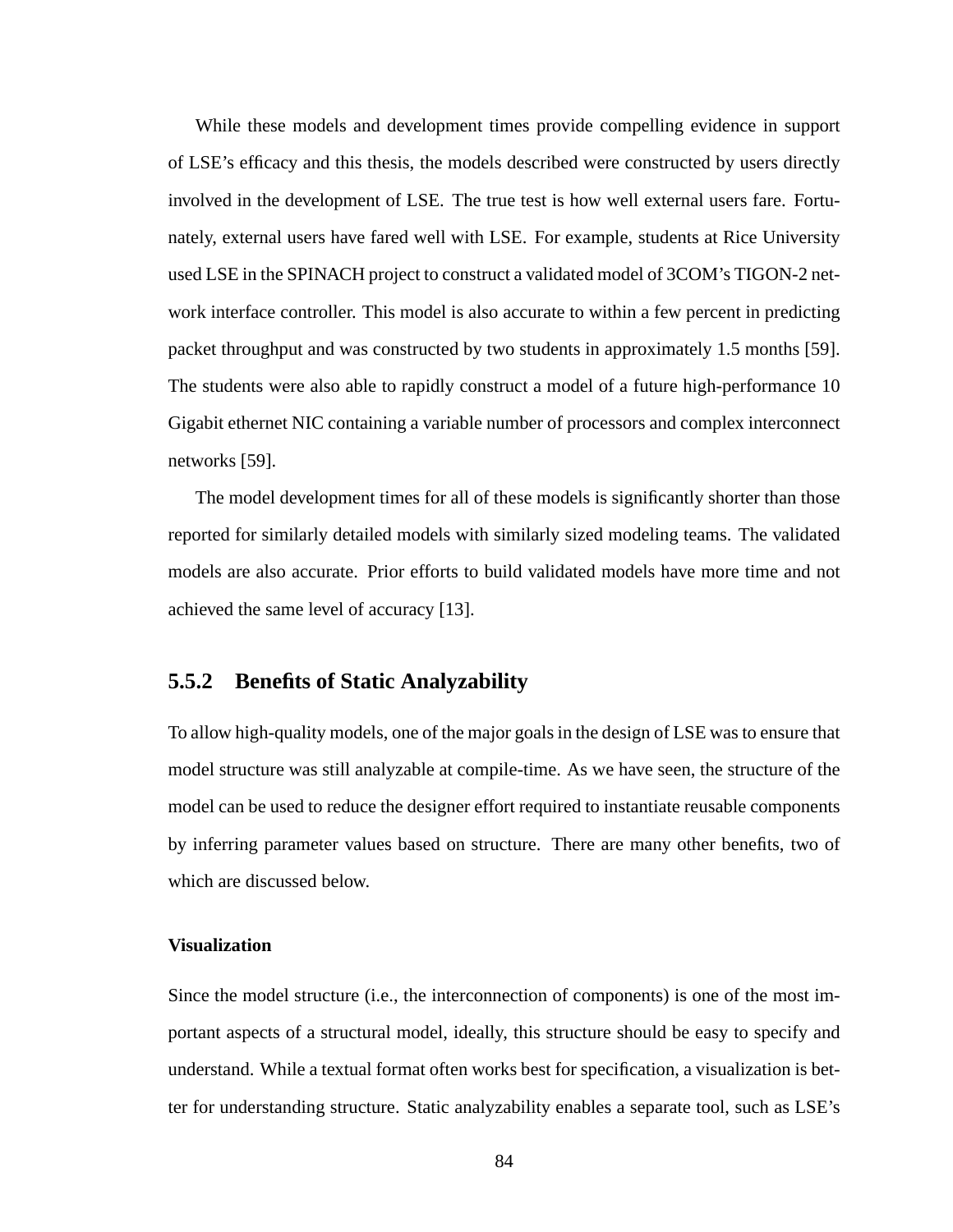visualizer developed by the Liberty Research Group, to automatically produce such a visualization. We have already seen one such visualization in Figure 5.9. Blome et al. present many other visualizations and discuss how the visualizer can be used to improve student understanding of architectural concepts via LSE models [6].

#### **Simulator Optimization**

A common drawback of concurrent-structural models constructed with large numbers of reusable components is that simulators built from these models often execute too slowly to be useful. LSE's static analyzability, however, allows its simulator generator to build an optimized simulator from a model. During simulator generation, the generator is aware of each module's parameters and interconnection patterns. The generator uses this information to optimize leaf module BSL code specializing the modules based on how they are used. For example, in the BSL code, counted loops whose bounds are parameter values may be fully unrolled, optimized, and then scheduled for increased instruction-level parallelism (ILP).

To further improve performance, LSE's simulator constructor also exploits the structure of the model to produce an optimal execution schedule for the concurrency in a model. Edwards presents an algorithm to produce schedules that minimize the worst-case execution time of systems, such as LSE, that use the heterogeneous synchronous reactive model of computation [16]. This algorithm relies on compile-time knowledge of the interconnection of components to understand the possible data flow among components. The algorithm operates by first partitioning a model's signal data-dependence graph into a set of stronglyconnected components (SCCs). SCCs are scheduled in topological order and each SCC is then partitioned into a head and tail sub-graph. The head is given an arbitrary schedule; the tail is scheduled by a recursive application of the algorithm. If an optimal partitioning is performed in each recursive application, the schedule contains the minimum number of component invocations in the worst case. Unfortunately, finding such an optimal parti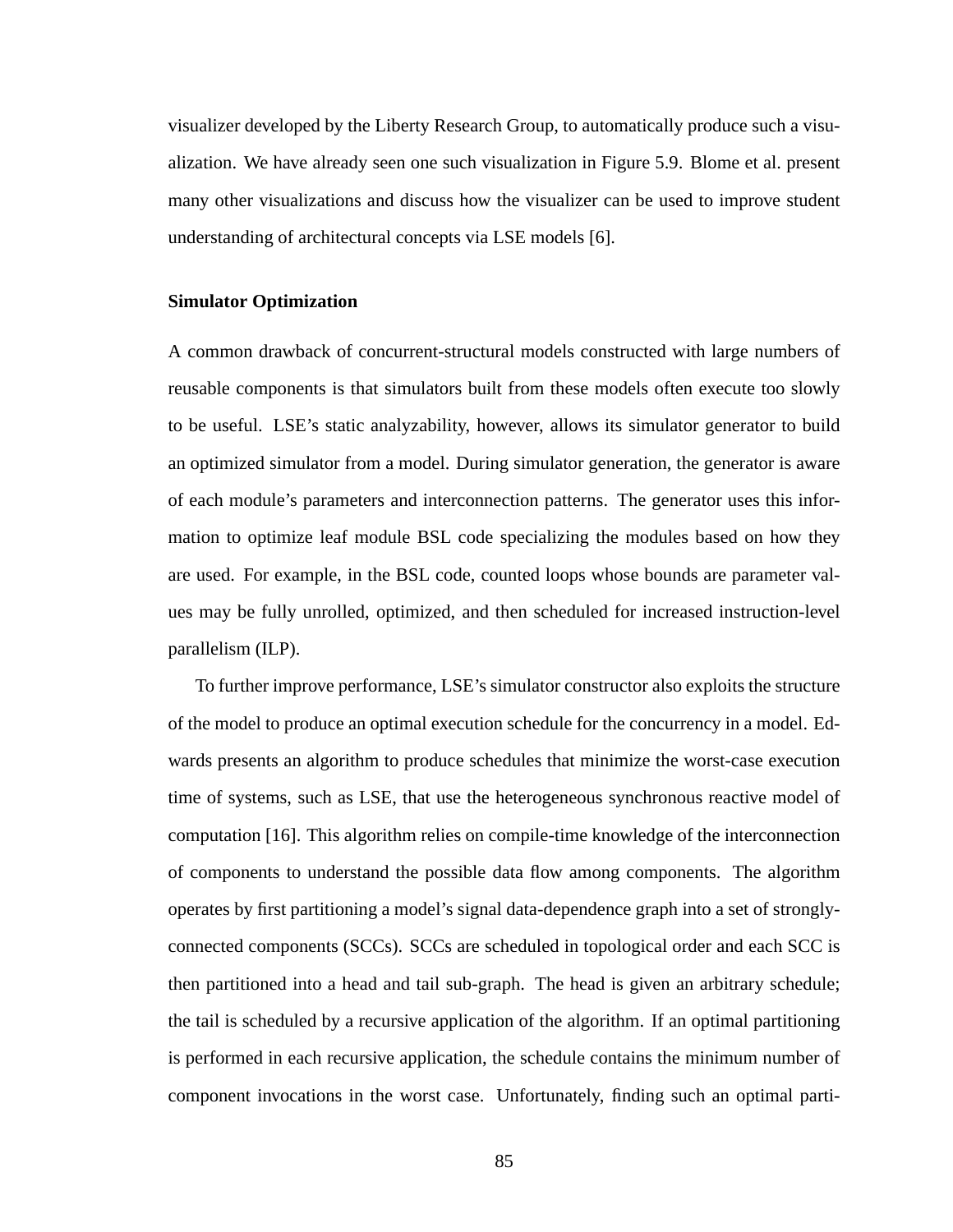tioning leads to unreasonably large run-times (the problem is NP-complete) and does not optimize the metric of interest for simulators: average-case execution time.

LSE employs a variant of this algorithm, developed by Penry and August, that maximizes average case execution time and avoids exponential run-time [41]. In this variant, if finding an optimal partitioning for a graph proves too costly, the scheduler inserts a dynamic sub-schedule corresponding to this tail graph in the overall static schedule. This avoids the exponential scheduling times. Furthermore, the graphs that are difficult to partition also lead to the most pessimistic schedules in the original algorithm; every *potential* data dependence in the graph must be satisfied. In Penry and August's approach, since the embedded sub-schedule is dynamic it can detect when all data dependences have been satisfied at runtime. The embedded dynamic schedule uses this knowledge to invoke components only as many times as needed to satisfy *true* data dependences. This usually resolves signal values in fewer invocations than the worst-case schedule for difficult to partition sub-graphs.

With its optimizing simulator generator and scheduler, LSE is currently able to provide performance on par with existing concurrent-structural systems, despite aggressive reuse of flexible components.

# **5.5.3 General Experiences**

While the primary impetus for LSS and LSE was a desire to build a practical platform a rapidly constructing accurate models, the tools have proved capable of improving the quality of models in other ways as well. In particular, the structural modeling methodology informs researchers and designers about unanticipated design issues. The following few paragraphs will relate a few experiences where LSE allowed users to gain interesting insight into the architectures being modeled.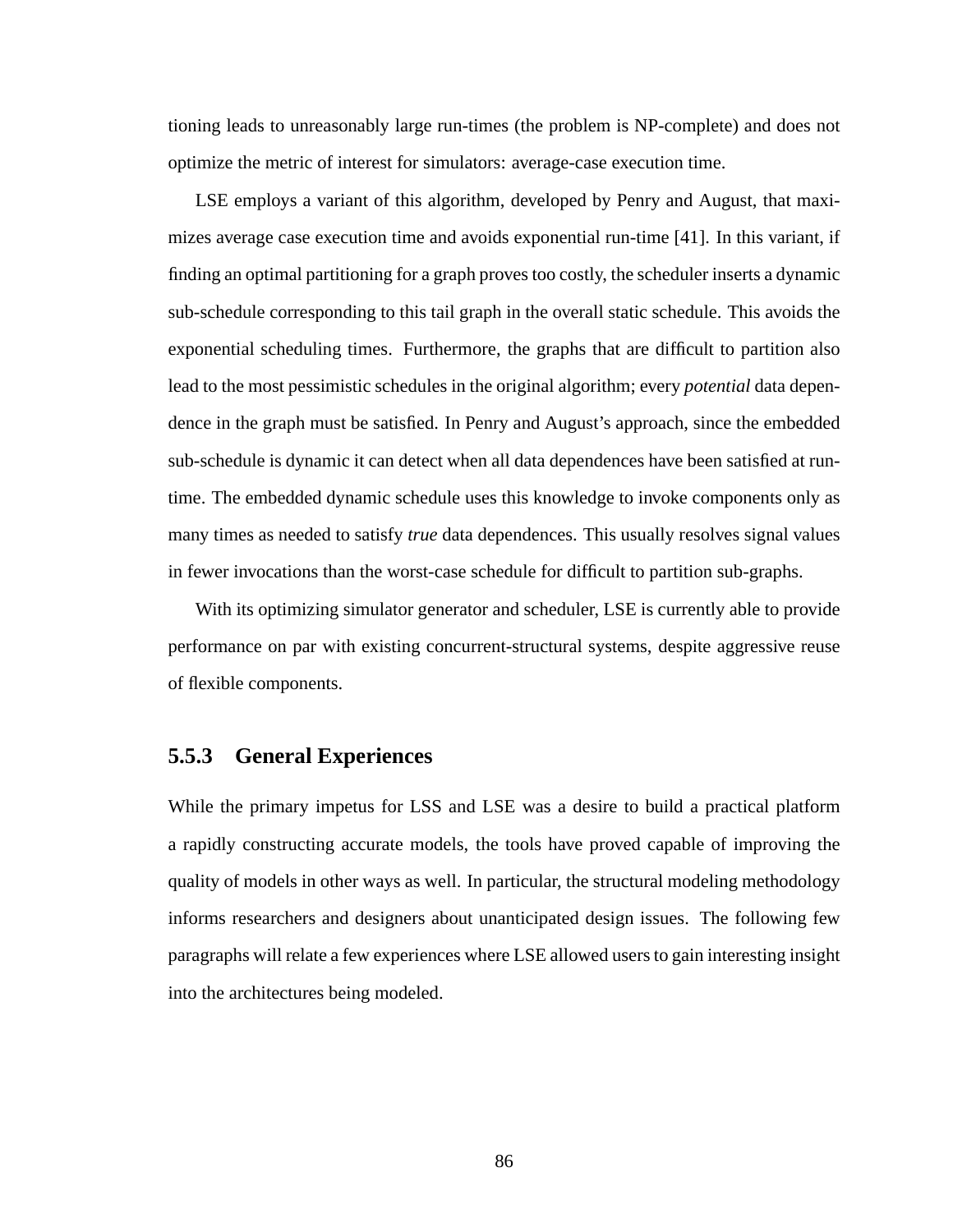#### **Renaming with Predication**

When building the first out-of-order Itanium models using LSE, a student working on the model had an interesting question about how renaming and predication<sup>6</sup> interact. The outof-order Itanium machine being modeled was to perform register renaming at an early stage in the pipeline. The student working on the model was curious as to how unknown predicate values should be handled in the early rename stage. Traditional renaming schemes assume that the producer of a particular register value in a dynamic instruction stream is uniquely known early in the pipeline (neglecting any potential branch mispredictions). Predication violates this assumption since an instruction only defines the value of its destination register if the predicate register has the value 1. Mechanisms to address this problem have been explored in the literature [11, 33, 58, 63] but there is still no widely accepted solution.

From this example, we see that the structural model highlighted a critical design concern that had been overlooked. Not all models give this benefit. In previous, non-structural models, this issue had been masked because the predicate value was produced early, stashed in a global data structure, and then used assuming the value would be ready in the final hardware. In the structural model, it was clear that there were cases where the instruction producing the predicate value was still in flight at the rename stage and thus no predicate value would be available.

#### **Mysterious Performance Counters**

During the construction of the Itanium 2 model (Model F described earlier), one of the strategies used to validate the simulator was to implement virtual hardware performance counters in the simulator and compare the values of these performance counters with the

<sup>6</sup>A predicated instruction set architecture allows each instruction to source a one bit register, called a predicate register, that indicates whether or not an instruction should execute. For example, an add instruction  $rd \leftarrow rs_1 + rs_2$  would also take a third predicate source operand, ps, denoted  $rd \leftarrow rs_1 + rs_2 < ps >$ . If the value in the register denoted by  $ps$  is 0 when the instruction executes, then the execution of the add instruction is suppressed and  $rd$  keeps its old value, otherwise,  $rd$  gets updated as it would in a non-predicated instruction set architecture.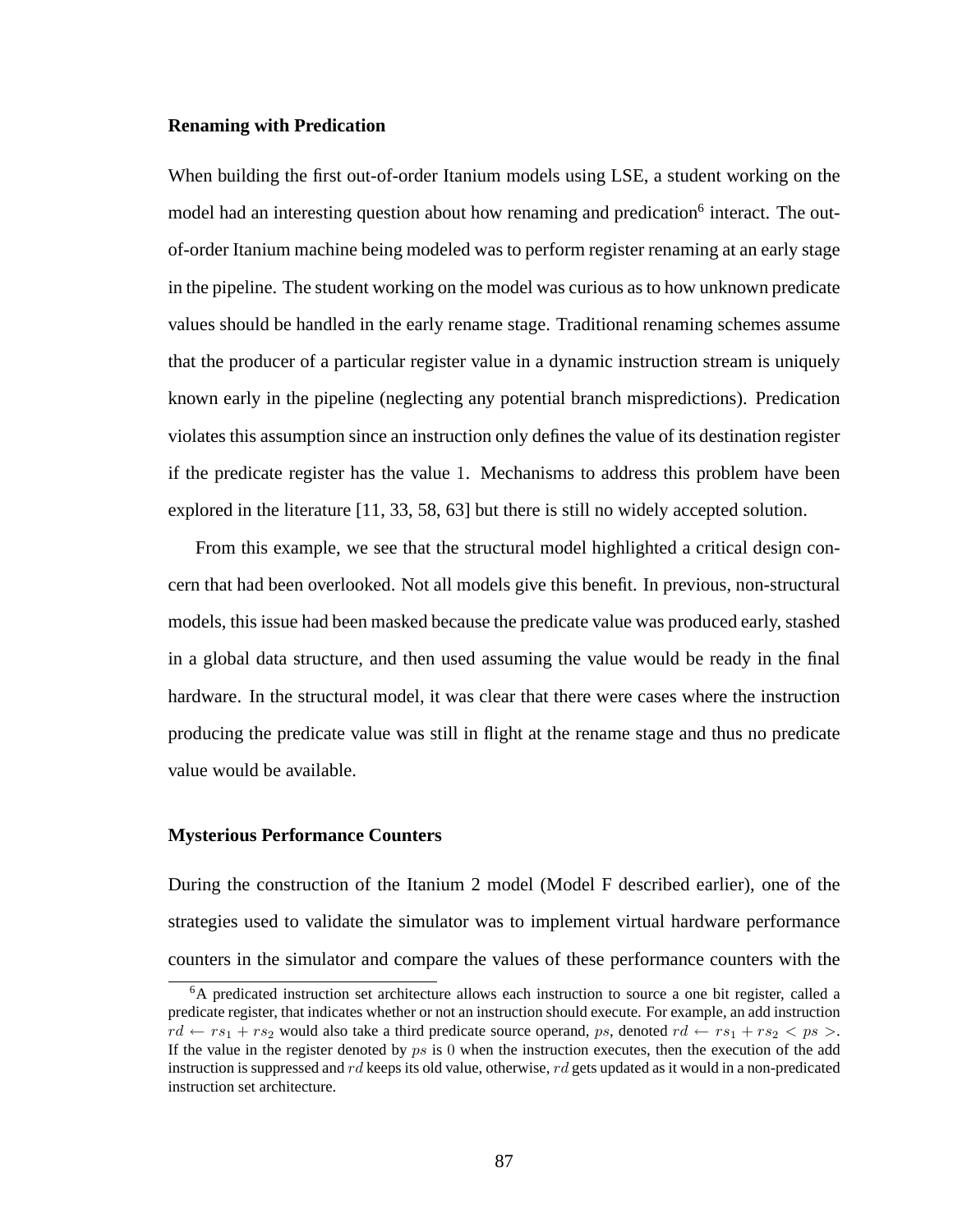performance counters in the hardware. This process proved quite effective in building a validated model, as seen from Figure 5.15.

During the initial study of the architecture's memory subsystem, some performance counters frustrated all efforts to decipher their precise meaning; the documentation from Intel also appeared to be in error. However, late in the development of the model, the student working on the model came to understand the role of these mysterious performance counters. Based on this understanding, the model was made to match the values of some of these counters.

The counters were actually documented correctly, however, the stalls they were counting were present to ensure correctness due to obscure corner cases. The details of the stall condition are difficult to understand without a detailed understanding of both the IA-64 ISA and the Itanium 2 microarchitecture. Building the structural model provided this level of understanding. Reading documents about the microarchitecture did not.

It is unlikely that building a sequential simulator would have illuminated the meaning of these counters because the details would likely have been approximated away; the counters monitor a condition that arises due to complex concurrent behavior that is extremely tedious to map to a sequential language. This "approximation without understanding" can lead to serious oversights when designing a microarchitecture. Structural models seem to naturally highlight difficult to implement areas of a design and the modeler is made aware of any blind approximations.

# **5.5.4 Quantity of Component-based Reuse**

Table 5.1 quantifies the reuse in each of the models discussed above. There is a good amount of reuse within each specification with each module being used 3-10 times on average. Furthermore, a significant percentage (73-89%) of instances come from modules in the LSE module library. Notice also, that these numbers are over-conservative. To improve code clarity, some models in the table contain a large number of trivial modules that exist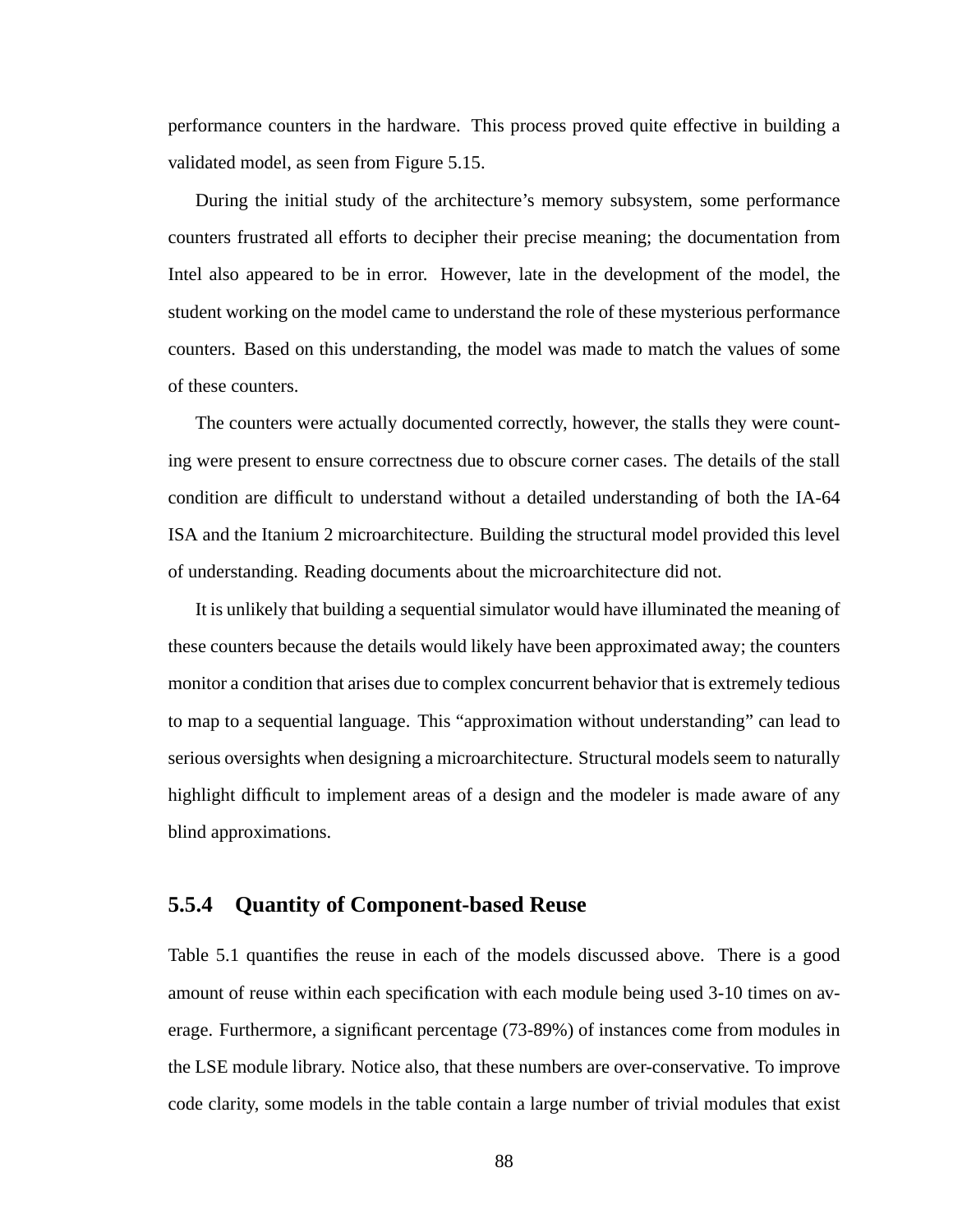| Model        |           | Hierarchical   | Leaf    | Instance      | % Instances  | Modules      |
|--------------|-----------|----------------|---------|---------------|--------------|--------------|
| Name         | Instances | Modules        | Modules | per Module    | from Library | from Library |
| A            | 277       | 46(10)         | 18      | 4.33(8.61)    | 73%          | 13           |
| B            | 281       | 46(11)         | 18      | 4.39(8.48)    | 73%          | 13           |
| C            | 62        |                | 18      | 3.37          | 73%          | 10           |
| D            | 192       | $\overline{A}$ | 25      | 6.62          | 86%          | 22           |
| E            | 329       | $\overline{A}$ | 26      | 10.97         | 89%          | 22           |
| $\mathbf{F}$ | 183       | 18(3)          | 19      | 4.95(8.32)    | 82%          | 18           |
| Total        | 1324      | 69 (19)        | 39      | 12.26 (22.83) | 80%          | 22           |

Table 5.1: Quantity of Component-based Reuse

A A Tomasulo Style machine for the DLX instruction set.

B Same as A, but with a single issue window.

C A model equivalent to the SimpleScalar simulator [4].

D An out-of-order processor core for IA-64.

E Two of the cores from D sharing a cache hierarchy.

F A validated Itanium 2 simulator

solely to wrap other components. Since these modules are quick to write, usually taking less than 5 minutes per module, models that use large numbers of them are unnecessarily penalized. The numbers in parentheses in the table show reuse statistics when these modules are ignored. Notice that ignoring these modules greatly improves Model A's, Model B's, and Model F's reuse statistics.

Reuse across specifications is even more dramatic. Over all specifications, each module is used 12.68 times with 80% of instances coming from the module library. Neglecting the trivial wrapping modules, each module is used about 23 times, indicating considerable reuse.

The significant reuse described in the table is largely a result of LSE's features to reduce specification overhead. The SimpleScalar model, which was built before many of the LSS features were available, contains the largest number of non-trivial custom modules relative to the total size of the specification. All the other models, which were built after the LSS features described in this dissertation were added, have far fewer non-trivial custom modules relative to their size. This indicates that these LSS features are important for realizing reuse in practice.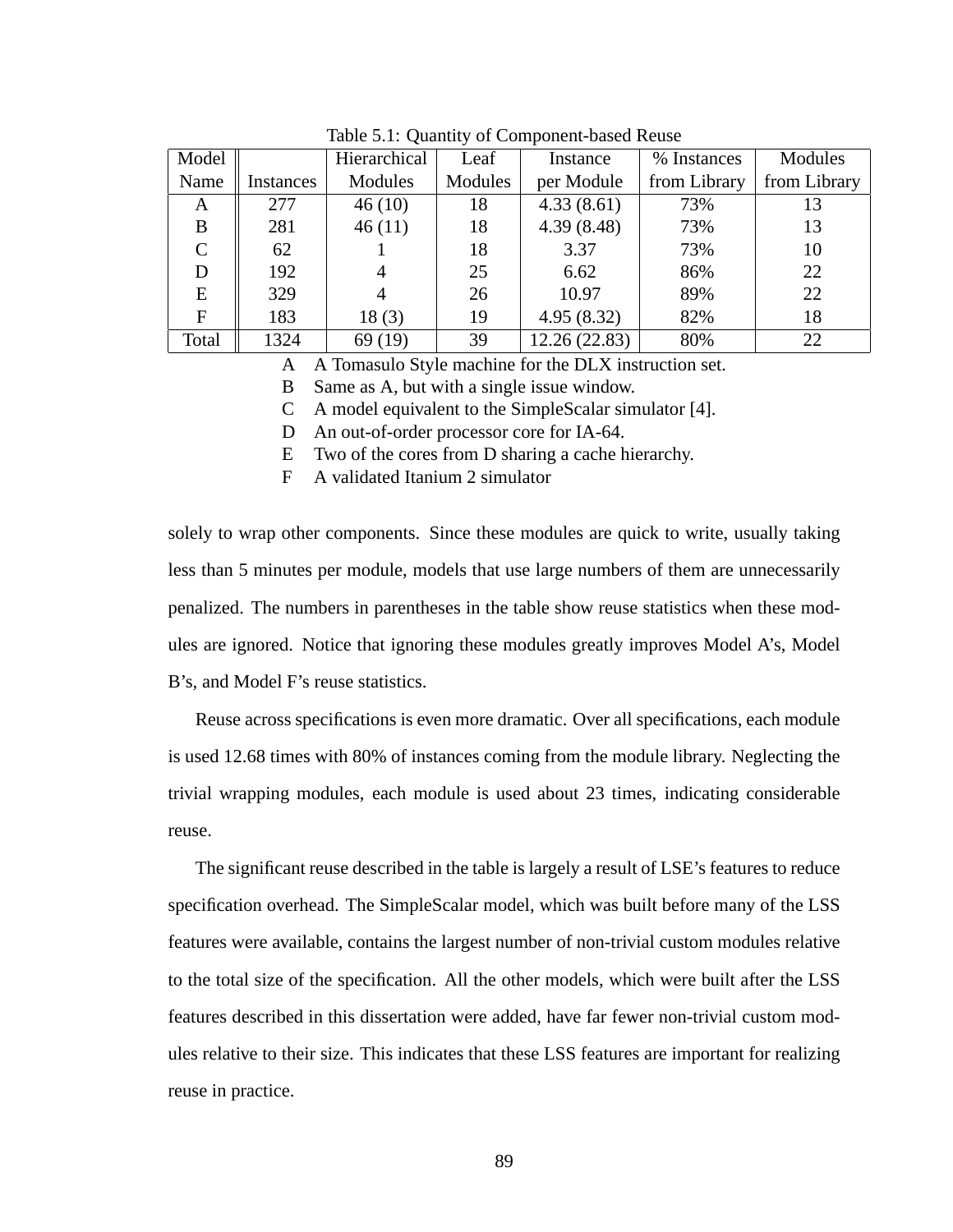The next few chapters will describe the novel techniques needed to implement LSE and its features for low-overhead reuse. In these chapters, the features discussed will be evaluated on the above models to determine each feature's contribution to the reduction of specification overhead.

# **5.6 Summary**

Designing a concurrent-structural system that supports static analysis of models while also allowing the construction of flexible hierarchical components is non-trivial. However, by selecting the appropriate features and managing their interactions, it is possible to construct such a system.

Compile-time (i.e., static) knowledge of model structure is possible, even when allowing use of arbitrary code to build that structure. This is accomplished by separating code that specifies component behavior (i.e., the port I/O relation) from code that specifies model structure (i.e., component instantiations, interfaces, and interconnections). This separation permits a two-phase compilation process. In the first phase, the structure specification code is evaluated to produce the model netlist. In the second phase, the compiler uses this information to infer parameter values and other model properties. This information is then used to parameterize and compile the model's behavior code and produce the final simulator.

One way to use the static information to parameterize a component is to automatically instantiate concrete types for polymorphic components. This type inference is based on the simple observation that two connected ports must have the same data type. Unfortunately, in the presence of component overloading, this kind of type inference is non-trivial. In fact, Chapter 7 will show that the type inference problem is NP-complete and requires a specially designed heuristic algorithm to make type inference practical.

Another way to use the static information is to allow a component to customize itself based on how it is connected and used in the system. For example, the system can automat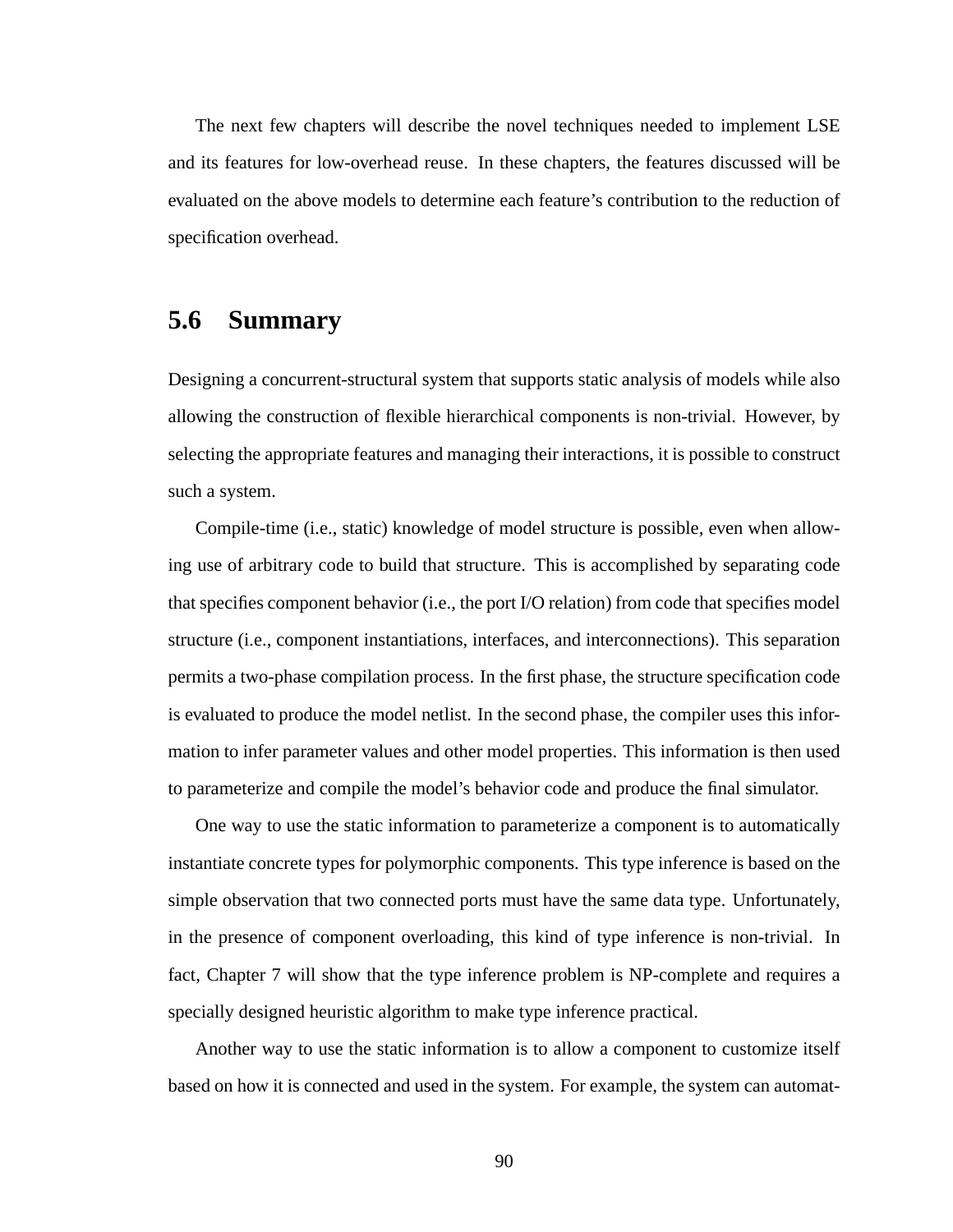ically discover the number of read ports a register file component should have by observing the number of connections the user makes to the read register interface of of the component. The hierarchical register file component can then customize its sub-structure based on the number of connections the system reports. Unfortunately, this type of *use-based specialization* presents a dilemma if a hierarchical component's constructor uses arbitrary code to specifying its sub-structure. This issue is addressed in Chapter 6.

In addition to use-based specialization and type inference, knowledge of static structure enables other useful features. These include automatic visualization of said structure, the ability to insert probes into the model by referencing its structure, and the ability to optimize generated simulators based on parameter values and connection patterns. The compiler-directed optimizations are the most important because they are needed to ensure that simulators built from models are efficient [41].

In addition to requiring low-overhead use and construction of flexible components, modularizing timing control (i.e., the portion of control logic that detects and distributes stalls), despite its global nature, is a critical design element in a system that enables reuse in practice. Fortunately, by observing that timing control can be partitioned into stall distribution, semantic stall detection, and structural stall detection, it is possible to reuse a good portion of the logic. Structural stall detection code can be rolled into pre-existing reusable components, and knowledge of the model datapath can be exploited to automatically generate the stall distribution logic. To avoid artificial restrictions, users should be allowed to override any inferred control behavior. Automatically generating semantic stall detection logic in a general way is left to future work. However, once detected, these stalls can be injected into the automatically constructed distribution network.

All the features described above (the contributions of this dissertation) drove the design of and are incorporated in the Liberty Simulation Environment (LSE) and its structure specification language, the Liberty Structural Specification language (LSS). Users of this system have experienced rapid model development times, improved model accuracy, and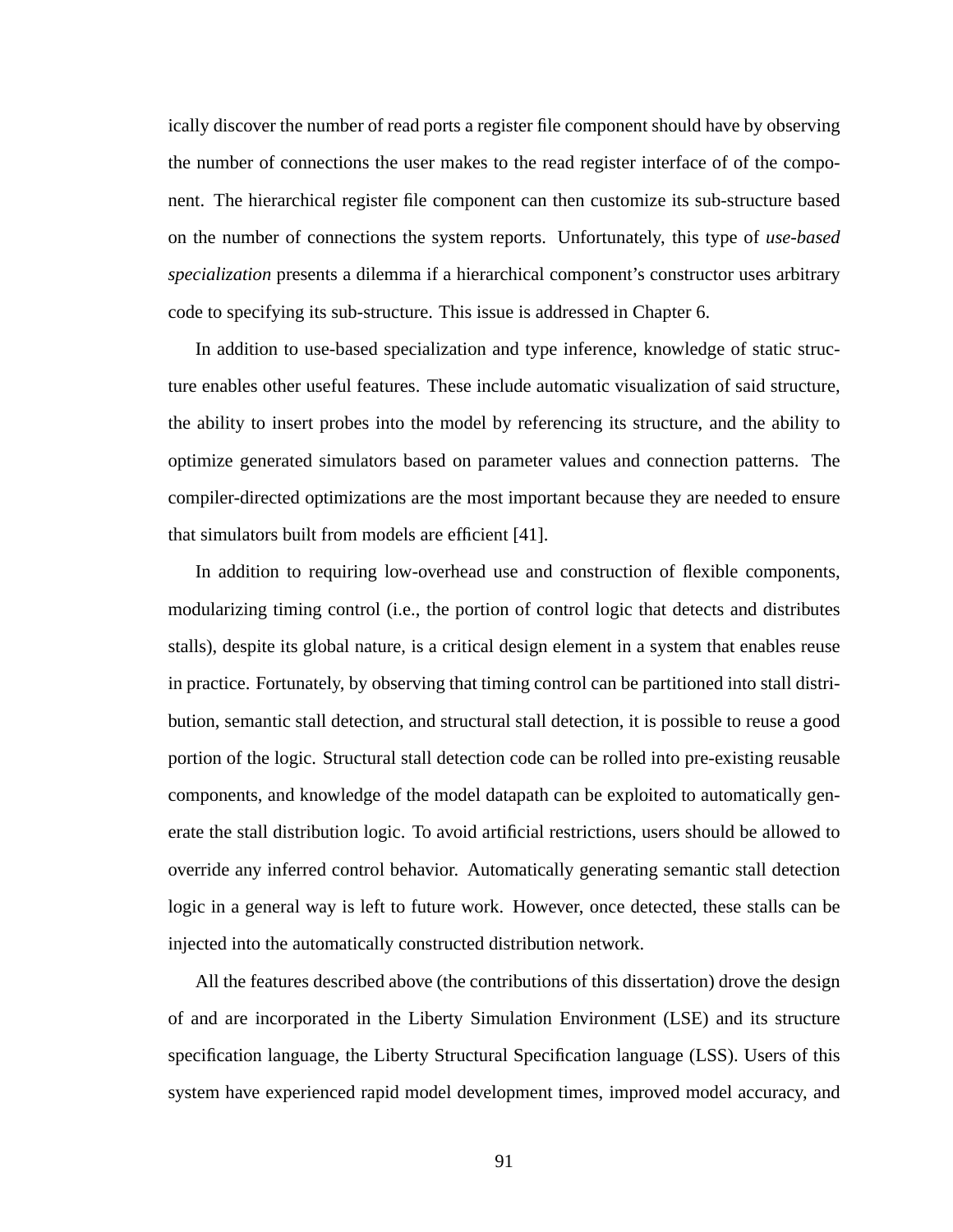revelations about their designs. For example, a single student was able to construct a model of Intel's Itanium 2 processor in only 11 weeks; the model predicts hardware CPI to within 3%. This and other results presented in this chapter show that LSE gains the benefits desired; the tool is general (i.e., not limited to a particular class of processors), permits substantial reuse of components, yields models that are easier to validate, and permits users to gain insight into their design by building the model.

The remaining chapters in this dissertation will address implementation challenges highlighted in this chapter, draw conclusions based on the results of this work, and outline promising future directions.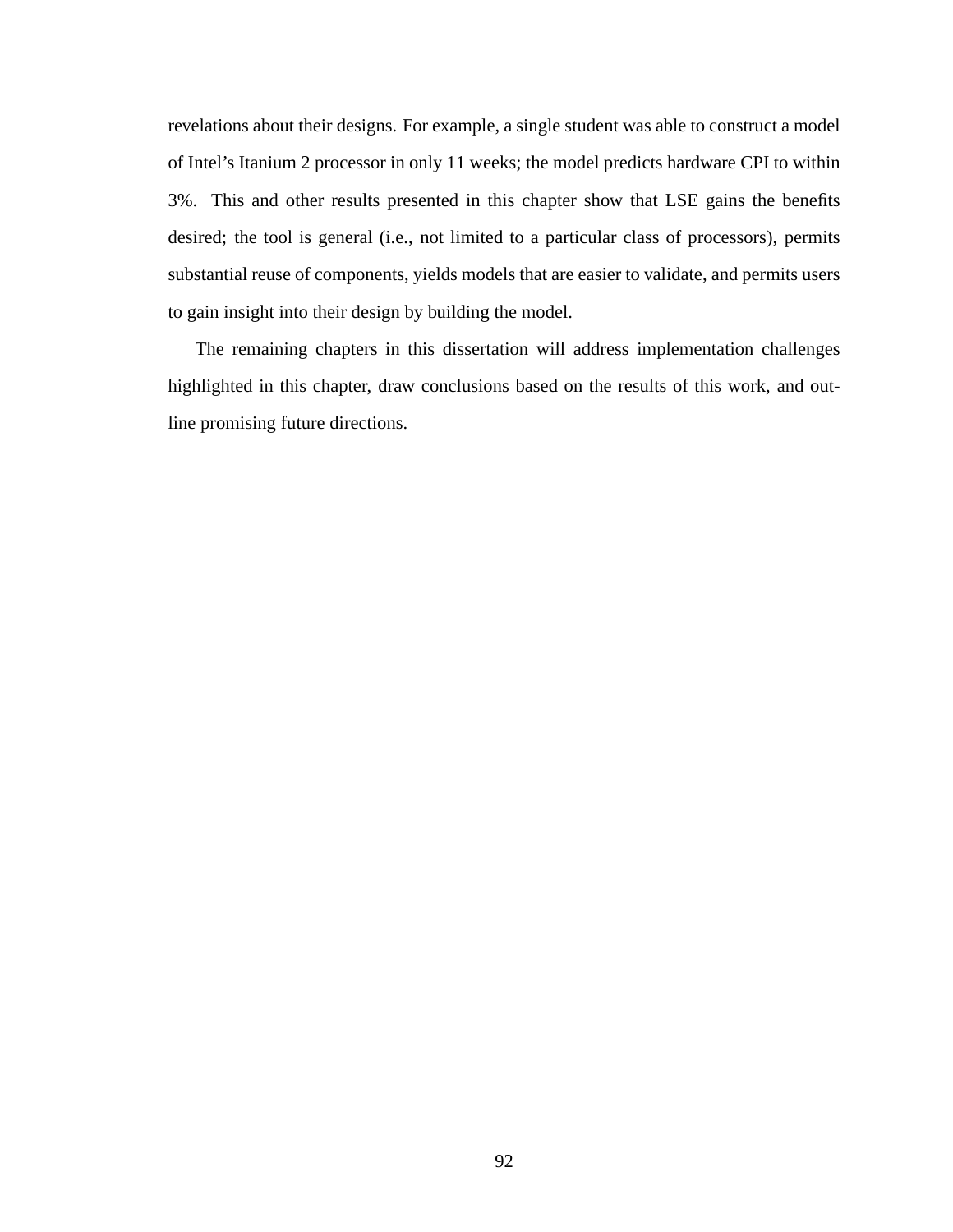# **Chapter 6**

# **Implementation of Use-Based Specialization**

As was mentioned in Section 5.2.3, explicitly specifying values of all parameters can be cumbersome and often unnecessary. For example, the widths of ports can be inferred by analyzing the connectivity pattern of a hardware model. We call this process of components customizing themselves according to inferred parameter values *use-based specialization*. Use-based specialization can dramatically reduce specification time. However, implementing a modeling language compiler that infers component parameters from structure *and* customizes components using these inferred parameters requires novel language evaluation semantics. This chapter describes the implementation challenges raised by use-based specialization and presents the implementation of use-based specialization in LSE.

# **6.1 Evaluation Semantics**

Use-based specialization requires that the module body has access to values that are defined by the usage of the module instance (e.g. the number of connections to a port and values of all explicitly specified parameters). However, use-based specialization also allows the module's interface (i.e. the module's ports and parameters) to depend on the same values.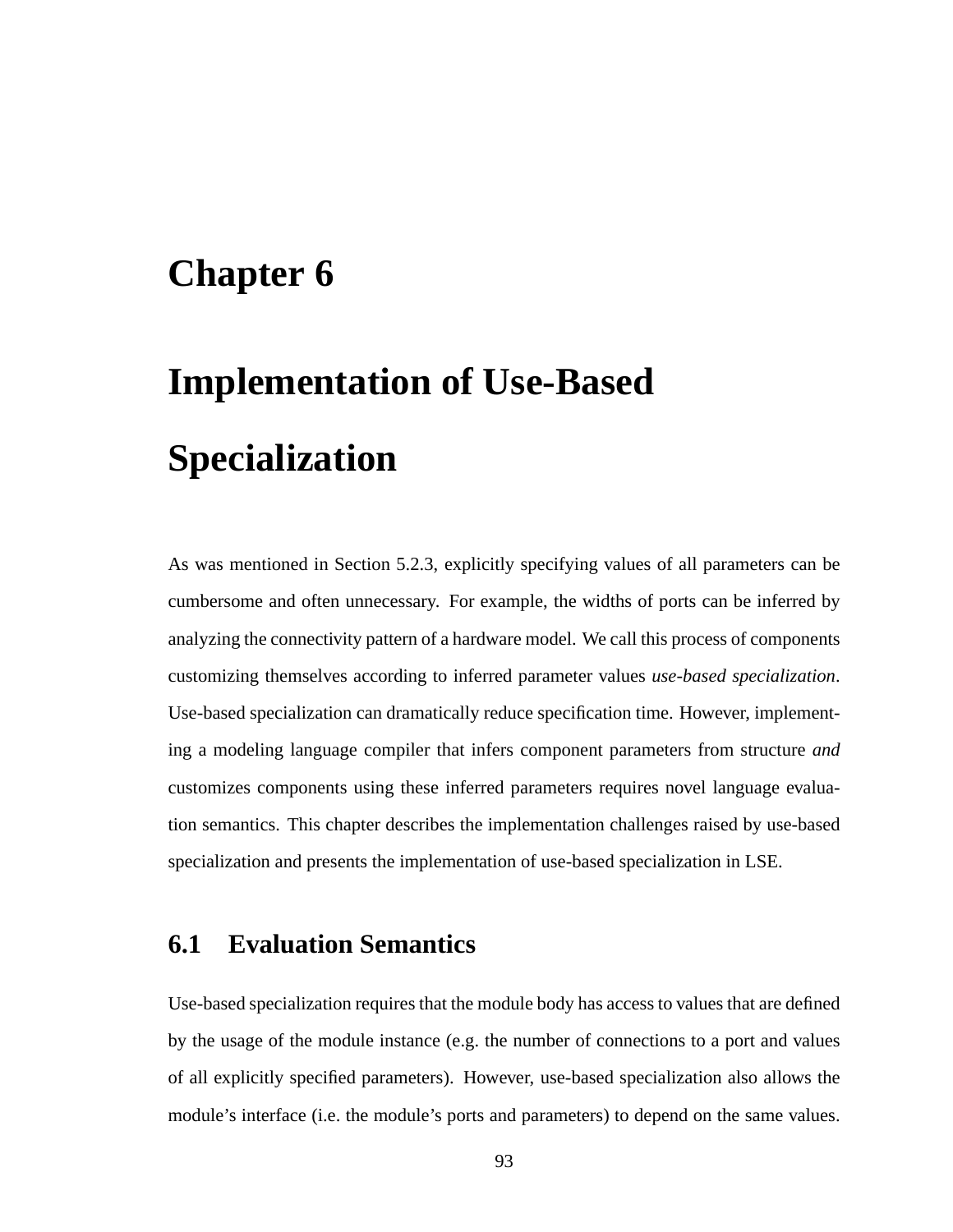Thus, use-based specialization requires deferring module body evaluation until after the module is instantiated and used, however, conventional evaluation requires that the module body be evaluated before it can be used so that its interface is known. To remedy this circularity, LSS uses the novel evaluation semantics described in this section.

Clearly, evaluation of the module body cannot occur as soon as an instance is created since the module body depends on the values of the module's parameters. Thus, rather than invoking the module body when creating a new instance, the name of the newly created instance and the module from which it was instantiated are pushed onto an instantiation stack.

Code continues to execute from the current module body, and whenever an assignment to a subfield of a sub-instance (e.g. Line 5 in Figure 5.4) is encountered, the assignment is recorded as a potential parameter assignment. In a similar fashion, whenever any connection is made to a subfield of a sub-instance, the connection is recorded as a potential port connection.

When the current module body finishes evaluation, the instance at the top of the instantiation stack is popped off and its module body executed. Whenever the module body declares a parameter, the previously recorded potential parameter assignments are consulted to see if the parameter has a user specified value. If so, the type of the value is checked against the parameter's type and if the types match, the parameter is assigned that value. If no assignments were recorded, the parameter gets its value from default parameter assignments inside the module body, if they exist. Similarly, when a port is declared, the recorded list of connections is consulted to see if any attempts to connect to this port have been made. If so, the port is connected, and its implicit width attribute is set. After evaluation of the module completes, the potential subfield assignment and potential connection records are checked to make sure no non-existent parameters or ports were referenced for this instance. Additionally, all the parameters are checked to ensure that they have some value.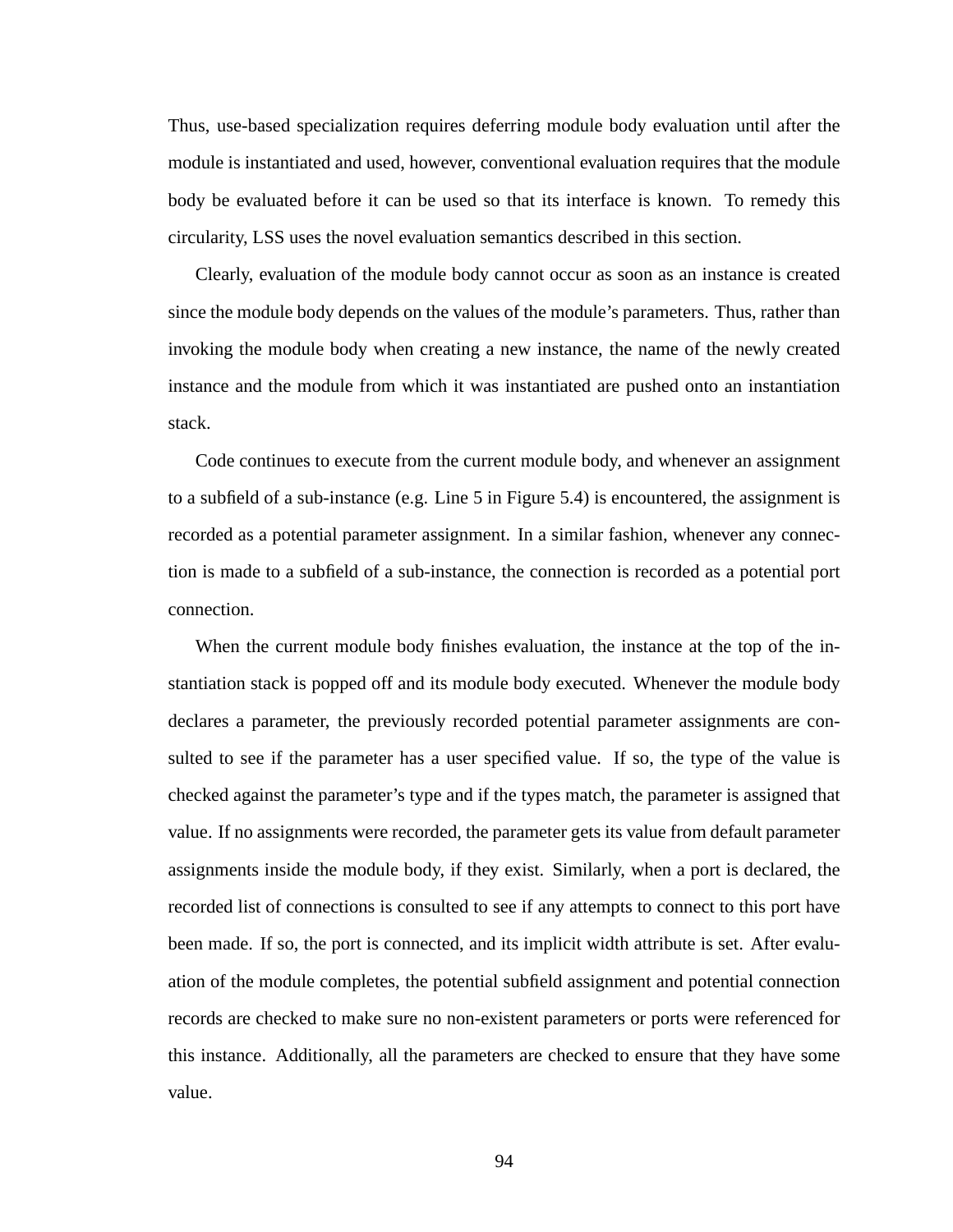

(a) Instantiation stack.

(b) Context for delay3.

Figure 6.1: LSS interpreter state.

The following example will illustrate the execution of the code shown in Figure 5.4.

- 1. Line 1. The interpreter records that an instance of the source module named gen was created by pushing it onto the instantiation stack.
- 2. Line 2-3. The same is done for the hole and delay3 modules.
- 3. Line 5-6. The interpreter records the assignments to potential parameters n and width.
- 4. Line 8-9. The interpreter records the connections made.

At this point, the top-level code has finished and so the module at the top of the instantiation stack is popped and its constructor evaluated. Figure 6.1a shows the instantiation stack in the LSS interpreter at this point in the execution. In this case, the next set of code to run is that for the delayn module shown in Figure 5.5.

5. Line 2. Check to see that n has an integer value in the record. If so, add it to the evaluation context based on the value in the record. The evaluation context is shown in Figure 6.1b.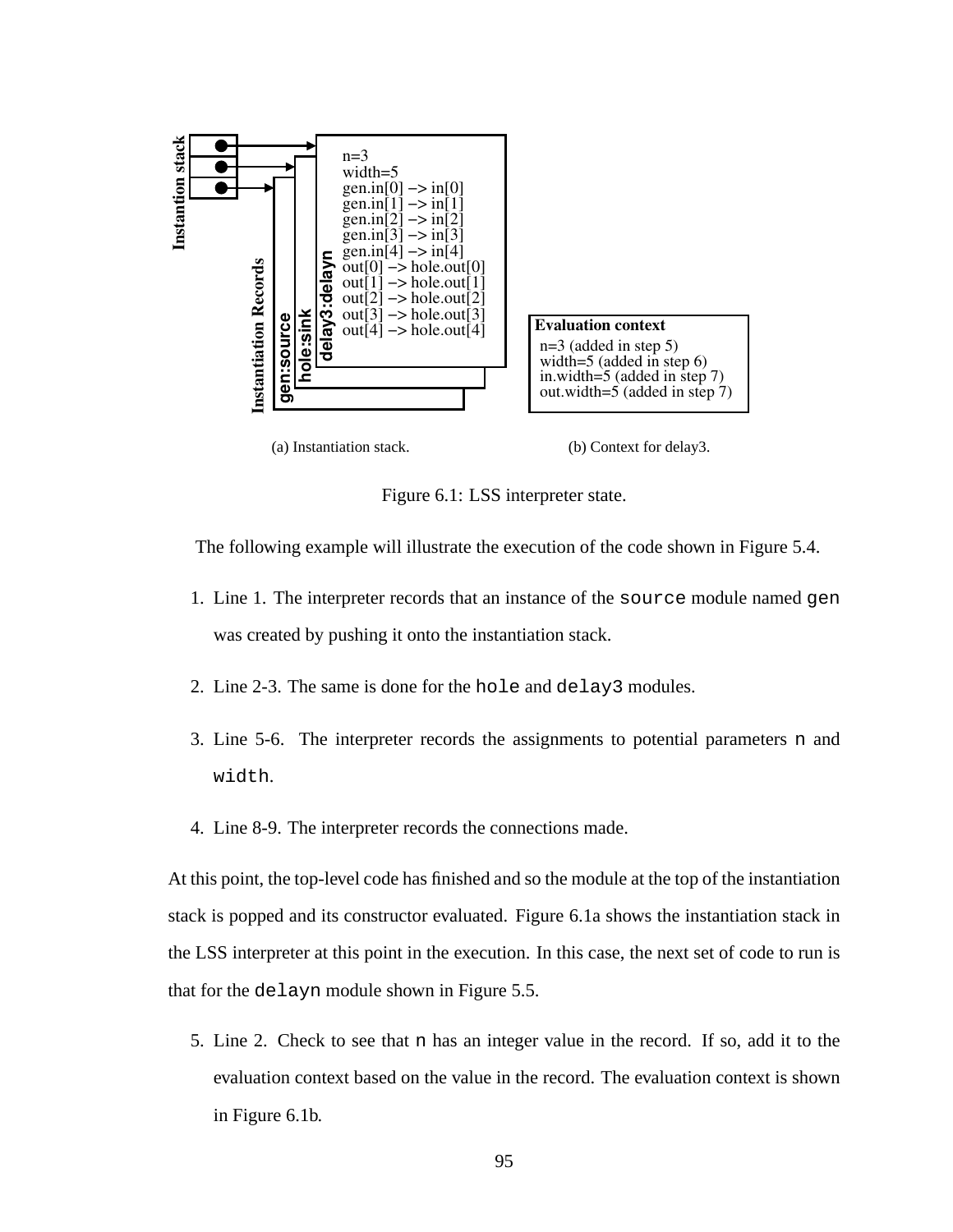- 6. Line 3. Do the same for the width parameter.
- 7. Line 5-6. Record the fact that connections to the in and out port are valid, compute the port widths, and add the *portname*.width parameters to the context.
- 8. Line 12-21. Execute the code, recording the instantiations, assignments, and connections as before.

Once this code is finished, the interpreter ensures that no connections were made to nonexistent ports and no illegal parameter assignments were made. In this example, the code is correct so evaluation continues. The next instance on the stack, in this case one of the delay modules pushed onto the stack during the evaluation of the instance delay3, is popped off the stack and evaluated.

Note that these semantics are not the same as lazy evaluation [25]. The semantics above *require* that the evaluation of a module body be delayed until the instantiating module body completes. There are no language primitives that allow an instantiator to read the values of data produced by the instantiated module body. Contrast this with lazy evaluation in which expression evaluation is delayed until the results of a particular evaluation are requested (usually implicitly using the the result of the expression).

The above semantics can be specified more formally by describing the execution semantics for the LSS language as an evolution of program states. Execution semantics expressed in this way are typically called *small-step semantics* [24]. The complete small-step semantics has numerous state transition rules that closely resemble the semantics for common imperative programming languages. Therefore, in this chapter, only the state transitions that relate to the implementation of use-based specialization will be described. This chapter uses the notation and terminology that is used by Harper [24], unless defined differently below.

The 7-tuple,  $(M, I_s, L, A, B, e, S)$ , will represent the state of an executing LSS program. M is the netlist of the design as it is known at the current point in program eval-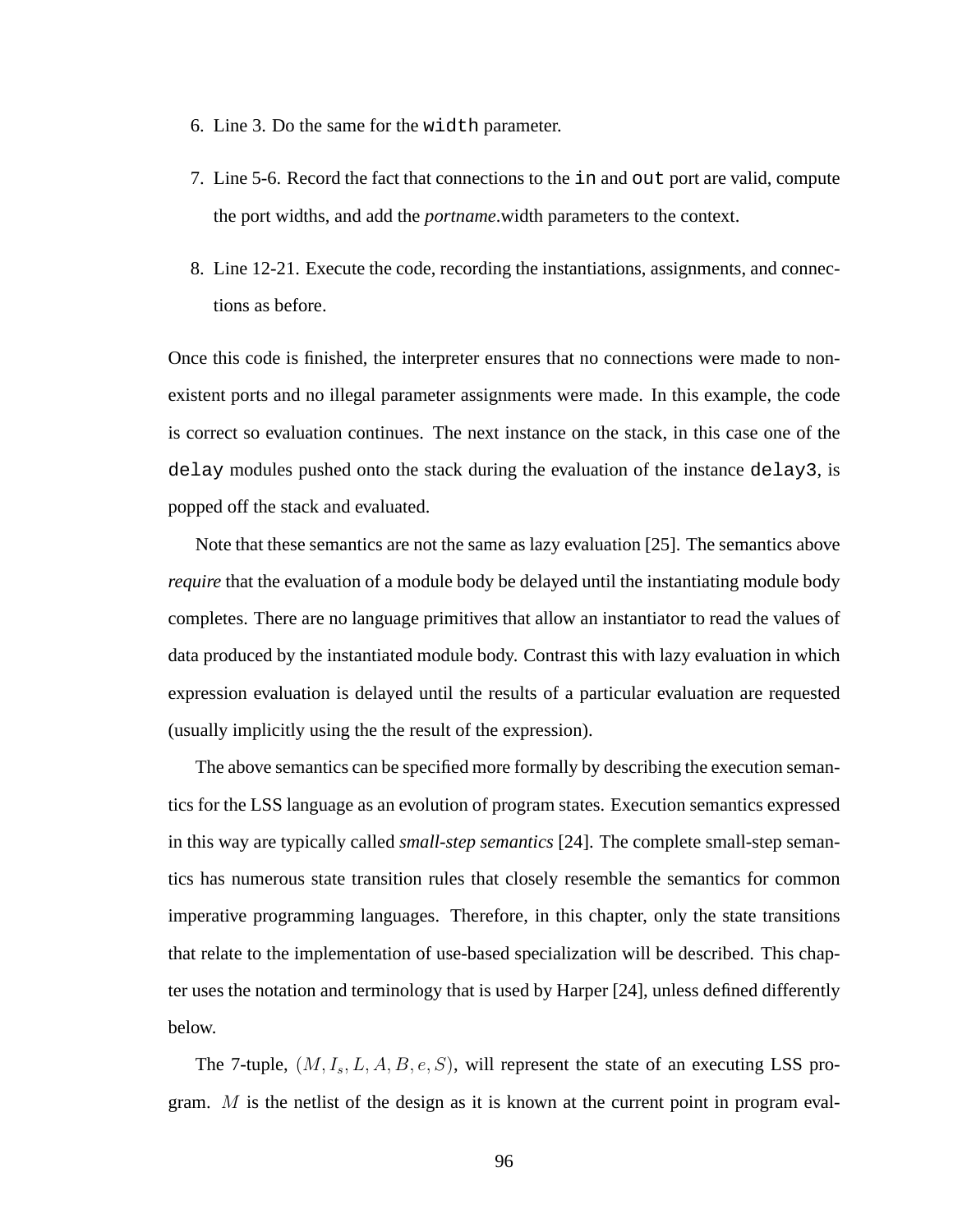uation.  $I_s$  is the stack of instances that need to be processed. L is the evaluation context and maps symbols to values. A is the recorded list of potential parameter assignments and port connections obtained from the parent instance (the instance in the hierarchy above the one currently being processed).  $B$  is a context that records potential parameter assignments and port connections for children of the current instance.  $e$  is the current expression being evaluated, and S is the current list of statements being evaluated.

The program starts in the initial state  $(\cdot, \cdot, L_0, \cdot, \cdot, \cdot, S_0)$ , where  $L_0$  defines built-in functions and  $S_0$  is the statement list at the top-level of the LSS specification.

The state transition function for LSS program states are expressed using propositional logic. In the transition rules below, items that appear above the horizontal bar represent the hypothesis of a logical statement. The items that appear below the bar represent the conclusions of the statement. The notation  $q_0 \rightarrow q_1$  is used to denote that  $q_0$  can transition to state  $q_1$ . The conclusions of all the transition rules identify all the legal transitions. Since any given state of an LSS program satisfies the hypothesis for at most one transition rule, the transition rules define the state transition function. More information on using propositional logic to represent program semantics can be found in the references [24].

The interesting rules for LSS evaluation are used when a new instance is created. The rule for this statement is shown below. Note that the portion of the rules related to actually augmenting  $M$  is not shown but the extension is straightforward.

$$
\frac{c \text{ current instance name} \quad n \notin \text{dom}(L) \quad m \in \text{dom}(L) \quad S' = \text{body}(m) \quad i = (c.n, S')}{(M, I_s, L, A, B, \cdot, \text{instance } n : m; S) \rightarrow (M', i \rhd I_s, \{n \mapsto (c.n, S')\} \cup L, A, B, \cdot, S)}
$$

This rule pushes the constructor for instance  $i$  onto the stack of constructors  $I_s$  that must be evaluated and continues evaluating the statements in the current statement list. (Note that  $i > I_s$  denotes a stack with the element i at the top and the stack  $I_s$  below it. dom(L) is an operator that returns the domain of L.) Notice that this differs from standard evaluation which would have immediately begun processing  $S'$ .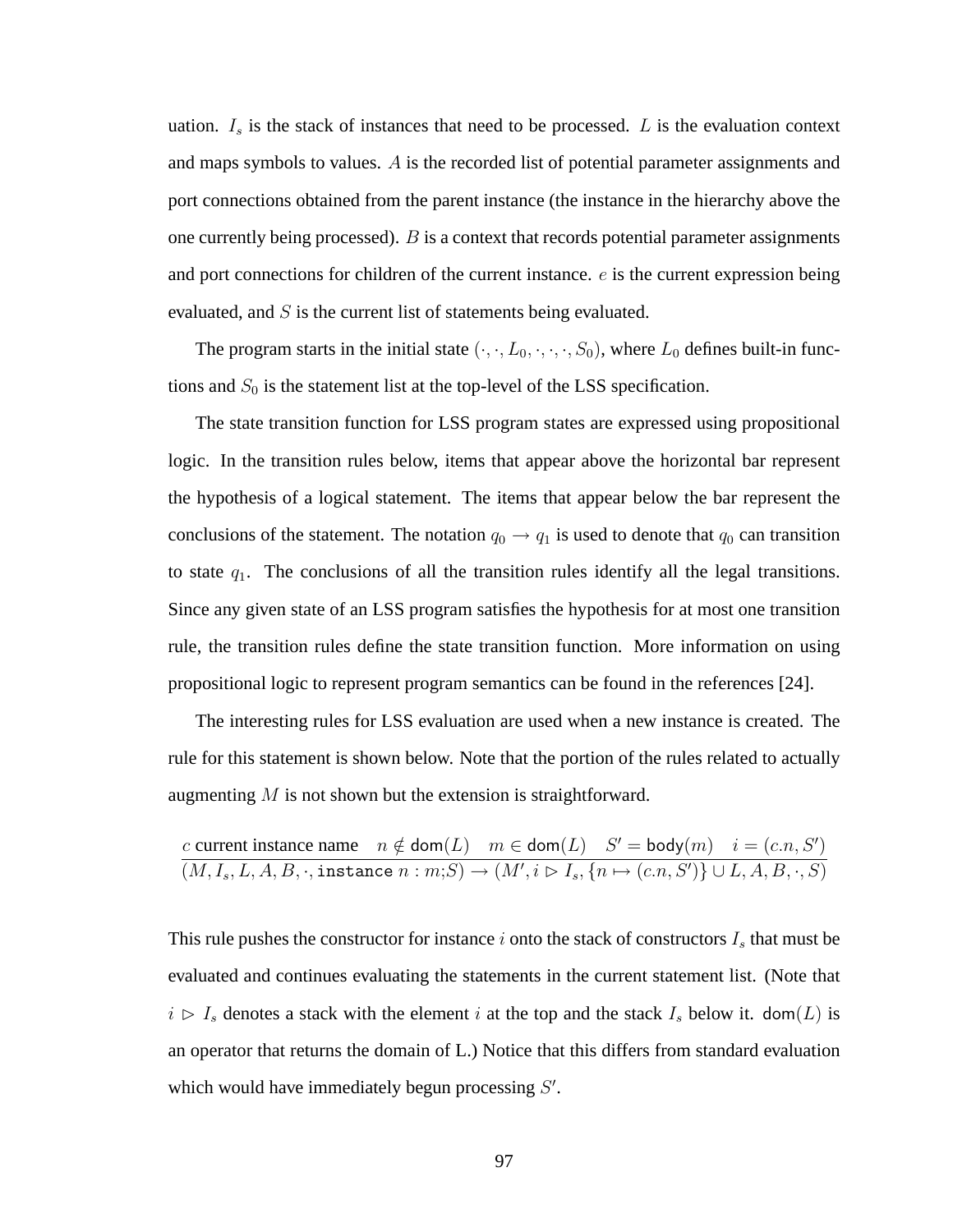When the current instance is finished (i.e. no statements are left in the current statement list), the following rule begins evaluating the next instance constructor.

$$
\frac{A = \emptyset \quad c \text{ current instance name} \quad i = (c.n, S') \quad A^* = \text{extract}(c.n, B) \quad A' = \text{strip}(A^*)}{(M, i \rhd I_s, L, A, B, \cdot, \cdot) \rightarrow (M, I_s, L_0, A', B \setminus A^*, \cdot, S')}
$$

The function extract(c.n, B) extracts from B all parameter assignments and connections for the instance named c.n. The function strip( $A^*$ ) strips the c. prefix from all the symbol names,  $c.n$ , in the context  $A^*$ . The state for the next instance to be processed is established by extracting the recorded potential assignments for the about-to-be-processed instance and making this set of assignments the new A context. The  $A = \emptyset$  hypothesis ensures that no assignments to undefined parameters can occur. The mechanism for this is explained below.

The remaining small-step inference rules are very similar to other imperative programming languages. The most complex rules not shown are the ones for parameter and port declarations. The parameter rule removes from  $A$  any assignments to the parameter being defined and updates  $L$  and  $M$  appropriately. The port declaration rule is similar. Since the records are removed from A, if  $A \neq \emptyset$  after a module finishes evaluation, then an assignment or connection was made to an undeclared parameter or port.

# **6.2 Evaluation of Use-Based Specialization**

Evaluating the utility of use-based specialization is difficult since modules can leverage this feature in many different ways. However, one common way in which this feature is used across most modules is the automatic inference of port widths. Therefore, to evaluate use-based specialization, we count the number of port width parameters that were inferred.

Table 6.1 shows the results from the measurement across five different machine models. The table shows the number of port width parameters inferred and the total number of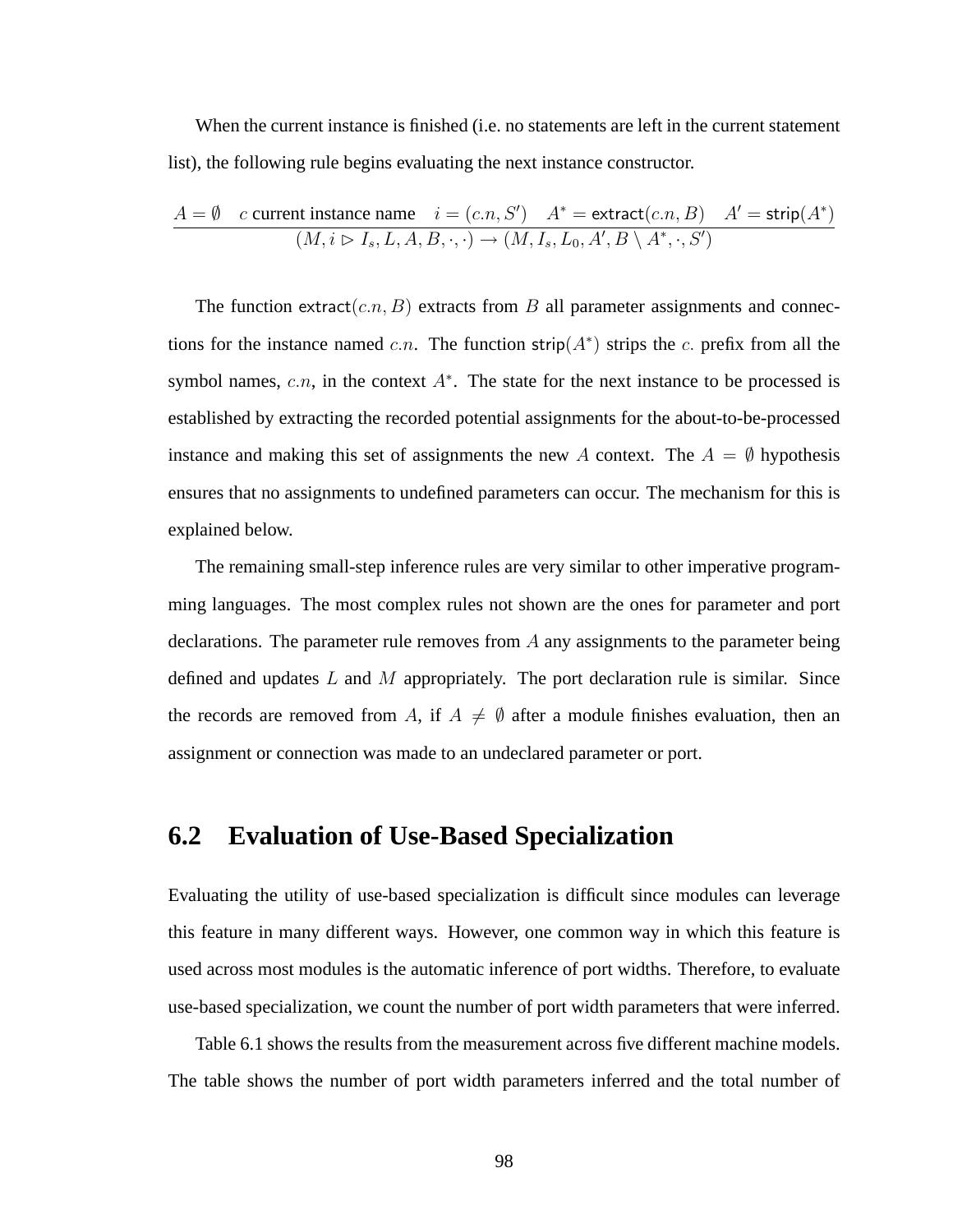| <b>Model Name</b>           | <b>Inferred Port Widths</b> | Connections |
|-----------------------------|-----------------------------|-------------|
|                             | 816                         | 919         |
| В                           | 823                         | 929         |
| $\mathcal{C}_{\mathcal{C}}$ | 147                         | 304         |
| D                           | 611                         | 3975        |
| F.                          | 984                         | 4528        |
|                             | 523                         | 1395        |

- A A Tomasulo Style machine for the DLX instruction set.
- B Same as A, but with a single issue window.
- C A model equivalent to the SimpleScalar simulator [4].
- D An out-of-order processor core for IA-64.
- E Two of the cores from D sharing a cache hierarchy.
- F A validated Itanium 2 simulator.

Table 6.1: Port width parameters inferred by use-based specialization

connections. In all of the models examined, use-based specialization was used to infer *all* the port width parameters. As the results illustrate, the number of parameter values inferred was quite substantial. Without use-based specialization, in one case, 984 port width parameters would have to have been kept consistent with 4528 connections. Our experience with use-based specialization suggests that avoiding this unnecessary manual specification dramatically reduces the designer effort in using reusable components.

# **6.3 Summary**

Explicitly specifying values for all parameters when using flexible, reusable components, can be so cumbersome that they are not reused in practice. Fortunately, it is possible to infer the values of many of these parameters, but doing so in a language that allows creation of flexible hierarchical components requires novel evaluation semantics. This is because, in traditional evaluation, a component cannot be used until it is instantiated. Upon instantiation, a component's constructor, which depends upon parameter values to create sub-structure, must be evaluated. However, with use-based specialization, the system must know how the component has been used before parameter values are known.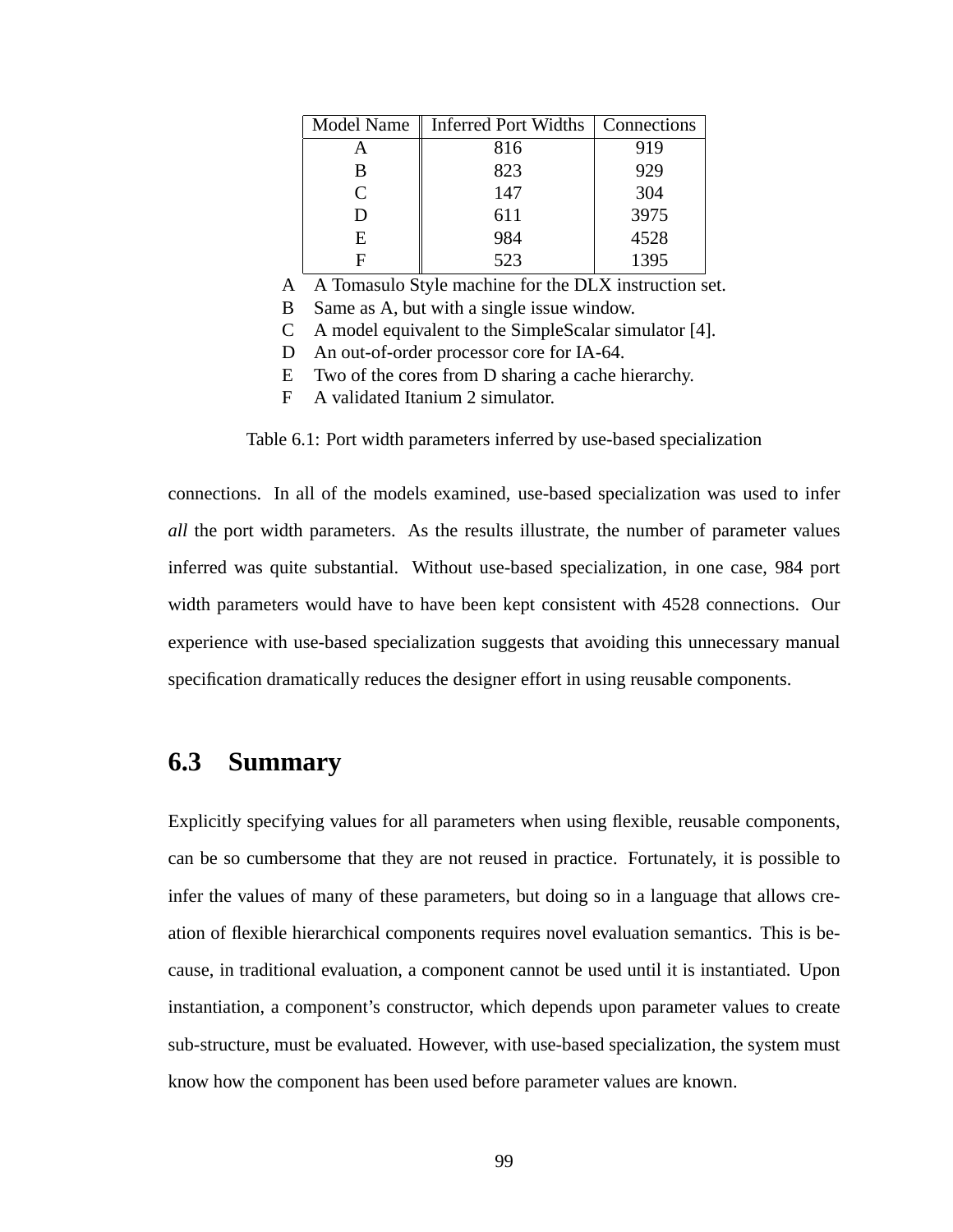To resolve this circular dependence, this chapter presented novel evaluation semantics that delay the execution of the constructor from the time a component is instantiated to until after all information about component usage is known. In the interim, any operations involving the component are recorded into a table and checked for correctness after the component constructor has executed. To prevent any circularity in the evaluation order, an instantiating component may not *require* any values produced in an instantiated component's constructor.

Overall, use-based specialization is able to eliminate many redundant parameter specifications. In one particular configuration, this saves the user the trouble of keeping 984 interface-size parameters consistent with 4528 connections in the model. This savings reduces the overhead of using flexible components and makes them more likely to be reused in practice.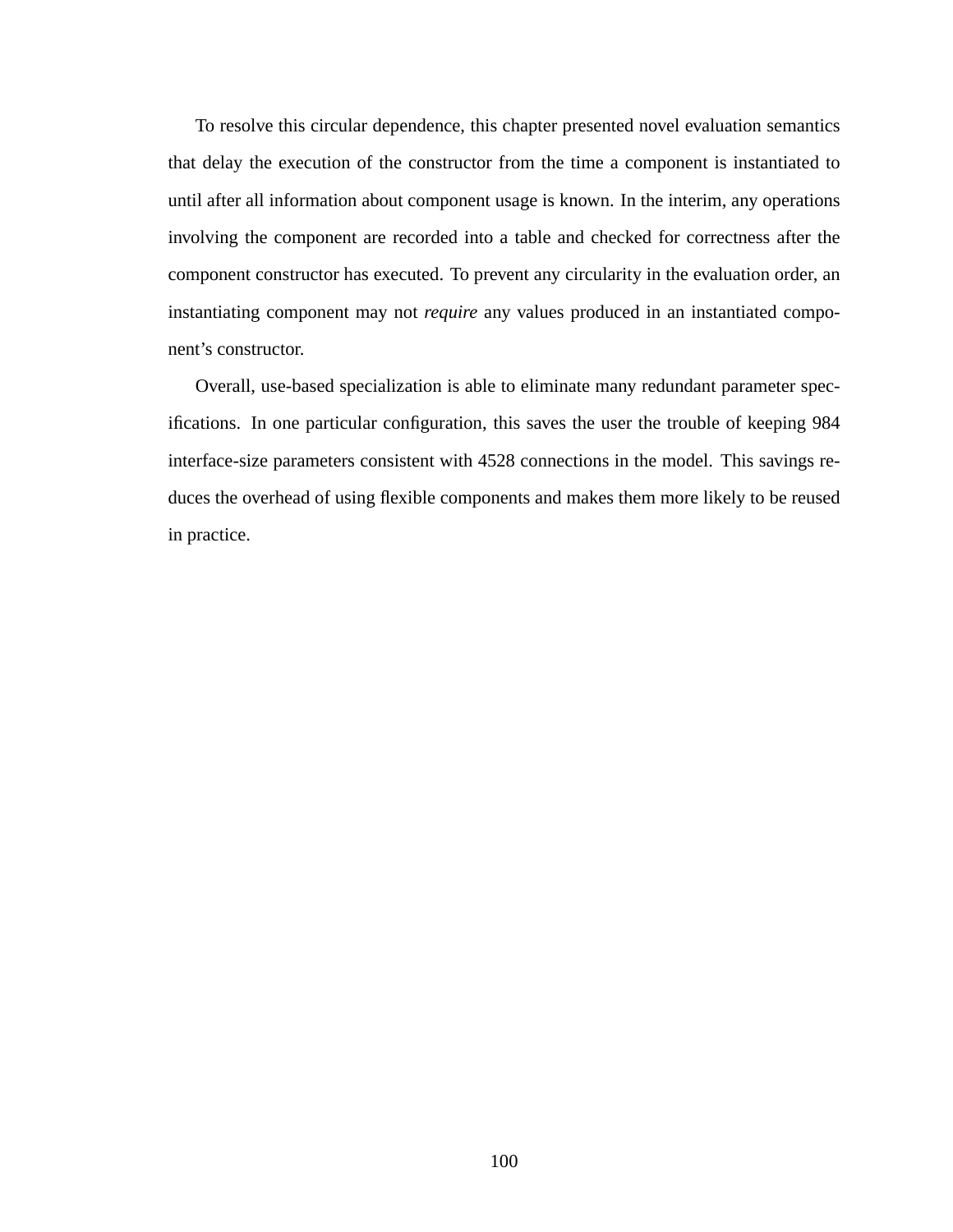# **Chapter 7**

# **Implementation of Type Inference**

Using polymorphic components can burden users by expanding the customization required to use a component. Not only must the module's parameters be specified, but all the polymorphism must also be resolved. While some of this burden is lifted by the use-based specialization technique described in the previous chapter, explicit type instantiations can still be burdensome. As was mentioned in Section 5.2.4, to reduce user burden, the LSS compiler employs a type inference algorithm that analyzes the structure of a system's connectivity to infer the types of many ports and connections, thus automatically resolving the polymorphic types.

In this chapter, the details of the LSS type system and a formalization of the type inference problem will be presented. As was mentioned earlier, the inference problem is NP-complete and differs from type inference problems found in the literature [56]. This chapter will prove the problem's NP-completeness, explore the effect of this complexity on actual type inference running times, and present a heuristic inference algorithm to automatically resolve polymorphism.

This chapter will conclude with experimental results that illustrate that type inference *dramatically* reduces any burden incurred by using polymorphism. Further, the results indicate that the inference algorithm can resolve polymorphism in complicated systems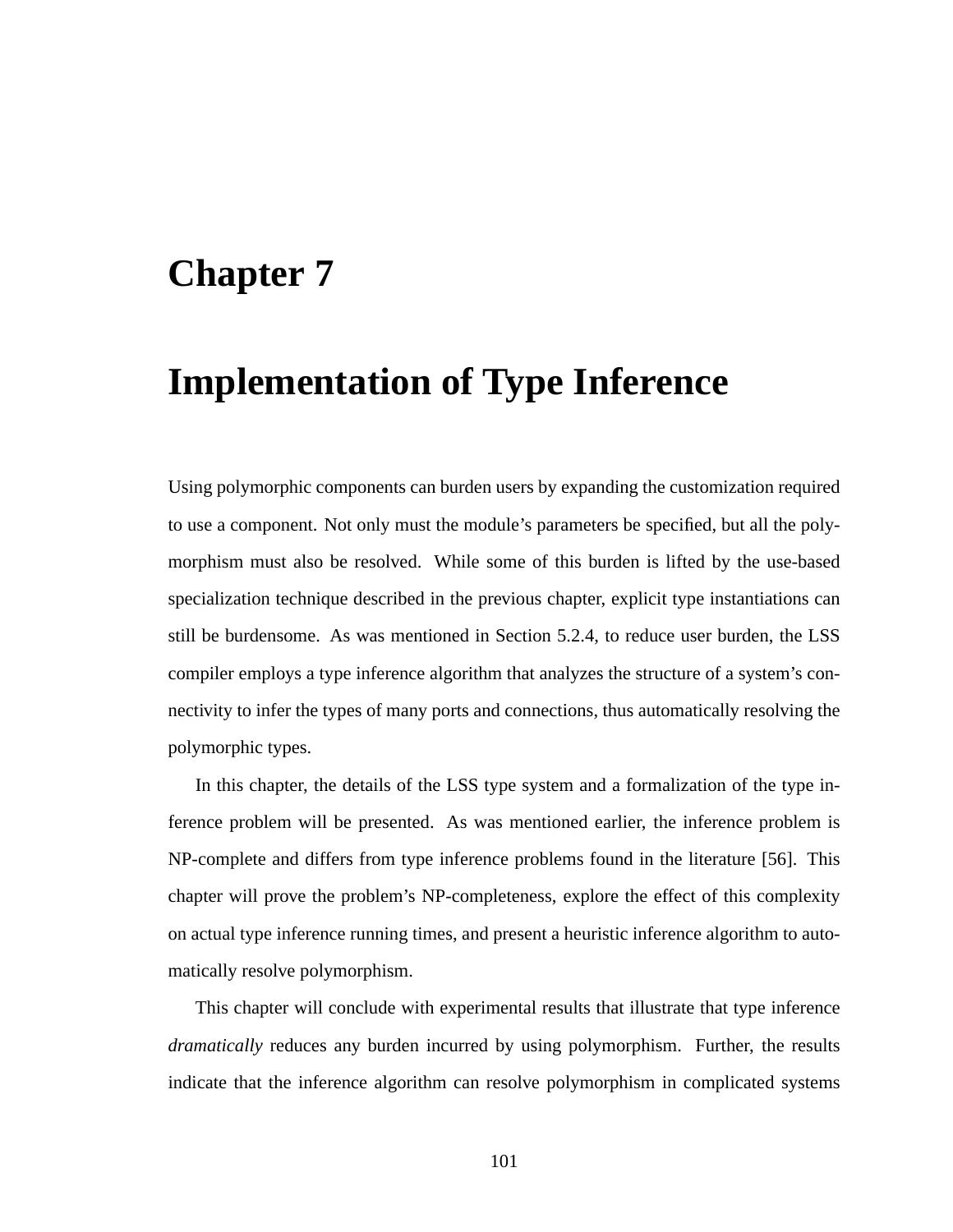seen in practice in reasonable time. Taken together, these results demonstrate that using polymorphism in practice significantly enhances reusability while incurring little to no cost.

# **7.1 The Type System**

The types supported in the LSS language are described by the following grammar:

Basic Types

\n
$$
\tau \qquad ::= \text{int} \mid \ldots \mid \tau[n] \mid \text{struct}\{i_1 : \tau_1; \ldots i_n : \tau_n; \}
$$
\nType Variables

\n
$$
\alpha, \beta, \gamma \qquad ::= \text{'identity}
$$
\nType Schemes

\n
$$
\tau^* \qquad ::= \alpha \mid (\tau_1^* \mid \ldots \mid \tau_n^*) \mid \tau \mid \tau^*[n] \mid
$$
\n
$$
\text{struct}\{i_1 : \tau_1^*; \ldots i_n : \tau_n^*; \}
$$

Here, the basic types are the standard programming language types ( $\tau[n]$  is the array type with elements of type  $\tau$ ) that would be communicated over ports at model run-time. The type schemes fall in two classes, recursive and non-recursive. The non-recursive type schemes are the collection of type variables and basic types. The recursive type schemes are disjunctive type schemes and aggregate types (such as structures and arrays) built from type schemes rather than basic types. When building modules and connecting instances, users are permitted to annotate ports and connections with type schemes rather than directly using the basic types. These type schemes provide LSE with the polymorphism described in Section 5.2.4.

While recursive aggregate type schemes complicate type inference, the following example will illustrate why these type schemes are important. Consider the memory component shown in Figure 7.1(a). This component has a request port for accessing it and an output data port to return the results of read requests. As shown, the request port's data type needs to have some fields with fixed types for addressing and identifying the type of request and a polymorphic data field, whose type is specified with a type variable, to carry the data for any write requests. This same type variable is used on the data out port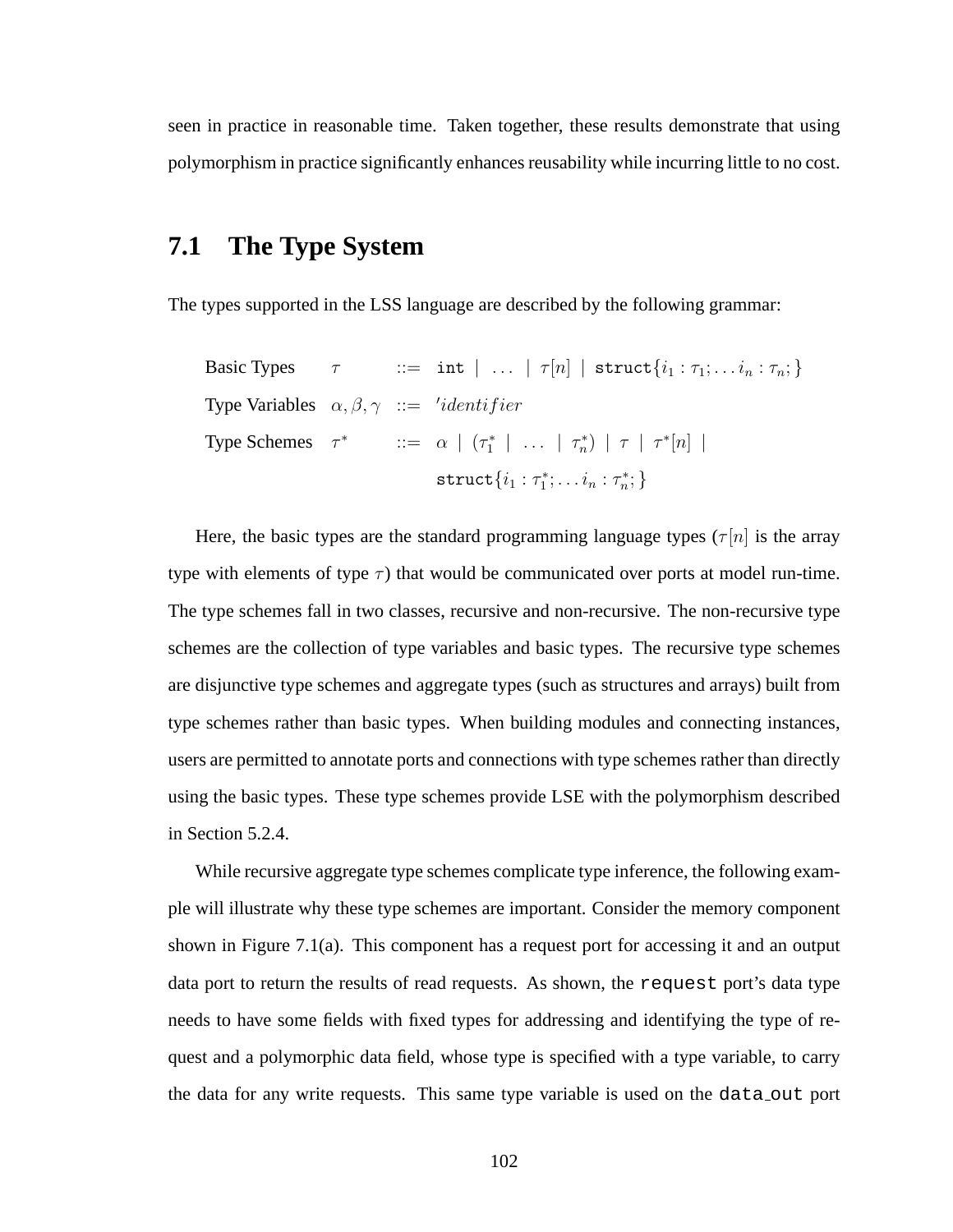

(a) Port interface for a simple memory.



(b) Connected components

Figure 7.1: Components with types annotated.

to ensure that the data written to the memory has the same type as the data that is read out. If type schemes were not allowed in structure definitions (i.e. recursive type schemes were forbidden), a polymorphic memory component like this could not be built. Instead, polymorphism would have to be abandoned, reducing the memory's reusability or the request port would have to be broken up into many individual ports, making the memory cumbersome to use.

# **7.2 The Type Inference Problem**

To automatically resolve the polymorphism for the type system described in Section 7.1, a type inference algorithm must identify a basic type for all type variables and ensure that a single type is selected from every disjunctive type scheme. When making such selections, the algorithm must respect each port's type scheme and ensure that connected ports share a common type. For example, consider the two components in Figure 7.1(b). Here, the in port on component B has the type scheme int  $\vert$  bool. Type inference must assign it the basic type int or the basic type bool. The out port on component A has type scheme int and thus can only be assigned type int. Furthermore, since in and out are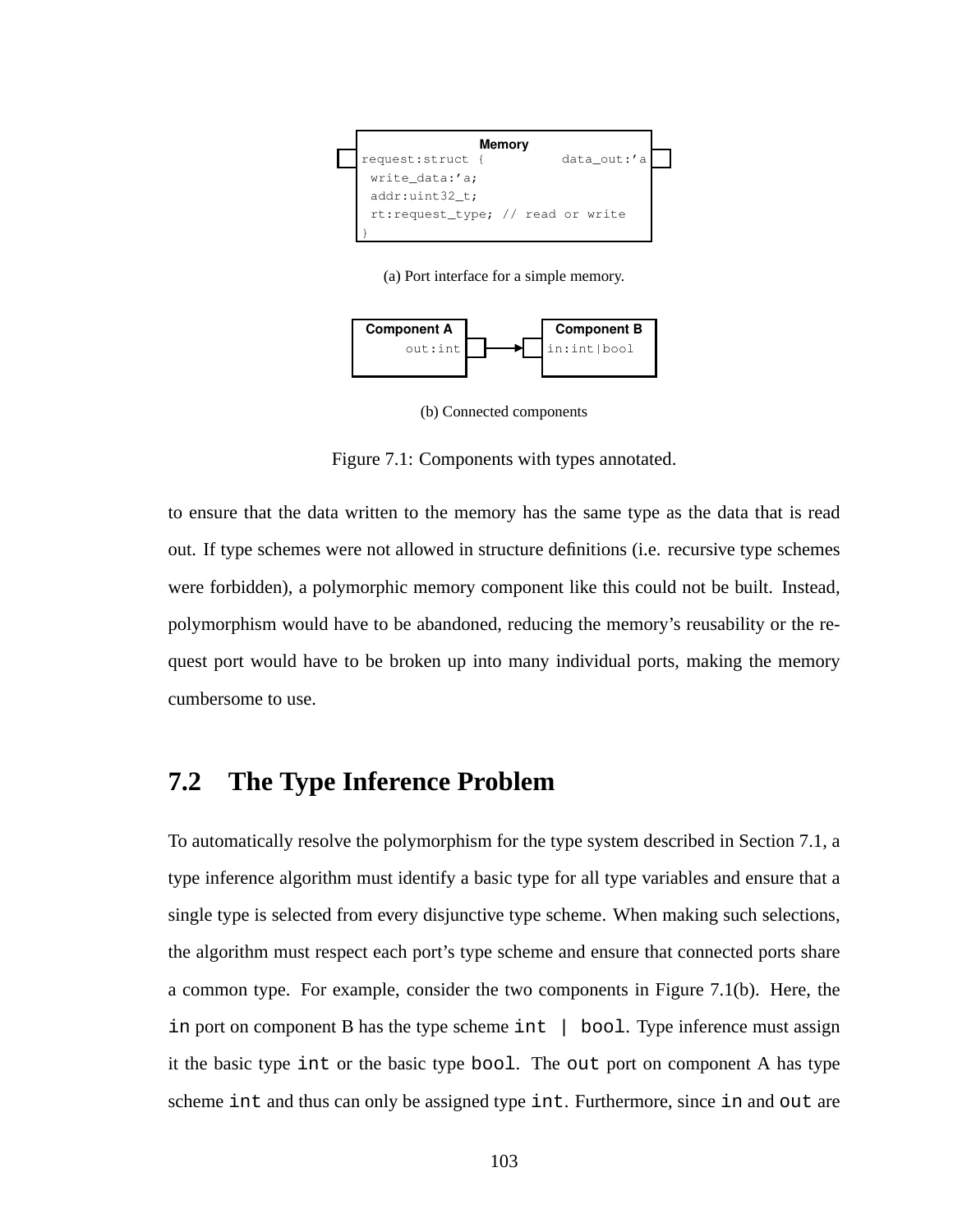connected, they must have the same type. This equality constraint forces the type inference algorithm to assign basic type int to port in. Since int is a basic type that corresponds to the type scheme int | bool, all conditions are satisfied and a unique valid type assignment has been found.

If no valid type assignment is possible (e.g., if the in port on component B had type scheme float | bool) then the system is said to be *over-constrained*. It is also possible to have a system with multiple valid type assignments (e.g., if the out port on component A also had the type scheme int | bool). Such systems are said to be *under-constrained*. Over-constrained and under-constrained systems are considered malformed systems and the type inference algorithm should report an error if such systems are encountered.

Formally, the type inference problem can be formulated as solving a set of constraints involving equality of type schemes. First, a type variable is created for every port in the system. Second, a core set of constraints is formed stating that these new type variables must be equal to the type scheme for the respective port. Third, the core set of constraints is extended by adding constraints formed by equating the type variables for any two ports that are connected. Finally, the type inference engine must resolve all the type schemes to compatible basic types and assign values to all type variables according to the constraints. The legal constraints in the type system are given by the following grammar:

$$
\text{Constraints} \quad \phi \quad ::= \quad \top \quad | \quad \tau_1^* = \tau_2^* \quad | \quad \phi_1 \wedge \phi_2
$$

 $\top$  is the trivially true constraint,  $\tau_1^* = \tau_2^*$  is a constraint asserting the equality between two type schemes, and  $\phi_1 \wedge \phi_2$  is the conjunction of the sub-constraints  $\phi_1$  and  $\phi_2$ .

To prove NP-completeness of the type inference problem, the following decision problem is considered.

**Problem.** *Given a constraint* φ*, is it possible to assign a compatible basic type for each type scheme in*  $\phi$  *such that each term of*  $\phi$  *is simultaneously satisfied?*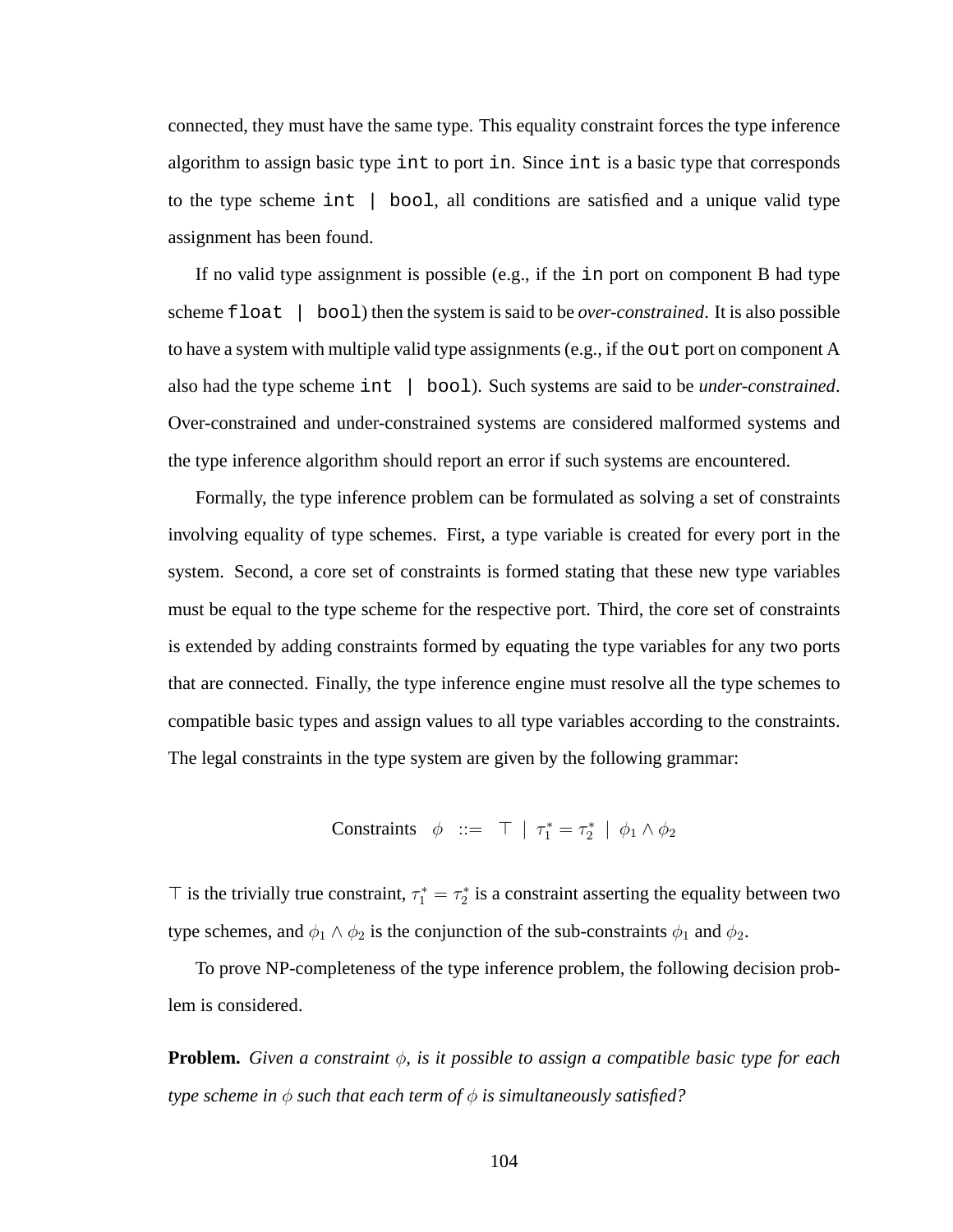#### **Theorem 1.** *The type inference problem is in NP.*

*Proof.* If we consider an instance of the type inference problem without disjunctive constraints, then the instance of the type inference problem is equivalent to an instance of a unification problem [39]. The mapping between an instance of the type inference problem and the unification problem is simple. Type schemes are equivalent to terms, type constructors are equivalent to functions, type variables are equivalent to term variables, and concrete types are equivalent to constants. This unification problem can be solved in linear time and thus is in the complexity class P [39].

For a given instance of the full type inference problem including disjunctive constraints, a non-deterministic algorithm need only select one type scheme from the disjunction in each disjunctive type scheme. Once this selection is made, the deterministic polynomialtime algorithm described above can be applied to verify the existence of a solution. Since the problem is polynomial-time verifiable, it is in NP.  $\Box$ 

#### **Theorem 2.** *The type inference problem is NP-hard.*

*Proof.* To show the problem is NP-hard, we show how to reduce any instance of the monotone 1-in-3 SAT problem, a known NP-complete problem [19], to the type inference problem. 3-SAT is a SAT problem where one must decide if there exists an assignment of truth values to a set of boolean variables,  $B$ , such that each clause in a set of disjunctive clauses, C, with exactly 3 literals per clause, is satisfied. Monotone 1-in-3 SAT is a 3-SAT problem where each member of  $B$  only appears in non-negated form and only one literal in each clause may have a truth value of '1'.

The reduction proceeds as follows. Let the type int correspond to the truth value '1', and let bool correspond to '0'. For each variable  $b_i \in B$  create a type variable  $\alpha_{b,i}$ . For each clause,  $c \in C$ , create a type variable  $\alpha_c$ . Each clause has the form  $(b_i, b_j, b_k)$  where  $b_i, b_j, b_k \in B$ . The only legal satisfying assignments for each clause is  $S_0 = (1, 0, 0)$ ,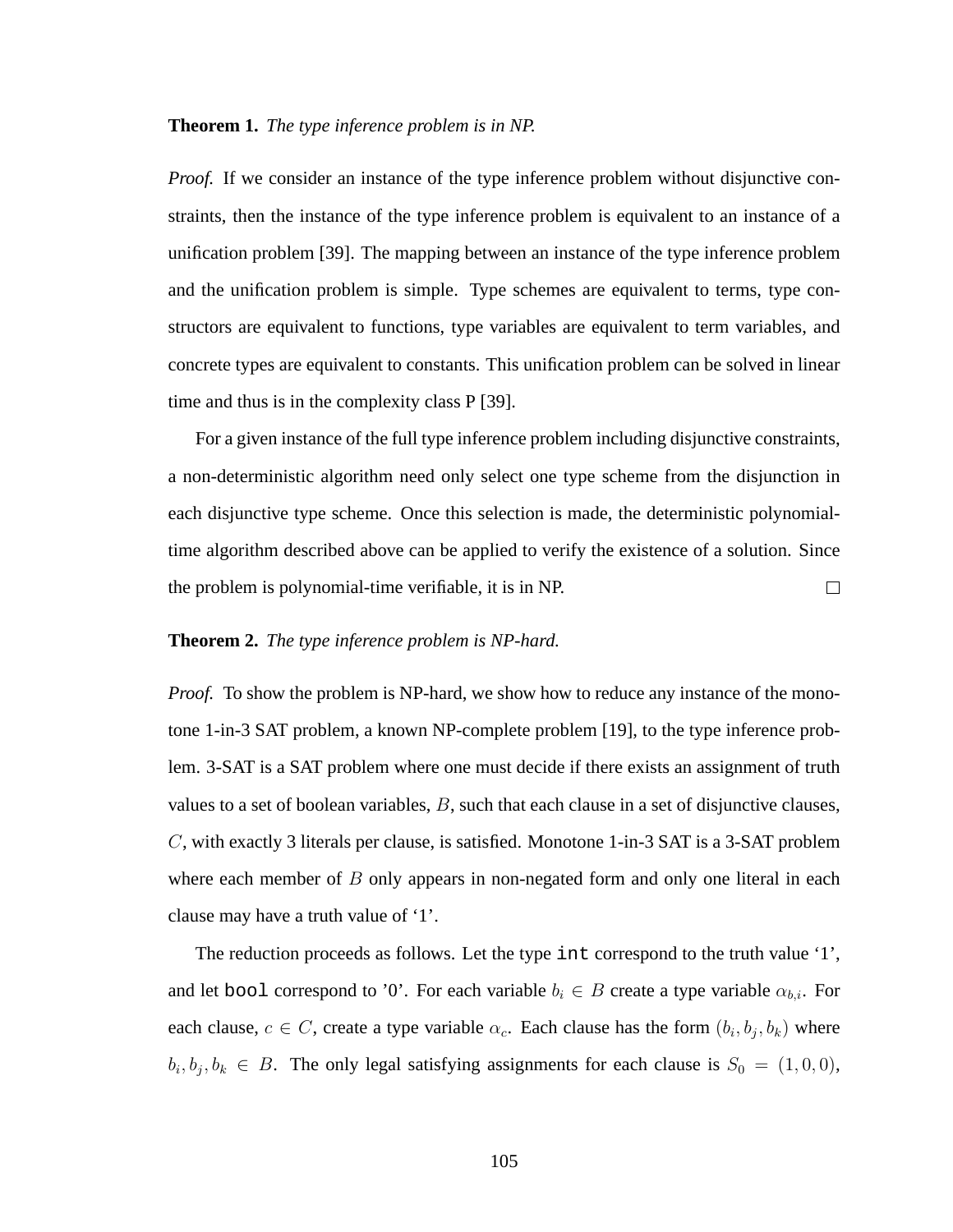$S_1 = (0, 1, 0)$ , and  $S_2 = (0, 0, 1)$ . Let

$$
'S_0
$$
 = struct { x:int; y:bool; z:bool;}  
\n $'S_1$  = struct { x:bool; y:int; z:bool;}  
\n $'S_2$  = struct { x:bool; y:bool; z:int;}

For each clause add the constraint  $\alpha_c = S_0 \mid S_1 \mid S_2$ . This constraint ensures that each clause has a legal satisfying value,  $S_0$ ,  $S_1$ , or  $S_2$ . To ensure that boolean variables in the clause get the appropriate value based on which satisfying assignment is chosen, add the following constraint for each clause:

$$
\alpha_c = \texttt{struct} \{ \ \texttt{x}: \alpha_{b,i}; \ \texttt{y}: \alpha_{b,j}; \ \texttt{z}: \alpha_{b,k}; \}
$$

If the inference problem for this set of constraints has a solution, the corresponding monotone 1-in-3 SAT problem is satisfiable. If not, the problem is unsatisfiable. Thus, solving the inference problem solves the corresponding monotone 1-in-3 SAT problem.  $\Box$ 

#### **Corollary 1.** *The type inference problem is NP-complete.*

*Proof.* The problem is in NP and is NP-hard, thus by definition it is NP-complete.  $\Box$ 

The type system and inference problem presented here is similar to other type systems and inference problems. The type system is, in fact, very similar to that of Haskell. However, the Haskell problem is undecidable in general [49]. There exist restricted versions of the type system that are decidable [36, 48]. Unfortunately, of these, the restrictions that yield acceptable computational complexity [36] are not desirable in a structural modeling environment since they forbid common port interface typings. For other restricted versions of the type system, we know of no heuristic algorithms that are appropriate for instances of the problem that arise in the structural modeling domain.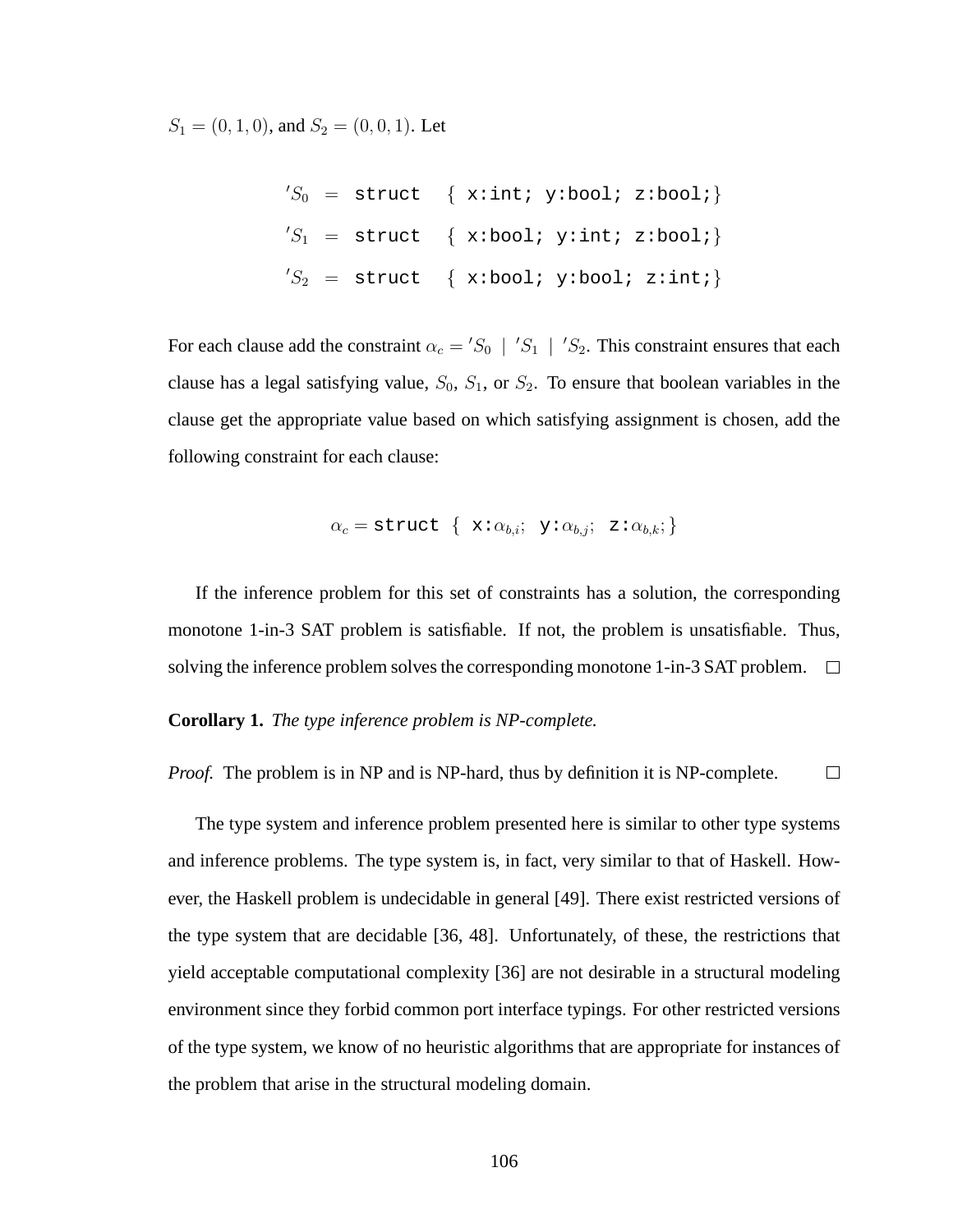The Balboa [14] structural modeling system shares a similar type system and inference problem but since Balboa only supports component overloading and not parametric polymorphism, its inference algorithm [15] is also not applicable. On the other hand, the Ptolemy structural modeling system supports parametric polymorphism, but not component overloading, so the type inference algorithm they propose [61] is also not directly applicable.

The type inference problem also seems like it could be easily mapped to SAT. However, a straight-forward mapping with a bounded width binary encoding for each type that is uniform across all problem instances is not possible. This is because one can arbitrarily nest structs and arrays leading to an unbounded number of types across all problem instances. It should be possible to identify a bounded width binary encoding for the set of types that can occur in a particular problem instance [43], however, this is also non-trivial and left to future work.

# **7.3 The Basic Inference Algorithm**

Fortunately, the substitution algorithm used for languages such as ML [34] can be extended for the presented type system by modifying the algorithm to handle the disjunctive type scheme. The algorithm determines if a satisfying solution for the constraints exists and, since the actual type assignments need to be known, also generates a typing context that maps type variables to basic types. This section presents an extension of this algorithm to handle the disjunctive type scheme and proves the correctness of the approach.

The basic ML-style substitution algorithm works by simplifying each term in the constraint,  $\phi$ , and then eliminating it. As the constraints are simplified, the algorithm will create a new simpler constraint and then recursively process this new constraint. Simultaneously, the algorithm builds up a typing context,  $T$ , that maps type variables to type schemes. The recursion occurs based on the structure of the constraint. Therefore, there must be a rule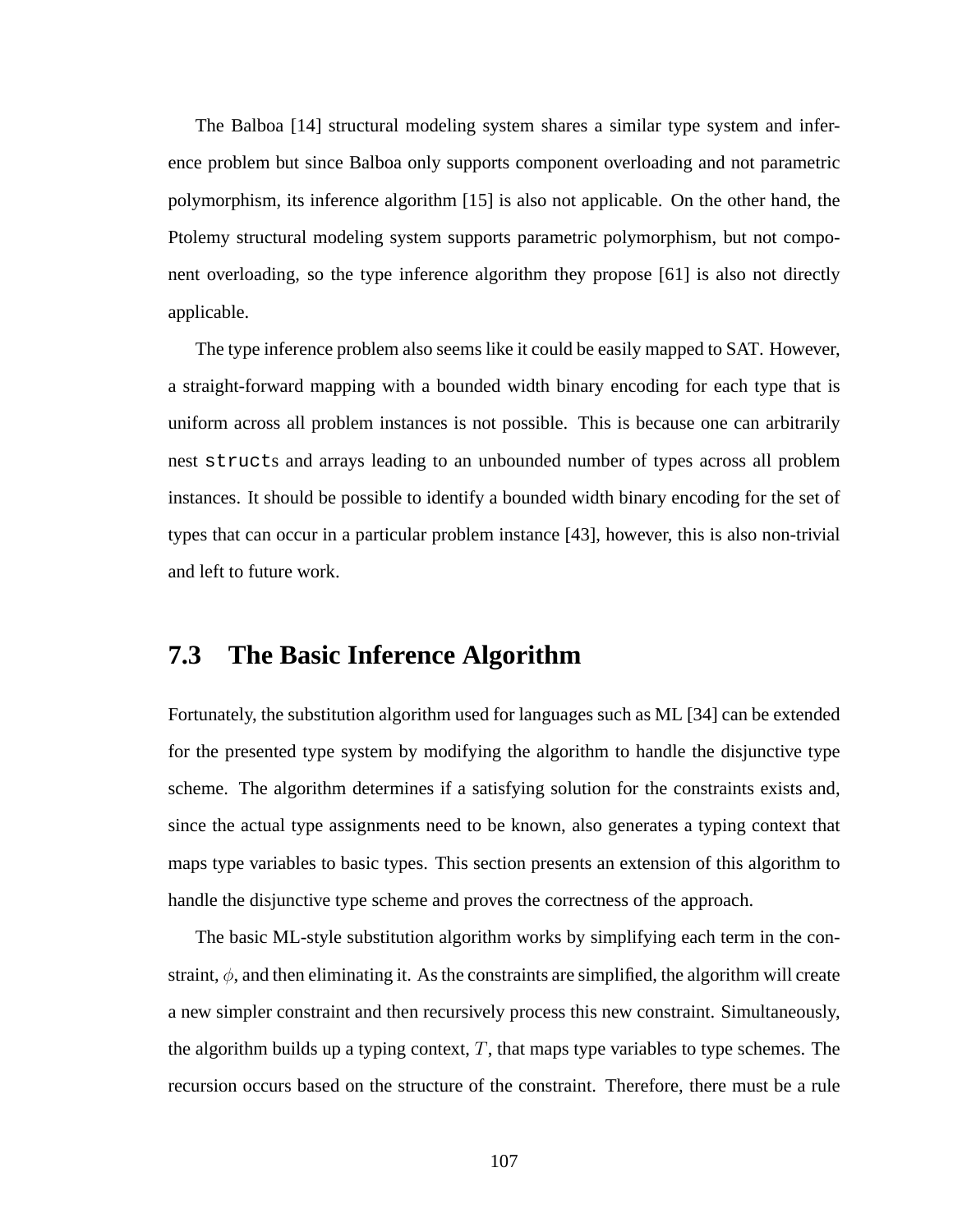| Constraint form                                                           | Operation                                                                               |  |
|---------------------------------------------------------------------------|-----------------------------------------------------------------------------------------|--|
| $\pi(\tau^* = \tau^*) \wedge \phi$                                        | $T_{\text{new}} \leftarrow T_{\text{old}}$                                              |  |
|                                                                           | $\phi_{\text{new}} \leftarrow \phi$                                                     |  |
| $(\alpha = \text{struct} \{ x1 : \alpha :  xn : \tau_n^* \}) \wedge \phi$ | System is unsatisfiable                                                                 |  |
| $(\alpha = \tau^*) \wedge \phi,$                                          | $T_{\text{new}} \leftarrow [\alpha/\tau^*] T_{\text{old}} \cup (\alpha \mapsto \tau^*)$ |  |
| $\tau^*$ contains no disjunctive type schemes                             | $\phi_{\text{new}} \leftarrow [\alpha/\tau^*]\phi$                                      |  |
| $(\tau_1^*$ [n] = $\tau_2^*$ [n]) $\wedge \phi$                           | $T_{\text{new}} \leftarrow T_{\text{old}}$                                              |  |
|                                                                           | $\phi_{\text{new}} \leftarrow (\tau_1^* = \tau_2^*) \wedge \phi$                        |  |
| (struct { $x1:\tau_{1.1}^*$ ; ; $xn:\tau_{1.n}^*$ ; } =                   | $T_{\text{new}} \leftarrow T_{\text{old}}$                                              |  |
| struct $\{ x1:\tau_{2,1}^*: \ldots : xn:\tau_{2,n}^* \} \wedge \phi$      | $\phi_{\text{new}} \leftarrow (\tau_{1,1}^* = \tau_{2,1}^*) \wedge \ldots \wedge$       |  |
|                                                                           | $(\tau_{1,n}^* = \tau_{2,n}^*) \wedge \phi$                                             |  |
|                                                                           | Constraint satisfiable, Solution in $T$                                                 |  |

Table 7.1: Simple Substitution Algorithm

that handles each production in the grammar defining the constraint. The standard rules are shown in Table 7.1. If the constraint has the form shown in the left column of the table, then the action on the right hand column is taken (only the first matching rule, starting from the top of the table, is applied). Each of these rules operates by simplifying the constraint based on the definition of equality for the type schemes. Recall that  $\tau$  denotes basic types,  $\tau^*$  denotes type schemes, and  $\alpha, \beta, \gamma, \dots$  denote type variables. The notation  $[y/x]Z$  means: substitute every occurrence of y in Z with x. Note that the state of the algorithm at any step can be summarized by the pair  $(T_i, \phi_i)$  where  $T_i$  is the typing context and  $\phi_i$  is the simplified constraint. The initial state is  $(\emptyset, \phi)$ .

The disjunctive constraint requires a new, non-standard rule and a modification to the form of constraints, since disjunctive type schemes are forbidden from the rule in the third row of the table. The rule on the third row of the table forbids disjunctive type schemes to ensure that the typing context,  $T$ , always maps type variables to concrete types, if all type variables had values. Allowing the disjunctive type scheme in the typing context would violate this property. We can avoid this difficulty by replacing every disjunctive type scheme with a type variable and adding a constraint asserting that the type variable is equal to the disjunctive type scheme. This simplified constraint involving disjunctive type schemes is handled by the following new rule. If the constraint is of the form ( $\tau^* =$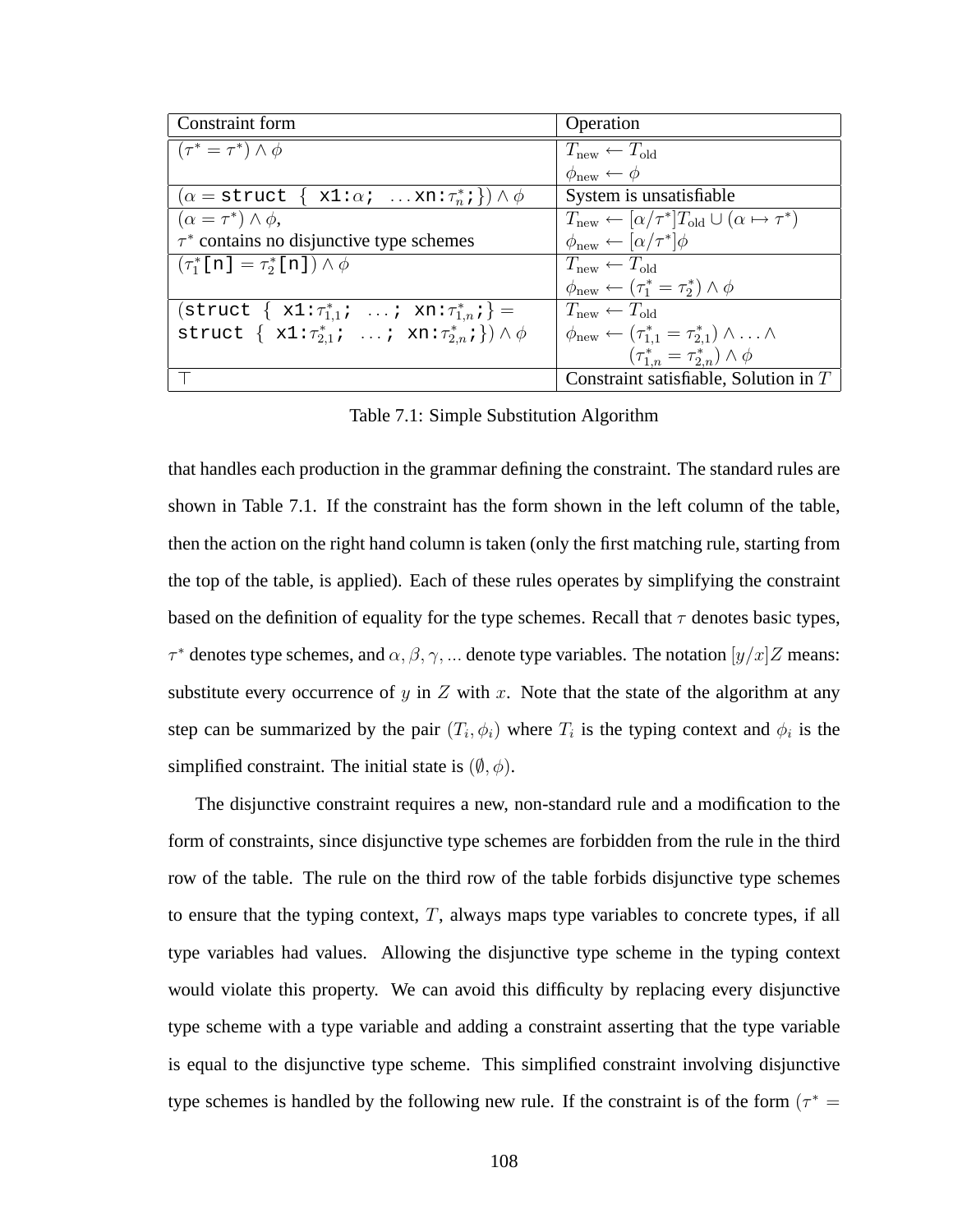$\tau_1^*$  | ... |  $\tau_n^*$ )  $\wedge \phi$ , then *n* inference problems are created each starting in the state  $(T_{old}, \phi_i \wedge \phi)$ , where  $\phi_i \equiv (\tau^* = \tau_i^*)$ . Each problem is solved by recursively applying the algorithm. When the algorithm terminates for each subproblem, it reports that  $\phi_i \wedge \phi$  was unsatisfiable or returns a typing context  $T_i.$  If,  $\forall i,j,~1\leq i,j\leq n,$   $\phi_i$  and  $\phi_j$  were satisfiable and  $T_i \neq T_j$ , then the system is under-constrained. The algorithm terminates if this occurs since only unique solutions are acceptable.

For the extended algorithm to be correct, two things must be true. First, the algorithm must ultimately terminate. Second, each step of the algorithm must be incrementally building a solution to the type inference problem. These two properties are stated formally in the next two theorems. Note that these theorems and proofs are extensions of Harper's proofs for the corresponding theorems about MinML [24].

#### **Theorem 3.** *The algorithm's state sequence is finite.*

*Proof.* To each state  $(T, \phi)$ , we will assign a pair  $(n, s)$ , where n is the number of type variables in  $\phi$  and s is the sum of the number of type schemes in  $\phi$ . If  $(T_i, \phi_i)$  is satisfiable, each rule shown in Table 7.1 takes  $(T_i, \phi_i)$  and converts it into a state  $(T_{i+1}, \phi_{i+1})$ , where  $n_{i+1} < n_i$  or both  $n_{i+1} = n_i$  and  $s_{i+1} < s_i$ . Consider each row of the table. The first row, removes two type schemes from  $\phi_i$ . The third row reduces the number of type variables by one. The fourth row removes two type schemes from  $\phi_i$ , as does the fifth row. All rows either decrease s (without increasing  $n$ ) or decrease n. Thus, the sequence of states form a strictly decreasing sequence of ordered pairs of integers(the pairs  $(n, s)$ ). Since the sequence is lower-bounded ( $n \geq 0$  and  $s \geq 0$ ), the sequence will converge in a finite number of steps.

If some state in the sequence is unsatisfiable, then the algorithm terminates, and thus the theorem is trivially true.

Upon encountering a disjunctive constraint, the algorithm recursively applies itself to many subproblems. Each of the subproblems contains one fewer type scheme and thus, by the metric introduced earlier, is simpler than the current problem. Therefore, inductively,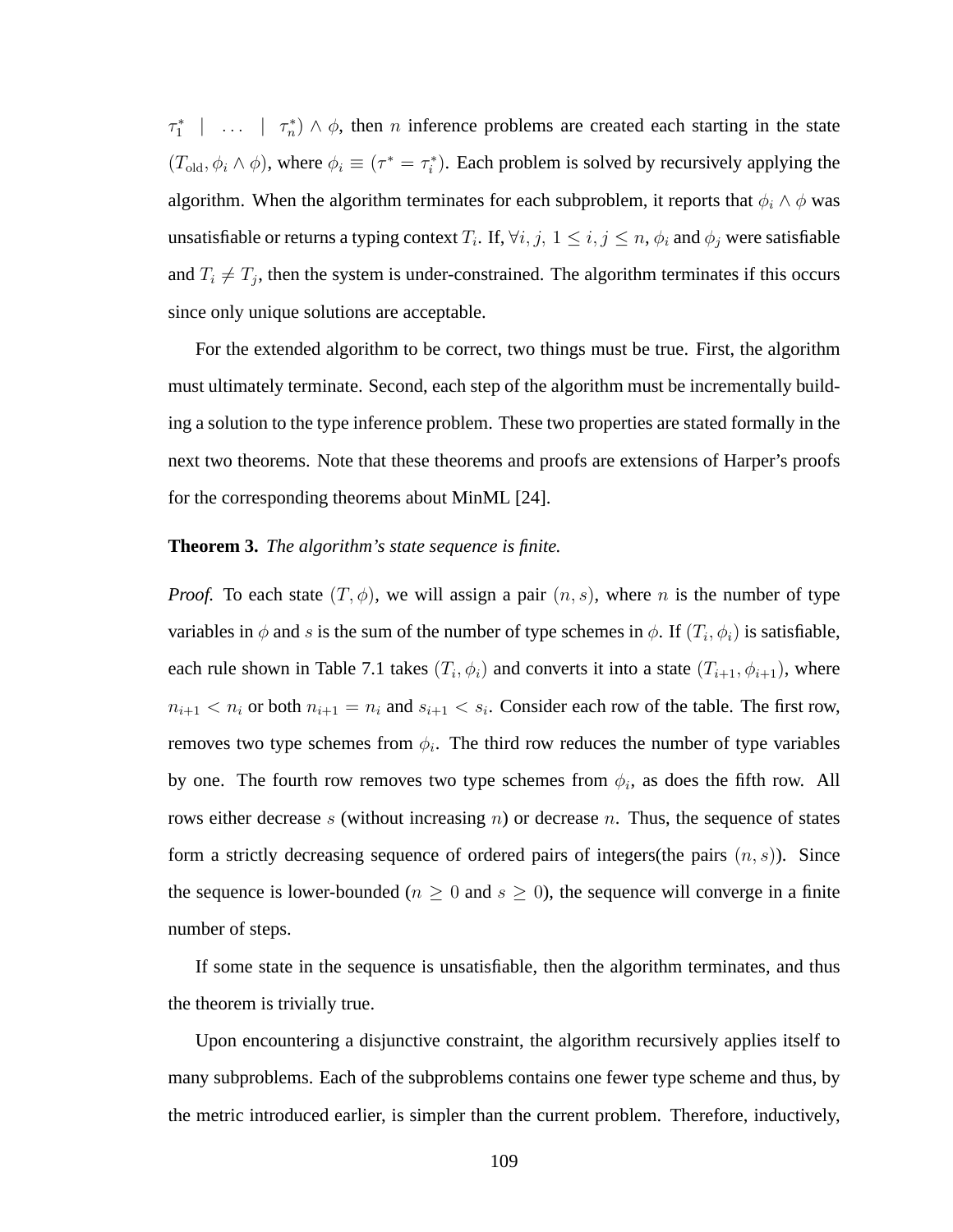none of the subproblems will lead to an infinite sequence of states. Therefore, the algorithm will not produce an infinite sequence of states for any initial state.  $\Box$ 

The next theorem will show that the final typing context  $T$  provides a solution to the initial constraint. However some useful notation will be introduced first. The application of a typing context S to a type scheme  $\phi$  involves recursively substituting all the type variable to type scheme mappings in the type context S into the type schemes of  $\phi$ . This operation will be denoted by  $\overline{S}(\phi)$ . Next, we will write  $S \models \phi$  if the typing context S satisfies the constraint  $\phi$ . Formally, this relation is inductively defined as follows:

$$
S \models \top \quad \text{always}
$$
  

$$
S \models \tau_1^* = \tau_2^* \quad \text{iff } \overline{S}(\tau_1^*) \cap \overline{S}(\tau_2^*) \neq \emptyset
$$
  

$$
S \models \phi_1 \land \phi_2 \quad \text{iff } S \models \phi_1 \text{ and } S \models \phi_2
$$

Note that in the second rule we are treating type schemes like sets. The type scheme  $\tau_1^*$  | ... |  $\tau_n^*$  is considered to be the set  $\{\tau_1^*, \ldots, \tau_n^*\}$ . All other type schemes are considered to be singleton sets.

Finally, given a state  $(T, \phi)$ , we will call S a solution for that state if  $S = T \cup U$  and  $S \models \phi$  for some U whose domain is disjoint from the domain of T.

**Theorem 4.** If the algorithm transitions from state  $(T, \phi)$  to  $(T', \phi')$ , then S is a solution *for*  $(T, \phi)$  *if and only if S is a solution for*  $(T', \phi')$ *.* 

*Proof.* We will prove this statement by induction on the structure of the transitions. The transitions presented in Table 7.1 are almost identical to those for programming languages such as ML and the truth of this theorem is well known for those transitions [24].

For a transition based on the disjunctive rule, we have  $\phi = (\tau^* = \tau_1^* \mid \ldots \mid \tau_n^*) \wedge \phi''$ and  $\phi' = \top$ . Assume that S is a solution to the state  $(T, (\tau^* = \tau_1^* \mid \ldots \mid \tau_n^*) \wedge \phi'')$ . Since  $S \models (\tau^* = \tau_1^* \mid \ldots \mid \tau_n^*) \wedge \phi'',$  then  $S \models \tau^* = \tau_i^* \wedge \phi''$  for some *i* by the definition of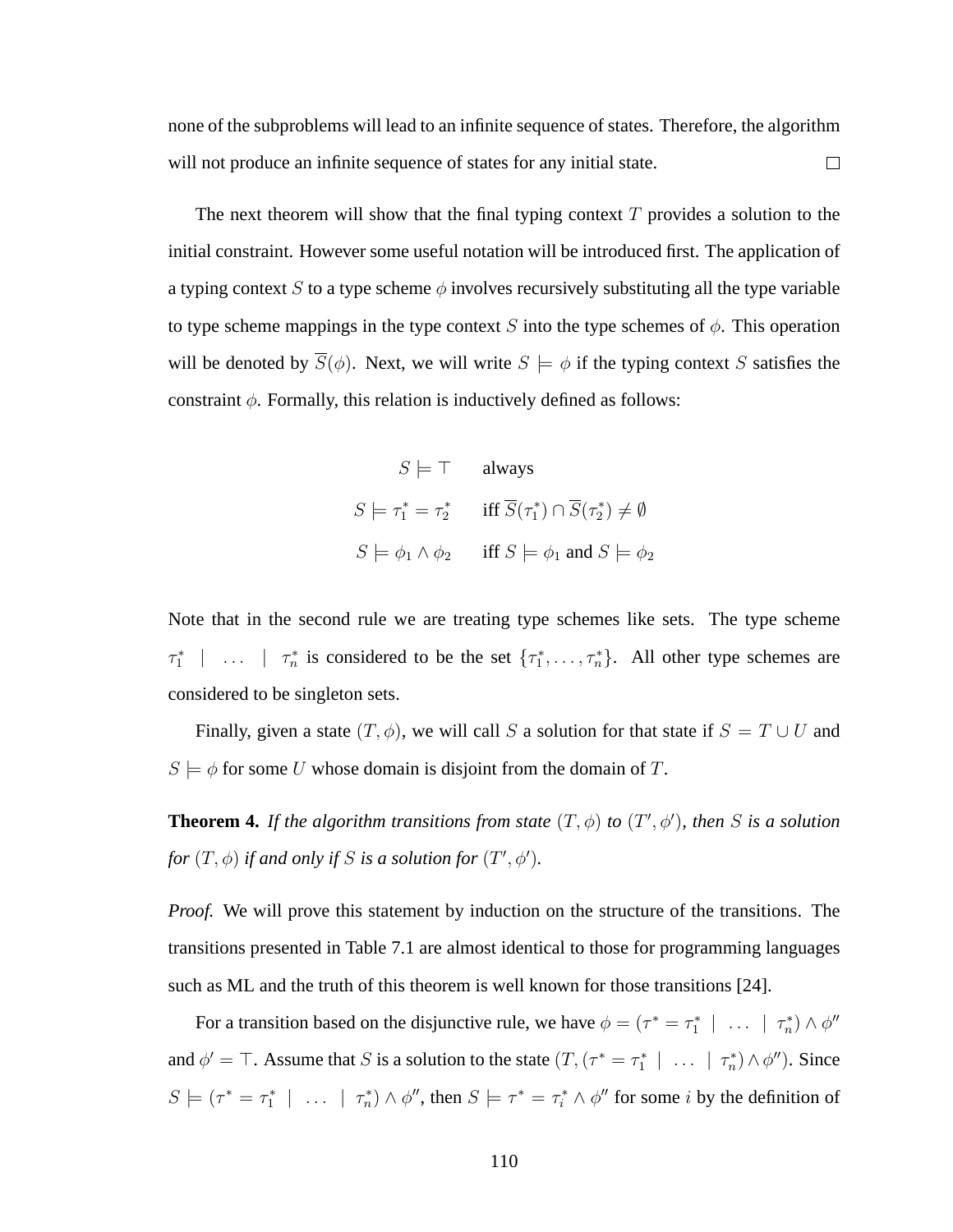the  $\models$  relation. Therefore S is also a solution to the state  $(T, \tau^* = \tau_i^* \wedge \phi'')$ . The algorithm will transition in many steps from the state  $(T, \tau^* = \tau_i^* \wedge \phi'')$  to  $(T', \top)$ . By the inductive hypothesis, S is also a solution to the state  $(T', \top)$ .

Now, assume that S is a solution to the state  $(T', \top)$ . We must show that S is also a solution to the state  $(T, (\tau^* = \tau_1^* \mid \ldots \mid \tau_n^*) \wedge \phi'')$ . Without loss of generality, we will assume that the algorithm will transition in many steps from the state  $(T, \tau^* = \tau_1^* \wedge \phi'')$ to  $(T', \top)$ . By the inductive hypothesis, we have that S is a solution to the state  $(T, \tau^* =$  $\tau_1^* \wedge \phi'$ ). This implies that  $S = U \cup T$  for some disjoint U and that  $S \models (\tau^* = \tau_1^* \wedge \phi'')$ . By the definition of the  $\models$  relation, this implies that  $S \models (\tau^* = \tau_1^* \mid \ldots \mid \tau_n^*) \land \phi^n$ . By definition, we have that S is a solution to the state  $(T, (\tau^* = \tau_1^* \mid \dots \mid \tau_n^*) \wedge \phi'')$ .  $\Box$ 

Theorem 3 proves that the algorithm always terminates. Further, Theorem 4 proves that each step of the algorithm constructs an incremental solution to the inference problem. Therefore, if the algorithm terminates with the constraint equal to  $\top$ , then the typing context forms a solution to the initial state and thus to the initial type inference problem. When the algorithm terminates with a constraint other than  $\top$ , the terminating constraint is overconstrained and thus, by Theorem 4, so too is the initial state. Finally, recall that we also reject states where we detect *multiple* solutions. Theorem 4 tells us that these multiple solutions are all valid for the initial constraint also. Therefore, the initial constraint system is under-constrained.

# **7.4 Type Inference Algorithm Heuristics**

As Section 7.5 will demonstrate, the basic algorithm just described has prohibitively large run times, which is not surprising given that the problem is NP-complete. The exponential running time is due to the subproblem exploration required by the disjunctive constraints. This section describes an additional rule and two heuristics, inspired by heuristics used for pruning the search tree in many other tree-based algorithms, which dramatically reduce the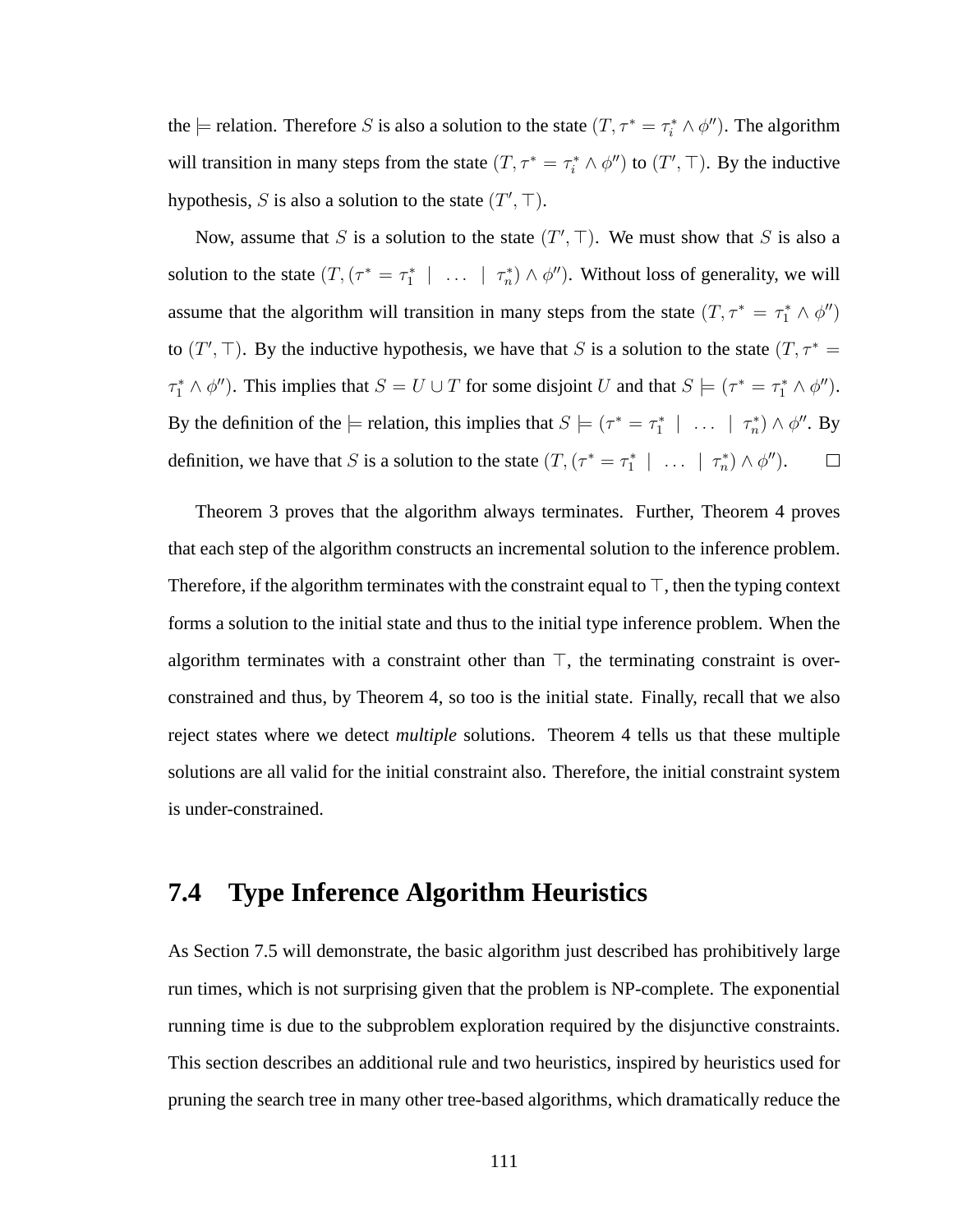number of subproblems that need to be solved, which in turn drastically reduces run-time.

### **7.4.1 Disjunctive Constraint Simplification**

The additional rule involves simplifying disjunctive constraints without actually creating and solving subproblems. Consider a constraint of the form  $((\tau_{1,1}^* \mid \ldots \mid \tau_{1,n}^*) =$  $(\tau_{2,1}^* \mid \ldots \mid \tau_{2,n}^*)\rangle \wedge \phi$ . This constraint can obviously be simplified by eliminating type schemes,  $\tau_{1,j}^*$ , that do not have a compatible type scheme in  $\tau_{2,k}^*$ , and vice versa. To do this, the algorithm needs to recognize compatible type schemes. While recognizing all incompatible type schemes is equivalent to the original type inference problem, certain incompatibilities are easy to verify. For example, any basic type  $\tau$  has only two compatible type schemes,  $\tau$  and  $\alpha$ . Two struct type schemes where the element names do not match or where the number of elements differ are also incompatible. Similar rules can be constructed for arrays.

#### **7.4.2 Processing Constraints Out-of-order**

The first heuristic to reduce the number of subproblems to be solved delays the creation of subproblems due to disjunctive constraints as long as possible. This is allows other constraints to be simplified *before* creating subproblems to address a disjunctive constraint. These simplifications may make the disjunctive-constraint-simplification rule applicable, eliminating the subproblem creation entirely, or significantly reduce the size of the subproblems by solving common terms in the constraints only once.

The proposed heuristic to accomplish this causes the algorithm to evaluate the simplification rules in multiple phases. In the first phase, the constraint terms are treated as a list, and each constraint term is simplified in-order. If any constraint has a leading disjunctive type scheme, the constraint is reordered to delay evaluation of the disjunctive constraint term. This works because a constraint  $x \wedge y \wedge \phi$  may be reordered to  $y \wedge x \wedge \phi$  since the ∧ operator is commutative. This iteration over constraint terms proceeds until no sim-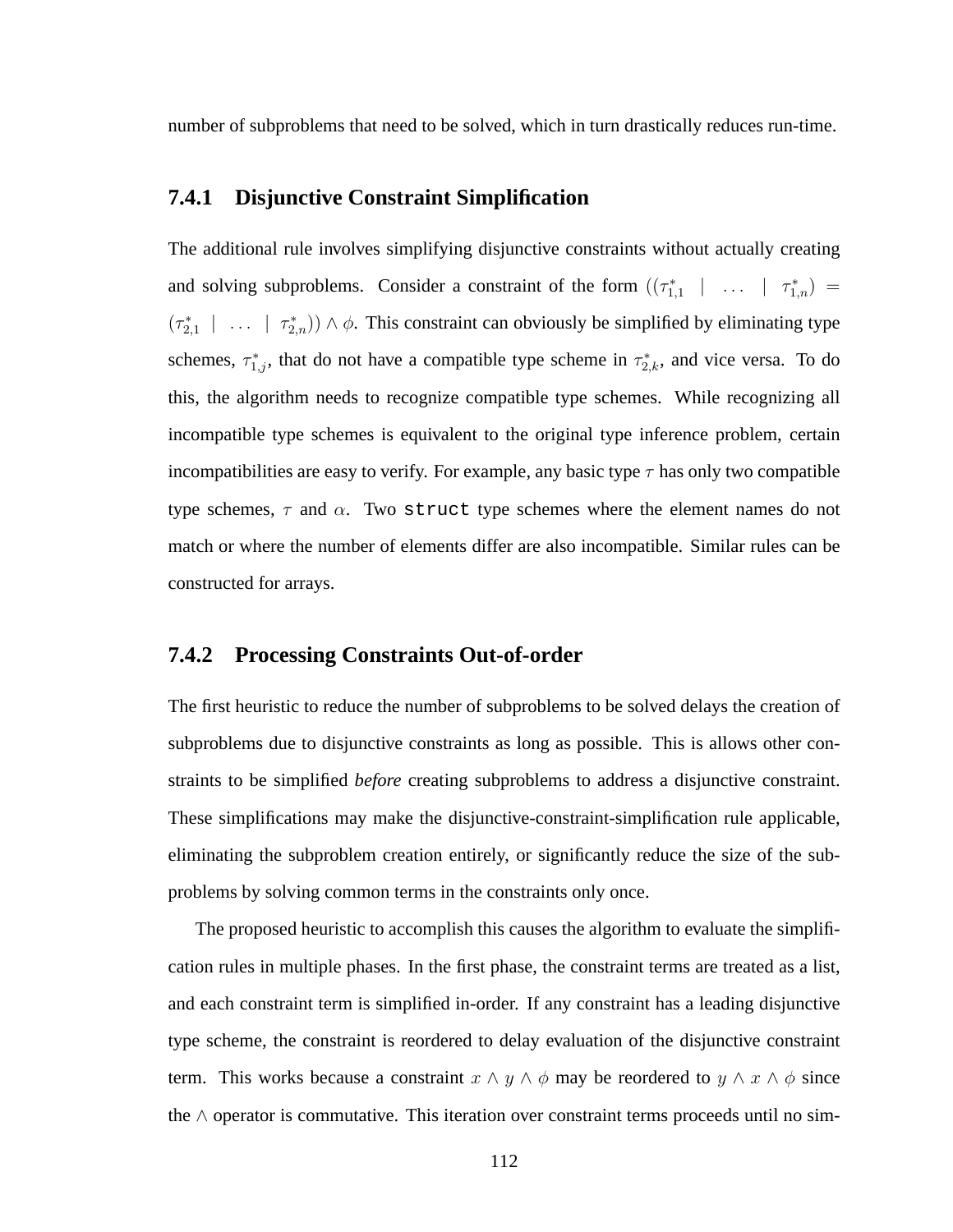plifications can be made without handling a disjunctive constraint term via subproblem creation. In the second phase, the first disjunctive constraint term remaining is handled via the subproblem creation used in the simple algorithm.

#### **7.4.3 Partitioning the Constraint**

The second heuristic leverages the independence of subproblems in type inference algorithm. Consider the following constraint:

$$
('a = int|bool) \ \land \ ( 'a = int|char) \land \tag{7.1}
$$

$$
('b = int|bool) \ \land \ ('b = int|char) \land \tag{7.2}
$$

$$
('c = int|bool) \ \land \ (c = int|char) \tag{7.3}
$$

In this case there are six disjunctive type schemes with two possible types, thus the basic algorithm would need to solve  $2^6 = 64$  subproblems. The heuristics presented thus far would reduce this to  $2^3 = 8$  since half of the disjunctive type schemes can be handled by disjunctive constraint simplification after subproblems are created for the other half of the disjunctive type schemes. The number of subproblems can be reduced further still by recognizing that constraint terms given by (7.1), (7.2), and (7.3) each refer to disjoint sets of type variables and can thus be solved independently. Applying this technique would yield  $2^2+2^2+2^2=12$  subproblems without disjunctive constraint simplification or  $2+2+2=6$ subproblems with disjunctive constraint simplification.

In general, any constraint can be partitioned into multiple constraints by placing terms of the original constraint into different sets such that if two constraints are in different sets, they refer to non-overlapping sets of type variables. Each of these problems can be solved separately since a solution is affected by a mapping for a particular type variable only if the constraint references that type variable. After performing such a partitioning, if any one of the subproblems is unsatisfiable, then the whole system is unsatisfiable since no typing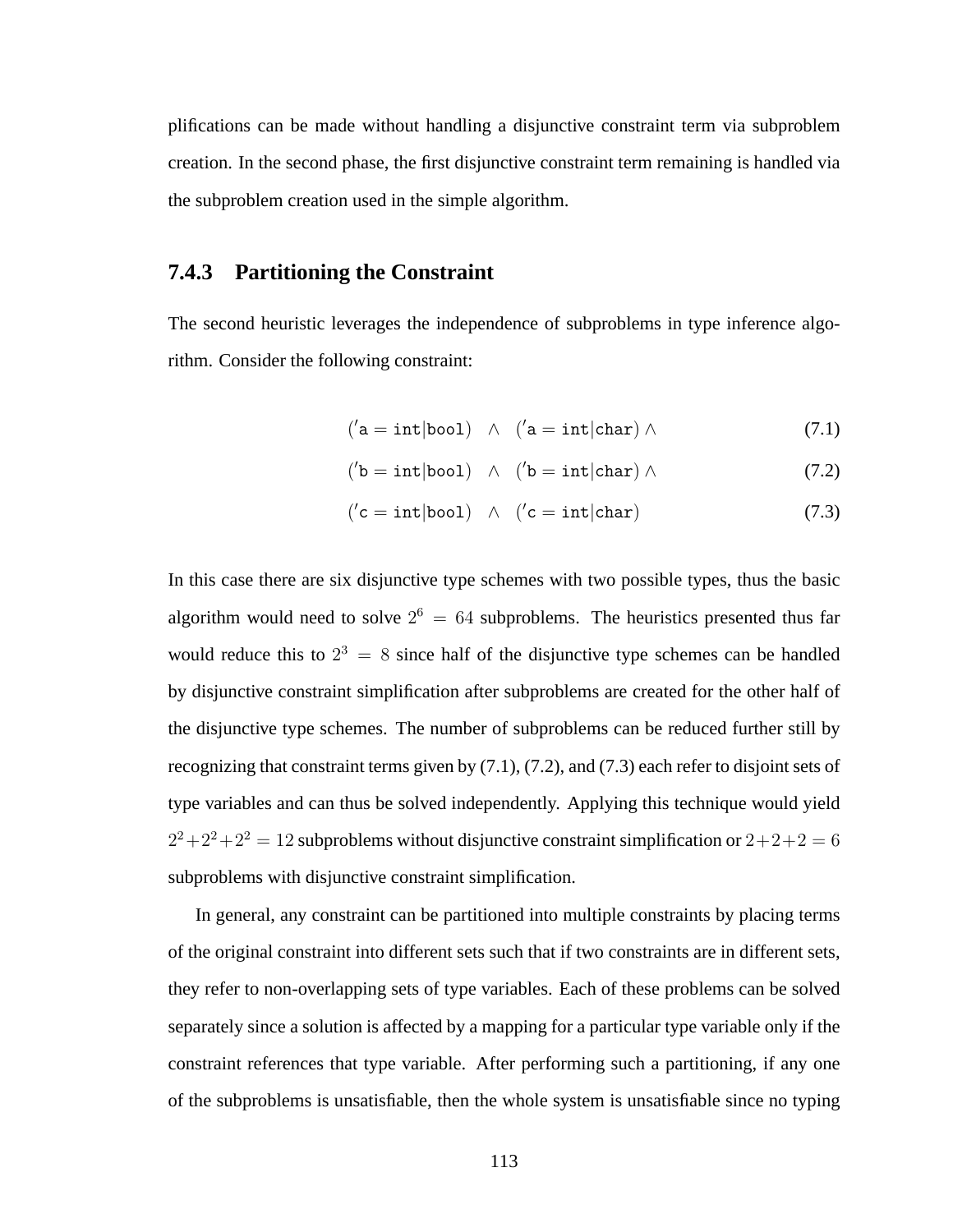context which contains mappings for the type variables in the subproblem will satisfy the sub-constraint. If all the subproblems are satisfiable, the disjoint union of each subproblem's typing context is the typing context that solves the original constraint. In general the basic algorithm will need to explore  $m \cdot n$  subproblems if it contains a disjunctive type scheme with m options and a disjunctive type scheme with n options. If these type schemes are independent, after partitioning, only  $m+n$  subproblems need be explored. Thus, as the number of independent disjunctive constraints becomes larger, the savings of partitioning increase exponentially. Partitioning the constraint after reordering but before attempting to solve any subproblems increases the likelihood of finding independent disjunctive type schemes and is the best place to perform partitioning.

# **7.5 Evaluation**

This section measures the effectiveness of the algorithm and heuristics presented earlier by evaluating them on several LSE models. Note that these models were not created for these experiments but are actual models used for research and instruction.

To evaluate the effectiveness of type inference in easing the use of polymorphism, the number of explicit type instantiations with type inference is compared to that without type inference. The results are shown in Table 7.2. As can be seen from the table, far fewer instantiations are needed with type inference significantly reducing the burden on the user. In two of the models studied, only 8 out of approximately 100 type instantiations were userspecified. This shows how type inference can nearly eliminate any overhead associated with polymorphism while preserving all of its benefits.

To determine if the inference algorithm presented is usable in practice, the run times of the algorithm with and without the heuristics presented in the previous section were measured. Table 7.2 also presents these results. The model specification language compiler and type inference algorithm are implemented in Java. The run times are all measured using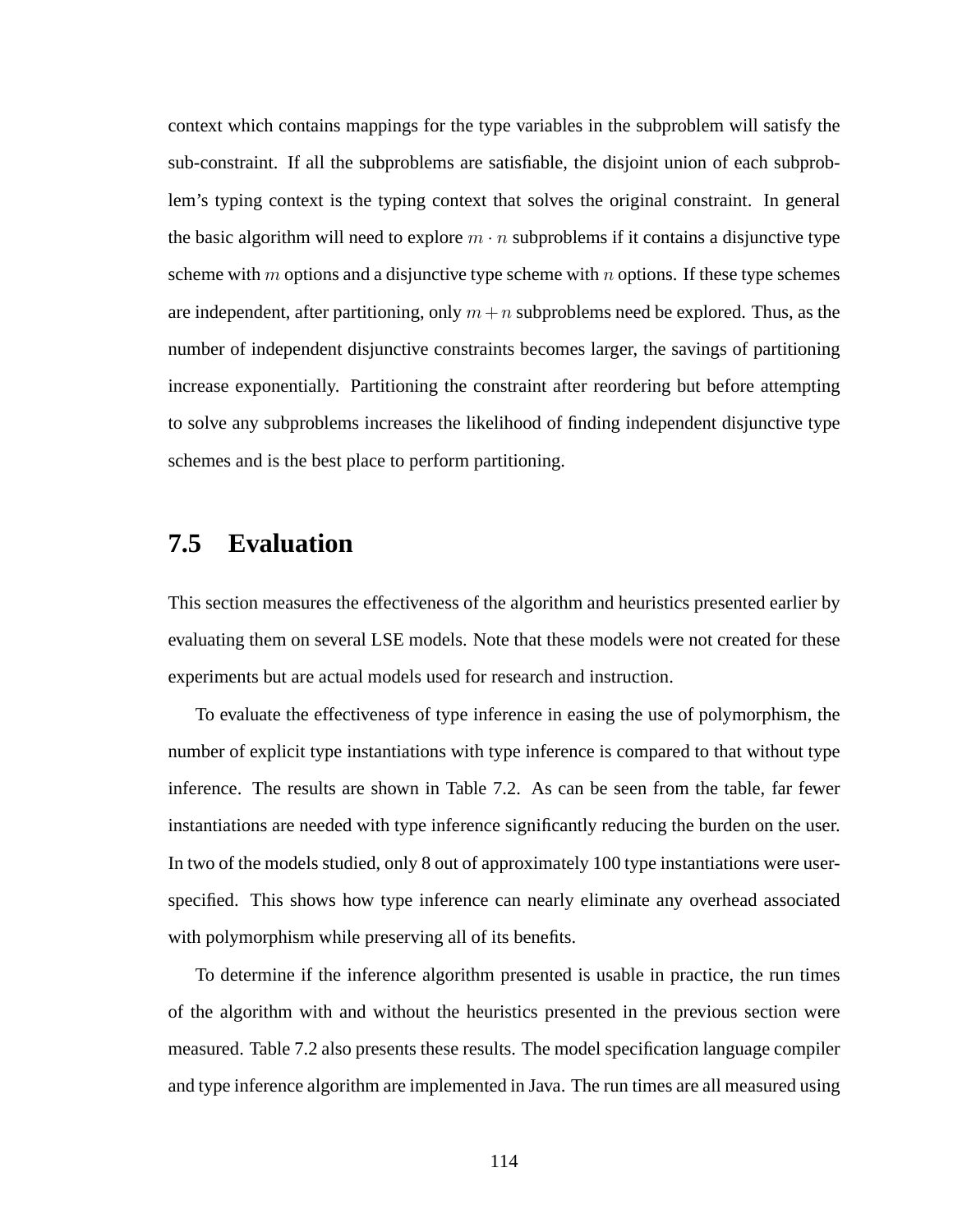|              | Explicit Type   | <b>Explicit Type</b> |                        |               |
|--------------|-----------------|----------------------|------------------------|---------------|
|              | Instantiations  | Instantiations       | <b>Basic Algorithm</b> | Run Time with |
| Model Name   | w/o Type Infer. | w/Type Infer.        | Run Time               | Heuristics    |
| Α            | 115             |                      | >12 h                  | 6.54s         |
| B            | 116             | 8                    | >12 h                  | 6.58s         |
| $\mathsf{C}$ | 38              | 30                   | 14.9s                  | 0.12s         |
| D            | 162             | 71                   | >12 h                  | 1.78s         |
| E            | 147             | 63                   | >12 h                  | 4.72s         |
| F            | 101             | 38                   | >12 h                  | 2.76s         |

Table 7.2: Evaluation of Type Inference and the Type Inference Algorithm

A A Tomasulo Style machine for the DLX instruction set.

B Same as A, but with a single issue window.

C A model equivalent to the SimpleScalar simulator [4].

D An out-of-order processor core for IA-64.

E Two of the cores from D sharing a cache hierarchy.

F A validated Itanium 2 simulator.

Sun's Java VM 1.4.1 02 on an unloaded 3.0GHz Pentium 4 machine with 2 GB of RAM running RedHat Linux 9 with RedHat kernel version 2.4.20-20.9smp. From the table it is clear that the type inference times without the heuristics are impractical, often exceeding 12 hours. However, the algorithm with heuristics executes in just a few seconds, thus making it usable for models seen in practice.

## **7.6 Summary**

Many blocks in a hardware design perform tasks that are independent of the data they are manipulating. Queues, memories, arbiters, and other routing logic often falls into this class of component. To enable a single component to be reused across all instantiations of these blocks, a modeling system should support parametrically polymorphic components. Unfortunately, each data type parameter in a polymorphic component adds overhead to the use of the component since the user is forced to specify a type instantiation for each type parameter. Fortunately, this overhead can be eliminated by utilizing commonly known type inference algorithms that infer these type instantiations from the component usage [62].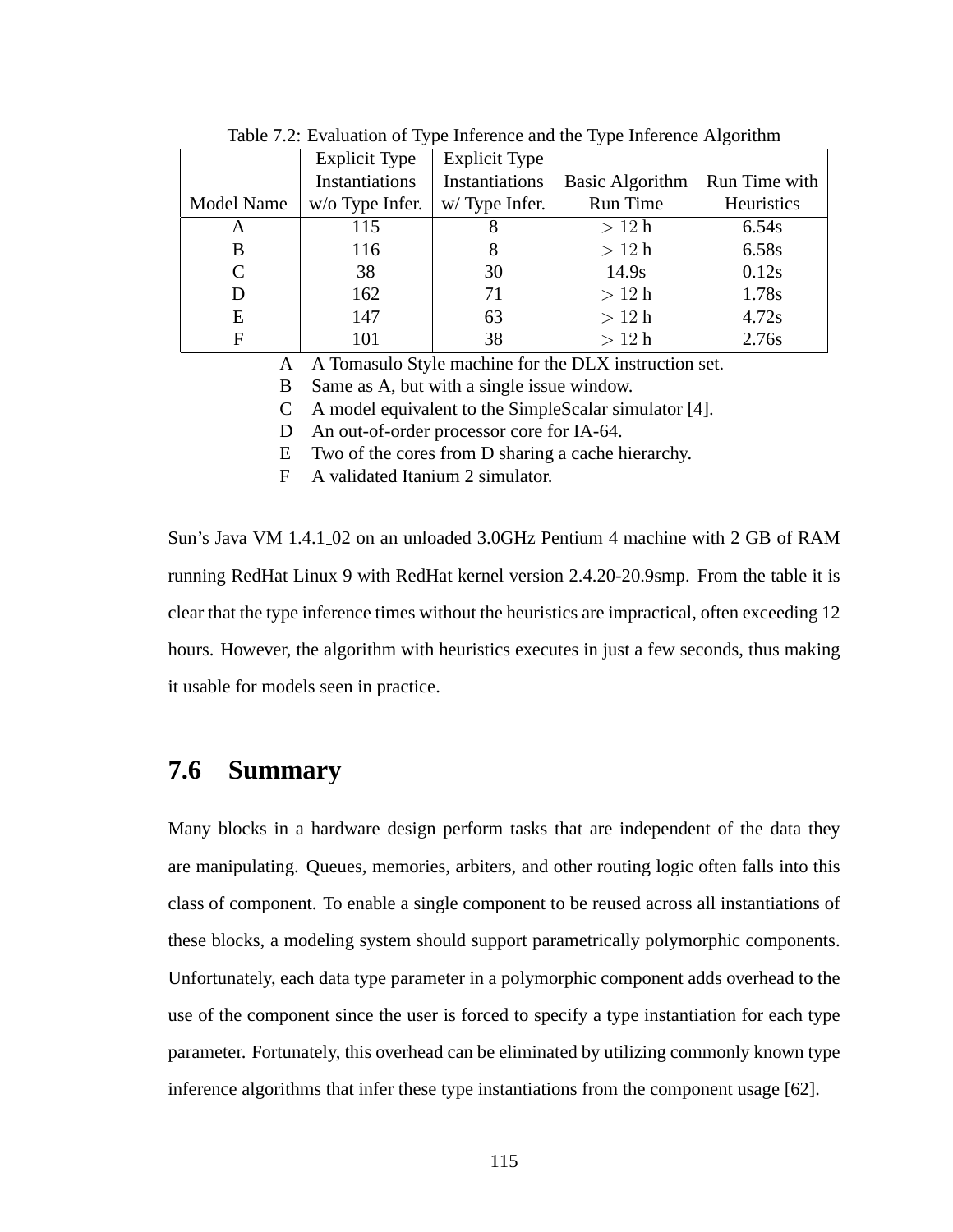Other blocks used in hardware often have similar functionality, but can only operate on a fixed class of data types. For example, a set of ALUs that have the same operations but with each operating on a different floating point format. A system supporting low-overhead reuse can allow the user to instantiate an *overloaded* ALU component and then automatically select the ALU implementation with the correct data types based on the context in which the ALU is used [15].

Supporting both of these features simultaneously is possible, but non-trivial. This chapter showed that the type inference problem is NP-complete when both overloading and parametric polymorphism are supported. The chapter then presented a type inference algorithm that can infer types in this scenario. Finally, the chapter provided heuristics that keep type inference times reasonable for models seen in practice. Overall type inference itself saves the user considerable effort, For example, in one model evaluated, 108 of 115 type parameters were inferred. The heuristics reduced the type inference time for this model from more than 12 hours to 6.54 seconds.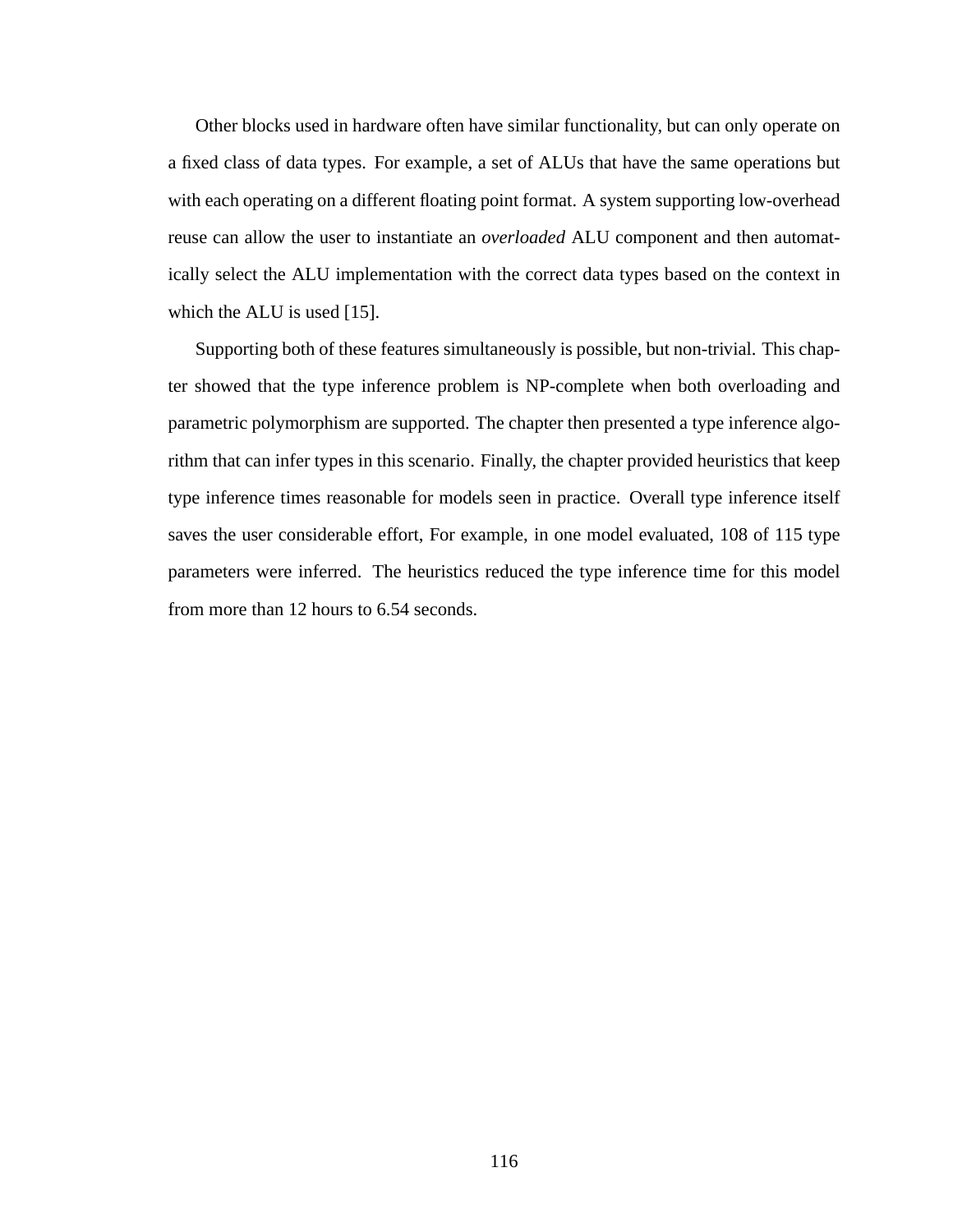# **Chapter 8**

# **Conclusions and Future Directions**

This dissertation focused on techniques to enable rapid construction of models through lowoverhead component-based reuse while supporting compilation of the model to an efficient simulator. This chapter draws conclusions based on the ideas presented in this dissertation and discusses future work.

## **8.1 Conclusions**

Many previous approaches have attempted to build systems that allow rapid simulator construction. However, some have been constructed with reuse and generality as a secondary criterion. Other have examined reuse and rapid construction but have focused on one or two large reuse features and excluded others.

This dissertation, on the other hand, focuses on reuse and rapid model construction but takes a more holistic approach and identifies a set of features that all work synergistically. For example, the control abstraction discussed in this dissertation is fairly useless if users must re-implement components due to the inability to build polymorphic or highly parameterized components; in this scenario, custom control interfaces are a small burden compared to the overall cost of reimplementation. Conversely, polymorphic parameterizable components generally fail to adapt to the range of control interfaces needed across a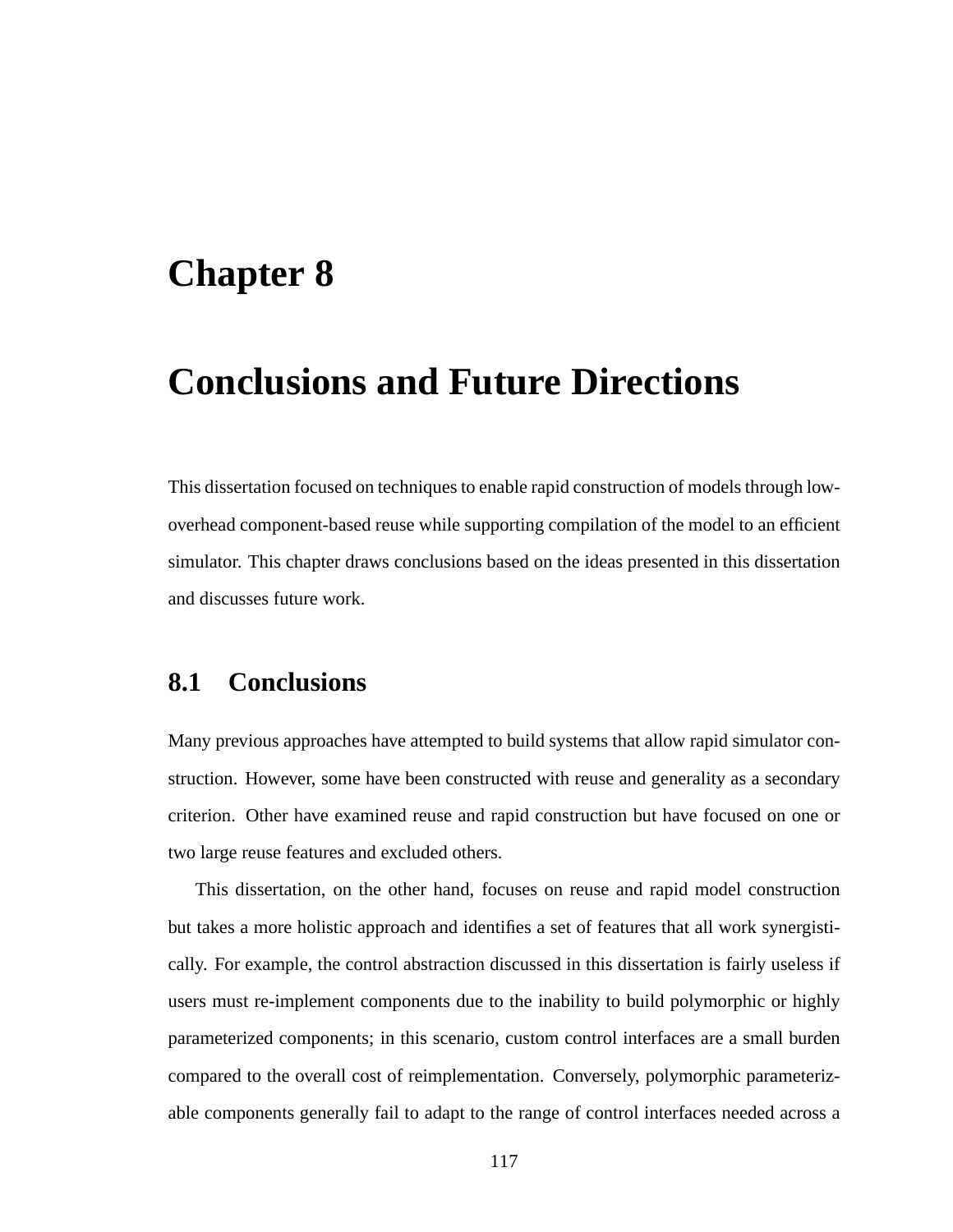range of designs in the absence of an adequate control abstraction. It is only when both the ideas are taken together that they are truly effective.

To evaluate the quality of these ideas, they were implemented as the Liberty Simulation Environment (LSE). Results and experience with LSE show that this synergy allows users to rapidly construct models by exploiting component-based reuse. Users have used LSE to rapidly construct models and perform design-space exploration. They have reported model development times for complex models that are well over an order of magnitude shorter than conventional approaches.

## **8.2 Future Directions**

While the work in presented in this dissertation provides a good foundation for designspace exploration, it is far from complete. A host of new capabilities, features, and techniques is required to build the ultimate design tool. Some of these simply require implementation, engineering, and perseverance. Other challenges, some of which are described below, are much more daunting.

#### **High-speed Simulation**

The work presented here and embodied in LSE provide a good foundation for design-space exploration, but simulation speed of concurrent-structural systems remains a challenge that has not been fully addressed. Currently, aggressive optimizations and concurrency scheduling allow LSE to provide performance on par with existing concurrent-structural systems, despite aggressive reuse of flexible components. This is achieved through the use of compiler optimizations for module code and by exploiting the static schedulability of the heterogeneous synchronous reactive model of computation, for which LSE employs a novel static scheduler that maximizes average case, instead of worst-case execution [41]. These compiler optimizations and scheduling rely on the ability of the description compiler to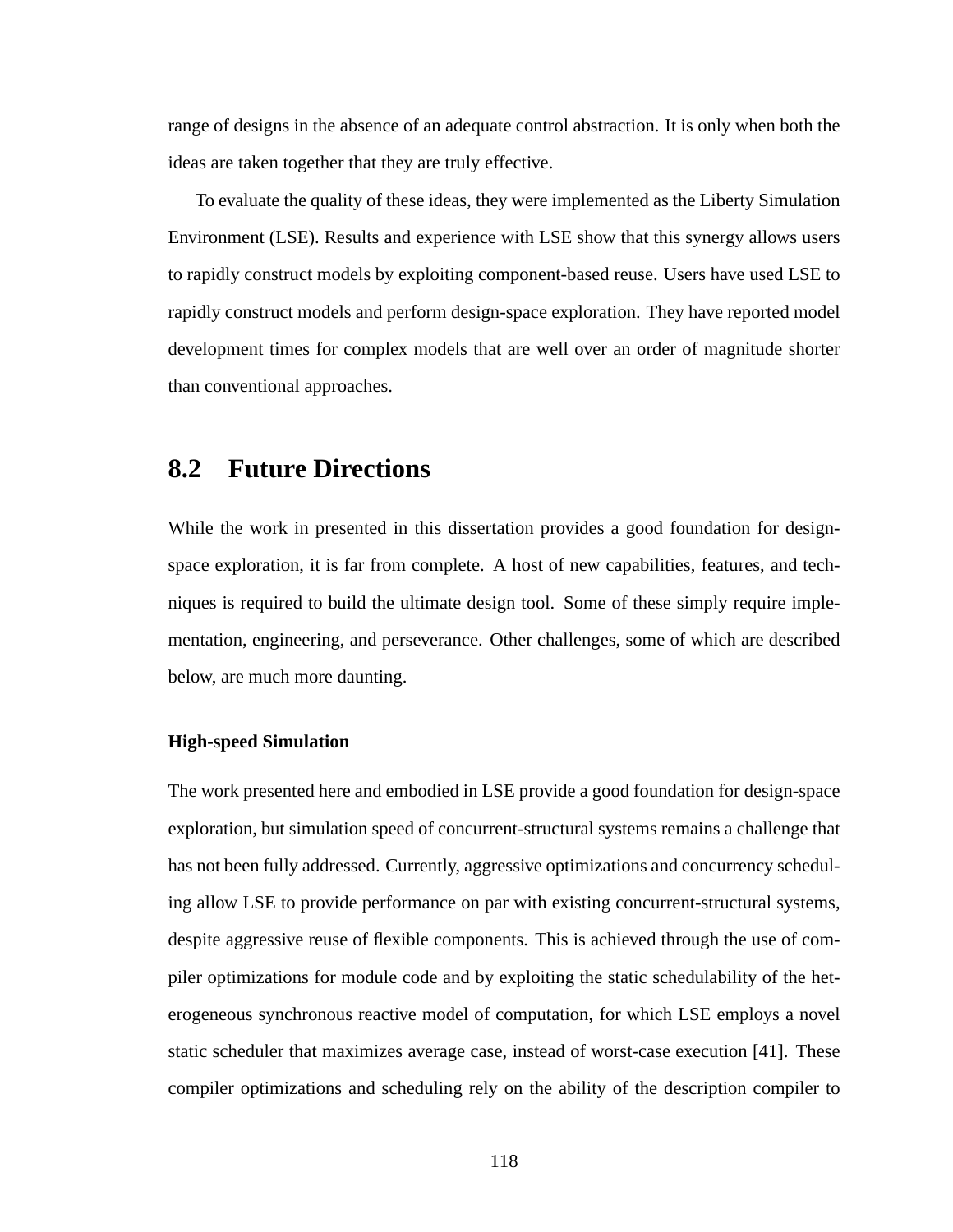transform the generated simulator code based on compile-time knowledge of component parameters and interconnections. Providing a set of techniques by which a system can support practical component-based reuse while still permitting this type of compile-time analysis was a major goal of this work.

Unfortunately, concurrent-structural systems, including LSE, still yield simulators that are over an order of magnitude slower than many hand coded approaches. It should be possible to reclaim much of this lost performance through more aggressive structure based analysis and a more advanced scheduling system. This dissertation, provides the foundations of such work; Penry and August [41] provide a novel scheduling algorithm and apply a number of existing techniques leveraging this foundation, but much of the research and engineering required to fully close performance gap remains undone.

#### **Validation**

As seen in this work, moving to a concurrent-structural paradigm with validated reusable components can allow rapid construction of an accurate model. Unfortunately, much work remains to be done to validate models. There is a body of work on verifying the correctness of processor specifications with regard to instruction set semantics [8, 29]. However, work that specifically verifies performance properties of the processor is lacking. Worse still, it is often unclear which design factors truly influence program performance until the model is built. This is due to the fact that no general analytical models exist to describe the interaction of various processor components and running programs. Much work is still needed in this area, especially in the formalisms used to describe processor performance. With these formalisms in place, work can begin on systematic validation and verification of design performance criteria. A first step is to develop a method to systematically validate the performance predictions of a high-level model and then ensure that the design is consistent with the high-level model at each lower level of abstraction.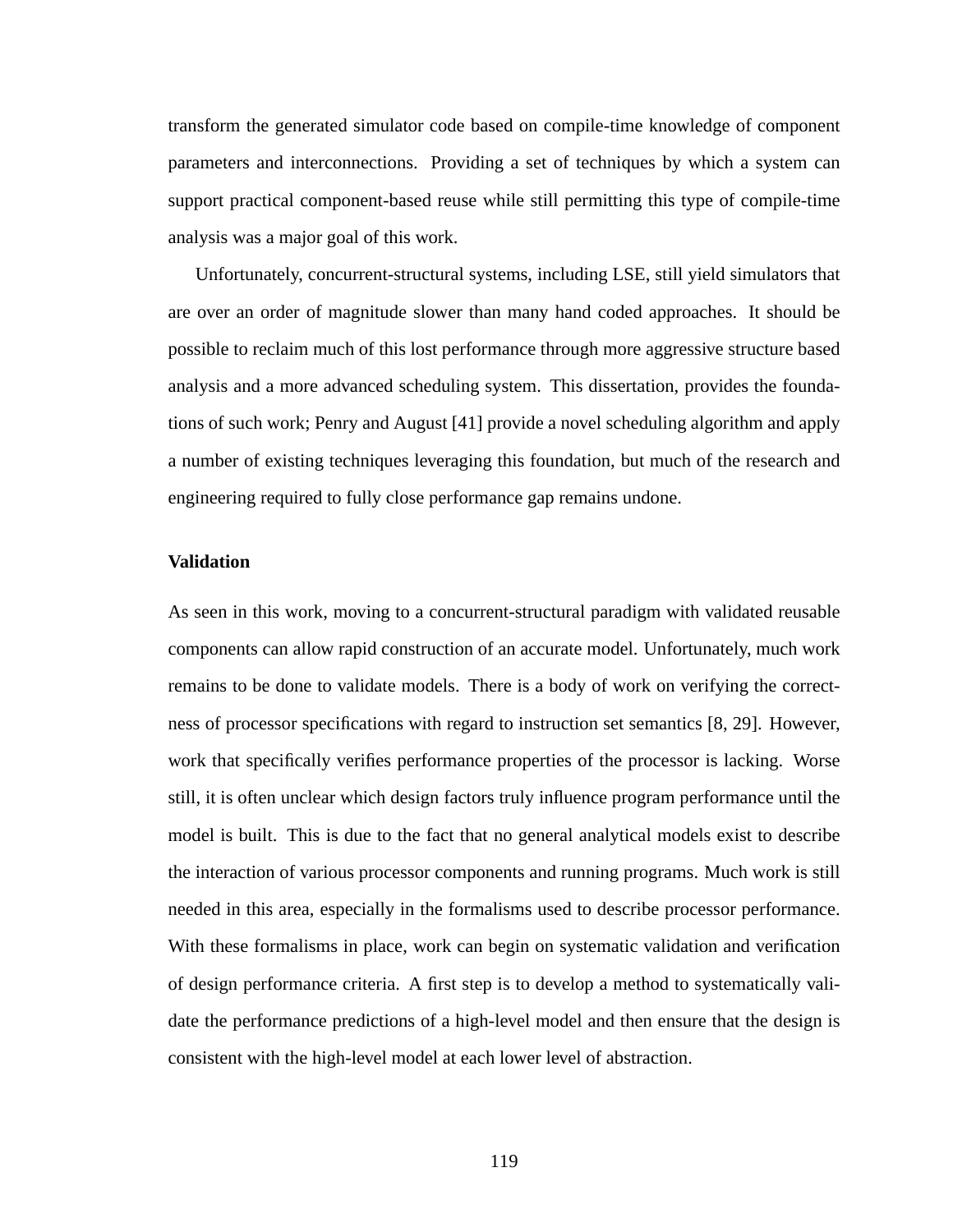#### **High-level Models as a Design Entry Point**

Another major challenge is providing an environment that behaves as a design entry point to later design stages. SystemC provides such an environment for traditional behavioral modeling without reuse. The SystemC methodology relies on a one-by-one refinement of each component to lower and lower levels of abstraction until a synthesizable RTL level description is realized. After each component is refined. This strategy is very similar to the ones proposed by other EDA researchers, such as those working on System Verilog. This strategy, however, requires that components have interfaces that support this lowering.

For rapid design-space exploration, this is problematic. The appropriate interfaces for refinement usually require low-level data types and firm protocols between components so that the interface remains constant through lowering. In the design methodology described in this dissertation, high-level design and the interfaces and protocols are an abstraction of the actual low-level signaling interface. Lowering the data types during refinement is not an option since the lowered component will then be incompatible with the non-lowered components. To obtain a full working model designers are forced to globally lower all components. In addition to data types, the component interface itself is also an abstraction of the low-level interface in order to extend the reusability of components. In particular, the control abstraction presented in this dissertation is essential for high degrees of reuse. Unfortunately, this abstract interface does not resemble the true control interface in the final hardware. Thus lowering requires massive interface changes, again destroying the incremental lowering strategy. Some user guided automated lowering or synthesis strategy is required for a lowering methodology to work.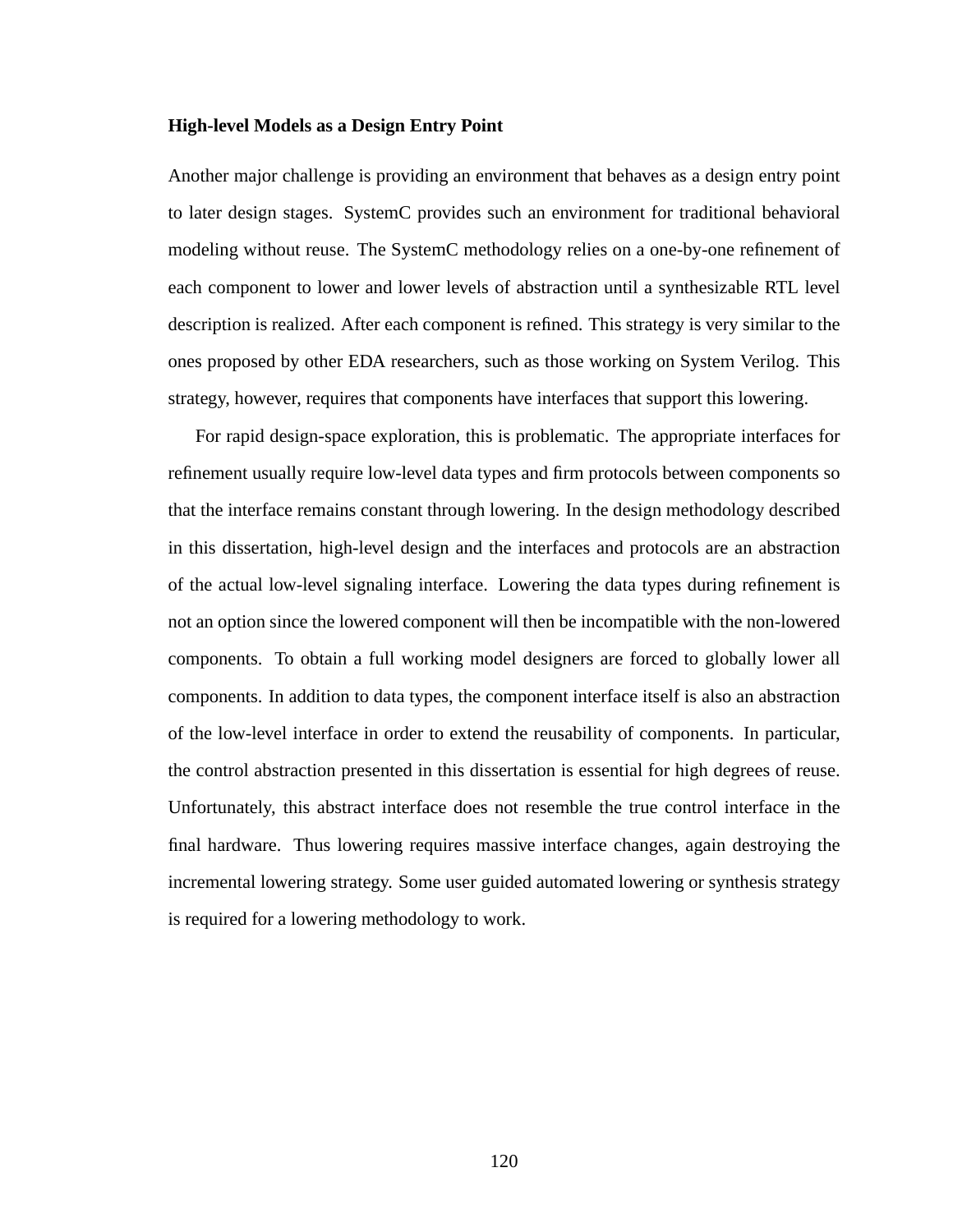# **Appendix A**

# **Questions Measuring the Clarity of Simulators**

This appendix details the questions asked of subjects to obtain the data presented in Section 2.2.

# **A.1 Background Questionnaire**

As discussed in Section 2.2, each subject was given a questionnaire to ascertain their background. The questionnaire, show, each was given a questionnaire to determine their familiarity with computer architecture, programming languages, and existing simulation environments, in particular, SimpleScalar. The questionnaire appears below.

- 1. How many years of experience do you have in computer architecture or related areas?
- 2. If you have a PhD, did you do your PhD thesis in computer architecture?
- 3. Have you ever written a simulator for a processor microarchitecture?
	- (a) Please list some of the major features of the microprocessor (e.g., out-of-order issue, speculation, etc.)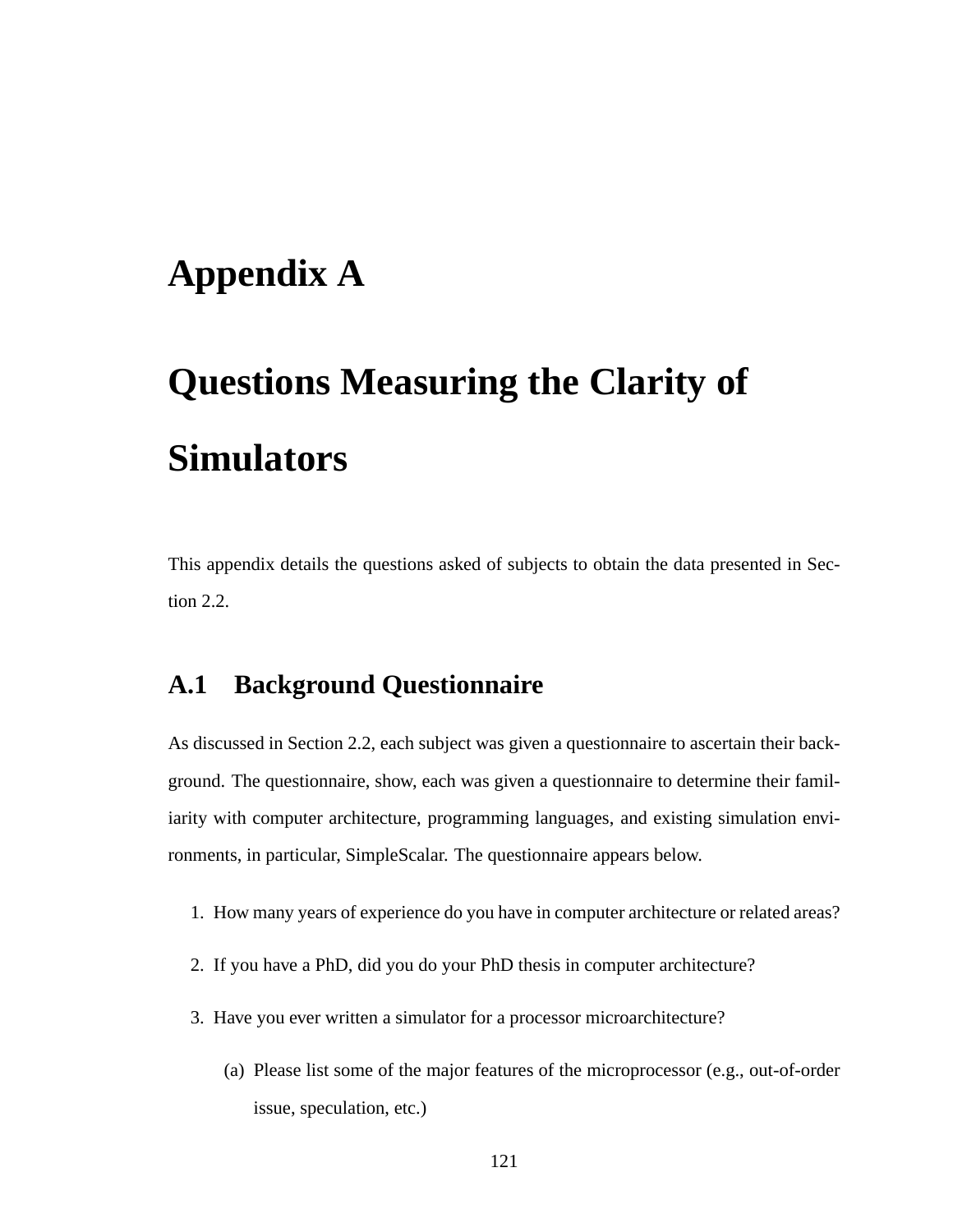- (b) In which language/tool was the simulator built (e.g., C, LSE, Verilog, ...)
- 4. Have you ever designed your own processor core?
	- (a) Please list some of the major features of the microprocessor (e.g., out-of-order issue, speculation, etc.). If more than one, choose the most advanced.
	- (b) Was the design fabricated or was it part of a course project where the chip was never laid out and fabricated?
- 5. Which publicly available/commercial processor simulation tools have you used?
- 6. How long have you been using the C or  $C_{++}$  programming language?
- 7. How often do you program/look at C/C++ code?
- 8. How long have you been using the Liberty Simulation Environment (LSE)?
- 9. How often do you program/look at LSE code?
- 10. Which of the given exercises did you complete?

# **A.2 Exam Questions**

Below are the control and experimental questions asked of subjects in the study described in Section 2.2. Note that the text describing the purpose of each question was not revealed to the subjects. Also, note that placeholders are used for the line numbers since different subjects received different machine models, as discussed in Section 2.2.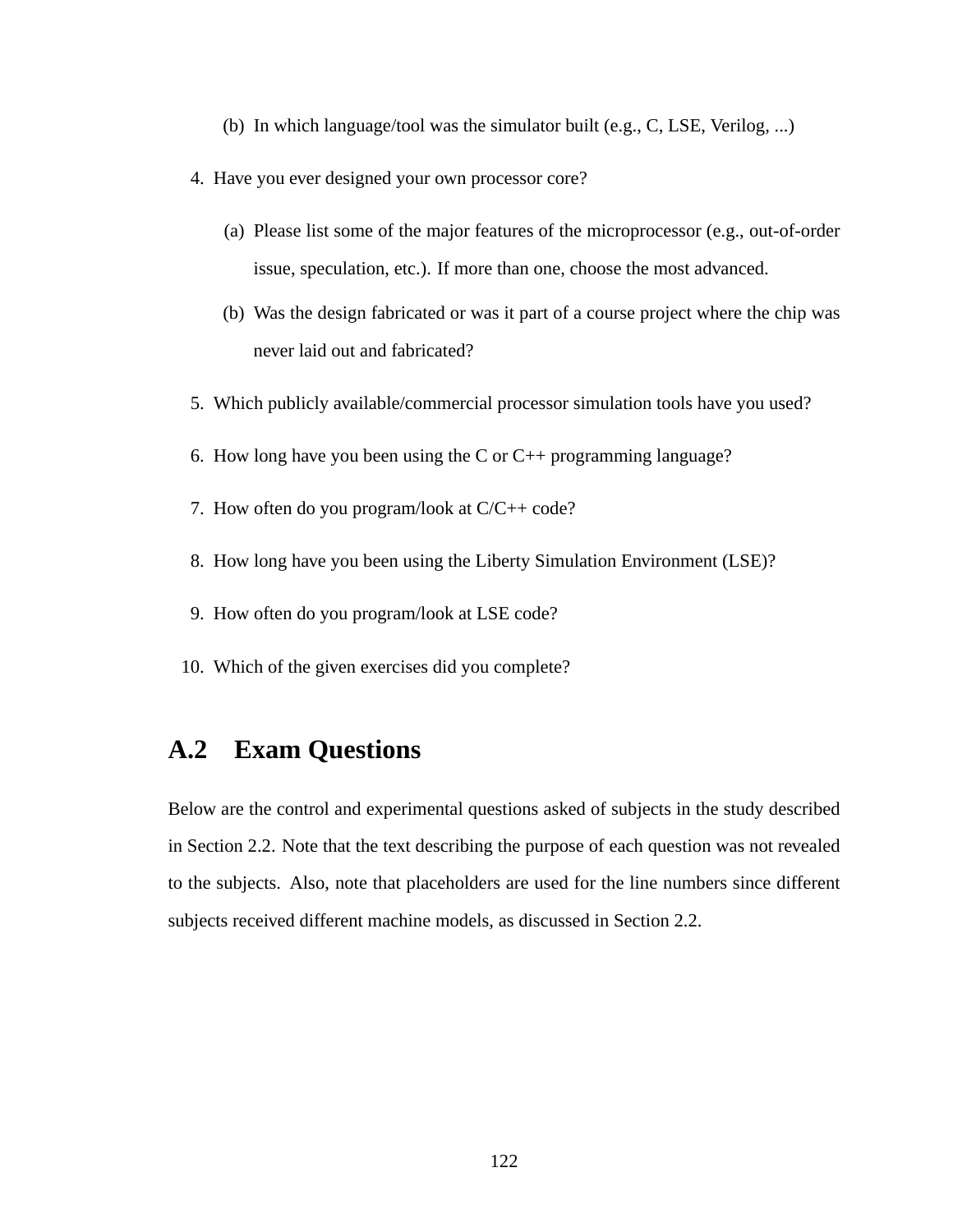# **Control Questions**

## **A.2.1 Chained Delay**

#### **Purpose**

This question covers basic LSE syntax and semantics to ensure that the subjects understand LSE. The specifications are simply delay chains, the first has a delay of 3, the second a delay of 5.

#### **Question**

(a) In the configuration below, if a signal is present on port in of instance delay in cycle 0, on what cycle does the data appear on the port out of instance delay?

```
module delayelement {
  using corelib;
  inport in:'a;
  outport out:'a;
  instance delay1:delay;
  instance delay2:delay;
  instance delay3:delay;
  in -> delay1.in;
  delay1.out -> delay2.in;
  delay2.out -> delay3.in;
  delay3.out -> out;
};
```

```
instance delay:delayelement;
```
(b) If a signal is present on port in of instance delay in cycle 0, on what cycle does the data appear on the port out of instance delay?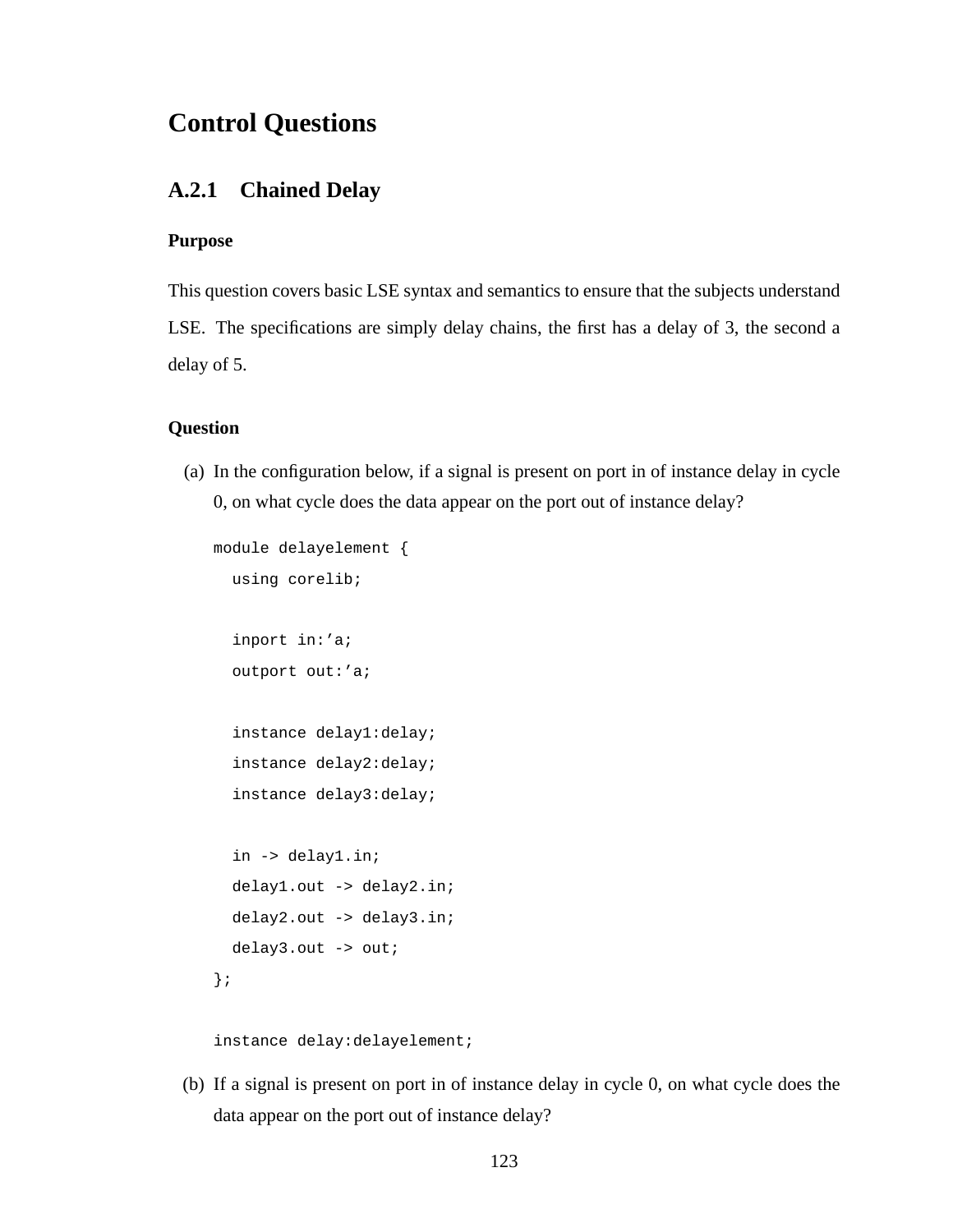```
module delayn {
  using corelib;
  inport in:'a;
  outport out:'a;
 var i:int;
 parameter n:int;
  if(n <= 0) {
    punt("Error, parameter n must be greater than or equal to 1");
  }
  instance delays:instance ref[];
  for(i=0;i<n;i++) {
    delays[n] = new instance(delay, "delay$\{i\}");
  }
  in -> delays[0];
  for(i=0;i<n-1;i++) {
    delays[i].out -> delays[i+1].in;
  }
  delays[n-1].out->out;
};
instance delay:delayn;
delay.n=5;
```
## **A.2.2 Hierarchical Modules**

#### **Purpose**

This question tests users understanding of hierarchical modules and userpoints in LSE. The mystery specification foo is a hierarchically constructed demultiplexor. The in1 signal is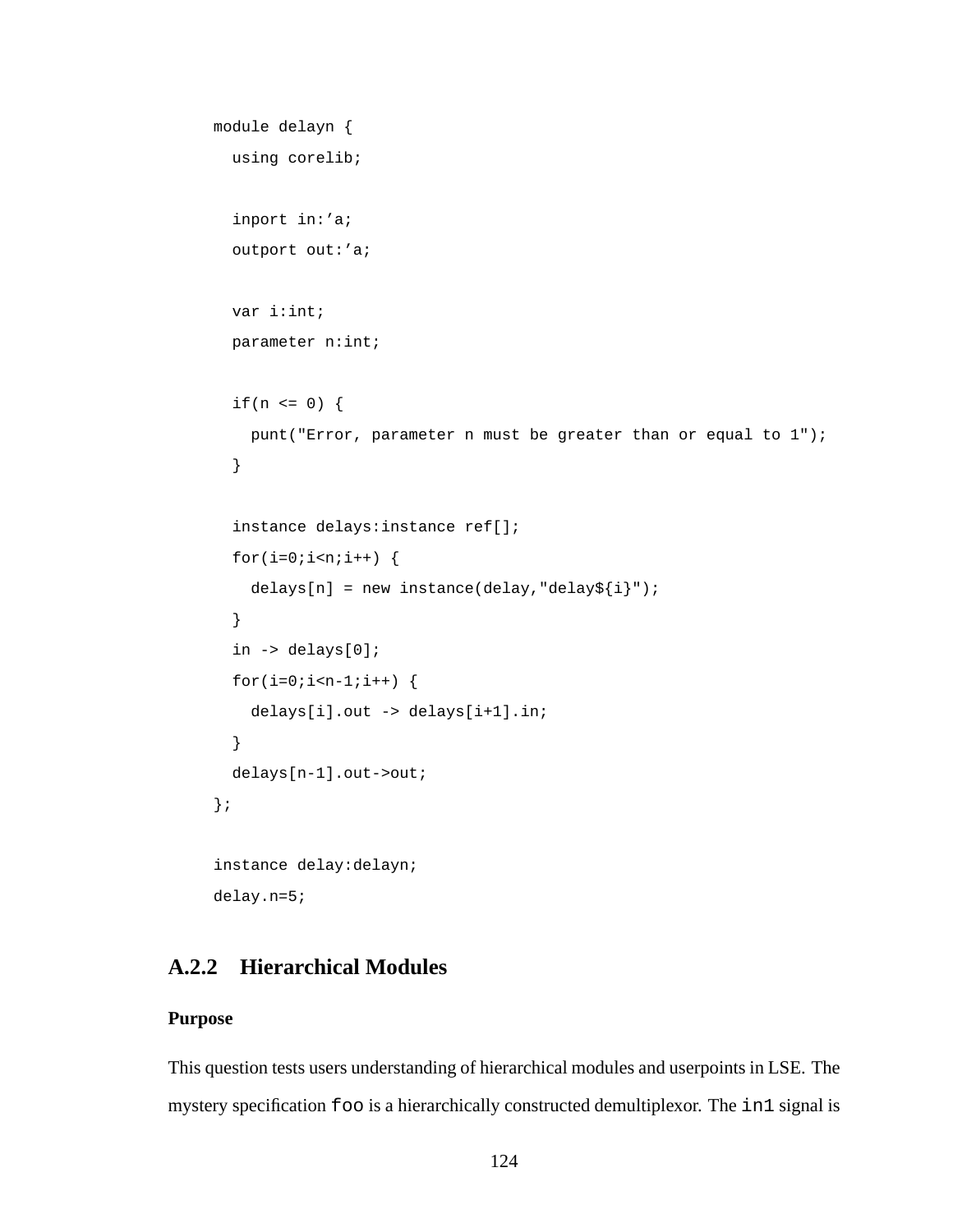the data input, the in2 signal is the control that selects which output will get the input, and the out signal is the output of the demux. All subjects had seen this example previously, if they had completed the exercises designed to help them understand LSE. Note that the demux used in real specifications is a leaf module in the LSE library.

#### **Question**

This question will center around the following module description:

```
module foo {
 using corelib;
  inport in1:bool;
  inport in2:int;
 outport out:bool;
  instance fanout1:tee;
  instance fanout2:tee;
  instance gates:instance ref[];
  in1 -> fanout1.in;
  in2 -> fanout2.in;
 var i:int;
 for(i=0;i<3;i++) {
    gates[i] = new instance(<&lt;&lt; gates[i]>>&gt; , gate);fanout1.out -> gates[i].in;
    fanout2.out -> gates[i].control;
    gates[i].out -> out;
    gates[i].gate_control = <<<
      if(LSE_signal_extract_data(cstatus[0]) ==
         LSE_signal_something) {
```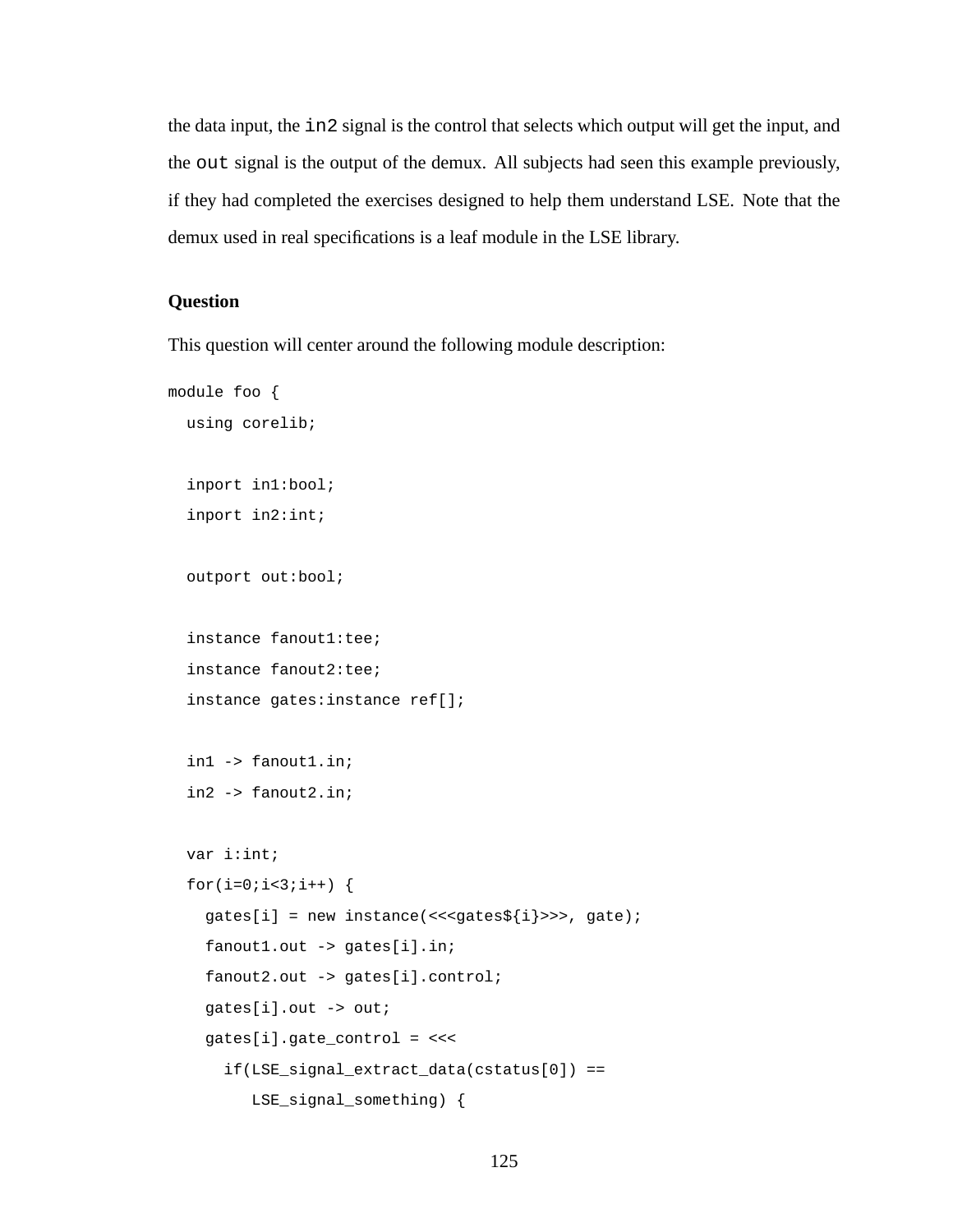```
return (*cdata[0]) == $i;} else if(LSE_signal_extract_data(cstatus[0]) ==
                LSE_signal_nothing) {
        return 0;
      } else {
        return -1;
      }
    >>>;
  }
};
```
- (a) In a few words please describe the input/output behavior of the data signals of this module. (You don't need to worry about the enable and ack signals).
- (b) In the following configuration that uses the module defined above, what is printed out by the collector in timestep 0. What is the data status (LSE port something, nothing, or unknown) of each in port (in[0], in[1], ...) at the end of cycle 0. (Note that the data collector is only called if data is received on the port).

```
using corelib;
instance input1:source;
instance input2:source;
instance munger:foo;
instance hole:sink;
input1.create_data=source::create_constant("TRUE");
input2.create_data=source::create_constant("1");
input1.out ->:bool munger.in1;
input2.out ->:int munger.in2;
```
LSS\_connect\_bus(munger.out,hole.in,3);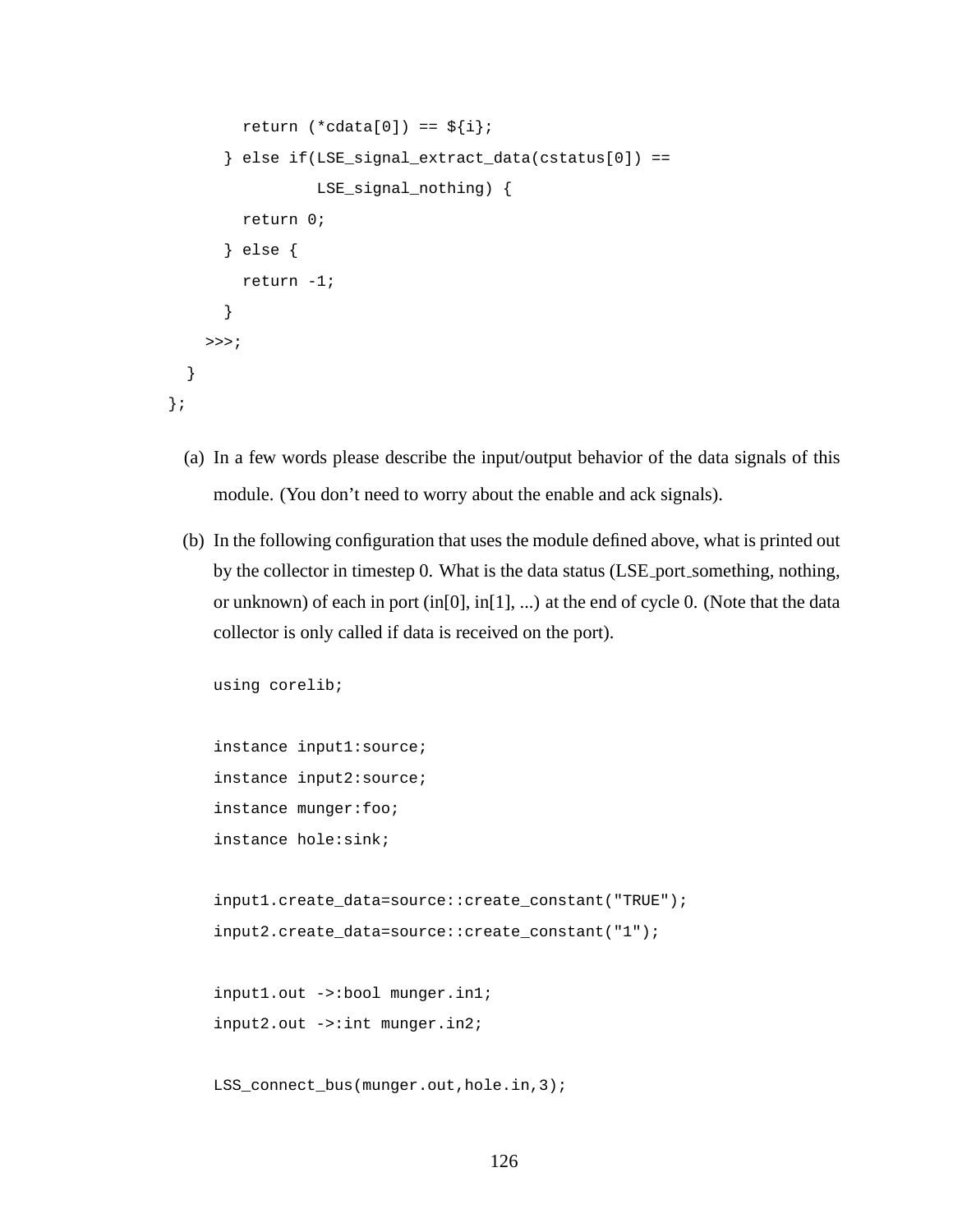```
collector in.resolved:hole {
  record = \lt\lt\ltif(LSE_signal_data_is_known(status) &&
       LSE_signal_data_is_present(status) &&
       !LSE_signal_data_is_known(prevstatus)) {
      printf(LSE_time_print_args(LSE_time_now));
      printf(": porti=%d %d\n", porti, *datap);
    }
  >>>;
};
```
# **Experiment Questions**

#### **A.2.3 Issue Windows and Reorder Buffers**

#### **Purpose**

This question is designed to identify how easy it is to identify large machine structures in a simulator. The answer to this question depends on which version of the specifications the subjects saw.

#### **Question**

(a) In the machine modeled in the configuration question3/machine1.xxx, Examine file question3/machine1.xxx lines nnn through mmm. This is the highest level code that describes the issue window/reservation stations.

Does the machine described have a unified issue window (excluding the load store queue), or a distributed set of reservation stations (still ignoring the load store queue).

- (b) How many entries does each reservation station/issue window have?
- (c) In order to recover from speculation, the machine in this configuration also keeps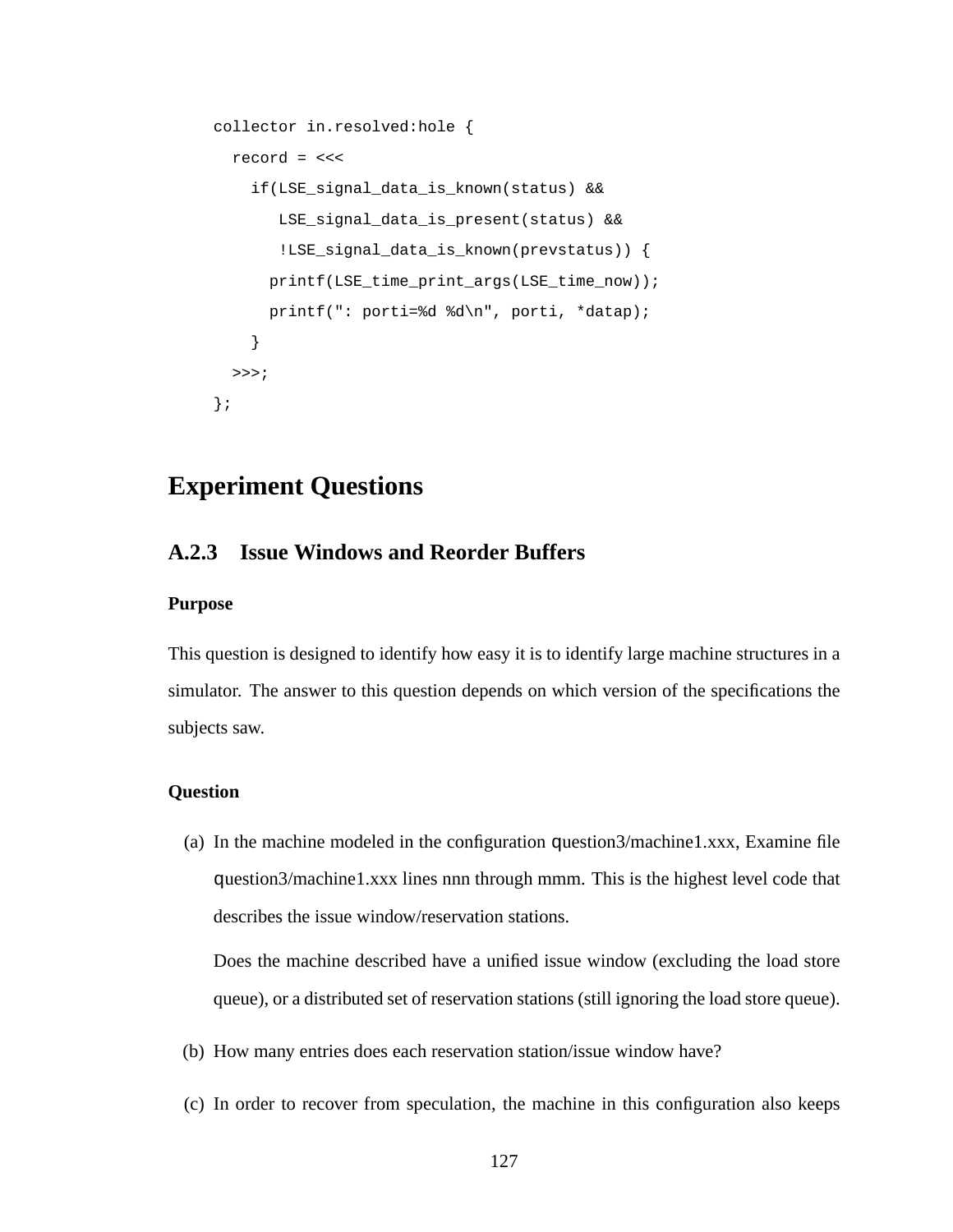track of the issue order of instructions. Is it possible to have an instruction in the reorder buffer but not in the issue window? That is to say, can there be more decoded instructions in flight (not committed) than the cumulative size of the reservations stations/issue window. (Hint: The code for the commit stage of the machine is in pipestages.xxx, lines nnn to mmm.)

#### **A.2.4 Branch Resolution Policy**

#### **Purpose**

This question is designed to measure how easy it is for subjects to identify policy decisions normally thought of as sequential algorithms, such as what happens when a branch needs to commit. For this question, the correct answer depends on the version of the configuration the user saw.

#### **Question**

In the machine modeled in the file question5/machine1.xxx, what is the branch resolution policy of the machine? In particular:

- (a) Identify the line or lines of code which identify (detect) mis-speculated branches. (Hint: Look at lines mmm-nnn of pipestages.xxx)
- (b) In what stage of the pipe are mis-speculated branches identified?
- (c) Is this the same stage which initiates branch recovery (Recovery is initiated when the machine stops fetching from the wrong path)?
- (d) If not, then what stage initiates branch recovery?
- (e) Do instructions reach the pipeline stage where recovery is initiated in-order?
- (f) If the answer to question 5 was no, is it possible to begin recovery on a later branch instruction (later in program order) before initiating recovery on an earlier branch?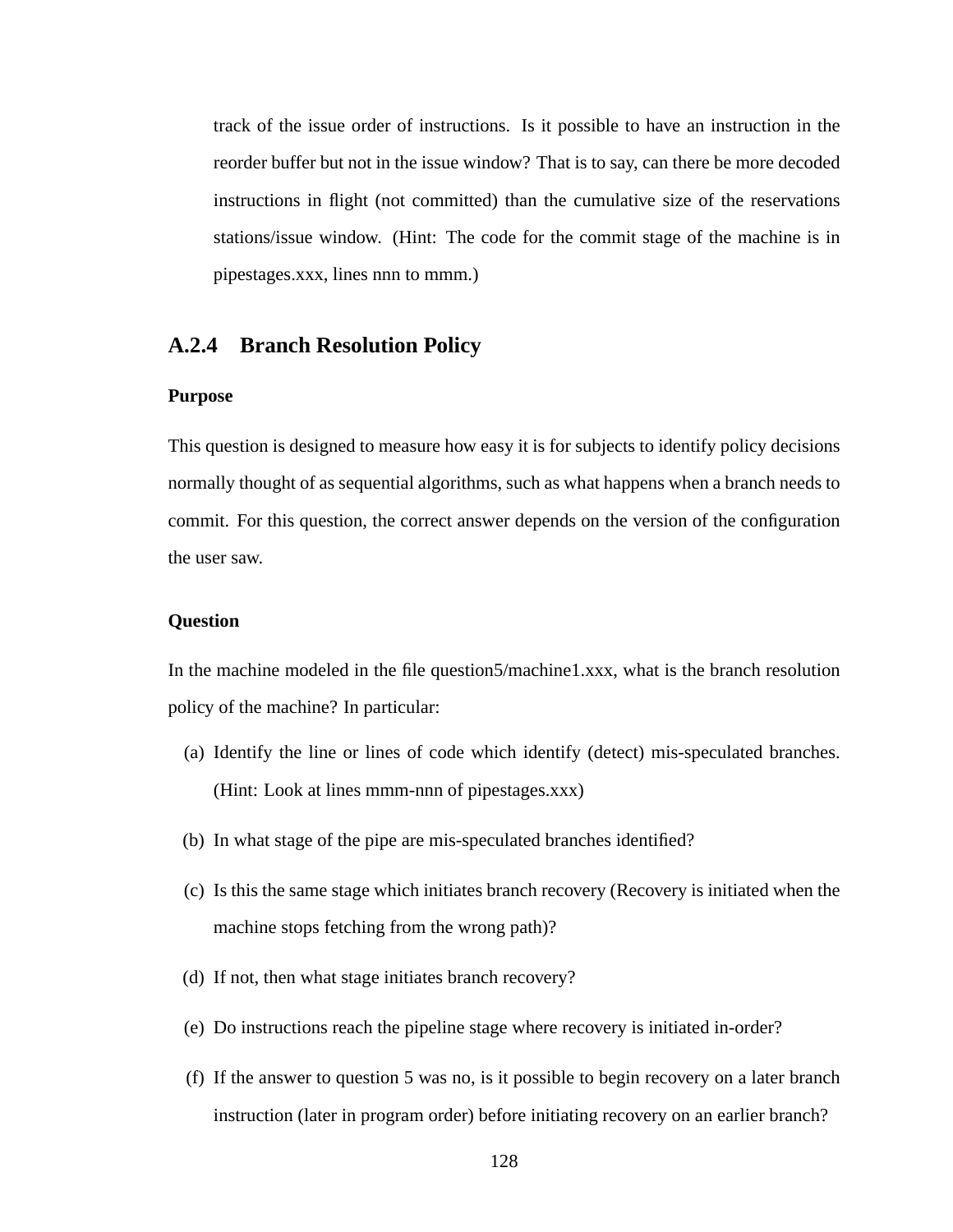(g) If the answer to question 6 was no, what hardware structure ensures that the branches are processed in order? How does that structure communicate with the pipeline stage?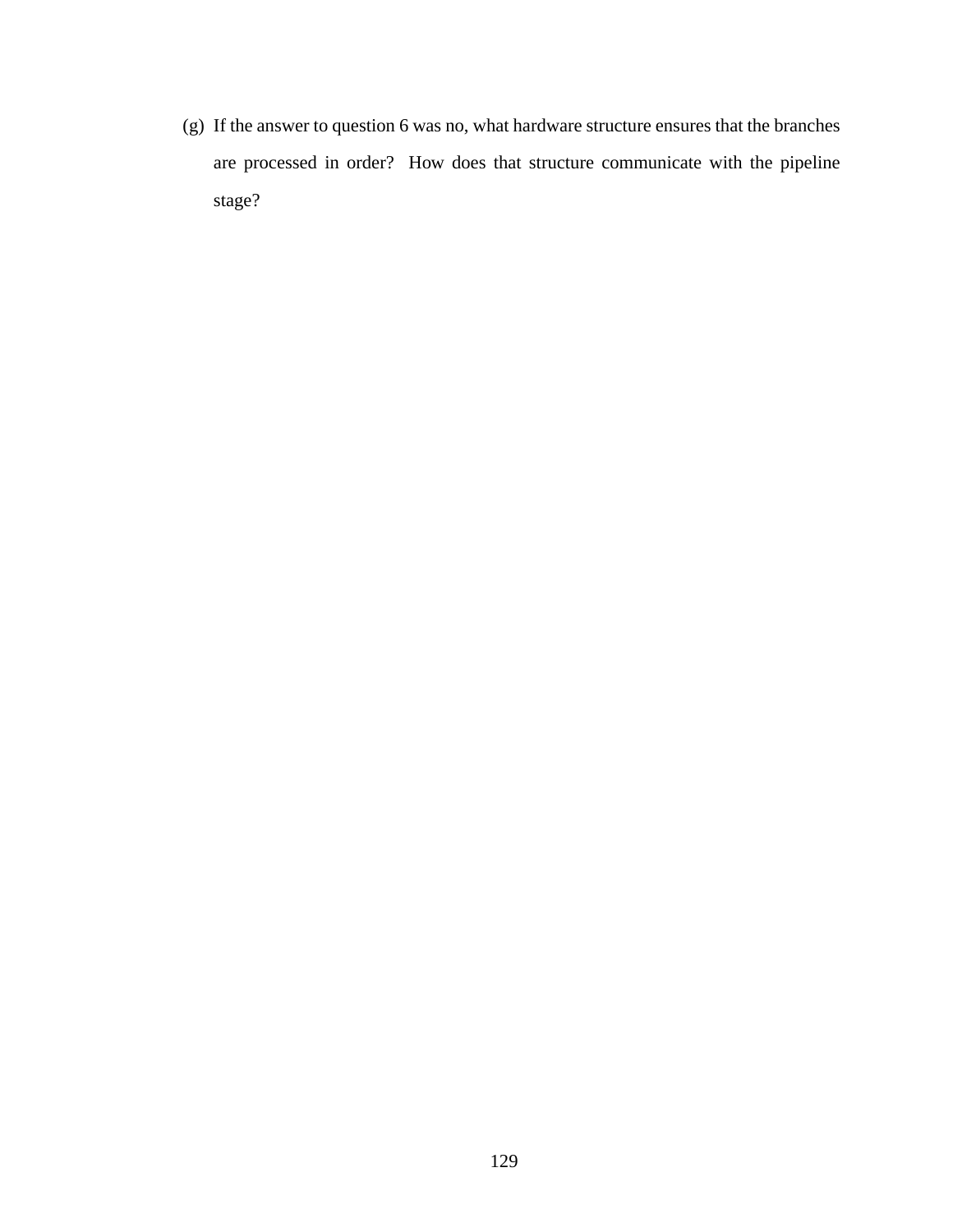# **Bibliography**

- [1] S. G. Abraham and S. A. Mahlke. Automatic and efficient evaluation of memory hierarchies for embedded systems. In *Proceedings of the 32nd annual ACM/IEEE International Symposium on Microarchitecture (MICRO)*, pages 114–125, November 1999.
- [2] H. Akaboshi. *A Study on Design Support for Computer Architecture Design*. PhD thesis, Department of Information Systems, Kyushu University, Japan, January 1996.
- [3] T. Austin. A User's and Hacker's Guide to the SimpleScalar Architectural Toolset (for toolset release 2.0), January 1997.
- [4] T. Austin, E. Larson, and D. Ernst. Simplescalar: An infrastructure for computer system modeling. *IEEE Computer*, 35(2):59–67, February 2002.
- [5] B. Black and J. P. Shen. Calibration of microprocessor performance models. *IEEE Computer*, 31(5):59–65, May 1998.
- [6] J. Blome, M. Vachharajani, N. Vachharajani, and D. I. August. The Liberty simulation environment as a pedagogical tool. In *Proceedings of the 2003 Workshop on Computer Architecture Education (WCAE)*, June 2003.
- [7] D. G. Bradlee, R. R. Henry, and S. J. Eggers. The Marion system for retargetable instruction scheduling. In *Proceedings of the ACM SIGPLAN 1991 Conference on*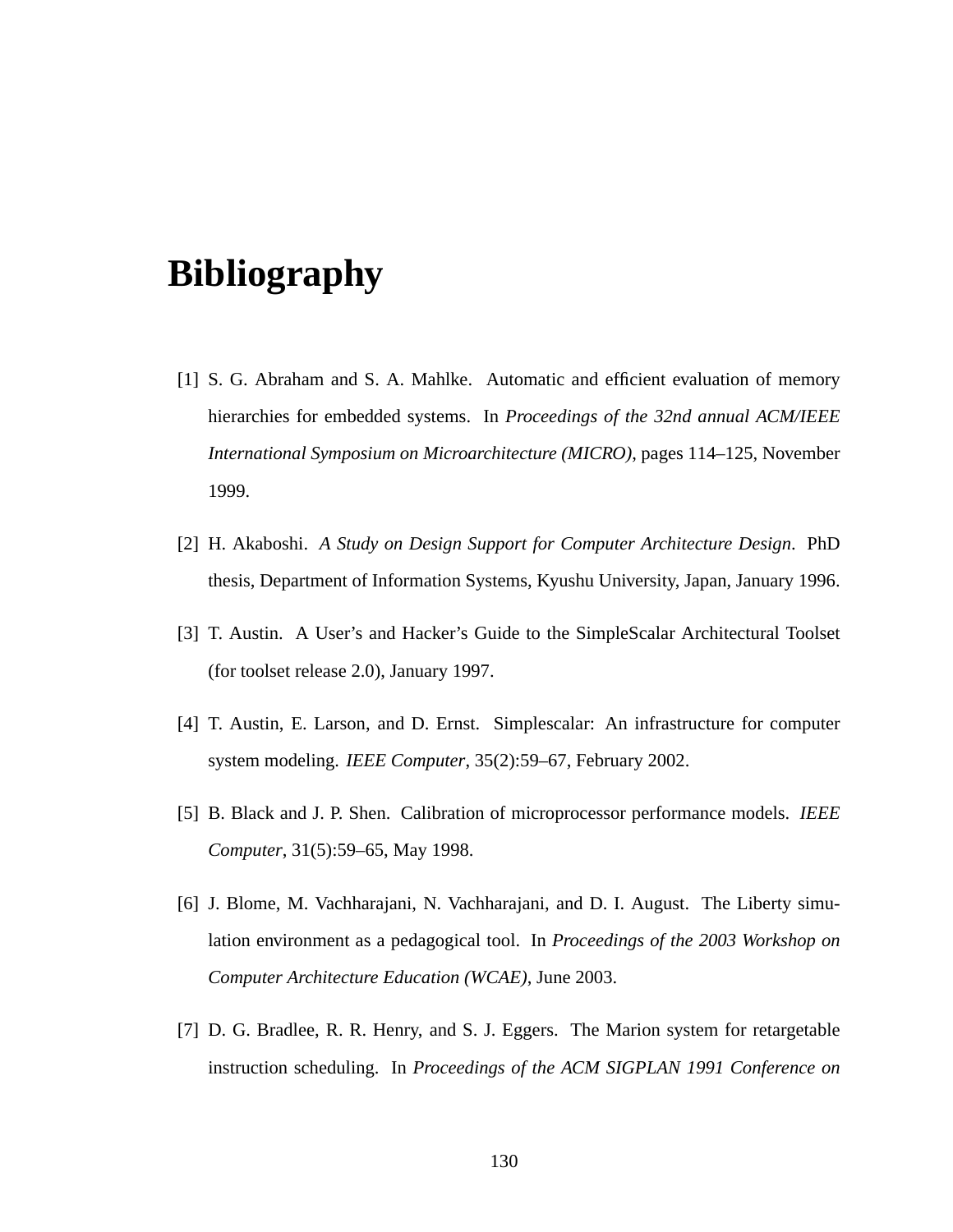*Programming Language Design and Implementation (PLDI)*, pages 229–240, June 1991.

- [8] J. R. Burch and D. L. Dill. Automatic verification of pipelined microprocessors control. In *Proceedings of the sixth International Conference on Computer-Aided Verification (CAV)*, volume 818, pages 68–80, Stanford, California, USA, 1994. Springer-Verlag.
- [9] H. W. Cain, K. M. Lepak, B. A. Schwartz, and M. H. Lipasti. Precise and accurate processor simulation. In *Proceedings of the Fifth Workshop on Computer Architecture Evaluation using Commercial Workloads*, February 2002.
- [10] L. Charest and E. M. Aboulhamid. A VHDL/SystemC comparison in handling design reuse. In *Proceedings of 2002 International Workshop on System-on-Chip for Real-Time Applications*, July 2002.
- [11] W. Chuang and B. Calder. Predicate prediction for efficient out-of-order execution. In *Proceedings of the 17th Annual International Conference on Supercomputing (ICS)*, pages 183–192. ACM Press, 2003.
- [12] P. Coe, F. Howell, R. Ibbett, and L. Williams. A hierarchical computer architecture design and simulation environment. *ACM Transactions on Modeling and Computer Simulation (TOMACS)*, 8(4):431–446, October 1998.
- [13] R. Desikan, D. Burger, and S. W. Keckler. Measuring experimental error in microprocessor simulation. *Proceedings of the 28th International Symposium on Computer Architecture (ISCA)*, pages 266–277, July 2001.
- [14] F. Doucet, M. Otsuka, S. Shukla, and R. Gupta. An environment for dynamic component composition for efficient co-design. In *Proceedings of the Conference on Design, Automation and Test in Europe (DATE)*, 2002.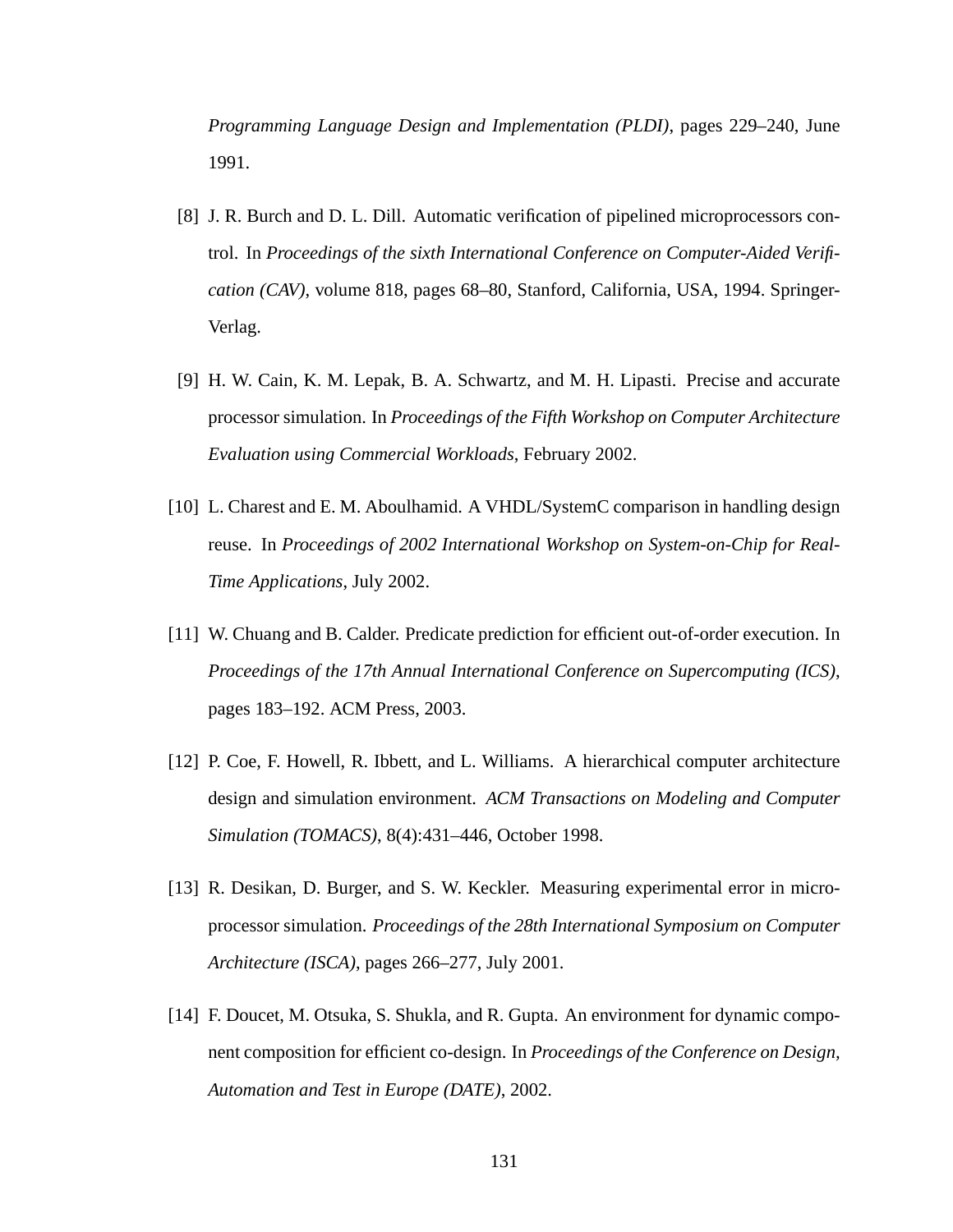- [15] F. Doucet, S. Shukla, and R. Gupta. Typing abstractions and management in a component framework. In *Proceedings of Asia and South Pacific Design Automation Conference (ASP-DAC)*, pages 115–122, January 2003.
- [16] S. A. Edwards. *The Specification and Execution of Heterogeneous Synchronous Reactive Systems*. PhD thesis, University of California, Berkeley, 1997.
- [17] J. Emer, P. Ahuja, E. Borch, A. Klauser, C.-K. Luk, S. Manne, S. S. Mukherjee, H. Patil, S. Wallace, N. Binkert, R. Espasa, and T. Juan. Asim: A performance model framework. *IEEE Computer*, 0018-9162:68–76, February 2002.
- [18] A. Fauth, J. V. Praet, and M. Freericks. Describing instruction set processors using nML. In *Proceedings of the European Design and Test Conference (DATE)*, pages 503–507, March 1995.
- [19] M. R. Garey and D. S. Johnson. *Computers and Intractability: A Guide to the Theory of NP-Completeness*. W H Freeman & Co, New York, NY, 1979.
- [20] J. Gibson, R. Kunz, D. Ofelt, M. Horowitz, J. Hennessy, and M. Heinrich. FLASH vs. (simulated) FLASH: Closing the simulation loop. In *Proceedings of the 9th International Conference on Architectural Support for Programming Languages and Operating Systems (ASPLOS)*, pages 49–58, November 2000.
- [21] J. C. Gyllenhaal. *An Efficient Framework For Performing Execution-Constraint-Sensitive Transformations That Increase Instruction-Level Parallelism*. PhD thesis, University of Illinois, Urbana, IL, 1997.
- [22] G. Hadjiyiannis, S. Hanono, and S. Devadas. ISDL: An instruction set description language for retargetability. In *34th Design Automation Conference (DAC)*, pages 299–302, June 1997.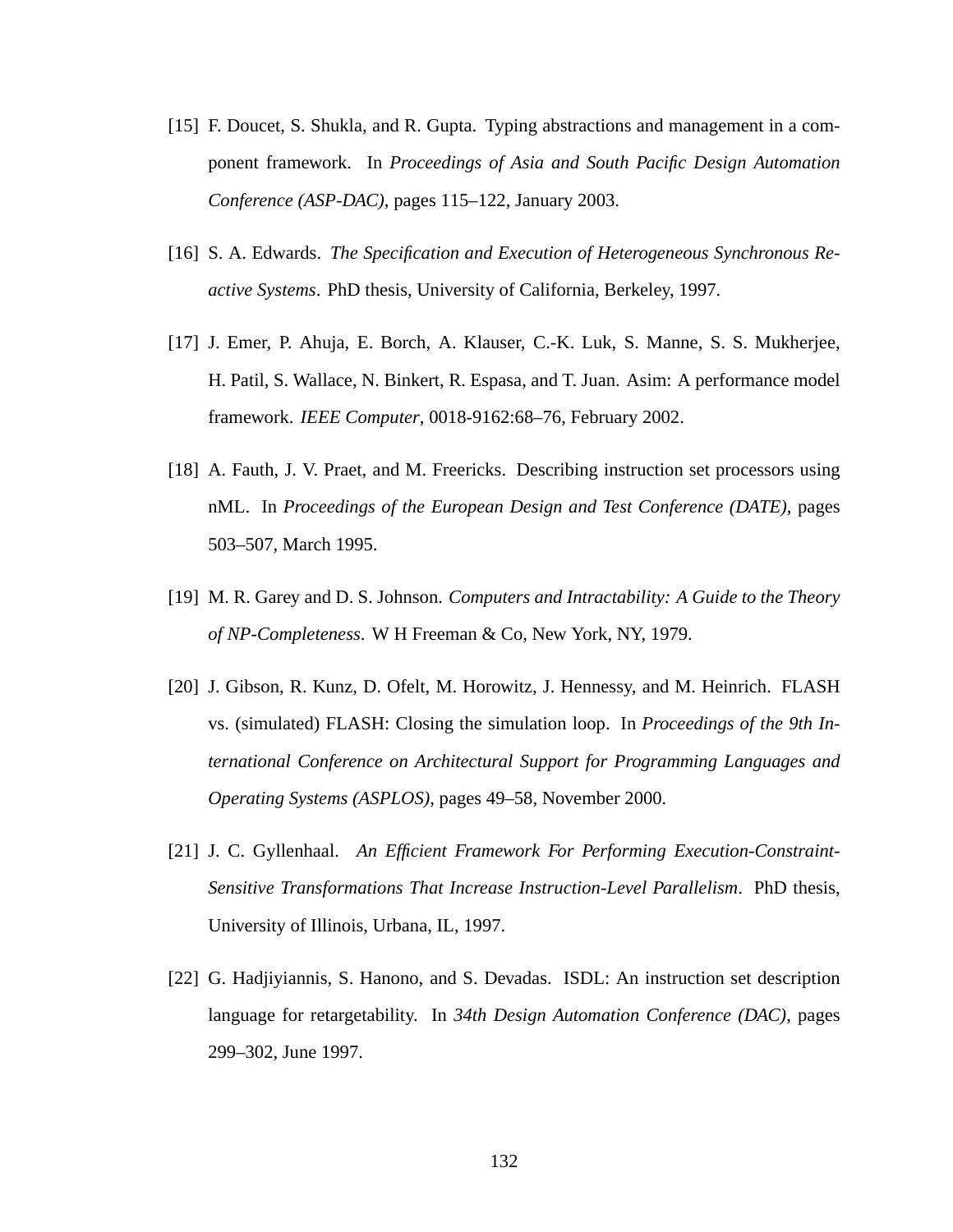- [23] A. Halambi, P. Grun, V. Ganesh, A. Khare, N. Dutt, and A. Nicolau. EXPRESSION: A language for architecture exploration through compiler/simulator retargetability. In *Proceedings of the European Conference on Design, Automation and Test (DATE)*, March 1999.
- [24] R. Harper. *Programming Languages: Theory and Practice*. Draft, 2002.
- [25] P. Henderson and J. James H. Morris. A lazy evaluator. In *Proceedings of the 3rd ACM SIGACT-SIGPLAN symposium on Principles of Programming Languages (POPL)*, pages 95–103, January 1976.
- [26] J. L. Hennessy and D. A. Patterson. *Computer Architecture: A Quantitative Approach*. Morgan Kaufmann, San Francisco, CA, 1996.
- [27] The IMPACT compiler. Web site: http://www.crhc.uiuc.edu/IMPACT, June 2004.
- [28] J. W. Janneck, E. A. Lee, J. Liu, X. Liu, S. Neuendorffer, S. Sachs, and Y. Xiong. Disciplining heterogeneity – the Ptolemy approach. In *ACM SIGPLAN 2001 Workshop on Languages, Compilers, and Tools for Embedded Systems (LCTES)*, June 2001.
- [29] R. B. Jones and D. L. Dill. Efficient validity checking for processor verification. In *IEEE International Conference on Computer-Aided Design (ICCAD)*, pages 2–6, 1995.
- [30] G. Kiczales, J. Lamping, A. Mendhekar, C. Maeda, C. Lopes, J.-M. Loingtier, and J. Irwin. Aspect-oriented programming. In *Proceedings of the 11th European Conference for Object-Oriented Programming (ECOOP)*, pages 220–242, June 1997.
- [31] R. Leupers and P. Marwedel. Retargetable code generation based on structural processor descriptions. *Design Automation for Embedded Systems*, 3(1):1–36, January 1998.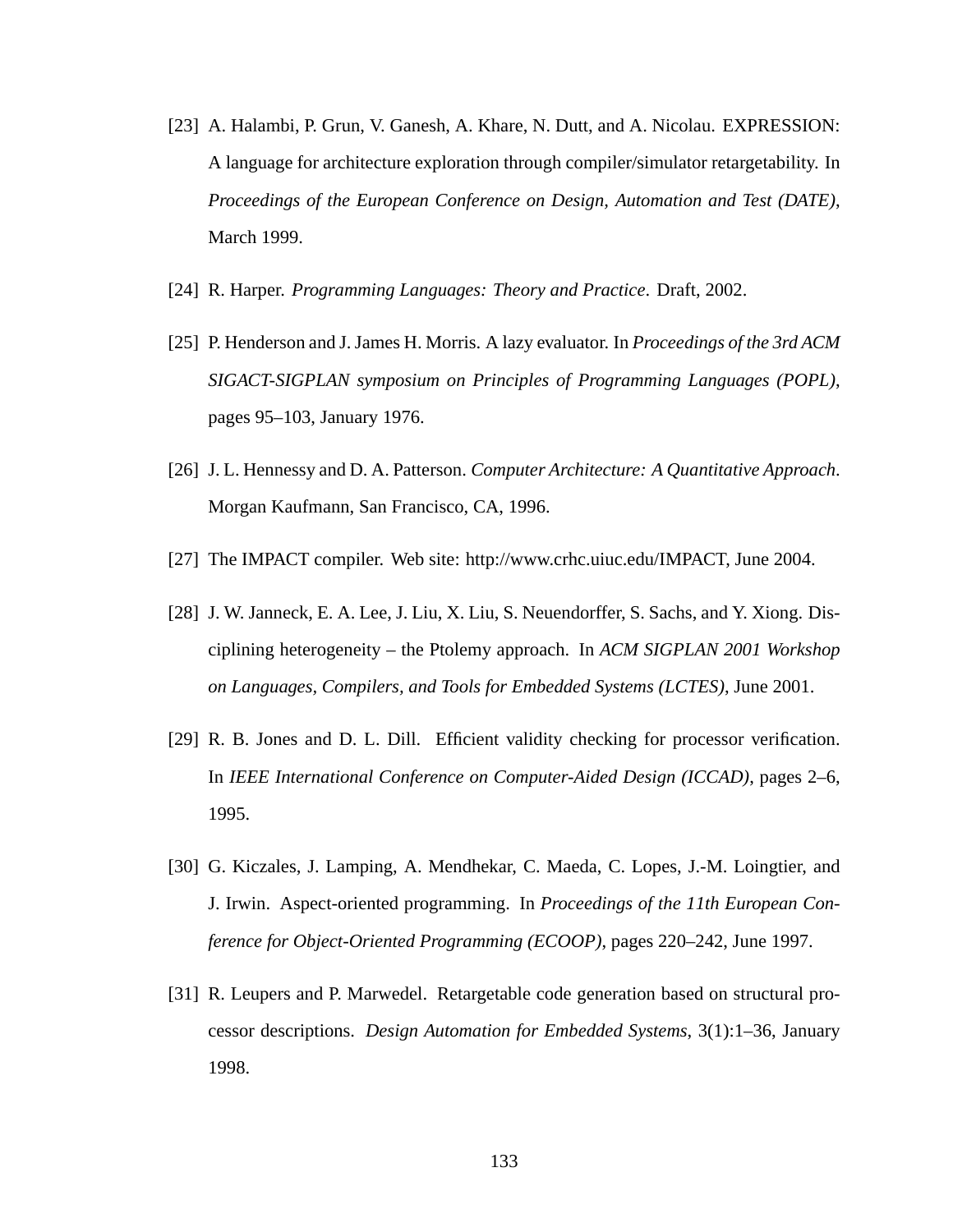- [32] Liberty Research Group. Web site: http://www.liberty-research.org/Software/LSE, August 2004.
- [33] J. E. McCormick, Jr. Supporting predicated execution: Techniques and tradeoffs. Master's thesis, Department of Electrical and Computer Engineering, University of Illinois, Urbana, IL, 1996.
- [34] R. Milner, M. Tofte, R. Harper, and D. MacQueen. *The Definition of Standard ML (Revised)*. The MIT Press, Cambridge, MA, 1997.
- [35] B. L. Noble and R. D. Chamberlain. Analytic performance model for speculative, synchornous, discrete-event simulation. In *Proceedings of the 14th Workshop on Parallel and Deistributed Simulations (PADS)*, May 2000.
- [36] M. Odersky, P. Wadler, and M. Wehr. A second look at overloading. In *Proceedings of the Conference on Functional Programming Languages and Computer Architecture (FPCA)*, pages 135–146, June 1995.
- [37] S. Onder and R. Gupta. Automatic generation of microarchitecture simulators. In *Proceedings of the 1998 International Conference on Computer Languages (ICCL)*, pages 80–89, May 1998.
- [38] Open SystemC Initiative (OSCI). *Functional Specification for SystemC 2.0*, 2001. http://www.systemc.org.
- [39] M. S. Paterson and M. N. Wegman. Linear unification. In *Proceedings of the eighth annual ACM symposium on Theory of computing*, pages 181–186. ACM Press, May 1976.
- [40] S. Pees, A. Hoffmann, V. Živojnović, and H. Meyr. LISA machine description language for cycle-accurate models of programmable DSP architectures. In *Proceedings of the ACM/IEEE Design Automation Conference (DAC)*, pages 933–938, 1999.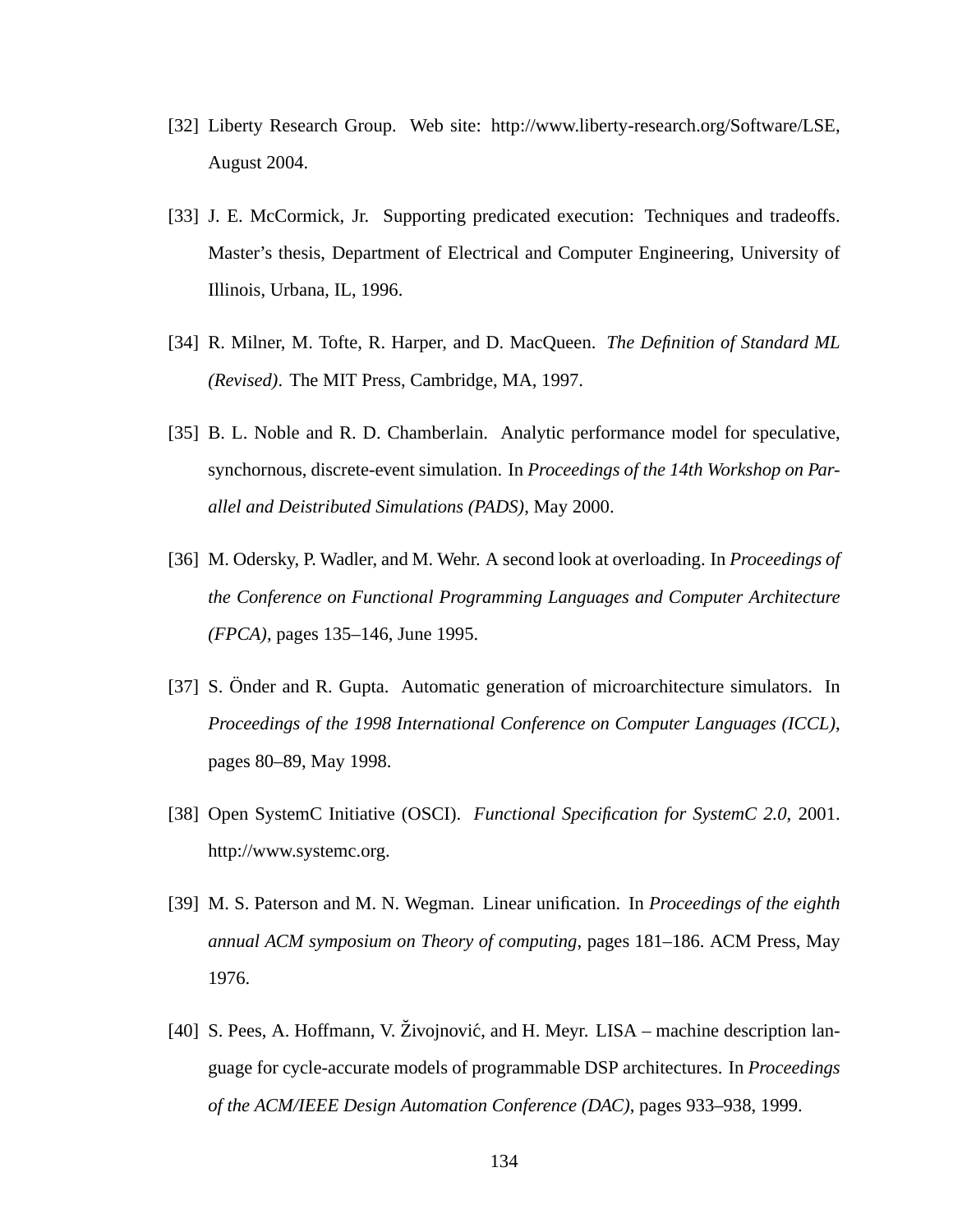- [41] D. Penry and D. I. August. Optimizations for a simulator construction system supporting reusable components. In *Proceedings of the 40th Design Automation Conference (DAC)*, June 2003.
- [42] D. G. Pérez, G. Mouchard, and O. Temam. MicroLib: A case for the quantitative comparison of micro-architecture mechanisms. In *Proceedings of the 3rd Annual Workshop on Duplicating, Deconstructing, and Debunking*, June 2004.
- [43] A. Pneuli, Y. Rodeh, and O. Strichman. Finite instantiations in equivalence logic with uninterpreted functions. Technical report, The Weizmann Institute of Science, Rehovot, Israel, 2001.
- [44] W. Putzke-Röming, M. Radetzki, and W. Nebel. Objective VHDL: Hardware reuse by means of object oriented modeling. In *Proceedings of the 1st Workshop on Reuse Techniques for VLSI Design*, September 1997.
- [45] W. Qin, S. Rajagopalan, and S. Malik. Flexible and formal modeling of microprocessors with application to retargetable simulation. In *IEEE/ACM Design Automation and Test in Europe (DATE)*, pages 556–561, March 2003.
- [46] S. Rajagopalan, M. Vachharajani, and S. Malik. Handling irregular ILP within conventional VLIW schedulers using artificial resource constraints. In *Proceedings of the International Conference on Compilers, Architectures and Synthesis for Embedded Systems (CASES)*, pages 157–164, November 2000.
- [47] N. Ramsey and J. Davidson. Machine descriptions to build tools for embedded systems. In *ACM SIGPLAN Workshop on Languages, Compilers, and Tools for Embedded Systems (LCTES), Lecture Notes in Computer Science*, volume 1474, pages 172–188, June 1998.
- [48] H. Seidl. Haskell overloading is dexptime-complete. *Information Processing Letters*, 52(2):57–60, 1994.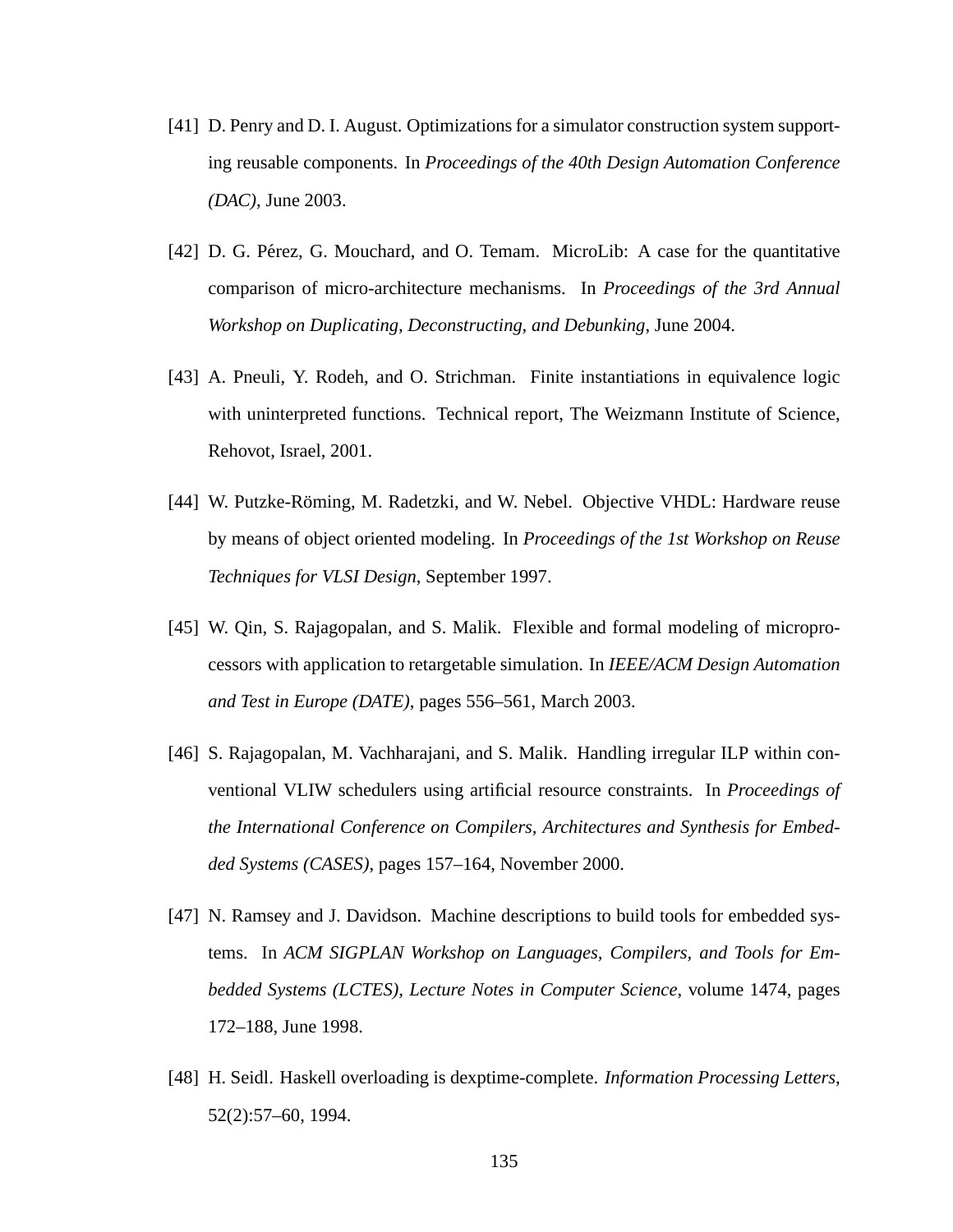- [49] G. Smith. Principal type schemes for functional programs with overloading and subtyping. *Science of Computer Programming*, 23(2-3):197–226, 1994.
- [50] D. J. Sorin, V. S. Pai, S. V. Adve, M. K. Vernon, and D. A. Wood. Analytic evaluation of shared-memory systems with ILP processors. In *Proceedings of 25th Annual International Symposium on Computer Architecture (ISCA)*, pages 380–391, April 1998.
- [51] Y. N. Srikant and P. Shankar. *The Compiler Design Handbook: Optimizations and Machine Code Generation*. CRC Press, New York, NY, 2003.
- [52] S. Swamy, A. Molin, and B. Convot. OO-VHDL: Object-oriented extensions to VHDL. *IEEE Computer*, 28(10):18–26, October 1995.
- [53] D. E. Thomas and P. R. Moorby. *The Verilog Hardware Description Language*. Kluwer Academic Publishers, Norwell, MA, 1998.
- [54] R. M. Tomasulo. An efficient algorithm for exploiting multiple arithmetic units. *IBM Journal of Research and Development*, 11:25–33, January 1967.
- [55] M. Vachharajani, N. Vachharajani, and D. I. August. The Liberty Structural Specification Language: A high-level modeling language for component reuse. In *Proceedings of the ACM SIGPLAN 2004 Conference on Programming Language Design and Implementation (PLDI)*, pages 195–206, June 2004.
- [56] M. Vachharajani, N. Vachharajani, S. Malik, and D. I. August. Facilitating reuse in hardware models with enhanced type inference. In *Proceedings of the 2004 Conference on Hardware/Software Codesign and System Synthesis (CODES+ISSS)*, September 2004.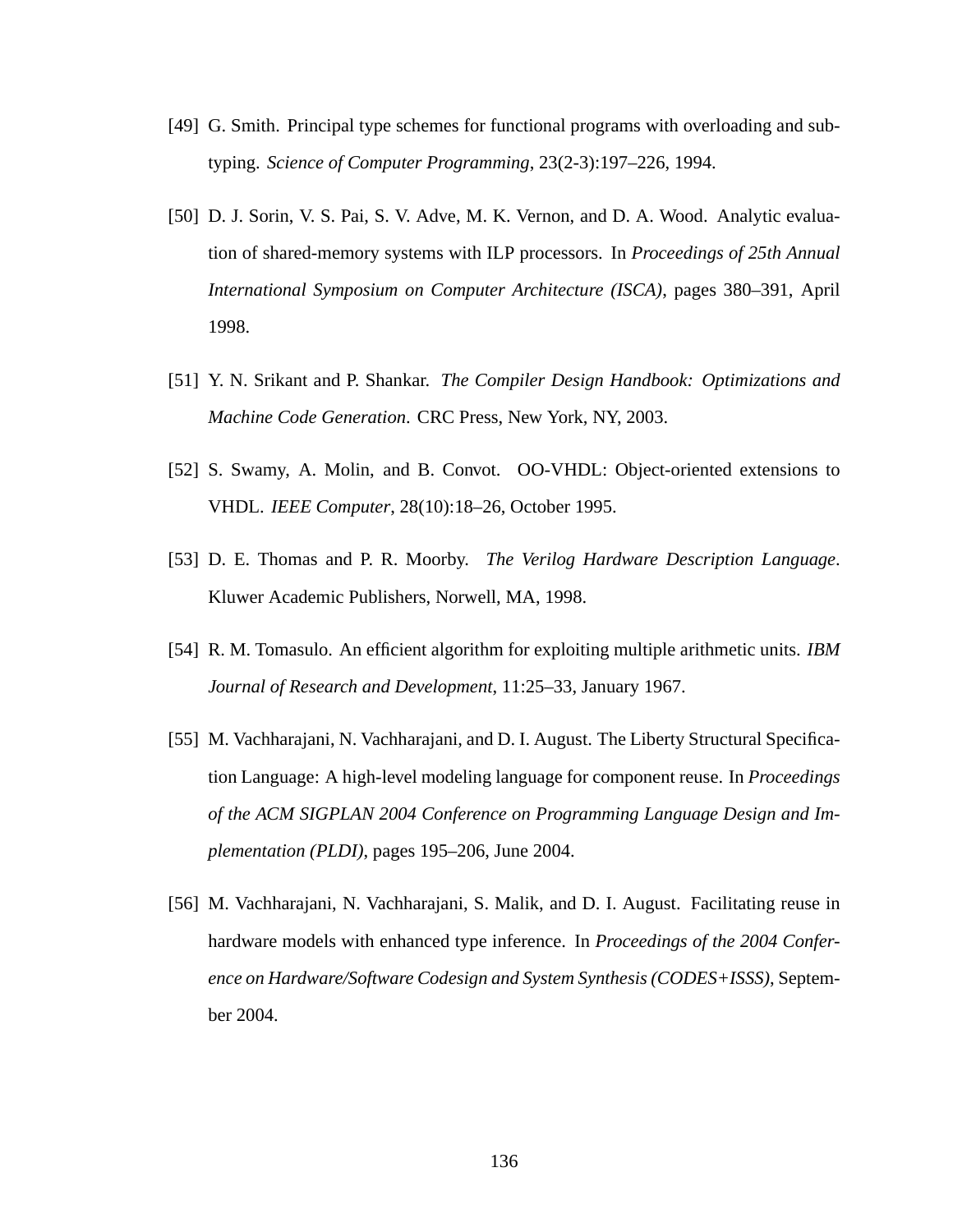- [57] M. Vachharajani, N. Vachharajani, D. A. Penry, J. A. Blome, and D. I. August. Microarchitectural exploration with Liberty. In *Proceedings of the 35th International Symposium on Microarchitecture (MICRO)*, pages 271–282, November 2002.
- [58] P. H. Wang, H. Wang, R.-M. Kling, K. Ramakrishnan, and J. P. Shen. Register renaming and scheduling for dynamic execution of predicated code. In *Proceedings of the 7th International Symposium on High-Performance Computer Architecture (HPCA)*, pages 15–25, January 2001.
- [59] P. Willmann, M. Brogioli, and V. Pai. Spinach: A Liberty-based simulator for programmable network interface architectures. In *Proceedings of the SIGPLAN/SIGBED Conference on Languages, Compilers, and Tools for Embedded Systems (LCTES)*, pages 20–29, June 2004.
- [60] R. E. Wunderlich, T. F. Wenisch, B. Falsafi, and J. C. Hose. SMARTS: Accelerating microarchitecture simulation via rigorous statistical sampling. In *Proceedings of the 30th Annual International Symposium on Computer Architecture (ISCA)*, pages 84– 97, June 2003.
- [61] Y. Xiong. *An Extensible Type System for Component Based Design*. PhD thesis, Electrical Engineering and Computer Sciences, University of California Berkeley, 2002.
- [62] Y. Xiong and E. A. Lee. An extensible type system for component-based design. In *Proceedings of the 6th International Conference on Tools and Algorithms for the Construction and Analysis of Systems*, pages 20–37, March 2000.
- [63] S. A. Ziegler. Aggressive hardware support for predicated execution in out-of-order execution superscalar processors. Master's thesis, Department of Electrical and Computer Engineering, University of Illinois, Urbana, IL, 1993.